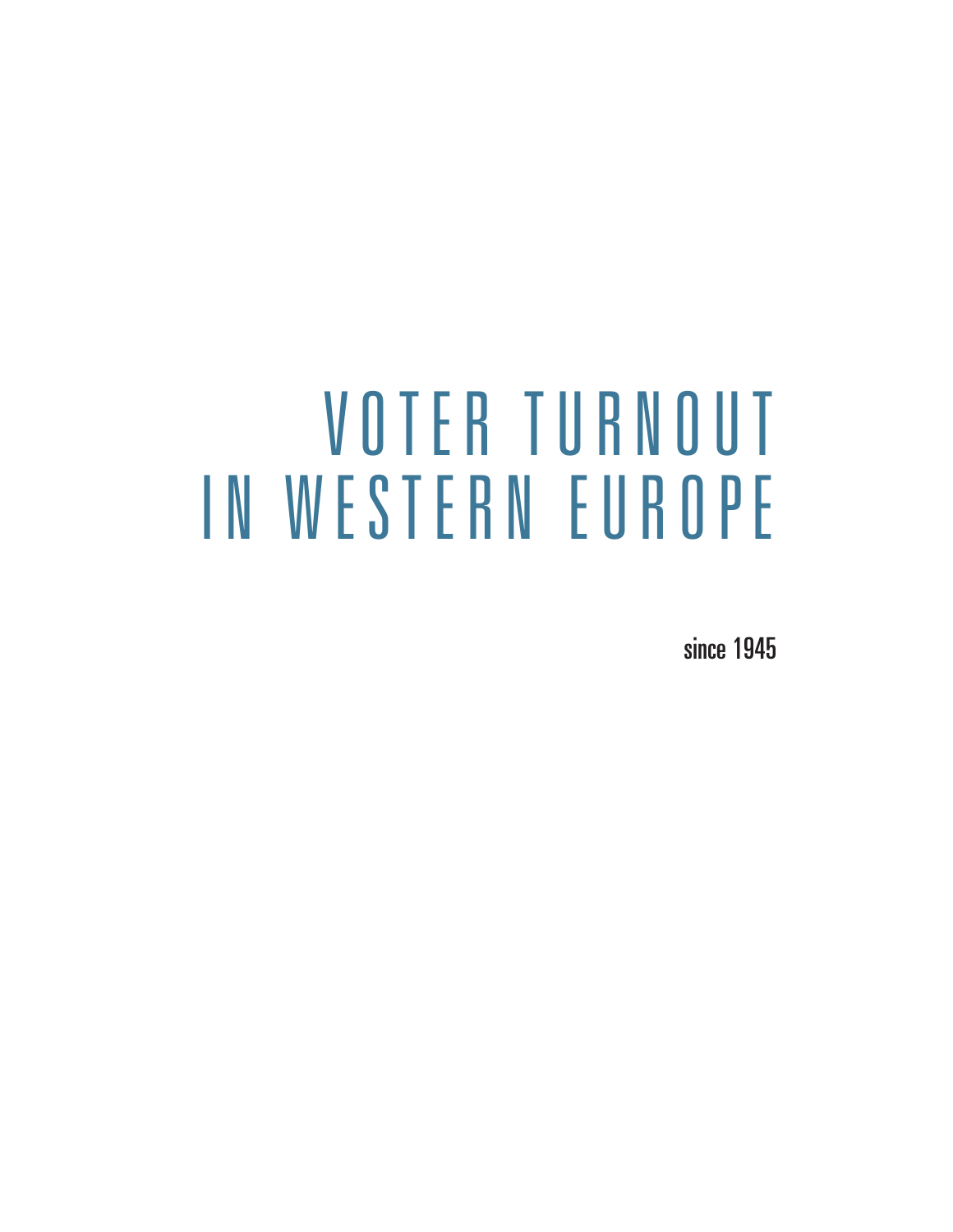### **Voter Turnout in Western Europe**

© International Institute for Democracy and Electoral Assistance 2004

International IDEA publications are independent of specific national or political interests. Views expressed in this publication do not necessarily represent the views of International IDEA, its Board or its Council members. Maps created for this publication in order to add clarity to the text do not imply any judgement on the part of the Institute on the legal status of any territory or the endorsement of any boundaries, nor does the placement or size of any country or territory reflect a political view of the Institute.

Applications for permission to reproduce or translate all or any part of this publication should be made to:

Publications Office International IDEA SE -103 34 Stockholm Sweden

International IDEA encourages dissemination of its work and will promptly respond to requests for permission to reproduce or translate its publications.

Graphic design by: Holmberg Design AB, Stockholm, Sweden Printed by: Bulls Tryckeri, Halmstad, Sweden

ISBN 91-85391-00-X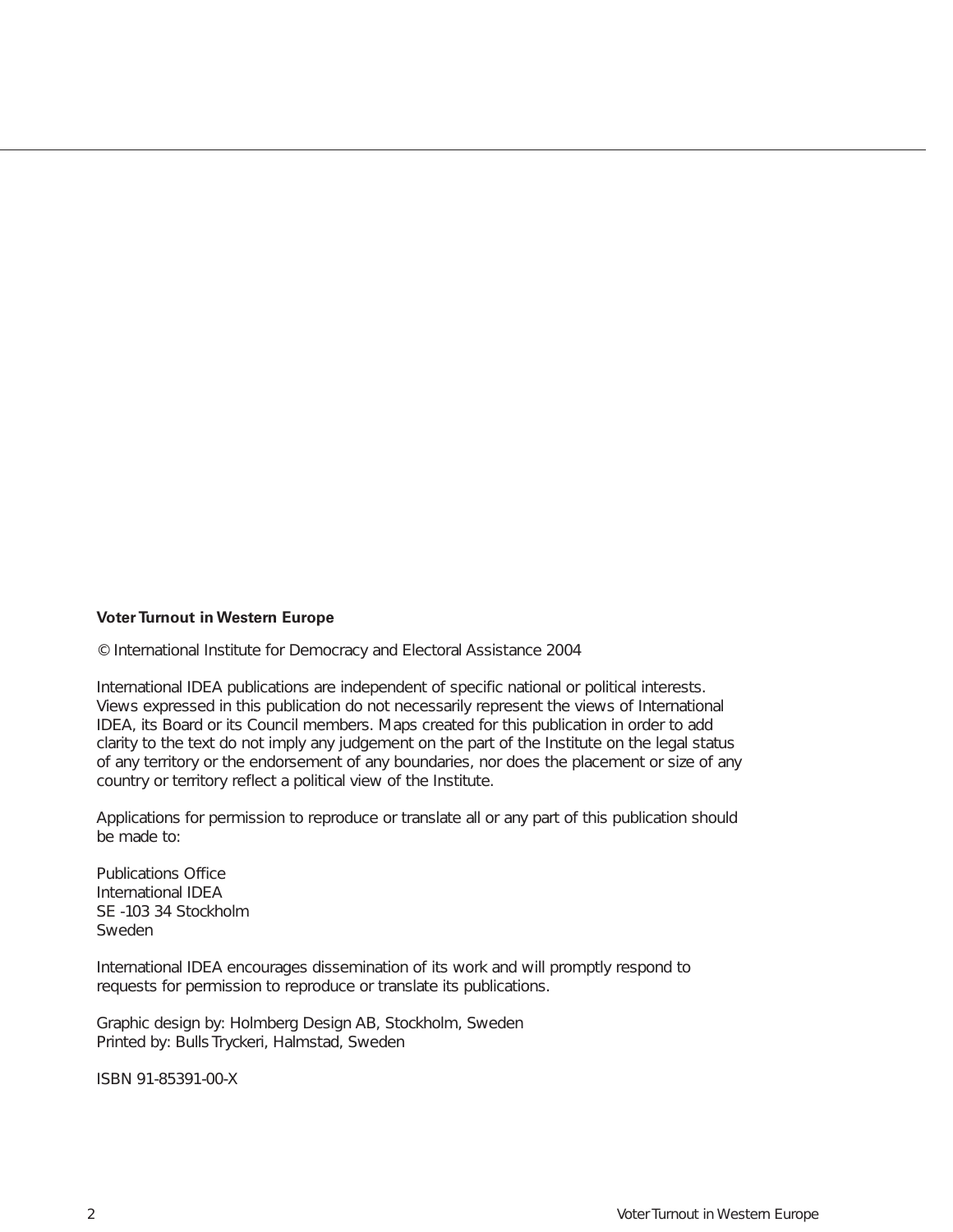# **Content**

# Contents

|             | $Acronyms.$ 7                                                                                                           |  |
|-------------|-------------------------------------------------------------------------------------------------------------------------|--|
|             |                                                                                                                         |  |
|             |                                                                                                                         |  |
|             | Part I: Current Issues in Voter Turnout                                                                                 |  |
|             | 13 Stages in the Electoral History of Western Europe Rafael López Pintor [13] 13                                        |  |
|             | 2. Voter Turnout in the European Union Member Countries Richard Rose [17] 17 17                                         |  |
|             | 3. Compulsory Voting in Western Europe Maria Gratschew <b>Exercise 2018</b> 25                                          |  |
|             | 4. Women and the Vote in Western Europe Nina Seppälä <u>matematic music and the Vote</u> in Western Europe Nina Seppälä |  |
|             | 5. Innovative Technology and its Impact on Electoral Processes Tim Bittiger 27 37                                       |  |
|             | 6. Will New Technology Boost Turnout?                                                                                   |  |
|             |                                                                                                                         |  |
| Figure 2.2. | Turnout in Presidential and Parliamentary Elections Compared <b>Elections</b> 2019 19                                   |  |
| Figure 2.3. | Influences on Voter Turnout in the EU Member Countries <b>ELEANTER 1999</b> 21                                          |  |
| Figure 2.4. | Turnout in Elections to the European Parliament, by Country, 1979-99 <b>Electional Elections</b> 22                     |  |
| Figure 2.5. | Influences on Turnout in Elections to the European Parliament, 1979-99 <b>Electional Strategy 1023</b> 22               |  |
| Figure 3.1. | Voter Turnout at National Parliamentary Elections in Western Europe, and the Practice of Compulsory Voting ______ 27    |  |
| Figure 3.2. |                                                                                                                         |  |
| Figure 4.1. |                                                                                                                         |  |
| Figure 4.2. |                                                                                                                         |  |
| Figure 6.1. |                                                                                                                         |  |
| Figure 6.2. | Percentage Change in Turnout in the May 2003 British Local Election Pilot Schemes <b>Election</b> 246                   |  |
| Figure 6.3. |                                                                                                                         |  |

### Part II: Voter Turnout Country by Country

Electoral System, Voter Turnout by Type of Election and Basic Election Data, Maria Gratschew

| Aust    | 56             |
|---------|----------------|
|         |                |
|         | 58             |
|         | 50             |
| France  |                |
| Germany |                |
| Greece  | 6 <sup>2</sup> |
| tcela.  | 63             |
|         |                |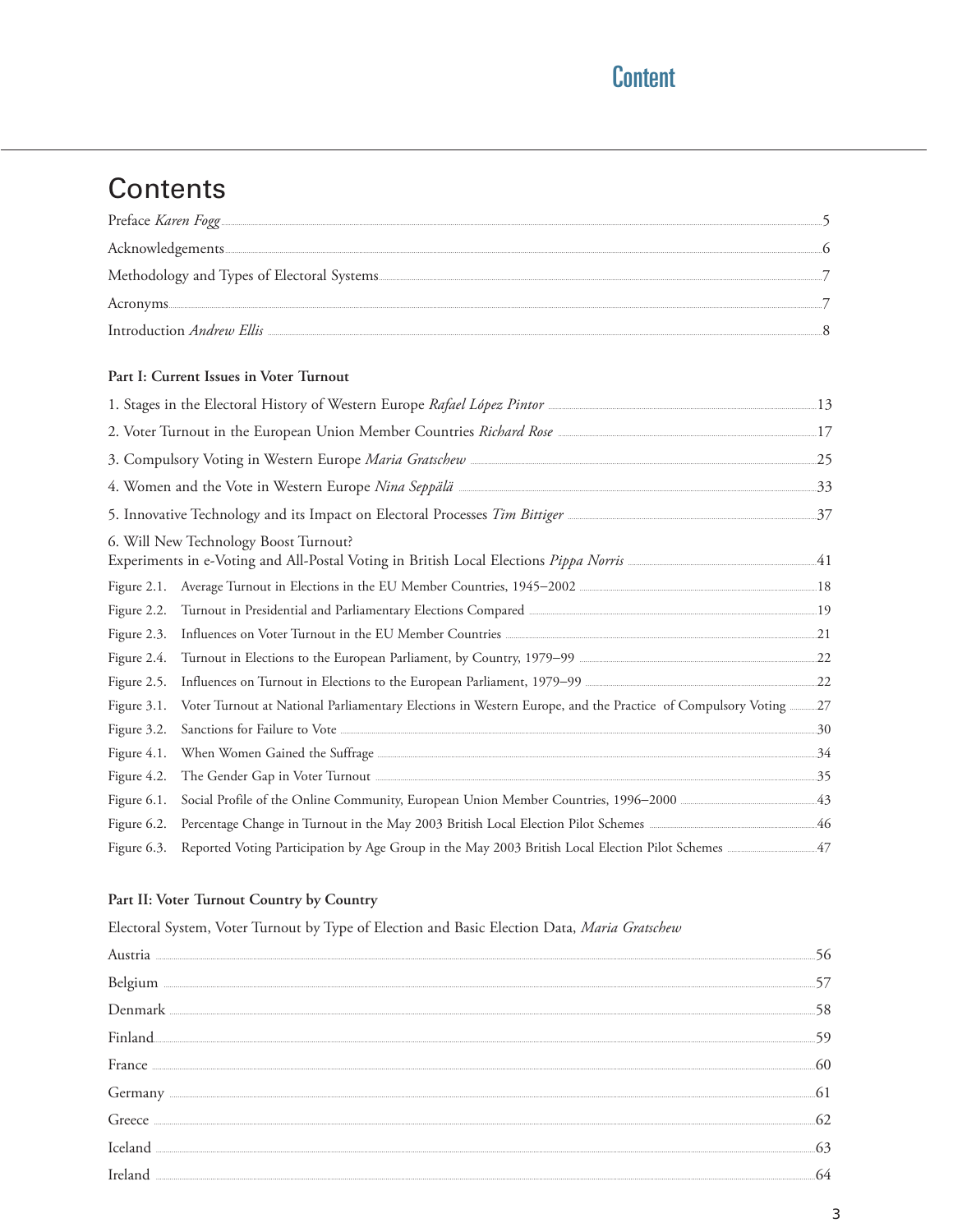| Italy       | 65  |
|-------------|-----|
| Luxembourg  | .66 |
| Malta       |     |
| herlands.   | 68  |
| Norway      | 69  |
| Portugal    |     |
| Spain       |     |
|             |     |
| Switzerland |     |
|             |     |

### Part III: The International IDEA Database: Voter Turnout from 1945 to 2003

| Definitions 278                                                                                                                                                                                                                |  |
|--------------------------------------------------------------------------------------------------------------------------------------------------------------------------------------------------------------------------------|--|
|                                                                                                                                                                                                                                |  |
| 85 Presidential Elections, 1945-2003 Contract and the extra set of the set of the set of the set of the set of the set of the set of the set of the set of the set of the set of the set of the set of the set of the set of t |  |
| European Parliament Elections, 1979–99                                                                                                                                                                                         |  |
|                                                                                                                                                                                                                                |  |
|                                                                                                                                                                                                                                |  |
|                                                                                                                                                                                                                                |  |
| .091 [9] المستقدمات المستقدمات المستقدمات المستقدمات المستقدمات المستقدمات المستقدمات المستقدمات المستقدمات المستقدمات                                                                                                         |  |
|                                                                                                                                                                                                                                |  |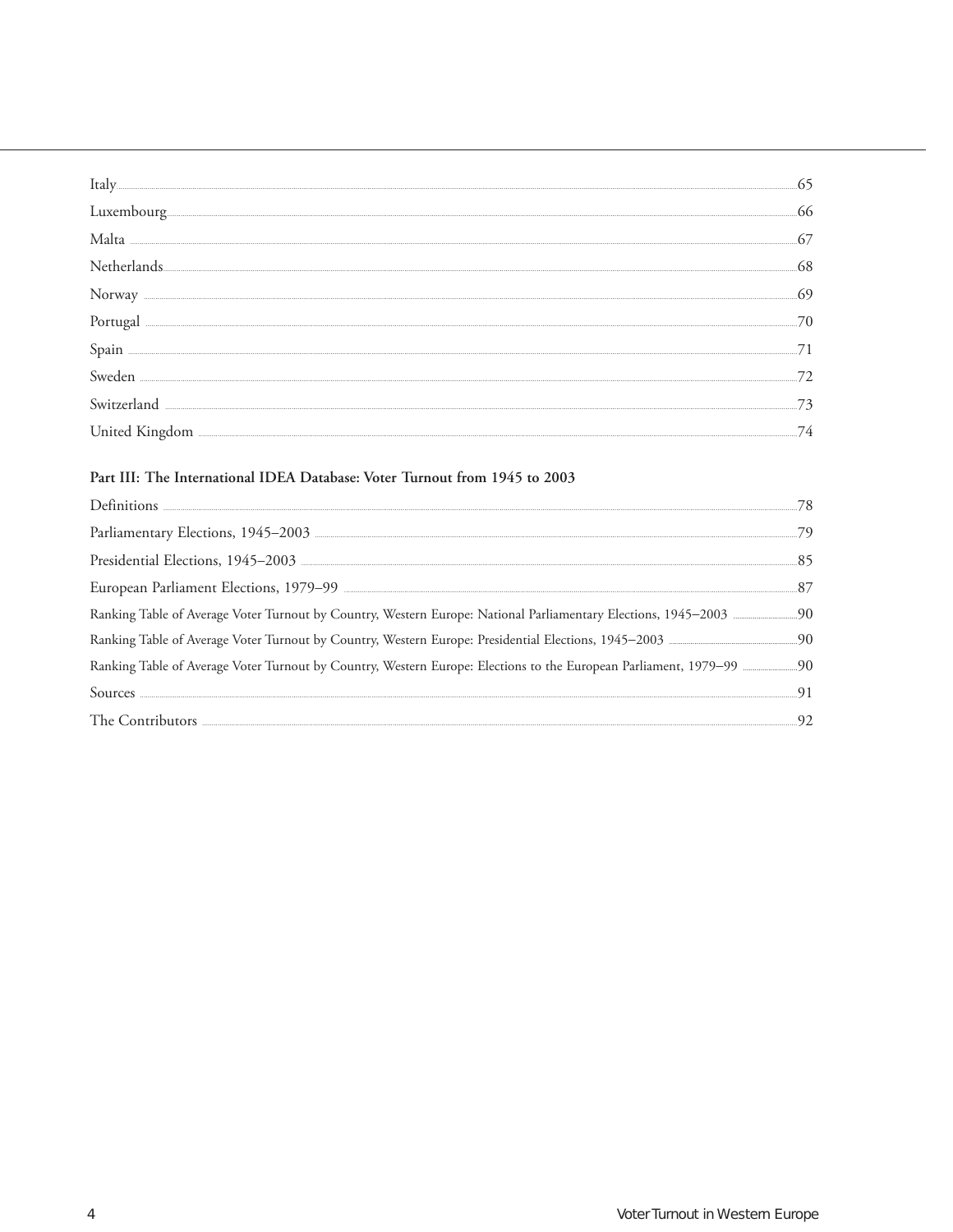

# Preface

Electoral participation is in general falling, at least as measured by voter turnout. Rising levels of public apathy or cynicism are of growing concern in both newer and older democracies, and are a particular focus of concern in Western Europe. At the same time, there are continuing obstacles and disincentives to participation that could be diminished by adapting electoral systems or encouraging easier electoral access for all. Not enough is yet known about which practical measures are effective in encouraging turnout, and which are not. Nor are the factors which breed apathy and discontent with democratic institutions themselves sufficiently understood.

There are currently very few tools available to assist the informed consideration of turnout questions. To follow the worldwide Voter Turnout Database, IDEA is pleased to present this Regional Report on Turnout in Western Europe, which is timed to coincide with the 2004 elections to the European Parliament. The Report brings together an unrivalled set of data on parliamentary, presidential and European elections in the region. It amasses the information necessary to analyse the gap between turnout in national elections and European elections, on which further work is planned by IDEA. It analyses the impact of factors affecting voter turnout trends in the region generally, ranging from choice of polling day through electoral system choice to longevity of democracy. It considers the effects of compulsory voting and of the successes and limitations of the use of new technology in encouraging turnout.

This Report is designed to provide all those engaged in the turnout debate with the basis for the development of new insights and policy recommendations. It is a step within IDEA's programme of work to develop practical knowledge on voter turnout. It puts forward ideas, poses questions, and tests some answers against the hard data which it provides. I hope that it will make a contribution to the continuing debate on participation and democracy.

- Seg

Karen Fogg Secretary-General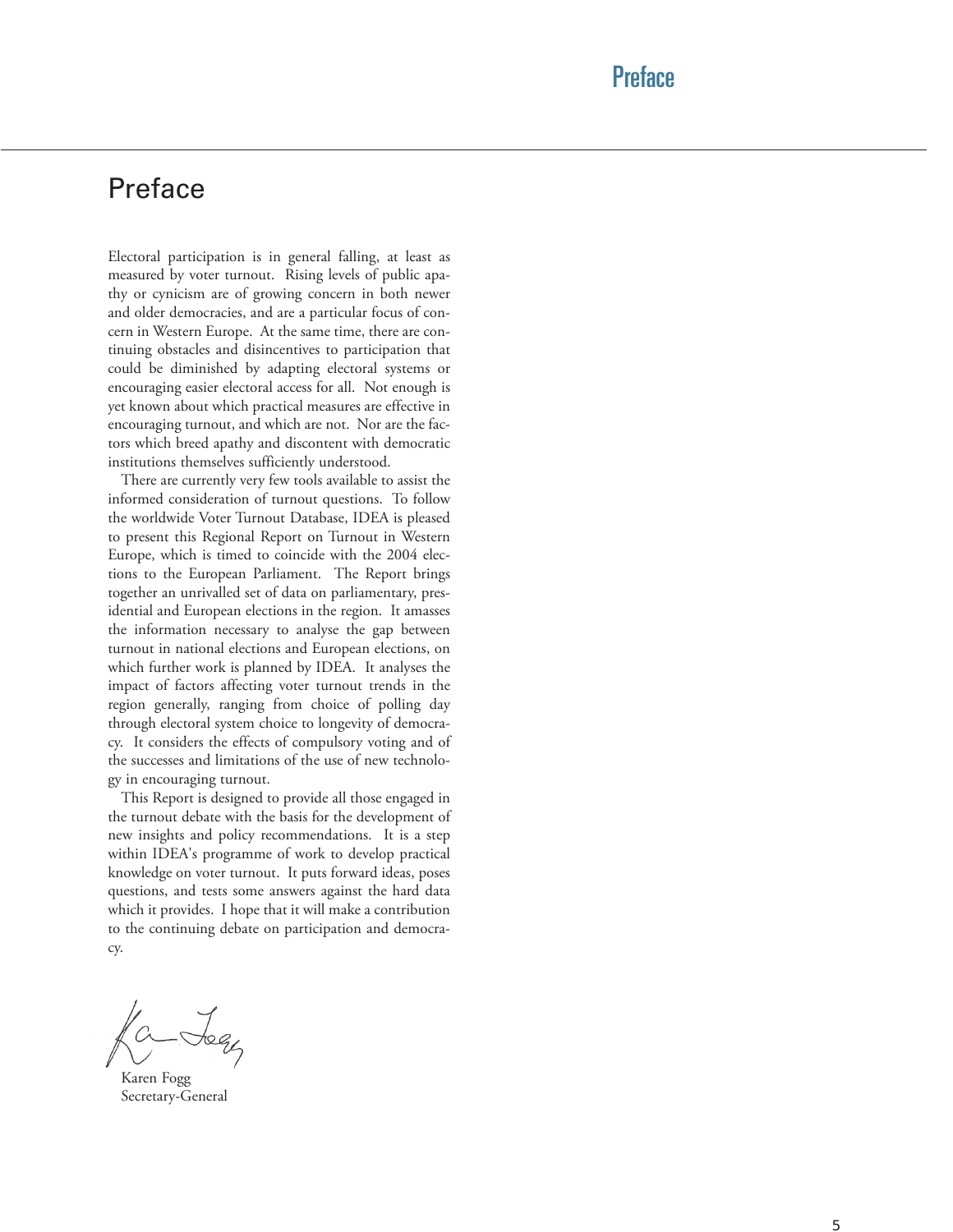# Acknowledgements

A great number of organizations and individuals have made this unprecedented collection of voter turnout data possible−first and foremost the electoral management bodies that responded to our requests so quickly and willingly. Professor Rafael López Pintor of the Universidad Autónoma de Madrid and Maria Gratschew of International IDEA, who are the joint lead authors for this regional report, worked together previously on Voter Turnout since 1945: A Global Report. Their ambition to develop the Voter Turnout Project into a systematic methodology and a fundamental part of the programme work has resulted in this regional report as well as the two earlier global reports on electoral participation.

This regional report is based on work done on voter turnout over several years. Many colleagues and external writers have contributed with substantive comments and expertise. Under the supervision of my predecessors, Professor Reg Austin and Vijay Patidar, International IDEA's Elections Team developed into a highly valued programme with products and methodologies of a high standard. Kate Sullivan, Therese Laanela and Nina Seppälä all helped to lay the groundwork for this and the global reports on electoral participation. Nadia Handal Zander and Eve Johansson have also helped in the production of this report, and Richard Desjardins from Stockholm University is responsible for the statistical work presented here. In addition, International IDEA wishes to thank the following individuals and organizations for their help in providing data and information:

Austrian Ministry of Interior, Election Office Belgian Ministry of Interior Cyprus Central Election Service Danish Ministry of Interior and Health Finnish Ministry of Justice French Constitutional Council and Ministry of Interior German Federal Returning Officer Greek Ministry of Interior and Embassy of the Hellenic Republic in Sweden Icelandic Ministry of Justice and Ecclesiastical Affairs Irish Ministry of Environment and Local Governance Italian Ministry of Interior Luxembourg Chamber of Deputies Maltese Electoral Office Netherlands Ministry of Interior and Kingdom Relations, National Election Board Norwegian Ministry of Local Government and Regional Development Portuguese Ministry of Internal Administration (STAPE, Secretariado Tecnico para Assuntos para Processo Eleitoral)

Spanish Ministry of Interior Swedish Election Authority Swiss Federal Chancery, Section of Political Rights UK Electoral Commission University of Florence, Department for Political Science and Sociology (on Italy)

Herman Beun Sarah Birch André Blais Susanne Caarls Maria del Carmen Alanis Konrad Ginther Gunnar Helgi Kristinsson Anna Katz Wilfried Kindli Lotta Lann Stina Larserud Lawrence LeDuc Frances Lesser Tom Lodge Rafael López Pintor Pippa Norris Jon Pammett Andrew Reynolds Richard Rose Antonio Spinelli Sara Staino Ólafur Stefansson Markku Suksi Hans-Urs Wili

We also take the opportunity to acknowledge gratefully all those who have been involved in the work on previous Voter Turnout reports.

*Andrew Ellis* Head of Electoral Processes International IDEA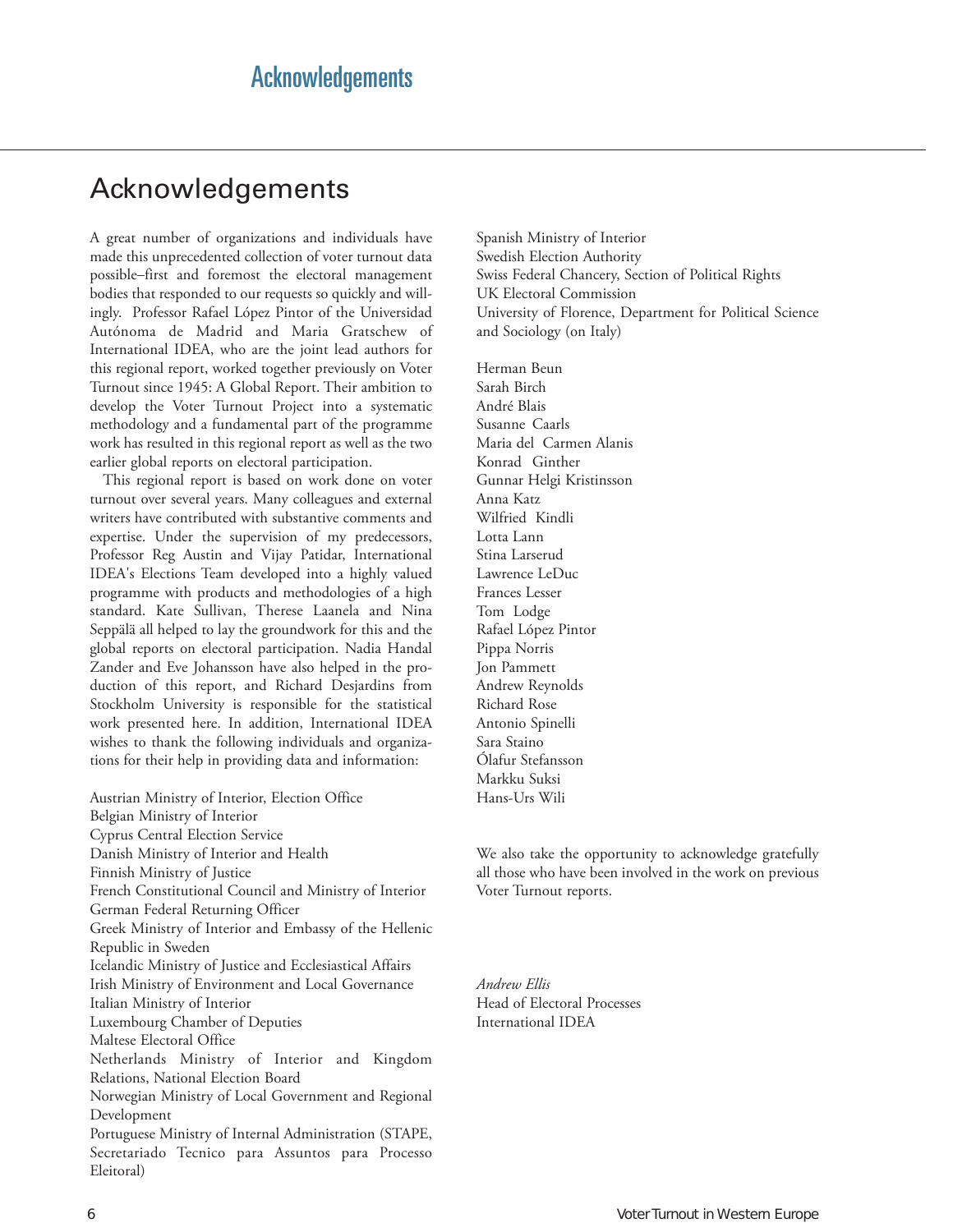# Methodology and Types of Electoral System

The aim of International IDEA's Voter Turnout Project is to provide up-to-date and reliable information about voter turnout around the world. Some trends are highlighted and conclusions are drawn in this report, but International IDEA does not aim to explain or to prove definitively why turnout differs between countries and across regions. The data should be seen as a basis for further research; additional correlations and comparisons can be drawn on the basis of the individual user's particular needs and interests.

This particular report has a regional focus. Western Europe has been chosen on the basis of the many debates going on in the region about a possible decline in voter turnout. Among the regions of the world it has traditionally had some of the highest average levels of turnout, and a discussion of a declining turnout in Western Europe is therefore very interesting and highly relevant.

### **Choosing the Elections**

The Voter Turnout database includes elections held since 1945. The criteria for including elections in this report are:

- the elections were held after 1945 but before 30 June 2003;
- the elections were for national political office in independent nation states;
- there was a degree of competitiveness, that is, more than one party contested the election, or one party and independent candidates contested the election, or the election was only contested by independent candidates. Within this 'grey area' we have erred on the side of inclusion (for instance, in Iceland there has on occasion been only one candidate for a presidential election) and, at least where data is available, we have included the turnout figures and explanatory variables in the tables; and
- the franchise was universal. However, for purposes of comparison we have included in this regional report the following elections when women were excluded from voting: Liechtenstein before 1986, Switzerland before 1971, Greece before 1956 and Belgium in 1948. In these cases, the voting age population figure only includes men.

This particular report covers the following 19 West European countries: Austria, Belgium, Denmark, Finland, France, Germany, Greece, Iceland, Ireland, Italy, Luxembourg, Malta, the Netherlands, Norway, Portugal, Spain, Sweden, Switzerland and the United Kingdom. Liechtenstein is also discussed in the relevant chapters but is not included in the statistical summaries.

### **Sources**

Many researchers have difficulty obtaining information about registration figures and voter turnout rates. International IDEA's extensive network of electoral management bodies (EMBs) around the world has made it possible for us, in most cases, to use the official data compiled in different countries as our main source of information. When this source has not been available we have used information from government departments, universities or research institutes to find the necessary data on elections.

### **Types of Electoral System**

First past the post (FPTP) The simplest form of plurality majority electoral system, using single-member districts. The winning candidate is the one who gains more votes than any other candidate, but not necessarily a majority of votes.

**List proportional representation (List PR)** involves each party presenting a list of candidates to the electorate. In its simplest form, closed list PR, voters vote for a party, and parties receive seats in proportion to their overall share of the national vote. Winning candidates are taken from the lists. Open list PR systems give voters the opportunity to vote for individual candidates as well as for a party. Parties receive seats in proportion to the overall share of the vote. The individual candidates that receive the most support are elected to those seats.

**Mixed member proportional (MMP)** Systems in which a proportion of the parliament (usually half) is elected from plurality majority districts, while the remaining members are chosen from PR lists. Under MMP the PR seats compensate for any disproportion produced by the district seat result.

**Single transferable vote (STV)** A preferential PR system used in multi-member districts. To gain election, candidates must exceed a specified quota of first-preference votes. Voters' preferences are reallocated to other continuing candidates if a candidate is excluded or if an elected candidate has a surplus.

**Two-round system (TRS)** A plurality majority system in which a second election is held if no candidate achieves an absolute majority of votes in the first election.

### **Acronyms**

- EU European Union
- EVM Electronic voting machine
- GDP Gross domestic product
- MP Member of Parliament
- NGO Non-governmental organization

PR Proportional representation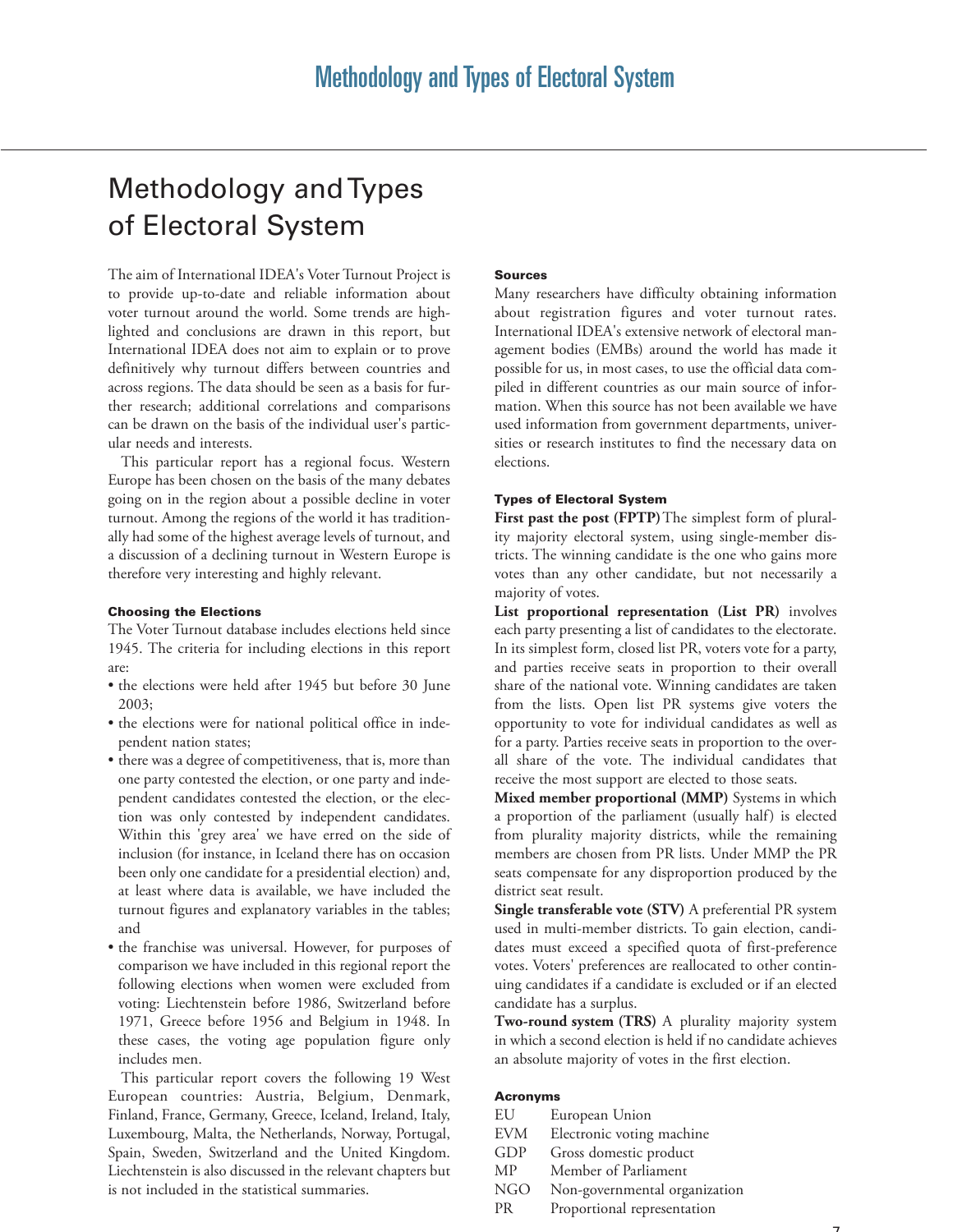# Introduction

### Andrew Ellis

This report on voter turnout in Western Europe is designed to bring together and make widely available the data collected by International IDEA and to promote discussion on issues relating to voter turnout and participation. The report covers the 15 member states of the European Union before 2004, plus Iceland, Malta, Norway and Switzerland. Since 1945, more than 300 elections have been held in these countries. This report includes statistics up to and including most of the elections held in 2003−−a total of 299 general elections, 43 presidential elections and five European Parliament elections (in addition to those held on the occasion of successive enlargement of the EU). The statistics cover the period up to 2003, including most of the elections held during 2003.

Voter turnout is not a new issue, as Rafael López Pintor demonstrates in his chapter surveying the development of the franchise. However, it has come to be much more extensively debated in Western Europe during the 1990s. Examples of declining turnout are brought up at one national election after another, with particular concern being expressed after spectacular drops such as the 12 per cent drop in the UK between the general elections of 1997 and 2001. But, as Richard Rose asks in his chapter, do these elections provide evidence to support a general theory that turnout in Western Europe is falling? If so, is it then valid to infer that public interest in democratic participation has declined, or even that the general public's commitment to democracy is waning?

The report demonstrates that average turnout for elections to national parliaments in Western Europe has indeed declined since the early to mid-1990s. When looking at individual countries, only six of those included in this report experienced an increase in turnout at the most recent national parliamentary election compared with the previous one, while 13 countries showed a fall. There is still debate as to whether this fall reflects a significant long-term shift in the willingness of Western European electors to participate in democracy through the act of voting. There are, however, consistent findings that turnout is related to political systems, frameworks and institutions: for example, proportional representation systems tend to be associated with higher turnout, while the call for citizens to visit the polling station 'too frequently' to participate in elections and/or referenda may depress turnout.

This report is published to coincide with the 2004 elections to the European Parliament. Turnout is an issue at every European Parliament election, and 2004 is no exception. There was a decline in turnout in 11 of the 15 member states between the 1994 and 1999 European elections, and many countries are now worried that turnout will fall further in 2004. If this fear is realized, it will have political implications, impacting perhaps on the perceived legitimacy of the European Parliament. Are lack of interest and the perception that its role is limited a cause of low turnout? Or will a low turnout lead in turn to declining interest in and a limited role for the European Parliament?

The accession of 10 new member states to the EU in May 2004 will demonstrate how willing the citizens of 25 countries are to vote simultaneously for members of one parliamentary body. Will this in itself affect turnout? It has been suggested, for example, that commitment to the institutions of democracy may be reflected in high turnout reflecting initial excitement when a transition from authoritarianism takes place, but fall after the euphoria has worn off and only increase again as the time over which democracy has been in place increases. Are harmonization issues important? For example, some of the new member states have included turnout thresholds in their electoral systems: if turnout does not pass a specified level, the election is invalid and has to be held again. Will these thresholds cause political problems if turnout does not reach the required level--perhaps not just once but several times in succession? Is there a case for a pan-European election law for European Parliamentary elections, and would this be a practical political suggestion?

Of the 19 countries covered in this report, six EU member states (Austria, France, Finland, Portugal and Ireland) plus Iceland (where presidential elections are often uncontested) have presidential elections as well as national and European parliamentary elections. In these six countries, presidential elections show a 5 per cent lower average turnout than parliamentary elections. However, this is not a global pattern. One explanation for this may be that many of Europe's presidents only have the role of head of state in a parliamentary system, and that the incentive to vote in a presidential election is very different in a presidential system where the elected president is also the head of executive government.

The perception that turnout is declining has led to a flurry of debate as politicians, election administrators and commentators express concern. One response that has been proposed to the 'turnout question' is a reversal of the slow decline both in the number of countries which practise compulsory voting and in the level of enforcement in those countries where voting remains compulsory. As Maria Gratschew indicates in her chapter, the political acceptability of this as an answer to the problem may be questionable, especially in contexts where previous non-democratic regimes made voting compulsory.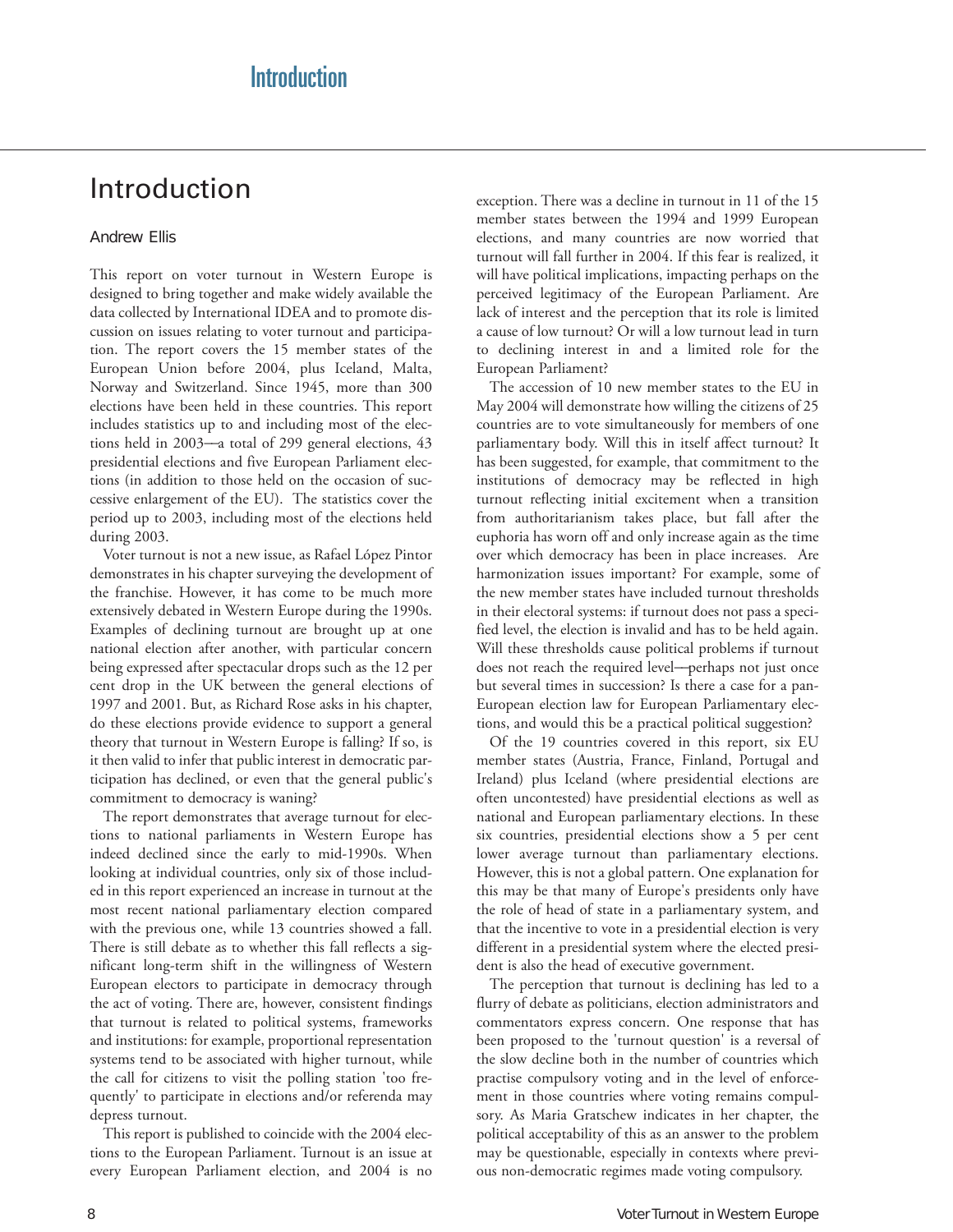The decision to participate or not is, of course, ultimately a personal one; different people, and different groups in society, may take this decision in different ways. The differences in turnout between men and women are explored by Nina Seppälä in her chapter, tracking the history of the women's franchise and looking at some gender differences in voting patterns. This debate may encourage more electoral authorities to collect electoral data which disaggregates the turnout of men and of women.

Remote voting and electronic voting have become prominent on the agenda in Europe as politicians and electoral authorities attempt to attract young voters and busy voters by enabling them to vote at the supermarket, over the Internet or by using their mobile phone. The Council of Europe is in the final stage of drafting recommendations on e-voting. There have been several tests of wider facilities for remote voting, while the UK and some Swiss cantons have taken e-voting one step further and actually tried it. Pippa Norris writes in her chapter about the experience of the UK pilots, and Tim Bittiger about this kind of technology in general.

The assessment of remote voting and e-voting initiatives will address the security and cost implications of their introduction. They will also address their effectiveness. This is not just a question of plain numbers: is it necessarily positive if an increase in overall turnout is achieved because the turnout of some groups in the society increased disproportionately? In addition, as Richard Rose has pointed out, measures to encourage turnout may produce other effects which may not be considered so desirable. There seems little doubt, for example, that elections conducted entirely by post can increase turnout substantially, but do they also have a negative effect on electoral integrity, for instance, through the opportunities they may present for the 'head of the family' to vote for the whole family, or even for outright fraud? And, if there is a problem of trust in institutions, will innovations that demand the confidence of citizens in the integrity and accurate functioning of a 'black box' mechanism necessarily help?

Is there a connection between the role of the media and electoral turnout? There is debate as to whether the existence of more and more television channels, newspapers and radio stations gives people access to more in-depth coverage of elections and politics. Can the vast increase in the choice of media be leading instead to ignorance of politics, lack of interest and apathy as people 'choose other channels'?

Turnout may also be affected as societies become more mobile. Electoral registration may be a much easier exercise when most citizens live at the same address year after year. Election administrators are facing challenges to

devise effective ways of enabling both long-term migrants and short-term travellers to participate in elections. The effect of administrative changes may be important. Making polling day a public holiday may increase turnout; holding elections during periods when many electors take a major holiday may have the reverse effect. Efforts to ensure ease of voting for the disabled, pregnant women and the elderly may increase turnout in addition to promoting equality of electoral access.

There is of course a difference between low and declining turnout. A low turnout means a constant low turnout. Turnout in Switzerland is among the lowest in Western Europe: does this mean that the Swiss are dissatisfied with their model of citizens' democracy? Or does the low turnout in Swiss general elections reflect the limited governmental change that has usually resulted from these elections, while most citizens also participate in votes on those referenda and initiatives which they individually find of personal interest and importance?

On the other hand, a decline in turnout indicates change, and could indicate dissatisfaction or a change of perception of the impact of the political systemalthough this link cannot be assumed.

When any subject is fiercely debated, there is a particular need for reliable data and analysis. International IDEA has already published and maintains a worldwide database of voter turnout, available electronically at <http://www.idea.int> and in handbook form. This report follows on from the database to provide an easily accessible source of data for election administrators and designers as well as for the community of political analysts, and to promote analysis and the exchange of ideas in the field. IDEA has also established an Expert Group on Voter Turnout to encourage further identification of those factors which have a real effect on turnout, positive or negative, and those which do not. Pippa Norris has written that political institutions and legal rules are strongly and significantly associated with voter participation: some of the factors affecting turnout will thus be within the control of legislators, electoral system designers or election administrators. Others, such as social or cultural factors, will not. Analyses of these may better be used to inform the expectations of electoral administrators, participants and commentators in advance of elections.

IDEA is seeking to develop tools which can provide those participating in debate about change and improvement in democracy and electoral arrangements with solid information and knowledge on turnout issues. This report will serve its purpose if it helps to stimulate both work towards such tools and wider debate on participation and democracy itself.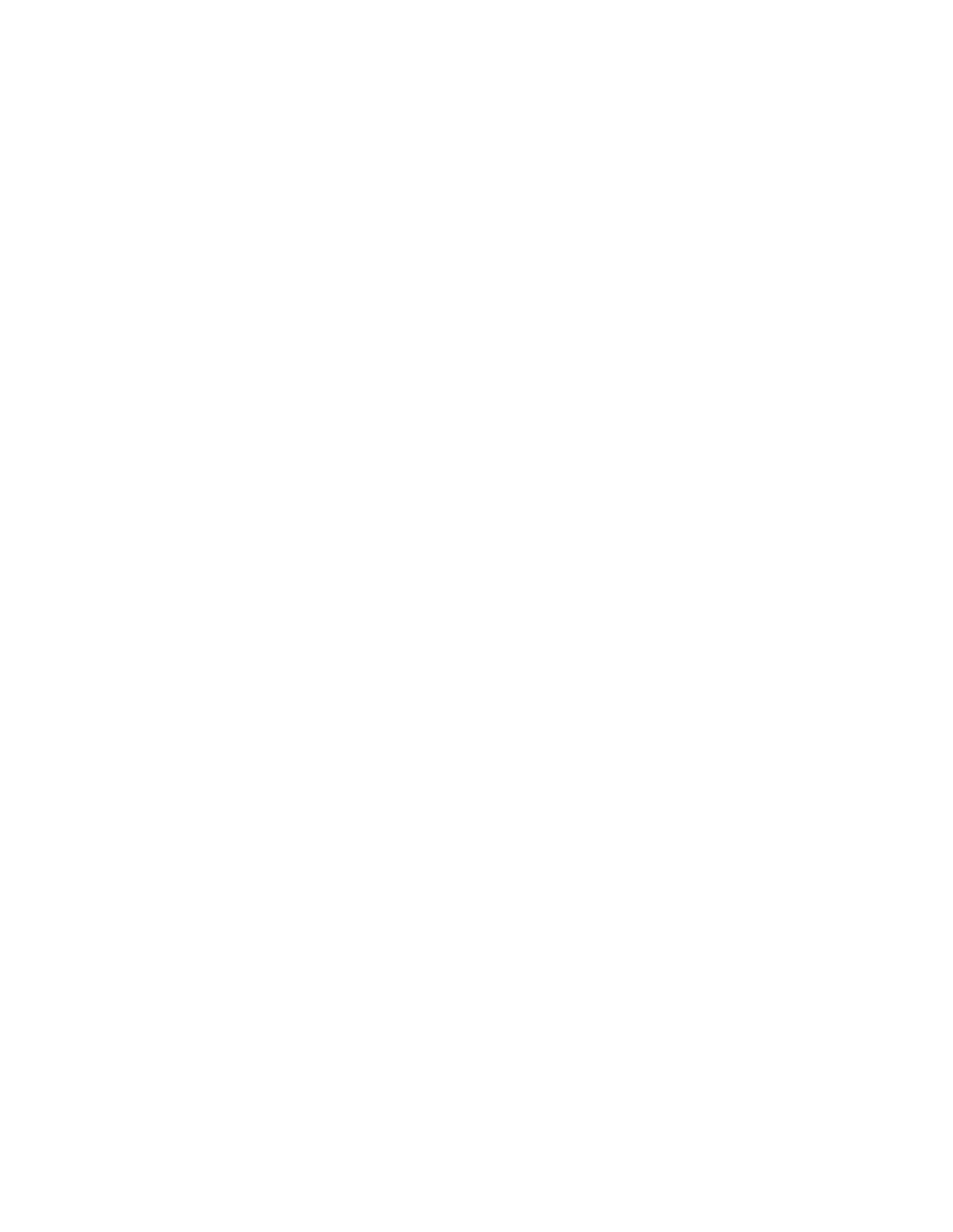# **1**Part I: Current Issues in Voter Turnout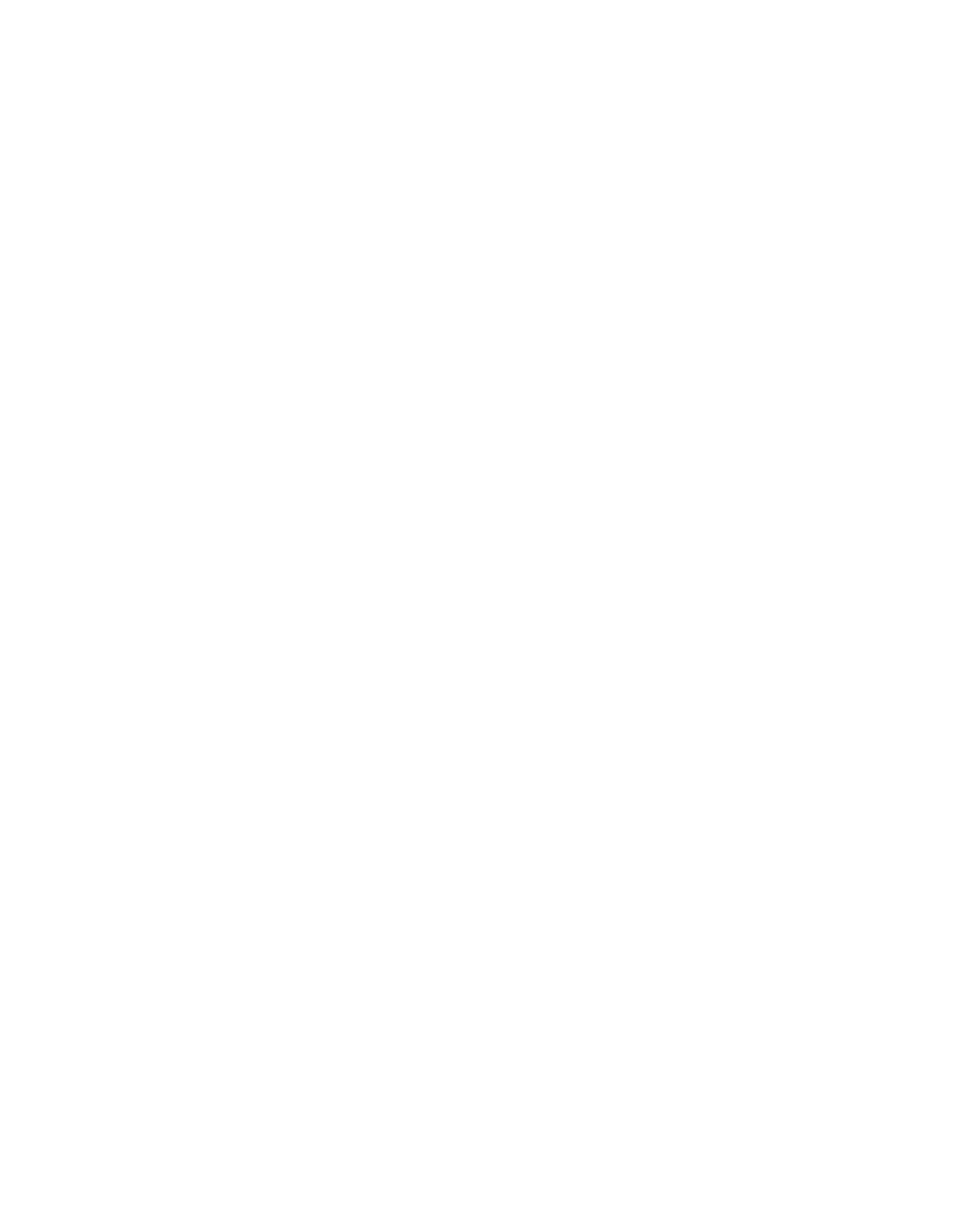# 1. Stages in the Electoral History of Western Europe

Rafael López Pintor

*The history of voter enfranchisement and universal suffrage is part of the history of the quest for and achievement of civil rights and political freedoms. The demand for voter enfranchisement cannot generally be separated from a broader demand for social equality and the general struggle for rights and freedoms.*

It is a story of social conflict. The quest for universal suffrage in Europe was an important aspect of the social and political emancipation of newly emerging social classes during the 19th century−−first an urban middle class, then the industrial proletariat—and then, by extension, the transformation of the peasantry. The banner of universal suffrage was first raised by the liberal movement of the 19th century, and later in the same century by the socialist parties. The development of trade unions and political parties implied a move away from absolute political control by crowned rulers and landowning aristocracies: trade unions and political parties were crucially important in the realization of the demand for universal suffrage. Later, from the last quarter of the 19th century onwards, came the struggle against the industrial bourgeoisie and governmental bureaucratic elites towards increased general social and political autonomy.

### **Landmarks for Freedom**

In the West European region as a whole, several landmarks can be identified on the road to full or universal voter enfranchisement. The first seeds were sown by the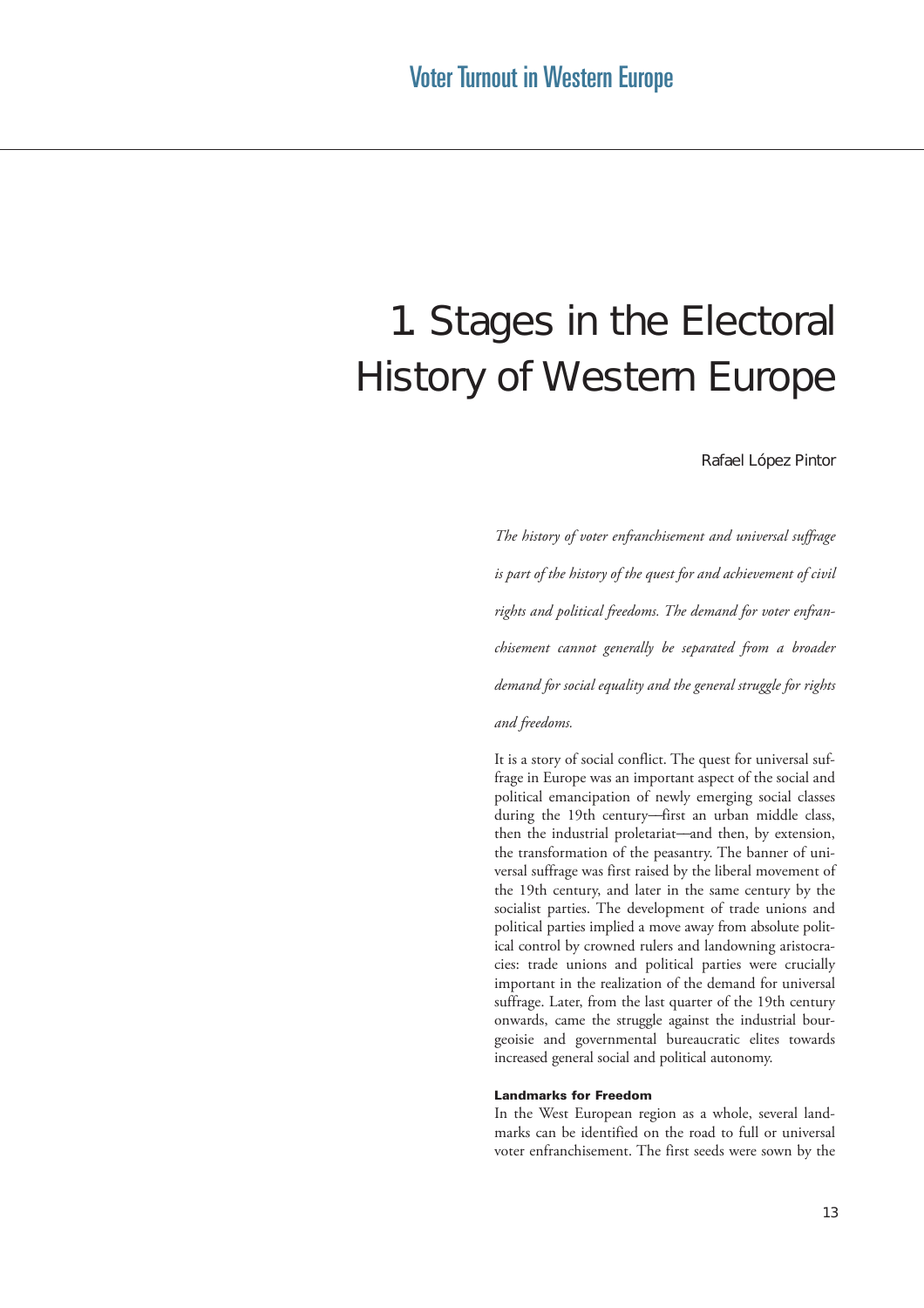English Bill of Rights of 1689 and the French Revolution, especially the latter, which had an impact on many other countries both in and outside Europe. Second, although the liberal revolutions which took place across Europé in 1848 were unsuccessful, the ideas which inspired them gained ground during the nineteenth century. Third, there was the period between the First and Second World Wars when voting rights were legally recognized for large sectors of the population, especially women. Finally, there was the period after the Second World War when the right to vote was made truly universal—in practice if not by law-thanks to the democratic commitment of the victorious Allies and the unprecedented socio-economic prosperity which was built in the post-war period.

The fight for rights and freedoms throughout the 19th and 20th centuries in Western Europe had a historical antecedent in the signing of the Bill of Rights in England in 1689, which the English elite imposed on the new King and Queen of England, William III of Orange and his wife Mary, after the ousting of King James II, a Catholic. The Bill declared the rights and liberties of the subjects, and settled the succession of the crown. It was followed by the Act of Toleration of 1690 on religious practices and the revival of the earlier Triennial Act preventing the King from dissolving Parliament at will and establishing that general elections should be held every three years. The franchise at the time was however limited to the landowning aristocracy and the upper levels of an urban bourgeoisie, and included only males in their mid-20s and over. This predated by almost 100 years the revolution fought by the European émigrés in North America which led to independence in 1776 and laid the foundation of an electoral democracy in the United States of America with the constitution of 1787, just two years before the French Revolution of 1789. In France, universal suffrage was granted to adult French men in 1848 by the February revolution which toppled Louis Philippe. As a consequence, Louis Napoleon Bonaparte was elected president on the basis of his name alone. The Paris Commune of 1871—an attempted proletarian revolution−−ruled that municipal councillors could be elected by universal suffrage. However, regime changes in different countries brought reversals from time to time of some of the advances achieved, for example in France.

### **Gender, Property, Age, and Education as Barriers to Voter Enfranchisement**

Between 1870 and the 1940s, universal suffrage was established for males in Austria, Denmark, Italy, France, Germany, Spain and Switzerland. During the same time period, in other countries the male suffrage already established was further extended to practically the entire male adult population−−Belgium, Finland, Norway, the United Kingdom and Sweden. While in many of these countries women's right to vote was legally established after the First World War in recognition of the supportive role played by women during the conflict, in some countries the gender barrier was the last to fall after a century of struggle for the female franchise. There are states in Europe where women were only enfranchised a few decades ago, most notably Switzerland in 1971 and the micro-state of Liechtenstein in 1984.

The earliest countries in Europe to give legal recognition to women's right to vote were Finland in 1906 and Norway in 1913. The struggle for women's suffrage was particularly intense in the UK, with the Chartist movement demanding the suffrage for women from the 1840s, followed by the Labour Party after it was founded in 1900. Socialist parties in many other European countries also incorporated the right to vote for men and women alike into their programmes. The inter-war period and the aftermath of the Second World War saw women being given the right to vote in many European countries−−Austria, Czechoslovakia, Germany, Poland, Sweden and the UK in 1918-1919; Hungary in 1920; Spain in 1931; France in 1944; Italy in 1945; and Greece in 1952 (see chapter 4). In general, it can be said that barriers to enfranchisement based on property were lowered in the countries of Europe during the late 19th century, age barriers had came down by the early 20th century, and education and gender barriers only finally disappeared by the middle of the 20th century or even later. Needless to say, these are general trends within which each country has taken its own road towards universal suffrage, setting its own landmarks.

Once male suffrage was granted, the first barrier to the exercise of the new right was a property barrier. Although male suffrage was granted throughout Europe in the revolutionary years after 1848, voter eligibility was mostly limited by property or tax qualifications until much later in the century, and in some cases well into the 20th century, when voting rights were extended beyond the boundaries of the propertied classes. 'Universal' male suffrage actually fell well short of being universal. In Great Britain, for example, the property qualification was called the 'lodger' vote as it implied the ownership of a freehold or the occupation of premises of a certain value. In Spain, where 'universal male suffrage' was first established by the Cadiz Constitution of 1812, this was in actuality a right for the bourgeoisie and was only extended to the wider propertied classes in 1837. The wider suffrage after 1837 was called the censitary vote, which could only be exercised by citizens who paid taxes above a certain amount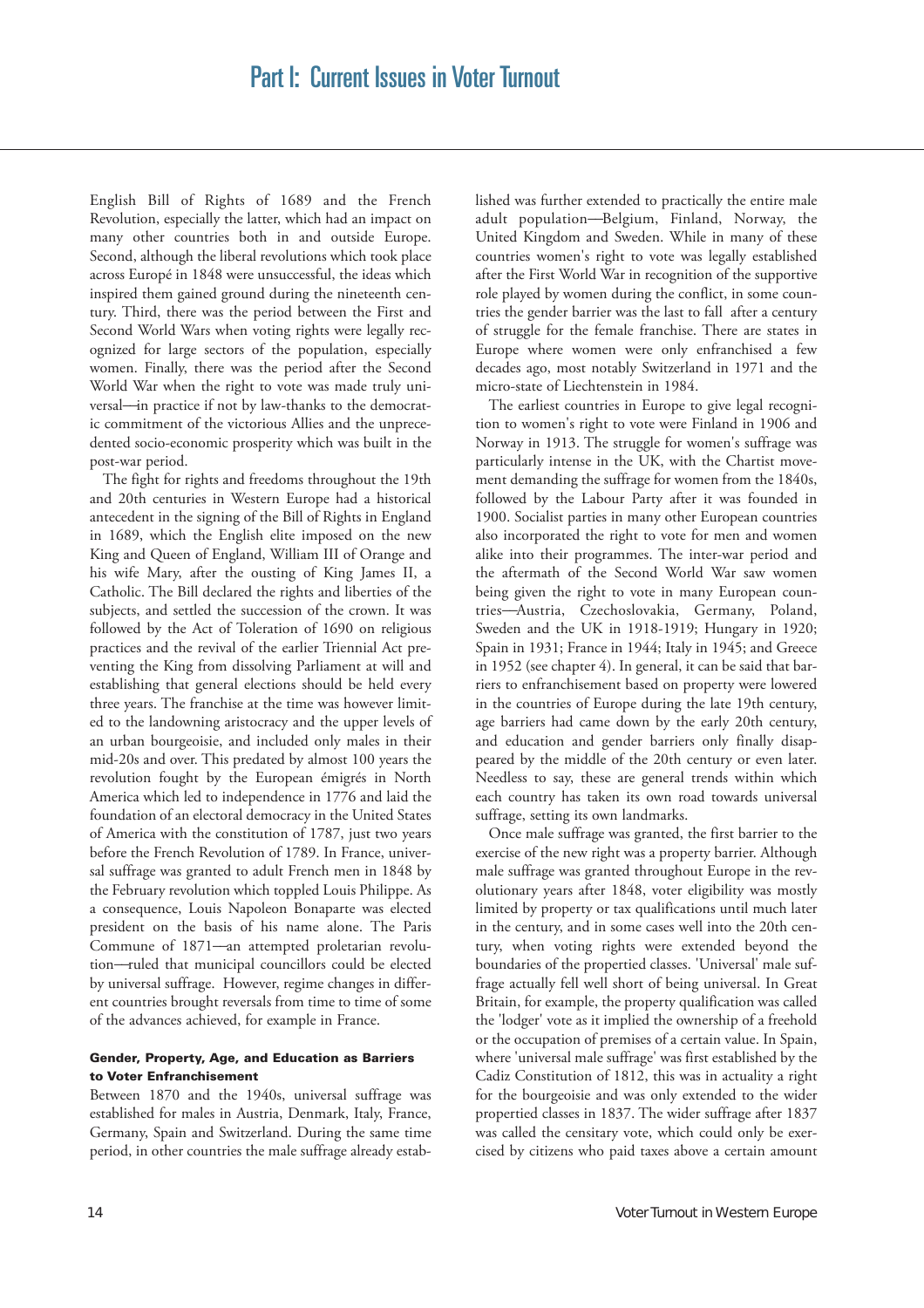(censo). Only 3.5 per cent of the population could vote under this system, which was a relatively high proportion within the European context of the time: it was similar to the percentage in Great Britain and the Netherlands, and much higher than that of Belgium, where 1 per cent of the population were actually able to vote, or France under Louis Philippe, where the figure was 0.67 per cent. The 1844 coup d'état in Spain reversed the situation by once again limiting the exercise of universal suffrage to the upper bourgeoisie. With the restoration of democracy during the last quarter of the 19th century there was a progressive reduction of the tax threshold above which the right to vote applied. Property limitations were less severe in countries like Greece, where the 1844 constitution established universal suffrage for those holding land property. Due to the predominance of small peasant ownership, the suffrage in Greece now became almost universal.

A second barrier to the right to vote was age. In general, a minimum voting age between 23 and 30 was the rule until later in the 20th century, when it was set at 18. At the beginning of the 20th century, it was 24 in Austria, 25 in Belgium, Prussia, the Netherlands and Norway, and 30 in Denmark. In Sweden the voting age for general elections was lowered to 21 from 23 only in 1945. In the UK, where women had been granted the right to vote in 1918, the voting age for women then was 30; it was reduced to 21 in 1928, and the voting age for both men and women was further lowered to 18 in 1969. In France, the right to vote at age 18 was also established in 1969. Most recently, the German state *(Land)* of Lower Saxony *(Niedersachsen)* lowered the voting age in local elections to 16 in 1995. Other German states have since followed, and three Austrian states *(Länder)* have also introduced a voting age of 16 in local elections. In contrast, the voting age for elections to the Italian Senate remains at 25. Also until late in the 20th century, a common qualification for the exercise of the right to vote was literacy: voters should know how to read and write.

Following these reflections on the history of voting rights in Western Europe, some brief comments on the present-day frontiers in the advance of the actual practice of universal suffrage are appropriate.

Among the major challenges are the following:

- *making voting easier* for the elderly and the disabled. Postal voting and easier access to polling stations are making voting easier for the disabled, and an international association has been set up to promote this cause;
- *improving the efficiency* of voting from abroad. A crossnational study of nationals voting from abroad has recently been carried out under the auspices of the national electoral authority of Mexico, the Instituto Federal Electoral (IFE). An assessment of the experiences of postal voting in Spain, Portugal and Austria, and of a mixed system in Sweden, has also been conducted (<http://www.universidadabierta.edu.mx>);
- *allowing non-nationals who are resident* to vote in local elections in European Union countries (European Commission 2002); and
- *the assessment of the impact of electronic voting on participation,* considering questions of efficiency and the quality of the vote, and possible drawbacks for example in the area of electoral integrity (see chapter 5).

### **References and Further Reading**

European Commission, *Report from the Commission to the European Parliament and the Council on the Application of Directive 94/80EC on the Right to Vote and to stand as a Candidate in Municipal Elections* (Brussels, May 2002)

Universidad Abierta, <http://www.universidadabierta.edu.mx>

Inter-Parliamentary Union, <http://www.ipu.org>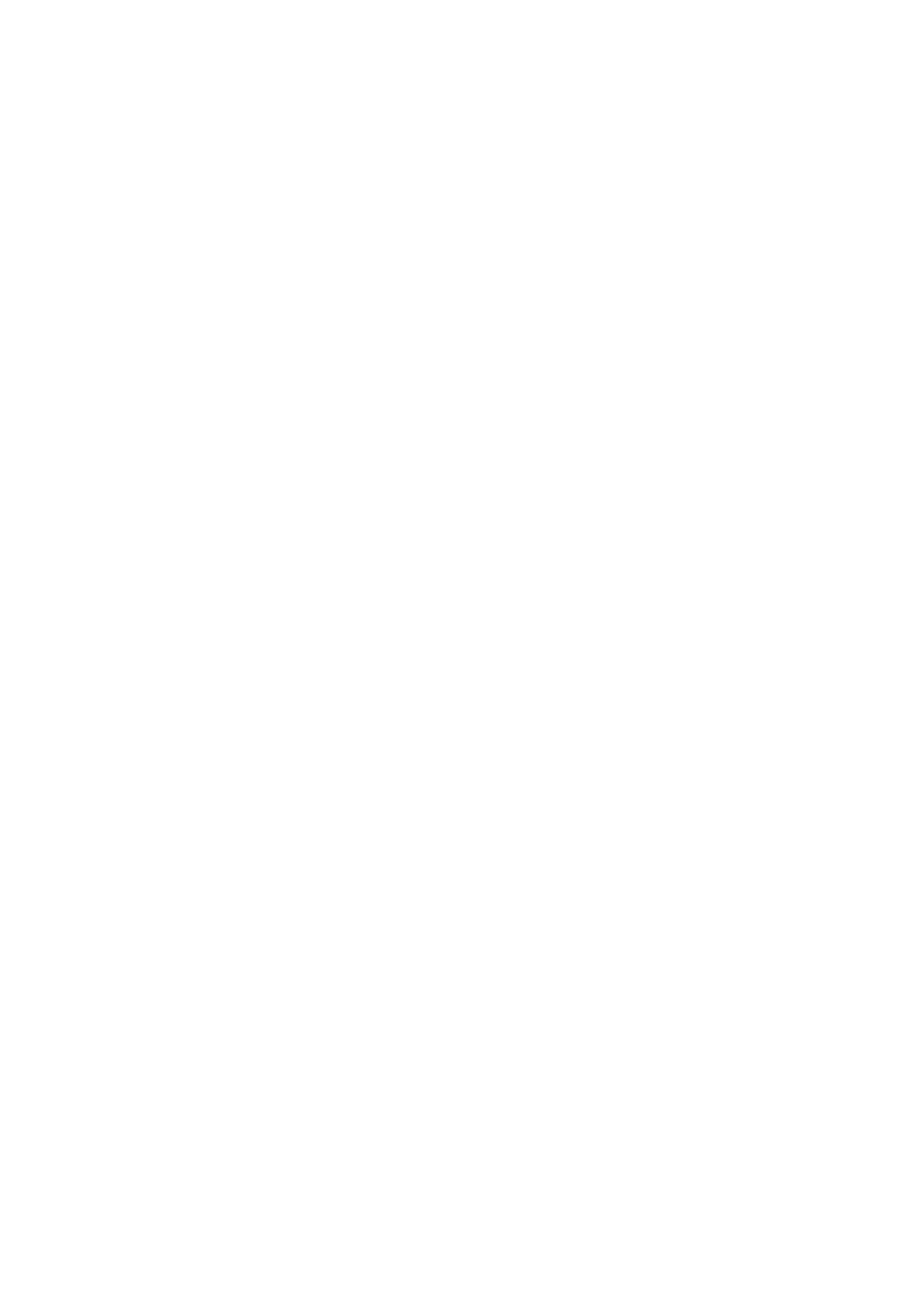# 2. Voter Turnout in the European Union Member Countries<sup>1</sup>

Richard Rose

*Western Europe has more long-established democracies than any other region of the world. Free elections have been held without interruption for more than a century in countries such as Belgium, Denmark, France, Ireland, Luxembourg, the Netherlands, Sweden and the United Kingdom. Free elections were introduced by the end of the First World War in Austria, Germany, Finland and Italy, but interrupted by periods of undemocratic rule. Even the relative latecomers*−−*Greece, Portugal and Spain*−−*have had free elections for more than a quarter of a century, long enough for most adults to have enjoyed the right to vote throughout their adult lives.* 

Yet turnout in West European countries is not as high as democratic activists would like, and there are some signs that electors are less likely to vote today than they were a generation ago. Among the 233 national *parliamentary elections* that took place in 15 different European Union (EU) member countries up to the end of 2002 and an additional 64 national elections for the European Parliament since the Second World War, it is always possible to find examples of turnout going down or going up, and generalizations based on one country can be contradicted by generalizations drawn from another.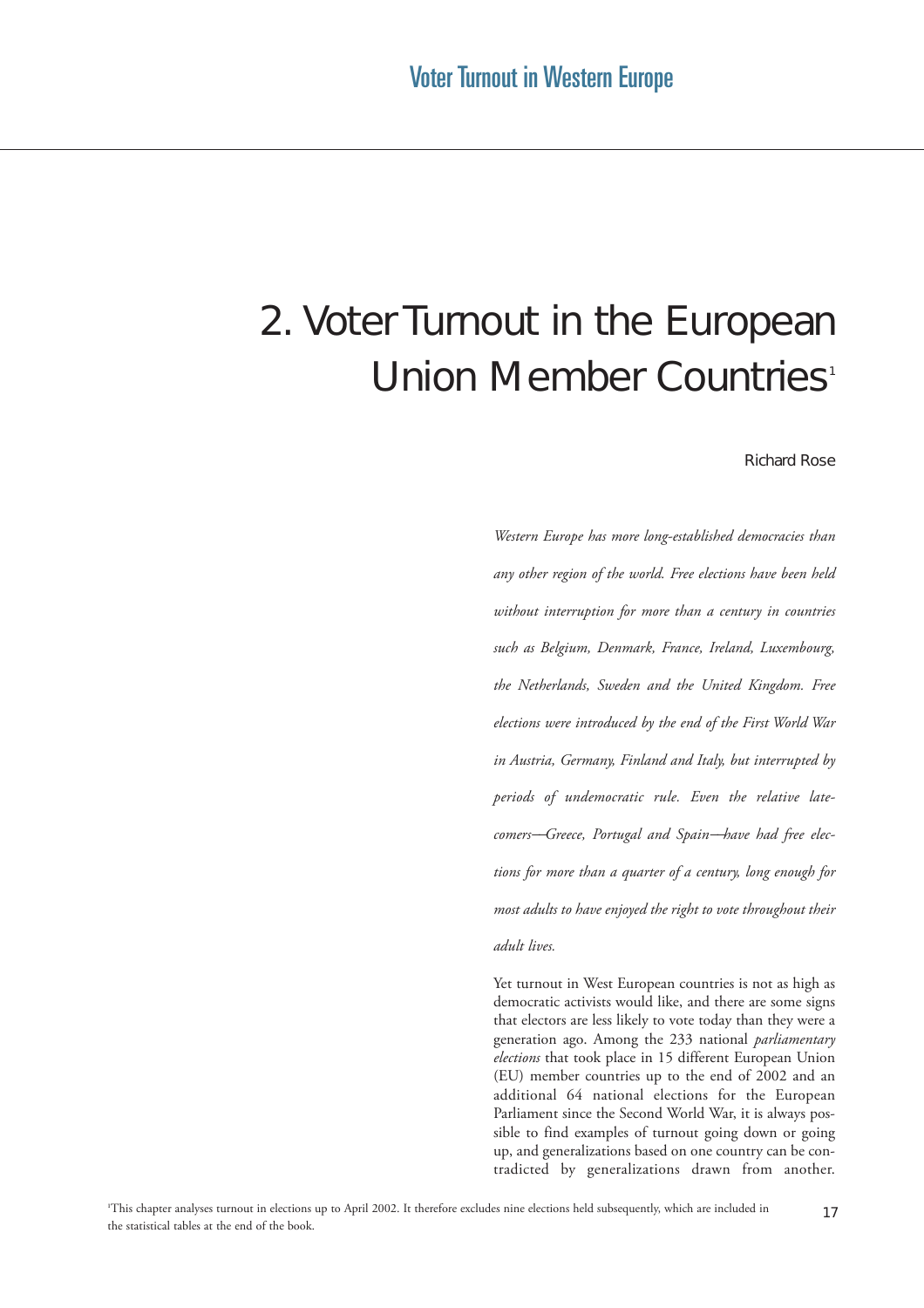Moreover, in half a century turnout can fluctuate up as well as down. Hence, the purpose of this chapter is to review trends in turnout systematically in order to determine whether or not the electorates of many of the world's oldest democracies are losing interest in exercising their right to vote and, if so, why.

### **Differences Between Countries and Across Time**

When the latest election results are compared across national boundaries, differences in turnout are immediately apparent. Even though a majority of electors invariably participate in their national elections, there is a big gap between the highest and lowest turnouts. The Belgian turnout of 90.6 per cent in 1999 was more than half as great again as the record low turnout of 59.4 per cent in the UK in 2001.

In parliamentary *elections* from 1945 to 2002, the average turnout in the EU member countries has been 83.0 per cent of the registered electorate. This average in fact underrepresents the proportion of the electorate who usually vote, for it is consistent with every elector voting in five out of six national elections. When a citizen is occasionally absent from the polls this is a sign not of political disaffection but of an unexpected or unwanted change in personal circumstances, such as being unexpectedly sick or on holiday on election day. Voting turnout may also be depressed by inaccuracies in the electoral register, such as the inclusion of deceased persons or those who have emigrated as still eligible to vote. In short, an overwhelming majority of citizens have voted in a majority of the elections in which they are eligible to vote.

A multi-national average conceals substantial differences between countries in the average level of turnout in each (figure 2.1). Belgium has consistently had a high turnout: in the 18 elections to the national Parliament from 1945 to 1999 an average of 92.5 per cent of the electorate participated, and turnout has never dropped below 90 per cent. In Luxembourg and Italy, almost ninetenths of electors have usually voted. At the other end of the continuum, turnout averages 73.2 per cent in Ireland, and below 75 per cent in Portugal and France. Even here, however, to describe turnout as 'low' in a country in which three out of four voters participate in elections is misleading; it would be more accurate to describe turnout as 'less high' or simply as below the EU average.

In the past half-century turnout has varied relatively little: the standard deviation is only 8.3 per cent. In more than two-thirds of national elections, 75 per cent of the electorate votes and there is a turnout of more than 90 per cent in almost one-third of all elections. In ten of the 15 EU countries, turnout at every election in more than half a century has always been 75 per cent or higher. Only

### **Figure 2.1:Turnout in Elections in the EU Member Countries, 1945**−**2002**

Figures are percentages of the registered electorate.

|                       | <b>Minimum</b>    | <b>Maximum</b> | <b>Mean</b> |
|-----------------------|-------------------|----------------|-------------|
| Belgium               | 90.0              | 95.1           | 92.5        |
| Austria               | 80.4              | 96.8           | 91.3        |
| Compulsory, 1945-79   | 91.8              | 96.8           | 94.0        |
| Semi-compulsory 1983- | 80.4              | 92.6           | 86.3        |
| Italy                 | 81.4              | 93.9           | 89.8        |
| 1946-87               | 88.9              | 93.9           | 91.8        |
| 1992- (new system)    | 81.4              | 87.4           | 84.5        |
| Luxembourg            | 86.5              | 91.6           | 89.7        |
| Netherlands           | 73.2              | 95.6           | 87.2        |
| Compulsory 1945-67    | 93.1              | 95.6           | 94.7        |
| Non-compulsory 1971-  | 73.2              | 88.0           | 81.9        |
| <b>Denmark</b>        | 80.6              | 89.9           | 86.0        |
| Sweden                | 77.4              | 91.4           | 85.7        |
| Germany               | 77.8              | 91.1           | 85.0        |
| 1949-87               | 78.5              | 91.1           | 87.0        |
| 1990 (reunification)  | 77.8              | 82.2           | 79.5        |
| Greece                | 75.0              | 84.5           | 79.9        |
| 1951-64 (pre-coup)    | 75.0              | 83.0           | 78.5        |
| $1974 -$              | 75.0              | 84.5           | 81.0        |
| Finland               | $65.\overline{3}$ | 85.1           | 76.0        |
| Portugal              | 61.0              | 91.7           | 75.7        |
| <b>United Kingdom</b> | 59.4              | 83.6           | 75.2        |
| France                | 60.3              | 82.7           | 74.8        |
| 4th Republic          | 78.8              | 82.7           | 81.1        |
| 5th Republic          | 60.3              | 81.3           | 72.7        |
| Spain                 | 68.1              | 79.8           | 73.6        |
| Ireland               | 66.1              | 76.9           | 73.2        |
| <b>EU</b> countries   | 59.4              | 96.8           | 83.0        |

**Source:** Figures supplied from the International IDEA Voter Turnout database for elections in all EU member countries from 1945 to April 2002.

once in 233 national parliamentary elections has turnout dropped below 60 per cent of the registered electorate; this happened in the UK in 2001.

Differences in turnout within countries are greater than the difference between countries. In Portugal there is a difference of 30.7 percentage points between the 1975 high, in the country's first free election, and the 1999 parliamentary election. Turnout has also varied more within the Netherlands, France and the UK than it has between the two countries with the highest and lowest turnouts over the period, Belgium and Ireland.

Changes in the rules for conducting elections or governing can affect average turnout. Since the Netherlands in 1967 repealed a law making it compulsory for registered electors to vote, turnout has fallen by an average of 12.8 percentage points. Since Austria stopped imposing a

18 Voter Turnout in Western Europe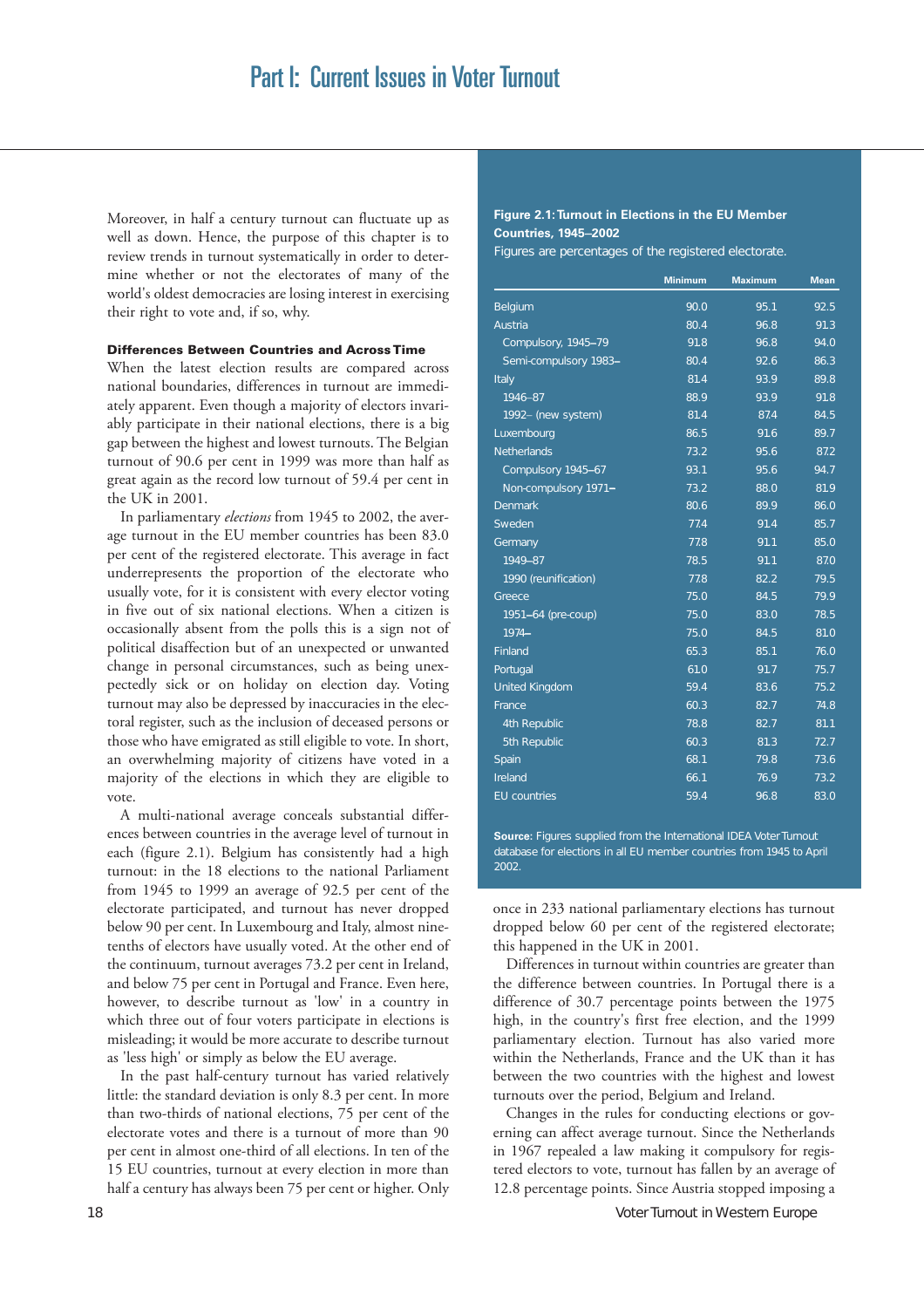federal requirement to vote (see also chapter 3), average turnout has fallen by 7.7 percentage points. The Greek regime that replaced military rule has achieved a higher average turnout than the regime that governed before the 1967 military coup. However, in France the change from the Fourth to the Fifth Republic in 1958 was accompanied by a fall in turnout. In Italy, the introduction of a new electoral system as part of a campaign against corruption was accompanied by a fall in average turnout.

In the past half-century, great changes have affected the electorates in every West European country. There has been a rise in the level of education and average income, which is associated with increased electoral participation. Concurrently, there has been a 'de-ideologization' of politics, as parties of the left and the right have tended to move towards the centre. Insofar as the clash of ideologies reflected an electorate so strongly committed to their different parties that they would be certain to turn out at every election, then a decline in ideological commitment would lead to a fall in turnout. Furthermore, some commentators have argued that declining turnout reflects a healthy apathy, as voters no longer see elections as a clash between rival camps but as a means of influencing all parties to adopt similar, moderate policies offering what most electors want.

From the end of the Second World War until 1959, turnout in the states that were EU members before 2004 averaged 84.7 per cent. In the period of economic boom between 1960 and 1973, turnout was virtually the same, 85.6 per cent. When economic conditions soured due to oil price rises, world recession and inflation, turnout was hardly affected; it averaged 83.9 per cent between 1974 and 1987. Turnout has only shown signs of falling since 1988, averaging 78.0 per cent since then.

It is a half-truth to say that turnout is falling. In eight countries−−Portugal, the Netherlands, France, Austria, Finland, Italy, the United Kingdom and Luxembourg−−there has been a clear downward trend in turnout, as measured by a least squares regression line.<sup>1</sup> However, in seven countries–Greece, Denmark, Belgium, Spain, Sweden, Germany and Ireland−−fluctuations both up and down are so numerous that there is no clear trend in either direction.

The biggest and steadiest downward trend is in Portugal. Even though Portugal has a competitive party system and government often changes hands as a result of an election, there has been a trend fall in turnout of more than 3 per cent between one election and the next since free elections were introduced in 1975. In the Netherlands, a large downward trend in turnout took place following the abolition of compulsory voting in 1967. In France, the Fifth Republic has experienced a continuing fall in turnout from 77 per cent in the 1958 election to 60 per cent in the parliamentary election of 2002.

In a television age in which personalities are considered at least as important as political parties, a *presidential election* may be expected to produce a high turnout, because it is palpably a contest between individuals. However, while every pre-2004 EU member state elects a parliament, popular election of the president occurs in only five countries. Where the head of state is a monarch, no election is necessary and in Italy, Germany and Greece the head of state is chosen by the national assembly rather than by direct election. Where there is a popularly elected president, the powers of the office vary greatly. They are greatest in France, where the president is superior to the prime minister, and substantial in Portugal and Finland, but in Austria and Ireland the president's political role is slight.

In France, turnout in presidential elections averages nine percentage points higher than in the first-round bal-

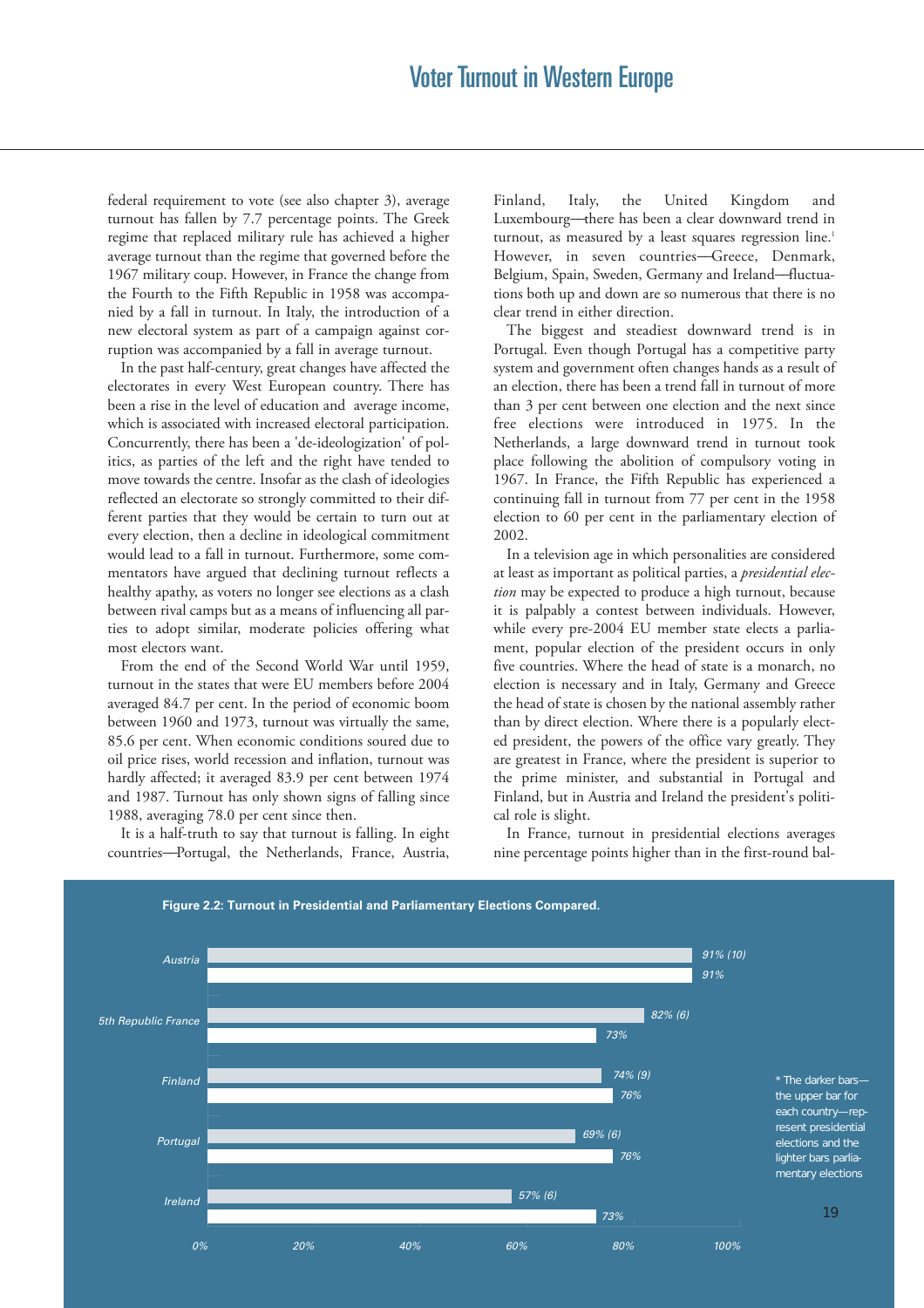lot for the National Assembly (see figure 2.2). However, the French pattern is atypical. In Ireland, where the office is sometimes filled without a contest because there is inter-party agreement about who should hold the ceremonial post, turnout for presidential elections averages 16 percentage points less than the average for elections to the Dail (Parliament). In Portugal, presidential elections produce a turnout 7 percentage points lower than elections to the National Assembly, and there is a significant downward trend. In the first Portuguese presidential election in 1976 three-quarters of the electorate voted, while in 2001 the turnout was even lower than that for the US presidential elections, at 50.0 per cent.

### **Explanations of Turnout**

In Western Europe, the *electoral system* usually reflects laws enacted by a coalition government that depends on two, three or even four parties for support and, as coalitions vary between countries, so too do electoral arrangements. Political scientists have taken advantage of this fact to formulate the following hypotheses. Election turnout will be higher if:

- *Members of parliament* (MPs) *are elected by proportional representation* (PR). In PR elections, once support for a party exceeds a real or implicit threshold of five per cent or less, every vote cast for it helps the voters' choice get into the parliament. By contrast, in first-past-the-post elections, the winner needs just a plurality of the vote, thus causing many votes to be 'wasted'. Advocates of PR claim that it raises turnout by reducing the percentage of wasted votes. Of the 15 EU member countries before 2004, 11 have a PR electoral system and two (the UK and France) do not. Germany and Italy have mixed member proportional (MMP) systems.
- *Voting is compulsory.* Making voting compulsory ought to make turnout higher than it is in countries where it is voluntary. However, the obligation to vote usually involves 'soft compulsion', for penalties can be light or not enforced. Moreover, even if voting is voluntary, many electors may have internalized cultural norms of civic participation, thus reducing the impact of compulsion. Belgium, Luxembourg and Greece have consistently sought to make voting compulsory; the Netherlands had compulsory voting up to and including the 1967 election; and Austria had compulsory voting at the national level up to and including the 1979 election. Italy states that it is a duty of the citizen to vote but sanctions are not effective.
- *Elections are held on a rest day, not a workday.* If an election is held on a Saturday or Sunday, or election day is a public holiday, the free time in which employed electors can vote is greatly increased. At least one day of voting is a rest day in nine pre-2004 EU countries−−Austria,

Belgium, France, Germany, Greece, Italy, Luxembourg, Portugal and Sweden. In the other six, employed electors are expected to make time to vote in addition to meeting their workday obligations.

- *Voters are closer to their representatives.* British politicians often argue that electors are closer to their representatives when votes are cast for an individual candidate in a single-member electoral district under the first-pastthe-post system. However, such districts can have up to 100,000 electors, thus making personal contact 'virtual' at best, and the majority of electors often do not know the name of their MP. A measure that can be used for 'closeness' is the ratio of number of electors to number of MPs.
- *Free elections are long established.* Insofar as socialization into a democratic political system when young encourages citizens to vote, the longer a country has held free elections the more likely citizens are to vote. It is only possible for all electors to have experienced democratic socialization in their youth if a country has had free elections without interruption since the end of the First World War. This criterion is met by seven EU countries, and five more have consistently held free elections since 1945.

Political sociologists assume that a country's social and economic features, such as material prosperity and levels of education, will be the primary influences on electoral participation. Factor analysis shows that gross domestic product (GDP) per capita, employment in non-agricultural sectors, education and the foreign population of a country form a single factor, while government expenditure as a percentage of GDP forms a second factor. For clarity, the multitude of socio-economic influences are therefore reduced to one for each factor, in order to test the next hypotheses−−that election turnout will be higher if:

- *Citizens are materially better off.* For comparative purposes, material well-being can be measured by GDP per capita, adjusted by purchasing power parity. The difference between the most prosperous and the least prosperous EU countries is less than 2 : 1. In more prosperous countries, citizens are more likely to be urbanized and therefore to find it easier to reach a polling station, and to be better educated, having a greater awareness of parties, candidates and the importance of elections in a democracy.
- *Government is important for citizens' material well-being.* Empirically as well as ideologically, governments differ in the extent to which public expenditure pays for citizens' health care, social security and education. The more a government raises in taxes, the more money it is able to spend on welfare policies benefiting large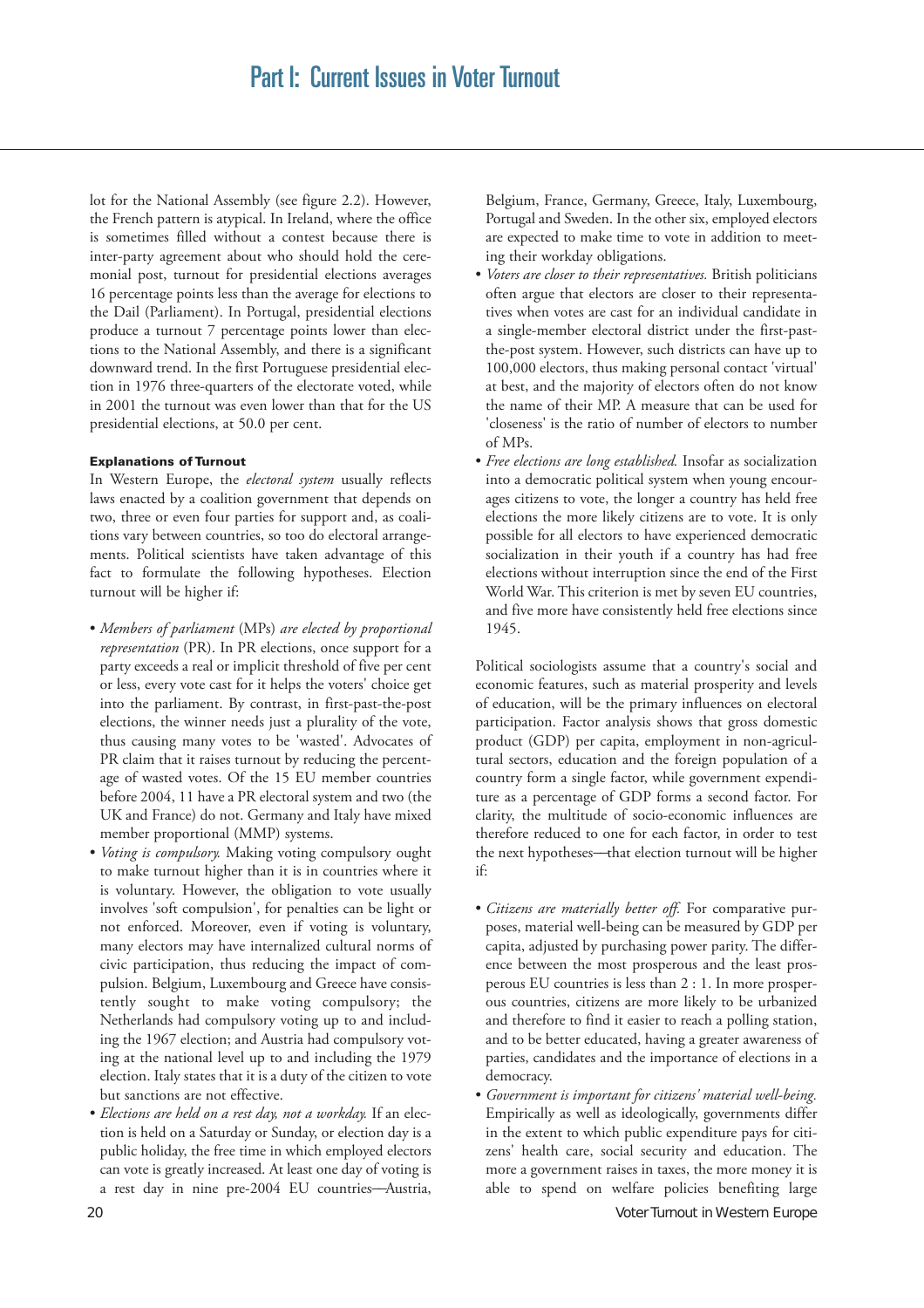segments of the electorate. The combination of higher taxes and greater benefits increases the incentives for individuals to vote, whether to keep benefits high or to cut high taxes. Public expenditure as a percentage of national GDP varies from a low of 29.3 per cent in Ireland to to a high of 55.1 per cent in Sweden.

While each of the above propositions is familiar, they cannot all be true, or at least equally true. The number of elections since 1945 is large enough to produce statistically reliable tests of alternative theories about what makes for differences in turnout. After controlling for the effects of other influences, statistical analysis shows that all five political variables have a significant independent influence on turnout (figure 2.3). Where citizens have lived all their lives in a democratic system, net of other factors turnout is almost 10 percentage points higher than in new democracies such as Spain, Portugal and Greece<sup>2</sup>. Proportional representation also has a considerable impact: its use can raise turnout by 8.8 percentage points net of other influences. Making voting compulsory tends to raise turnout by 5.3 percentage points. Calling elections on a rest day raises turnout by 3.9 percentage points, net of other influences. The number of electors per MP also affects turnout, but not in the way expected: the greater the number of electors an MP represents, the higher the turnout. However, the impact is slight: increasing the ratio by 10,000 electors, net of other influences, adds only two-thirds of 1 per cent to turnout. Socio-economic factors have no significant influence on turnout. The regression analysis shows that, after controlling for the effect of the influences described in the preceding paragraph, a country's GDP per capita has no effect on turnout. Likewise, the amount of money that government raises in taxes and spends on public policies has no effect on turnout. Additional statistical analyses along similar lines to those in figure 2.3 show that the urban−rural division of the labour force does not affect voter turnout, nor does the percentage of foreign migrants.

### **Elections to the European Parliament**

The EU originated as an elite bargain between national leaders concerned with preventing another war in Europe. The 1957 Treaty of Rome was not a response to popular pressures, nor was it subject to national referendums. The expansion of membership has sometimes required referendum votes, some of which have been lost, most notably in Norway. On occasion, two referendums have been held before the electorate produced the result the political elites wanted, for example, in Denmark and in Ireland.

Elections to the European Parliament were first held in 1979, more than two decades after the foundation of what was then the European Economic Community (EEC). Nine countries participated in the founding election. Elections have been held at five-year intervals since then, with additional countries participating as the EU has enlarged. In the first election, turnout averaged 65.9 per cent, a lower figure than national elections around that time. At each election since, participation in European Parliament elections has declined. In 1999 turnout was 52.8 per cent.

There are very great differences between the member states in the proportion of electors participating in elections to the European Parliament (figure 2.4). In Belgium, where voting is compulsory, an average of 91.2

### **Figure 2.3: Influences on Voter Turnout in the EU Member Countries**

Results of a multiple regression analysis explaining 59.1% of the variance in turnout in 233 national elections from 1945 to April 2002

|                                       | p,              | Beta <sup>®</sup> |
|---------------------------------------|-----------------|-------------------|
| Length of time over which free        |                 |                   |
| elections have been held <sup>b</sup> | 4.9             | .44               |
| Proportional representation           | 8.8             | .43               |
| Compulsory voting                     | 5.3             | .29               |
| Election day a rest day               | 3.9             | .23               |
| Electors per MP ('000)                | 0.066           | .22               |
| GDP per capita                        | not significant |                   |
| Government expenditure                |                 |                   |
| as a %% of GDP                        | not significant |                   |

**<sup>a</sup>** The b value is the unstandardized regression coefficient; the Beta value is the standardized regression coefficient.

**<sup>b</sup>**The lengths of time for which countries have held free elections are divided into three categories: (a) for the lifetime of present-day voters; (b) consistently since 1945; and (c) for about a quarter-century (Greece, Portugal and Spain).

**Source:** Figures supplied from the International IDEA Voter Turnout database for elections in all EU member countries from 1945 to April 2002.

per cent participate, and in Luxembourg the proportion is almost as high. At the other extreme, less than onethird of British voters participate in a European Parliament election. In five more countries−−Sweden, Finland, the Netherlands, Denmark and Portugal−−less than half the electorate can be bothered to vote for their representatives at the European level of governance.

Differences between the percentage turning out to vote in national and in European Parliament elections are also striking. In the UK and Sweden, turnout at European Parliament elections averages less than half that at national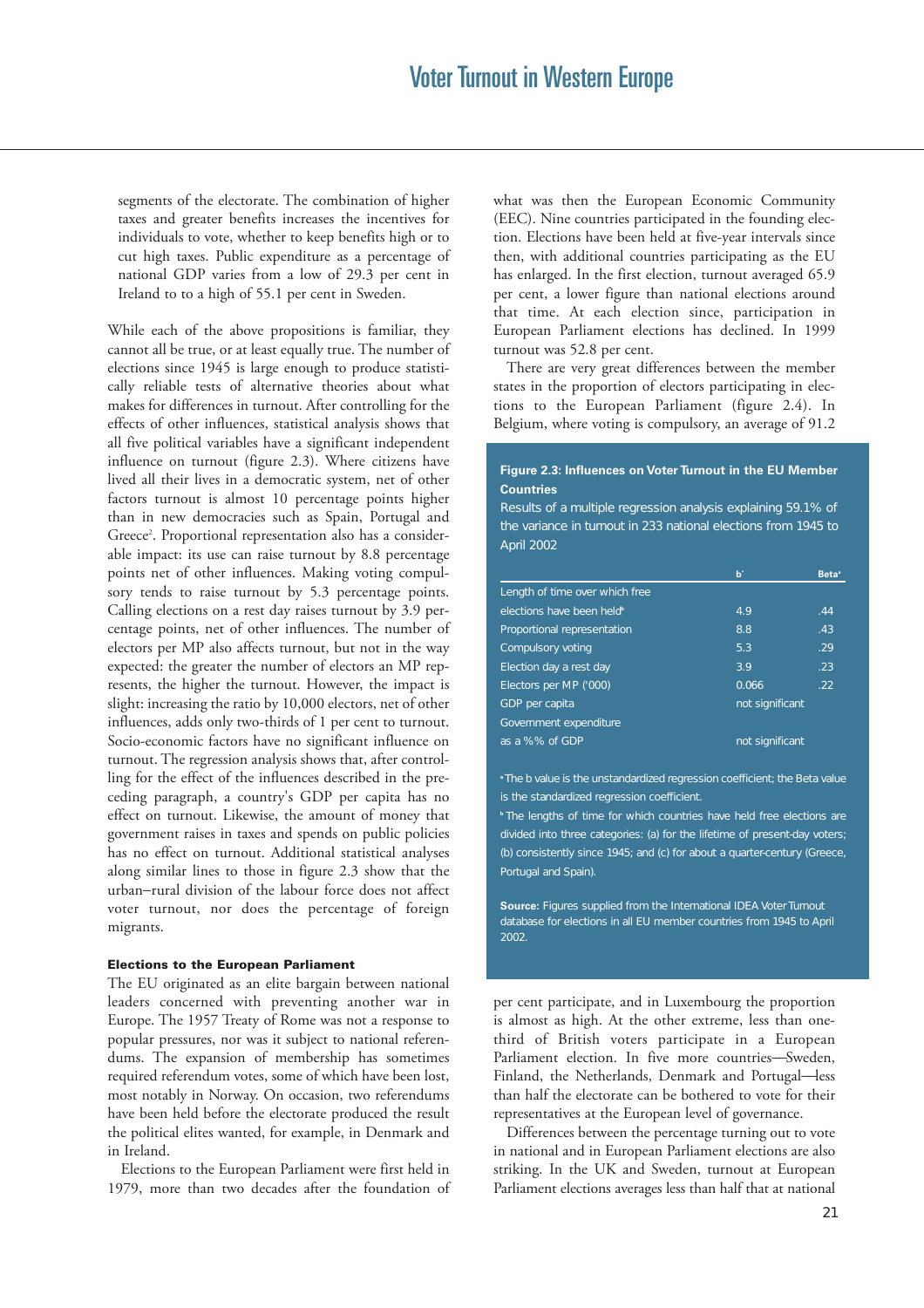# Part I: Current Issues in Voter Turnout

|                | No. of European<br><b>Parliament elections</b> | <b>Turnout in European</b><br>Parliament elections (%) | <b>Turnout in</b><br>national elections (%) | <b>Difference</b> |  |
|----------------|------------------------------------------------|--------------------------------------------------------|---------------------------------------------|-------------------|--|
| Sweden         | $\overline{2}$                                 | 40.2                                                   | 80.8                                        | $-40.6$           |  |
| United Kingdom | 5                                              | 32.3                                                   | 72.1                                        | $-39.8$           |  |
| <b>Denmark</b> | 5                                              | 49.4                                                   | 88.3                                        | $-38.9$           |  |
| Netherlands    | 5                                              | 44.3                                                   | 81.3                                        | $-37.0$           |  |
| Germany        | 5                                              | 58.0                                                   | 82.9                                        | $-24.9$           |  |
| Austria        | $\overline{2}$                                 | 58.3                                                   | 80.4                                        | $-22.1$           |  |
| Finland        | $\overline{2}$                                 | 43.8                                                   | 65.3                                        | $-21.5$           |  |
| Portugal       | $\overline{4}$                                 | 49.9                                                   | 66.1                                        | $-16.2$           |  |
| Ireland        | 5                                              | 54.8                                                   | 70.9                                        | $-16.1$           |  |
| France         | 5                                              | 53.1                                                   | 68.9                                        | $-15.8$           |  |
| Spain          | $\overline{4}$                                 | 61.7                                                   | 73.5                                        | $-11.8$           |  |
| Italy          | 5                                              | 79.0                                                   | 86.6                                        | $-7.6$            |  |
| Greece         | $\overline{4}$                                 | 74.7                                                   | 81.5                                        | $-6.8$            |  |
| Belgium        | 5                                              | 91.2                                                   | 92.7                                        | $-1.5$            |  |
| Luxembourg     | 5                                              | 87.9                                                   | 87.9                                        | $\overline{0}$    |  |

### **Figure 2.4:Turnout in Elections to the European Parliament, by Country, 1979**−**99**

**Note:** Turnout is the average for all elections held since the country's first European Parliament election.

**Source:** Figures supplied from the International IDEA Voter Turnout database

### **Figure 2.5: Influences on Turnout in Elections to the European Parliament, 1979**−**99 (UK 1979**−**1994)**

Results of a multiple regression analysis explaining 65.4% of the variance in turnout in 63 national European Parliament elections, 1979−99. **b Betaa**

| Compulsory voting                              | 22.6            | .50    |
|------------------------------------------------|-----------------|--------|
| Proportional representation                    | 13.0            | .29    |
| Election day a rest day                        | 10.5            | .27    |
| Duration of EU membership (years) <sup>b</sup> | 5.0             | .27    |
| Govt. expenditure as % of GDP                  | $-0.6$          | $-.21$ |
| Electors per MP ('000)                         | not significant |        |
| GDP per capita                                 | not significant |        |

<sup>a</sup> The b value is the unstandardized regression coefficient; the Beta value is the standardized regression coefficient.

b Four categories of duration of EU membership are used: (a) the six founder countries; (b) three older members, the UK, Ireland and Denmark; (c) three newer members, Spain, Portugal and Greece; and (d) the three newest members, Sweden, Finland and Austria.

**Source:** Figures supplied from the International IDEA Voter Turnout database.

parliamentary elections. In Denmark and the Netherlands the gap between the two types of election is similarly vast. On average, the gap between turnout in European Parliament elections and national elections held in the same period is 18.8 percentage points. Luxembourg is the one country that has found a way of making turnout the same: it holds its national election on the same day as the European Parliament election. However, no other European government wants to tie its hands thus, nor is there likely to be popular acceptance of allowing a five-year gap between one national election and the next in order to ensure that national elections fall on the same day as elections to the European Parliament.

As in national elections, electoral arrangements are the major influences on turnout in European Parliament contests. A multiple regression statistical analysis of turnout in elections to the European Parliament shows that the most important influence, compulsory voting, raises turnout by 22.6 per cent net of other influences. PR is second in impact, raising turnout by 13.0 per cent, and making election day a day of rest also has a double-digit impact on turnout. Habitual socialization is again important, as turnout is higher in countries that have been longest in the EU. Net of other influences, government expenditure as a percentage of GDP has a limited impact on turnout, with voting lower in high-spending countries. Per capita GDP is insignificant as an influence on whether people vote.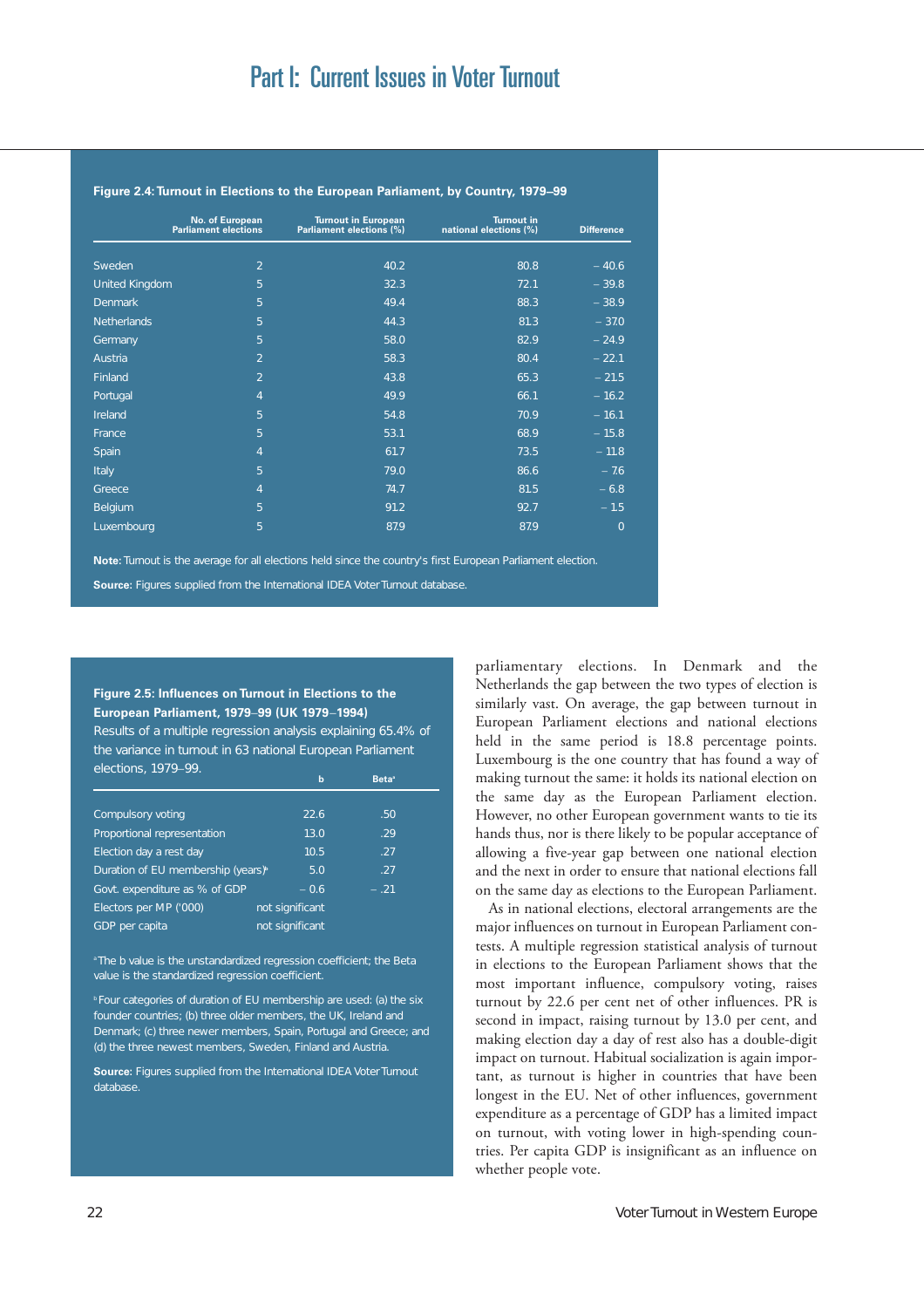### **Political Participation as an Issue**

The level of participation in elections is much higher than the proportion of the population who watch current affairs programmes on television, read newspapers which report political events in detail or are well informed about politics. Moreover, the exigencies of government require most political decisions to be taken by representative assemblies or by executive officials accountable to the parliament.

Voting is the one political activity in which a majority of adults participate. Yet turnout falls short of 100 per cent. Democratic idealists claim that everyone ought to participate in elections because it is a civic obligation. Moreover, 100 per cent participation would avoid the risk of representative assemblies not representing the whole spectrum of public opinion in a country. However, the means most suitable to approach this ideal−−compulsory voting−−is challenged by libertarians who emphasize that in a free society everyone has the right *not* to vote if they so choose. Only totalitarian regimes such as the Soviet Union have compelled citizens to participate in political activities.

Ironically, even where countries have or have had compulsory voting, turnout falls short of 100 per cent. For example, in the Netherlands in the 1950s an average of 5 per cent of the registered electorate did not cast a vote. In Belgium, where voting is still compulsory, almost 10 per cent of the registered electorate does not vote. Libertarian values have gained strength throughout Western Europe, and the Dutch and Austrian parliaments have repealed compulsory voting laws (see also chapter 3). In societies in which the politically indifferent have not been socialized into a sense of the civic obligation to vote, introducing compulsory voting is likely to be less successful because it conflicts with libertarian and laissez-faire norms. It would create very substantial problems of imposing effective penalties and could even be counterproductive if each election produced massive evidence of 'scoff law' non-voters going unpunished−−or, if forced to vote, registering support for extremist parties or frivolous parties of Beer Drinkers or the Right Not To Vote.

While compulsion is politically unpopular today, national parliaments can take measures to encourage non-voters to come to the polls. Holding elections on a day when the great majority of the population is not working does increase turnout. In a secular era when people can usually do what they want on the Sabbath, religious objections to Sunday voting carry little weight. There are a number of EU member countries where changing an election date from a weekday to the weekend would produce little opposition.

Making it easier for individuals to cast an absentee vote can, in principle, increase turnout. This can be done in various ways, for example, allowing people to vote by post, in person at a different polling station than that for their normal home address, or by email or telephone. But each of these measures requires safeguards against fraud. If postal votes are mailed out but there is no means of verifying the identity of the persons who use them, they can be cast by 'ghost' voters. If people vote away from home, they must have a positive means of identification, which does not exist in the UK, where there is principled opposition to requiring every citizen to have a national identity card. An email or telephone vote invites impersonation and subsequent controversy when people find that their names have been falsely invoked by an unknown caller from a pay phone or an Internet café. The introduction of safeguards, such as registering a password for an email vote, would reduce the risk of fraud but would also make absentee voting more difficult.

Arguably, declining electoral turnout is a rational response of citizens to the fact that elections make less difference to the way in which a country is governed, as party competition no longer reflects a *kulturkampf* or class conflict, and parties that are nominally on the left and the right have tended to converge towards the centre in pursuit of votes. Moreover, when the government is accountable to a parliament that is elected by proportional representation, elections may determine the relative strength of parties in parliament but it is inter-party bargaining between political elites that determines who actually governs.

Although elections may be declining in popular concern, the impact of government on the lives of citizens has been steadily rising, as is shown by the growth in public expenditure to two-fifths or more of GDP across the EU as a whole. The money collected is not burned but spent on public services such as education, health care, social security, roads and rubbish collection. The average European household regularly enjoys at least two such benefits. In addition, citizens look to government to prevent unsafe vehicles from being driven on the road, to protect them against bank and commercial fraud and against impure food, and much more.

The growth of government has led to the growth of singleissue non-governmental organizations (NGOs). Some, such as the anti-abortion 'right to life' campaigners and those wanting to give more aid to Third World countries, advocate a moral cause. Others, such as trade unions and business associations, exist to promote material interests. Individual membership of NGOs is invariably a small or even infinitesimal percentage of the national electorate. A 'mass' demonstration of 25,000 people appears big on a television screen, but will constitute far less than 1 per cent of a European country's electorate. The percentage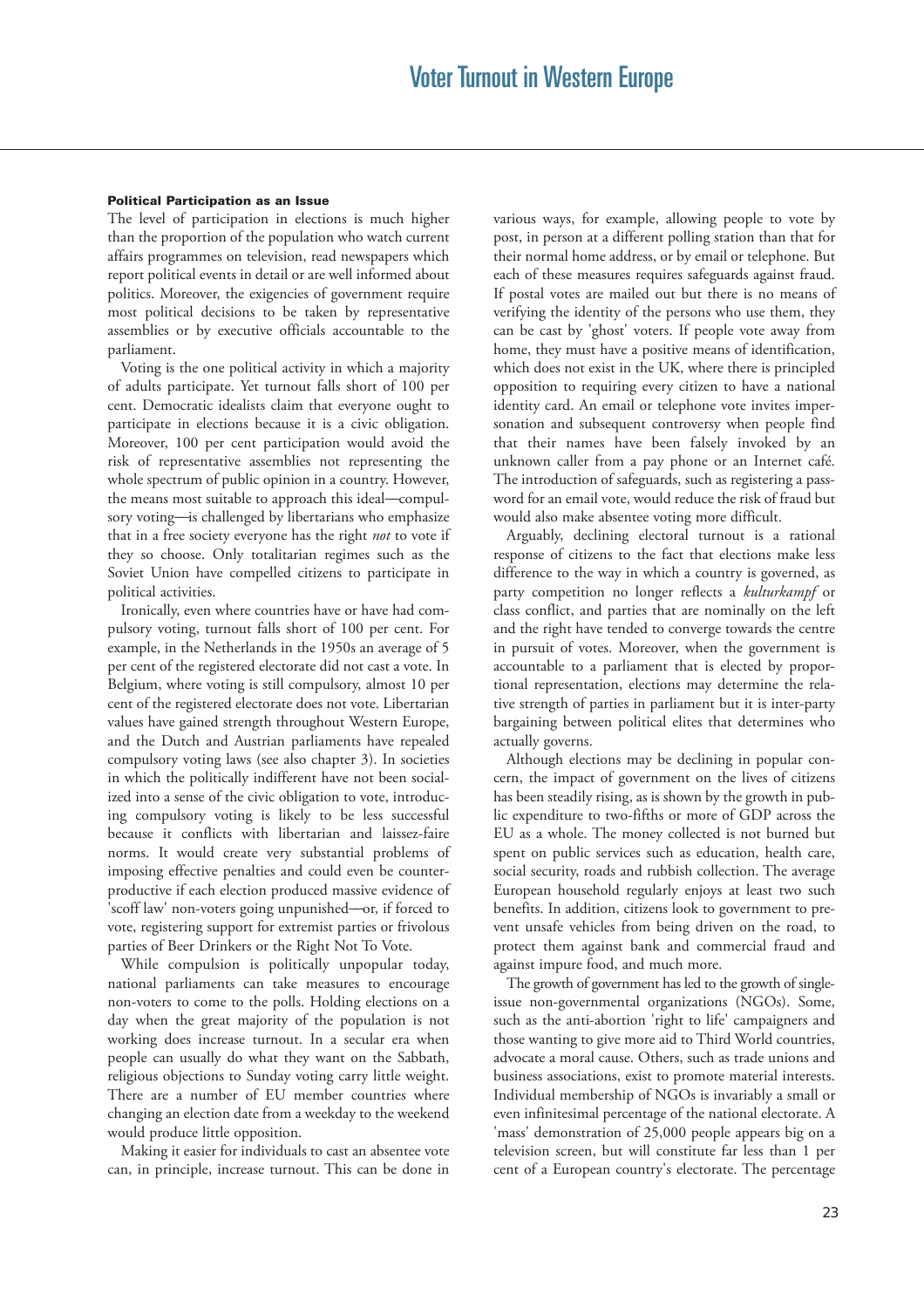# Part I: Current Issues in Voter Turnout

of citizens who are active in NGOs may be no more than the minority who were privileged to vote in elections when the right to vote was undemocratically restrictive. Yet the 'failure' of the majority to participate in mass demonstrations and counter-demonstrations does not annul the right of people to become active in NGOs lobbying government.

Corporatism, by which business, labour, agricultural and professional organizations bargain, provides virtual representation of individuals. But corporatist NGOs consist of organizations rather than individuals. For example, business associations are made up of firms and 'peak' associations such as the British Trades Union Congress have other organizations as their members. In Brussels, where thousands of organizations advocate causes to the EU, the typical NGO consists of the aggregation of national NGOs-a further remove from individual participation.

Problems of representation are even greater at the level of the United Nations, since the principle of 'one country, one vote' gives equal representation to countries such as India and Iceland, even though there is more than a thousandfold difference in population between them. At the International Monetary Fund, representation is not based on national sovereignty on an equal basis or weighted by population but determined by the amount of money that countries contribute to the fund.

### **Endnotes**

<sup>1</sup> In these eight countries there is a statistically significant downward trend in a least squares regression line of turnout over the period within a country and the variance in turnout explained (R2 ) by the passage of time is greater than 25 per cent. However, the 'fit' varies substantially between an  $R^2$  of 95 per cent in Portugal and 28 per cent in the UK. Moreover, the trend fall in turnout from one election to another varies too. In Portugal there is a trend fall of 3.1 per cent in turnout from one election to the next while in Ireland there is a trend decrease of only 0.43 per cent between elections.

**<sup>2</sup>** The calculation of impact makes use of the unstandardized coefficients (b values) reported in figure 2.3, which are for either/or variables for proportional representation, compulsory voting and rest day; a tripartite classification, as explained in the note to figure 2.5, for duration of democracy; and a continuous variable for number of electors per representative.

Elections remain important because they are an effective way of giving those who govern a country incentives to take popular interests into account by the sanction of removing from office governors who fail to do so. But elections are not all-important, for the complexity of interest articulation and aggregation in the multi-level world of local, national, European and global politics imposes constraints on what popularly elected governments can do. Similarly, the existence of competing values--civic participation, individual liberty, facilitating voting, and protecting against fraud−−places constraints on what can be done to increase turnout at national elections.

### **References and Further Reading**

Blais, André and Dobrzynska, Agnieszka, 'Turnout in Electoral Democracies', *European Journal of Political Research,* 33/2 (1998), pp. 239−61

Franklin, Mark N., 'The Dynamic of Electoral Participation', in Lawrence leDuc, Richard G. Niemi and Pippa Norris (eds), *Comparing Democracies 2: New Challenges in the Study of Elections and Voting* (London and Thousand Oaks, Calif.: Sage Publications, 2002), pp. 148−68

Lijphart, Arend, 'Turnout', in Richard Rose (ed.), *International Encyclopedia of Elections* (Washington, DC: CQ Press, 2000), pp. 314−22

− 'Unequal Participation: Democracy's Unresolved Dilemma', *American Political Science Review,* 91/1 (March 1997), pp. 1−14

Rose, Richard, 'Evaluating Election Turnout', in *Voter Turnout from 1945 to 1997: a Global Report on Political Participation* (Stockholm: International IDEA, 1997), pp. 35−46

− Munro, Neil, *Elections and Parties in New European Democracies* (Washington, DC: CQ Press, 2003)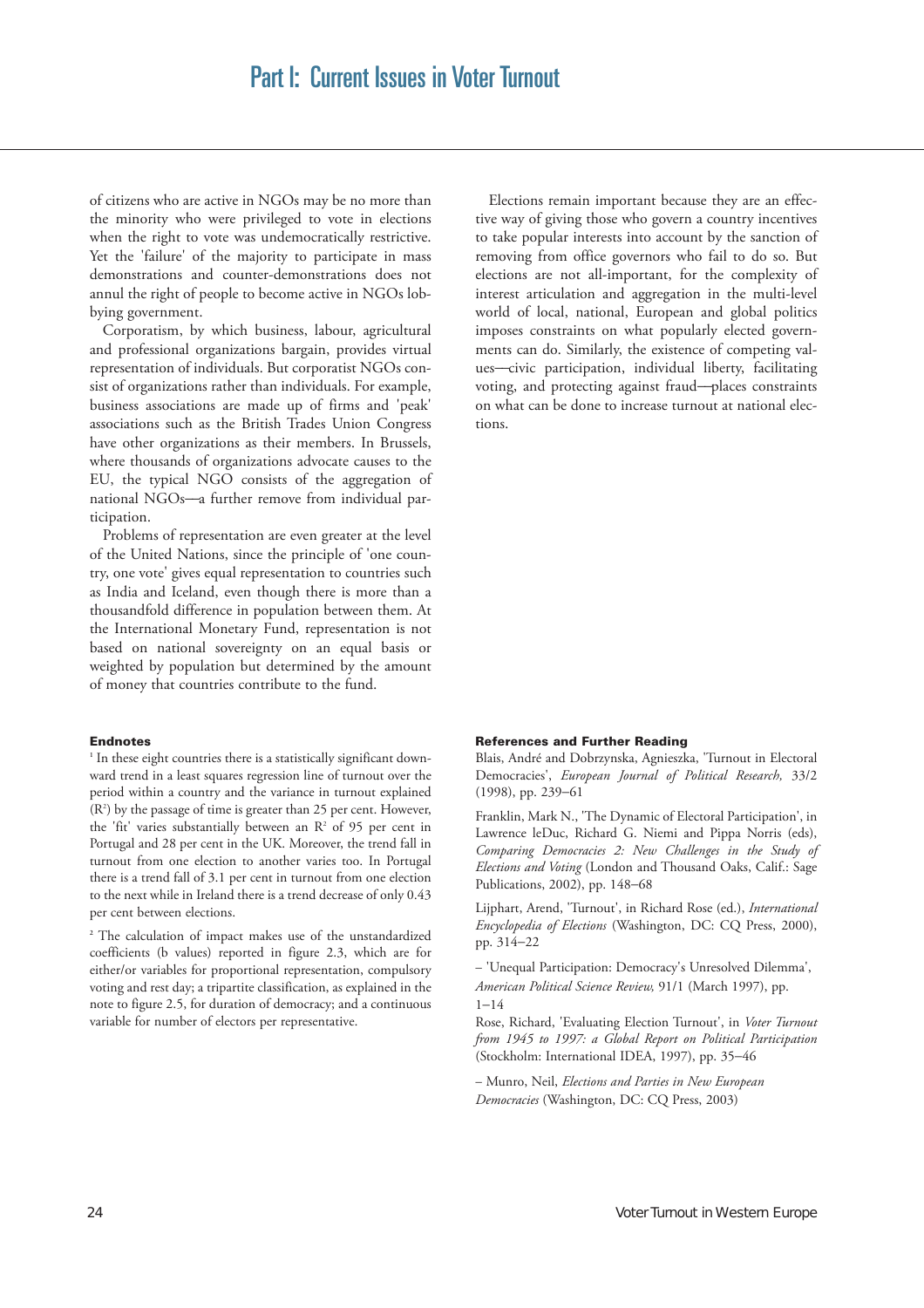# 3. Compulsory Voting in Western Europe

Maria Gratschew

### *Duty, Right or Privilege?*

*Is voting a citizen's right or a civic obligation? All democratic governments consider voting in national elections a right of citizenship. Some regard voting in elections as a citizen's civic responsibility, perhaps even a duty. In some of those countries where voting is regarded as a duty, it has been made compulsory to vote, and sanctions are imposed on non-voters in several European countries.* 

European countries were among the first to grant women the right to vote, and several of them were also among the first to introduce compulsory voting. The process of extending the franchise to men had been less controversial in most countries, but in several instances the right to vote was combined with an obligation to participate and vote in elections.

Compulsory voting is not a new concept. Liechtenstein (1862), Belgium (1893), Argentina (1914), Luxembourg (1919) and Australia (1924) were among the first countries in the world to introduce compulsory voting laws. There are also examples of countries that have had compulsory voting at some time in their history but have since abolished it: for instance, Venezuela had compulsory voting until the mid-1990s and in Europe the Netherlands had compulsory voting until 1967. The first election held there without the practice of compulsory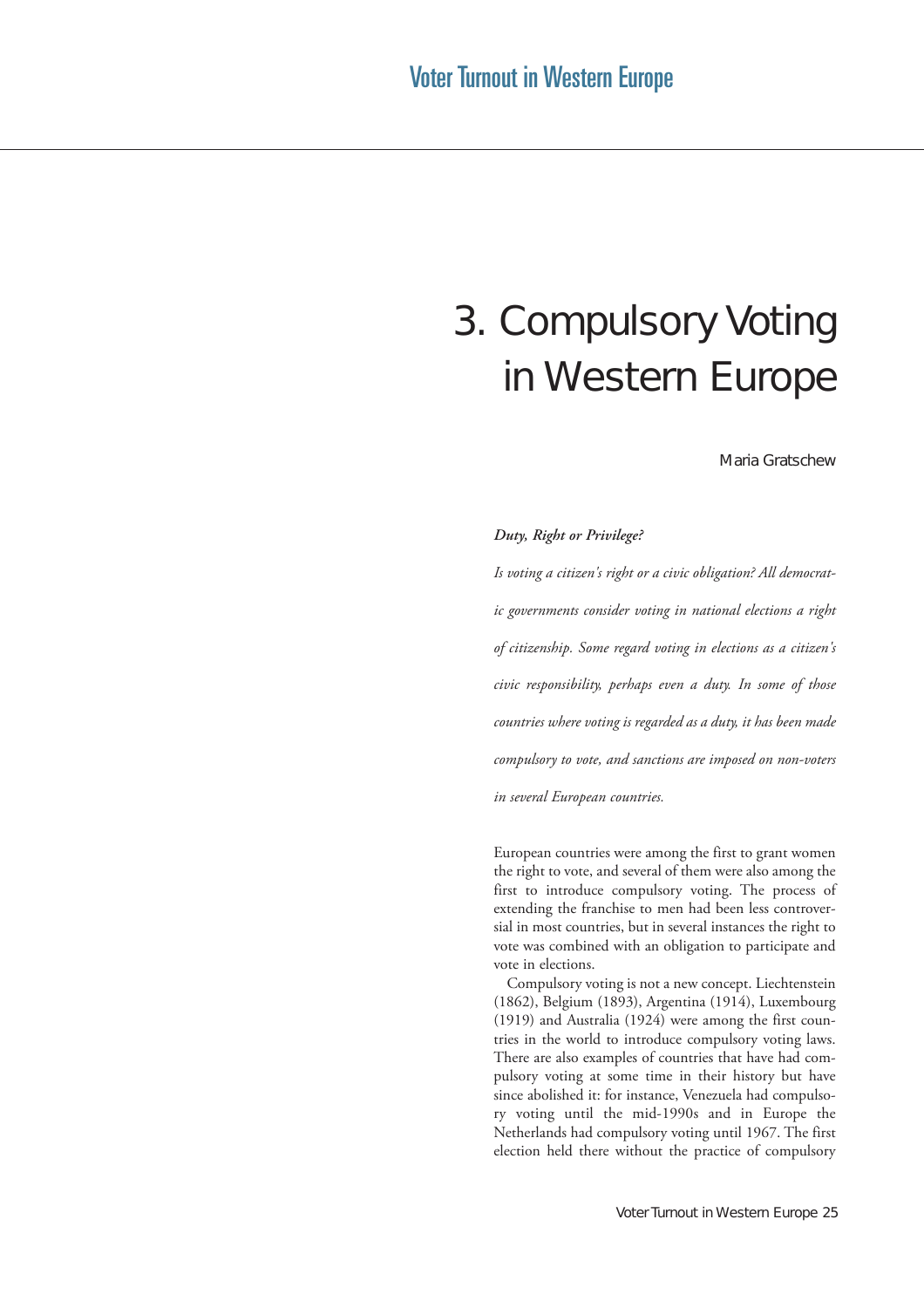voting was that of 1971. Australia is usually brought up as an example of a country that practises compulsory voting. There, the existence and practice of compulsory voting are still controversial. It may come as a surprise to many that currently six countries in Western Europe retain compulsory voting laws (Belgium, Cyprus, Greece, Liechtenstein, Luxembourg and Switzerland) and three more (Austria, Italy and the Netherlands) had such laws in the past but have since abolished compulsory voting or are in the process of doing so. However, only a few of the countries in Western Europe enforce this obligation in practice.

### **Impact on Voter Turnout**

Approximately 30 countries in the world today have regulations that make voting compulsory in their constitutions or electoral laws. Most of them are in Latin America or Western Europe, but there are a few examples from Asia as well (e.g. Thailand and Singapore). However, any figure for the exact number of countries that practise compulsory voting would be misleading. The simple presence or absence of compulsory voting laws in itself is far too simplistic a measure. It is more constructive to analyse compulsory voting as a spectrum, ranging from the existence of a symbolic but basically impotent law to a system that systematically follows up each and every non-voting citizen and implements sanctions against them.

From the perspective of a voter, if voting is compulsory and sanctions are imposed on non-voters, the rational decision is to vote in elections in order to avoid sanctions. With this reasoning in mind, it comes as no surprise that turnout is usually higher in countries where compulsory voting is practised and enforced. Comparisons of the impact compulsory voting has on turnout show that it is approximately 10−15 per cent higher in countries that have compulsory voting and enforce it (Gratschew and López Pintor 2002: 108, 110).

This spectrum reflects the fact that some countries have compulsory voting laws but do not, and have no intention to, enforce them. There are a variety of reasons for this. Not all laws are created to be enforced. Some are passed merely to state the government's position regarding what the citizen's responsibility should be. Compulsory voting laws that do not include sanctions may fall into this category. In fact the law may have some effect on the citizens, even if a government may not enforce it or even have formal sanctions in law for failure to vote. For example, in Austria voting was compulsory in two regions until recently, and sanctions were only weakly enforced, but these regions had a higher average turnout than the national average.

Other possible reasons for not enforcing the laws could

be their complexity and the resources needed to enforce them. Countries with limited budgets may not make the enforcement of compulsory voting laws a high priority but still hope that the existence of the law will encourage citizens to participate. The cost of enforcement may lead some electoral administrations to lower their standards of enforcement.

An examination of the best ways of estimating the level of enforcement of compulsory voting laws and sanctions in a country is relevant here. What information is needed in order to measure whether enforcement is strict or relaxed? Information privided by election (or other) authorities might reflect the intentions but not necessarily the situation in practice. The number of cases of failure to vote that have been followed up after an election or the number of cases taken to court would presumably be the best measures to use. Unless all or at least nearly all cases of failure to vote are followed up after an election, the system can hardly be deemed to be one of strict enforcement.

Can a country be considered to practise compulsory voting if the compulsory voting laws are ignored and irrelevant to the voting habits of the electorate? Is a country practising compulsory voting if there are no penalties for not voting? What if there are penalties for failing to vote but they are never or hardly ever enforced? Or if the penalty is negligible? Many countries offer loopholes, intentionally and otherwise, which allow non-voters to go unpunished. For example, in some countries only registered voters are required to vote but it is not compulsory to register. People might then have incentives not to register.

The diverse forms compulsory voting has taken in different countries suggest that our perception of it should be refocused away from assessing it as a practice that is either present or absent and towards studying the degree to which and the manner in which the government forces its citizens to participate.

Figure 3.1 shows a ranking list of average voter turnout among the countries included in this report. The first four, at the top of the list, have or have had some element of compulsory voting. These are Belgium, Austria, Italy and Luxembourg. The Netherlands, which had compulsory voting until 1967, comes seventh on this ranking list. Switzerland, where only one canton out of 26 practises compulsory voting, is at the very bottom of the list. The country has attracted some attention because of its low turnout and frequent referendums; however, in the canton of Schaffhausen, where compulsory voting is practised, turnout is higher than in other cantons. The two most recent parliamentary elections in Switzerland, in 1999 and 2003, show a much higher voter turnout in Schaffhausen than in the other cantons, and average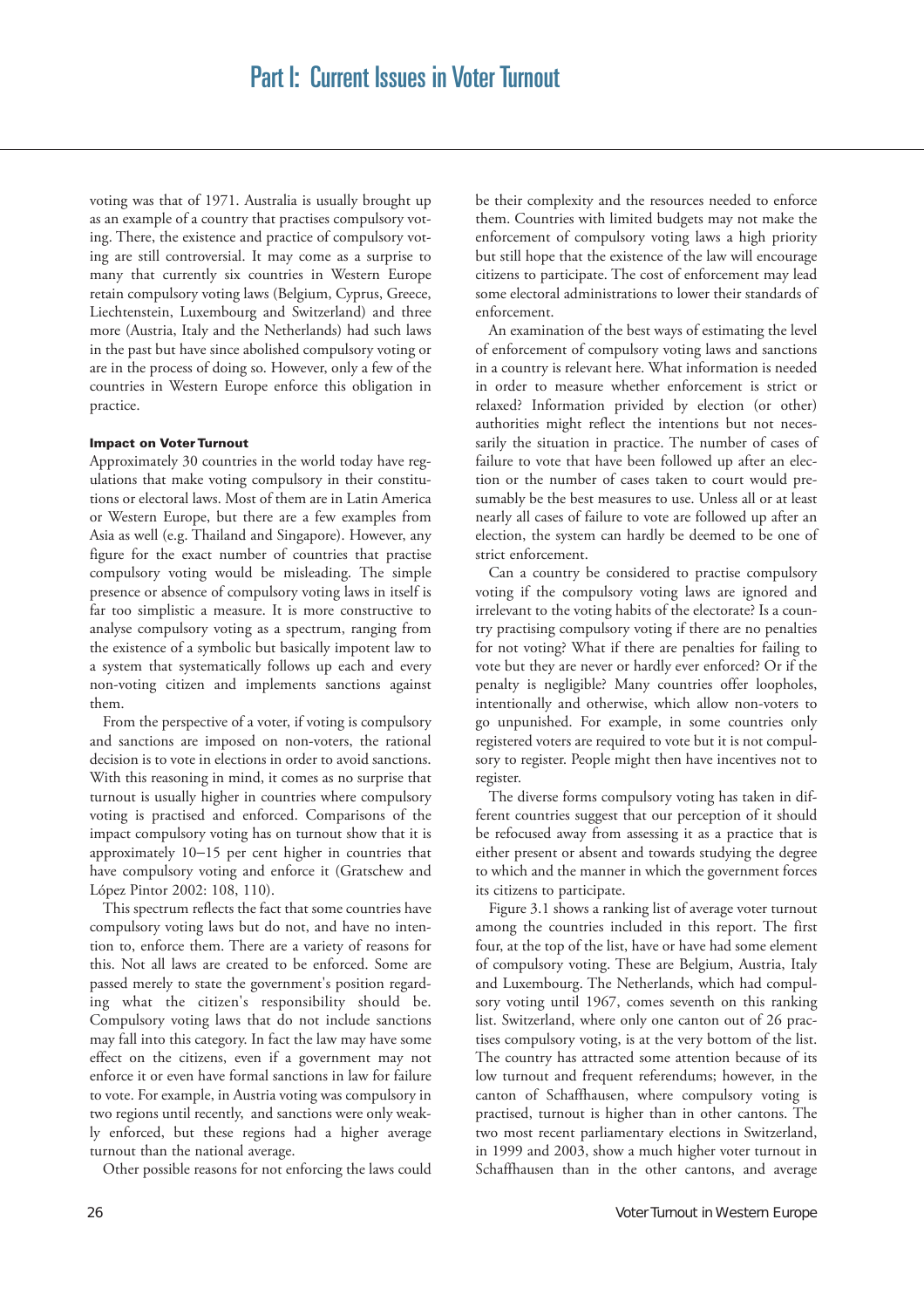# Voter Turnout in Western Europe

Figure 3.1: Voter Turnout at National Parliamentary Elections in Western Europe and the Practice of Compulsory Voting

| <b>Country (no. of elections)</b><br>since 1945 | Votes cast as % of<br>no. of electors registered***** | <b>Compulsory voting</b><br>practised since |
|-------------------------------------------------|-------------------------------------------------------|---------------------------------------------|
|                                                 |                                                       |                                             |
| Belgium (19)                                    | 92.5                                                  | $1893 -$                                    |
| Austria (18)                                    | 90.9                                                  | 1949-1979*                                  |
| Italy $(15)$                                    | 89.8                                                  | $1940s***$                                  |
| Luxembourg (12)                                 | 89.7                                                  | $1919-$                                     |
| Iceland (17)                                    | 89.5                                                  |                                             |
| Malta (14)                                      | 88.2                                                  |                                             |
| Netherlands (18)                                | 86.6                                                  | 1917-1967                                   |
| Denmark (23)                                    | 86.0                                                  |                                             |
| Sweden (18)                                     | 85.7                                                  |                                             |
| Germany (15)                                    | 85.0                                                  |                                             |
| Western Europe (overall 297)                    | 82.1                                                  |                                             |
| Norway (15)                                     | 80.4                                                  | ÷                                           |
| Greece (16)                                     | 79.9                                                  | $1952 -$                                    |
| Spain (8)                                       | 75.7                                                  |                                             |
| Finland (17)                                    | 75.6                                                  |                                             |
| United Kingdom (16)                             | 75.2                                                  |                                             |
| France (16)                                     | 74.8                                                  |                                             |
| Portugal (11)                                   | 73.6                                                  |                                             |
| Ireland (16)                                    | 72.6                                                  |                                             |
| Switzerland (14)                                | 56.6                                                  | $***$                                       |

\* Compulsory voting has been practised in the regions of Vorarlberg and Tirol until 2004.

\*\* Sanctions are not enforced.

\*\*\* Practised in one canton only, Schaffhausen.

\*\*\*\* This column shows the average turnout at parliamentary elections since 1945.

On the impact of compulsory voting on turnout, see also chapter 2 and figure 2.3.

**Source:** International IDEA Voter Turnout database.

turnout there is well above the country average. The country average was 43 per cent in 1999 and 45 per cent in 2003, while turnout in Schaffhausen was 62 and 63 per cent in 1999 and 2003, respectively. In one or two other cantons turnout is up to 50−53 per cent, but this is still much lower than in Schaffhausen. A similar pattern can be seen in Austria where the two regions that practiced compulsory voting until recently normally had a higher turnout at elections. Average turnout in the small country of Liechtenstein is also very high and if it were included it would join the four countries at the top of the list in figure 3.1.

### **For and Against**

Advocates of compulsory voting argue that decisions made by democratically elected governments are more legitimate when higher proportions of the population participate. This argument is often adduced in societies where compulsory voting could be particularly effective in making traditionally marginalized groups participate. Advocates of compulsory voting argue further that voting, voluntarily or otherwise, has an educational effect on citizens. Political parties can save money from compulsory voting, since they do not have to spend resources convincing the electorate that it should in general turn out to vote. Finally, if democracy is government by the people−−and this presumably includes all the people−−then it is every citizen's responsibility to elect his or her representatives.

The leading argument against compulsory voting is that it is not consistent with the freedom associated with democracy. Voting is not an intrinsic obligation and the enforcement of such a law would be an infringement of the citizens' freedom associated with democratic elections.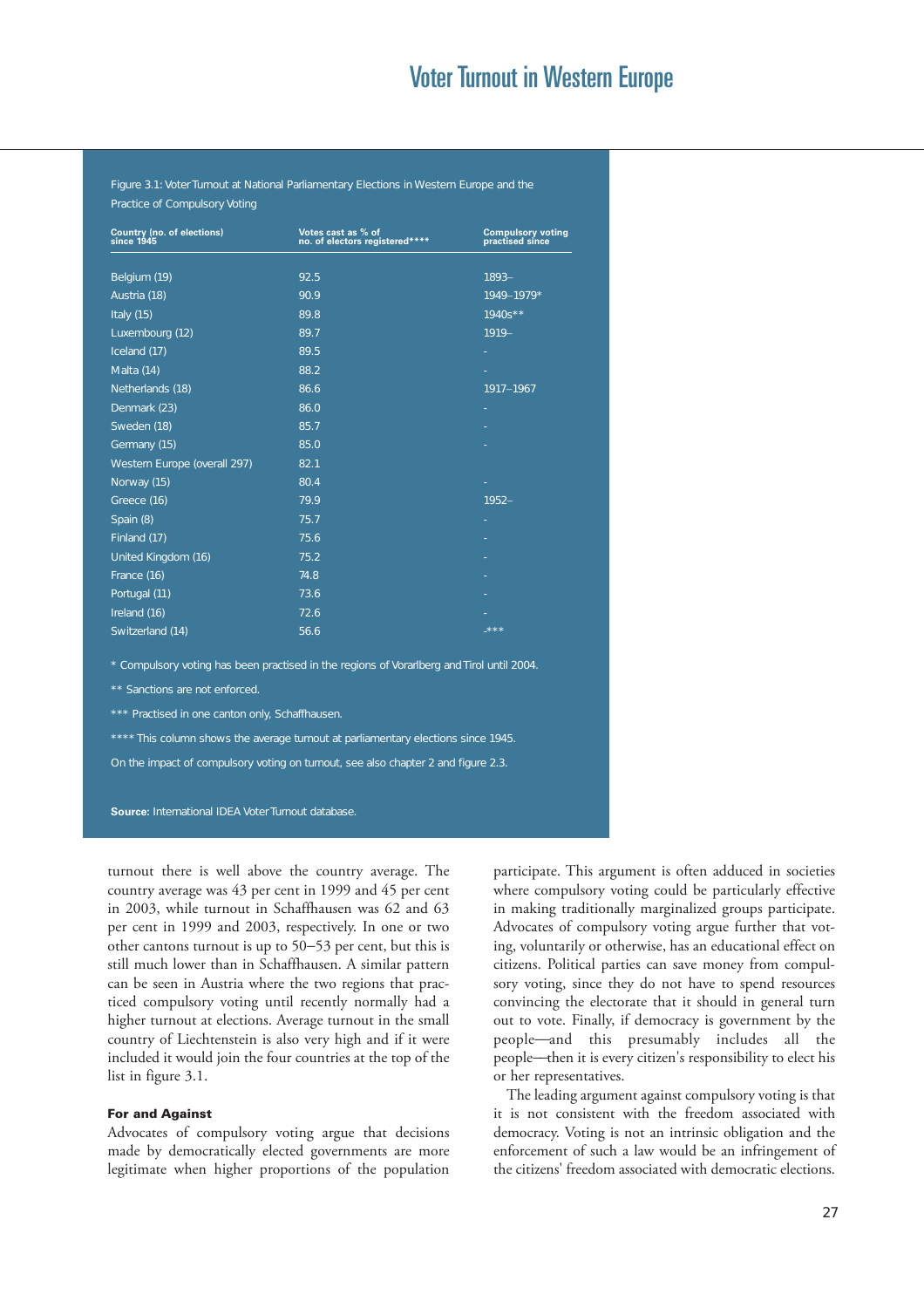# Part I: Current Issues in Voter Turnout

### **Austria**

Compulsory voting is regulated by federal law in Austria. Howe applied to all the regions at that time, although provision for it had been made earlier in the electoral law of 1919 in the region of Vorarlberg and in an article in the electoral law of 1923. Compulsory

By the early or mid-1990s all the regions of the country except two, fines could be applied as a penalty for not voting. The fines were fairly high but in practice usually lower than what the law specifies. The law provided for fines of up to 700 EUR (c. 768 USD as of 10

### **Belgium**

Belgium, so far as is known, was the first country in the world to European Parliament. A non-voter has the opportunity to explain his 15 years he or she is excluded from the electoral register and disenfranchised for ten years. If the non-voter is a civil servant, another

### **Cyprus**

60. Non-voters have the opportunity to explain the reasons why they did not vote in the election before a decision on possible sanctions is taken and do not face sanctions if the reasons are judged to be v

### **Greece**

Compulsory voting was introduced in the Greek Constitution for the Parliament. Voters above the age of 70 and those who are not mobile ause of infirmity are exempted, as are those who are more than the present legislation. Under the old electoral law, which is no longer in force, one possible sanction against non-voters involved restricacter and sanctions are not often applied against non-voters.

### **Italy**

electoral law were introduced. Compulsory voting was introduced as part of this electoral law and remained in the electoral law for alr chists had argued strongly in favour of the introduction of compulsoapplied were similar to those applied in Belgium today, that is, a voter who had abstained for several consecutive elections would be temfor sanctions in the law. Compulsory voting has been a controversial issue for many years. Those who have argued against it have been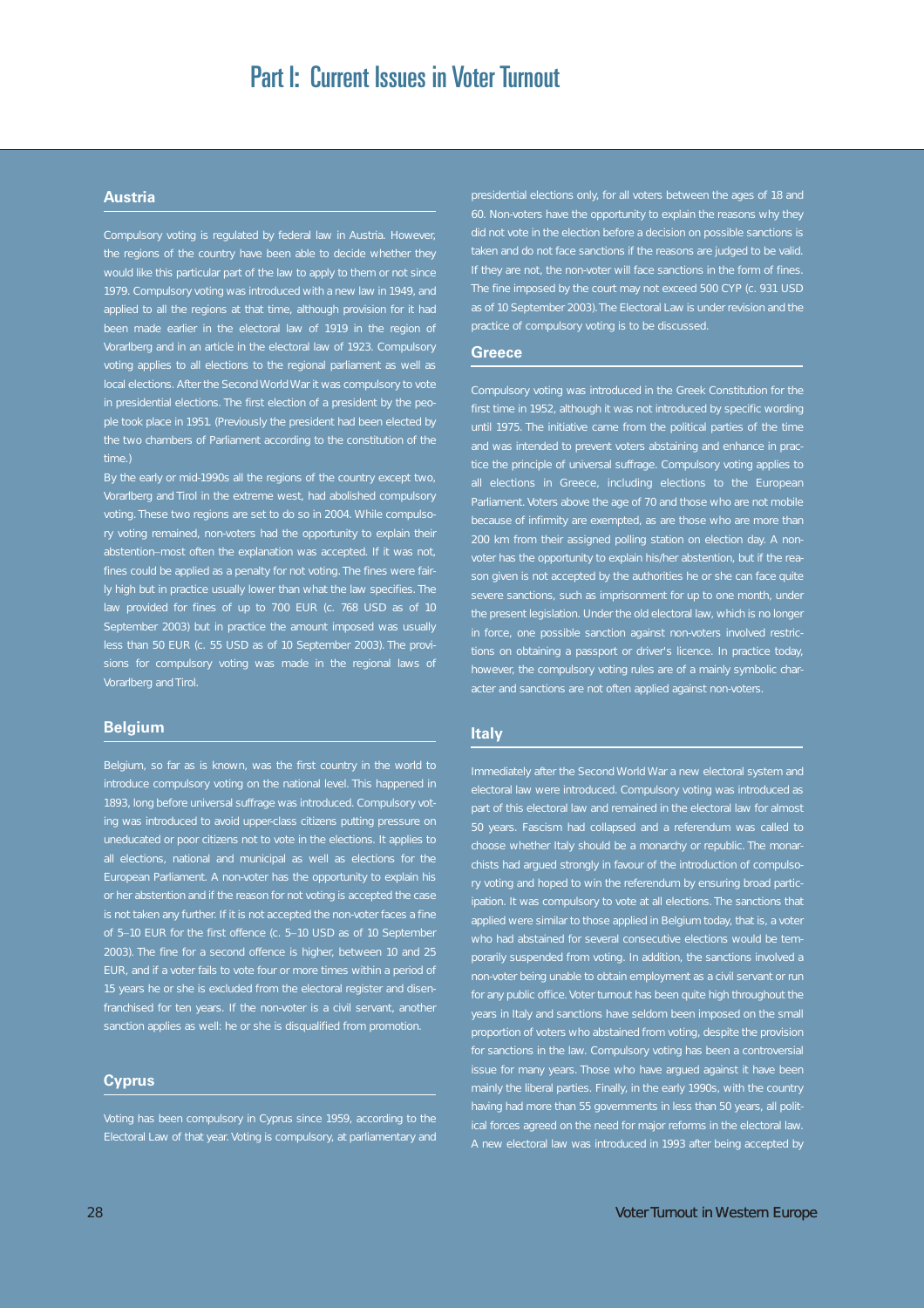### **Liechtenstein**

century, the law only applied to men above the age of 24. (Interestingly, as a contrast, Liechtenstein was among the last counfailed to vote, but this old tradition slowly died out once local councils realized that the cost of enforcing this law exceeded total receipts is. The present law that regulates compulsory voting an approved reason for not voting. The fine does not exceed CHF 20 enforced in practice.

### **Luxembourg**

may be exempted from the obligation to vote if they are able to prove taken to court for further decision.

### **The Netherlands**

With the constitutional change in 1917 which also introduced universal suffrage (for men; women were granted the right to vote in 1919) turnout for the election results to be truly proportional. It is worth

ernment. A number of theoretical as well as practical arguments cise or not; it is difficult to enforce sanctions against non-voters effectively; and party politics might be livelier if the parties had to attract the voters' attention, so that voter turnout would therefore reflect introduction.

### **Switzerland**

tised it for almost 100 years, since 1904. Compulsory voting applied to all elections. The sanction for failure to vote is the same today granted the right to vote only in 1971, which means that when compulsory voting was introduced it only applied to male voters. By 1971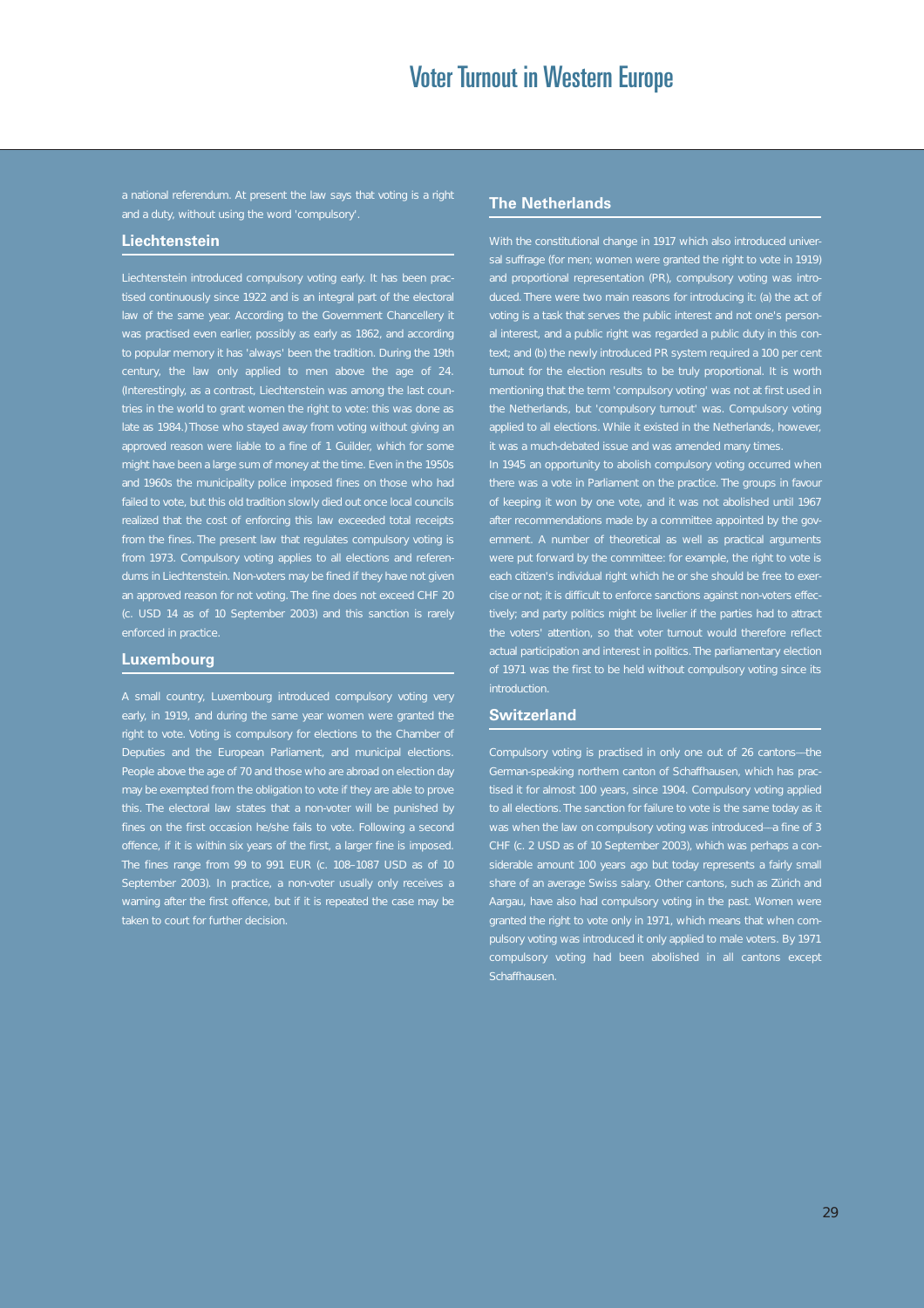# Part I: Current Issues in Voter Turnout

### **Figure 3.2: Sanctions for Failure to Vote**

| <b>Country</b>     | <b>Type of sanction</b>                    |
|--------------------|--------------------------------------------|
|                    |                                            |
| Austria            | Explanation by non-voter but thereafter    |
|                    | fines                                      |
| Belgium            | Explanation by non-voter, thereafter fines |
|                    | or disenfranchisement                      |
| Cyprus             | Explanation by the non-voter, thereafter   |
|                    | fines                                      |
| Greece             | Explanation by the non-voter, thereafter   |
|                    | imprisonment. Earlier other sanctions      |
|                    | (see above)                                |
| Italy              | Currently none                             |
| Liechtenstein      | Explanation by the non-voter, thereafter   |
|                    | fines                                      |
| Luxembourg         | Explanation by the non-voter, thereafter   |
|                    | warning and/or fines                       |
| <b>Netherlands</b> | Currently none                             |
| Switzerland        | Explanation by the non-voter, thereafter   |
|                    | fines                                      |
|                    |                                            |

It may discourage the political education of the electorate because people who are forced to participate will react against the perceived coercion. Is a government really more legitimate if the high voter turnout is achieved against the will of the voters? To achieve a high voter turnout by using compulsory voting is perhaps easier than ensuring quality in participation. Opponents of compulsory voting argue that the optimal participation is that which is based on the voters' own will to participate in choosing their representatives. Many countries with limited financial capacity may not be able to justify the cost of maintaining and enforcing compulsory voting laws. It has also been proved that forcing the population to vote results in an increased number of invalid and blank votes compared to countries that have no compulsory voting laws (Puplick and McGuiness 1998).

Another consequence of compulsory voting is the possible high number of 'random votes'. Voters who are voting against their free will may tick off a name at random, particularly the name at the top of the ballot paper. The voter does not care for whom he or she votes as long as the government is satisfied that they have fulfilled their civic duty. What effect does this unmeasurable category of random votes have on the legitimacy of the democratically elected government?

Despite the fact that six countries in Western Europe have compulsory voting today, it seems that the level of enforcement of these laws is lower than it used to be. Figure 3.2 lists all these countries and the sanctions they apply. We already know that two countries, the Netherlands and Italy, have abolished compulsory voting, and several countries have gone from enforcing the compulsory voting laws strictly to not enforcing them very strictly, for example, Greece and Liechtenstein. Is compulsory voting a dying phenomenon in Western Europe? Perhaps in a few years it will only be kept as a 'ghost' in countries' constitutions, without any intention to enforce it. If turnout continues to decline—in Europe in general and at elections to the European Parliament in particular--and if politics alone does not succeed in making voting interesting enough, will the introduction of compulsory voting be considered? Or will more countries in the region adopt the practice on a national level if voter turnouts decline?

In most of the European countries where it is found, compulsory voting was introduced 50 years ago or even earlier, in the political systems of the time. Perhaps it is because of its long history that it is commonly accepted or tolerated in the countries that still practise it today. To introduce it in today's European democracies might be more controversial than practising it where is already exists. One example of the resistance compulsory voting could face is the reaction in Sweden in 1999 when the Minister for Democracy, on being asked a question on the subject, mentioned compulsory voting as a means of increasing turnout or keeping it high (*Svenska dagbladet* 29 July 1999, 9 August 1999; and *Borås tidning* 18 August 1999). It is important to note that, even though the minister did not suggest that compulsory voting should be introduced, but merely referred to the high turnout shown in countries that practise it, the media, political scientists and politicians rejected the idea quickly and in strong terms in a heated debate.

At the present stage it is impossible to tell which direction the phenomenon and practice of compulsory voting will take in Western Europe, since some countries aim to enforce it strictly and others do not, for different reasons of principle−−political, economic, social or other.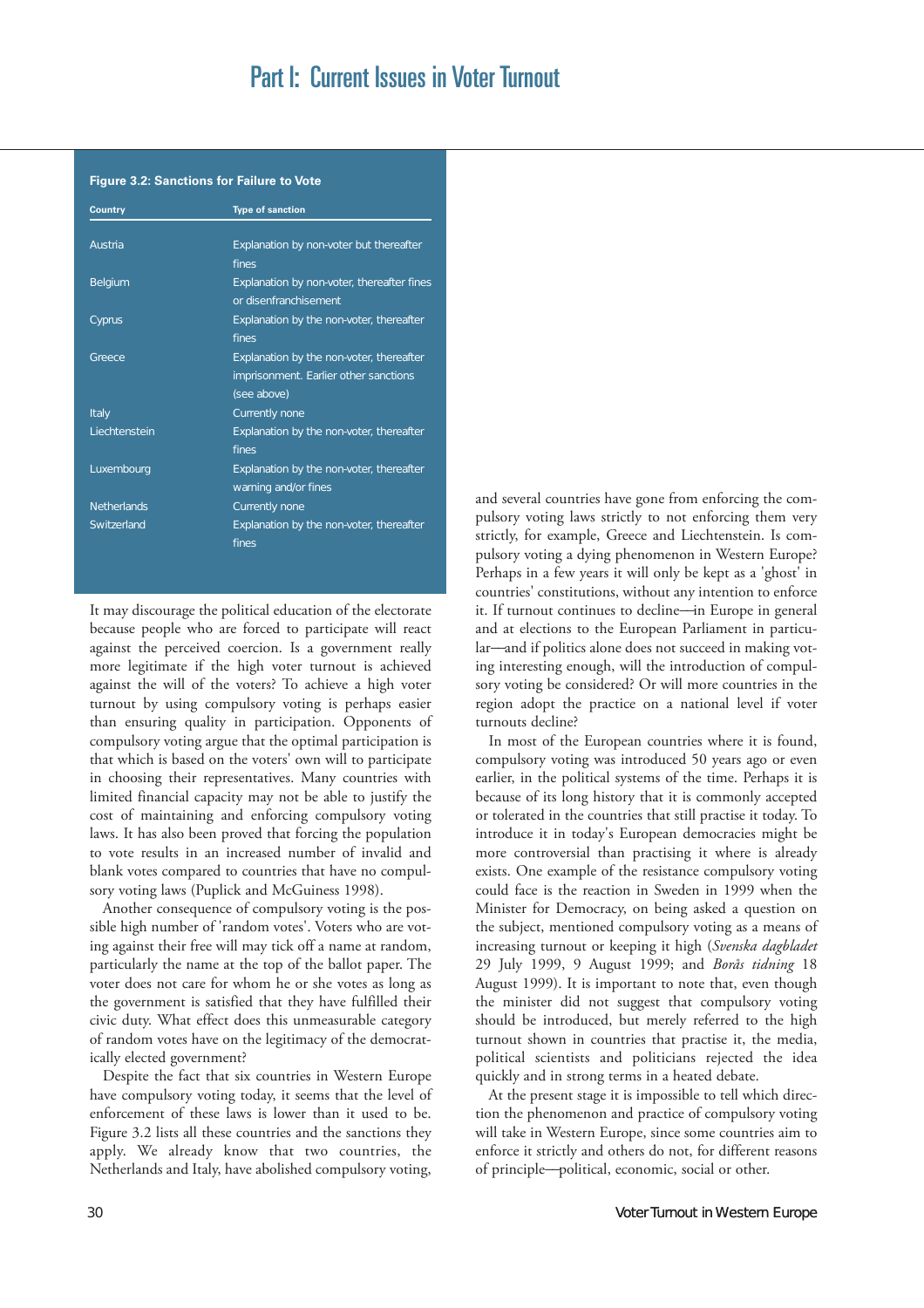### **References and Further Reading**

Administration and Cost of Elections (ACE) Project, <http://www.aceproject.org>

Austrian Ministry of Interior, Electoral Office, <http://www.bmi.gv.at>

Belgian Ministry of Interior, <http://www.belgium.be/ eportal/imdex.jsp>

Blais, André, Dobrzynska, Agnieszka and Massicotte, Louis, *Why is Turnout Higher in Some Countries than in Others?* (Elections Canada, 2003, <http://www.elections.canada.ca>)

*Borås tidning,* 18 August 1999, 'Demokratins blodomlopp: i modern forskning om valdeltagandet har man kunnat konstatera att det i stor utsträckning är valens viktighet som bestämmer hur högt valdeltagandet blir' [The circulation of democracy's blood: modern research has shown that the importance of the election largely decides how high voter participation will be]

Cyprus Ministry of Interior, Public Administration and Decentralisation, Directorate General of Development Plans, Department of Elections <http://www.cyprus.gov.cy>

Gratschew, Maria and López Pintor, Rafael, 'Compulsory Voting', in *Voter Turnout from 1945 to Date: A Global Report* (Stockholm: International IDEA, 2002)

Greek Embassy in Sweden, Press Officer, private communications

Greek Ministry of Interior, <http://www.ypes.gr>

Hirczy, Wolfgang, 'The Impact of Mandatory Voting Laws on Turnout: A Quasi-Experimental Approach', *Electoral Studies*, 13 (1994), pp. 64−76

Italian Ministry of the Interior, <http://www.interno.it>

leDuc, Lawrence, Niemi, Richard G. and Norris, Pippa (eds), *Comparing Democracies: Elections and Voting in Global Perspectives* (Thousand Oaks, Calif.: Sage, 1996)

Liechtenstein Government Chancellery, <http://www.liechten stein.li>

Lijphart, Arend, 'Unequal Participation: Democracy's Unresolved Dilemma', *American Political Science Review,* 91/1 (March 1997)

Luxembourg Chamber of Deputies, <http://www.chd.lu/ default.jsp>

Major, Shaun, *To Vote or Not to Vote? Compulsory Voting in Australia* (Western Australian Electoral Commission, 1995)

Netherlands Ministry of Interior and Kingdom Relations, National Election Board, <http://www.minbzk.nl>

Puplick, C. and McGuiness, P., 'The Pros and Cons of Compulsory Voting', *Elections Today,* 7/3 (1998)

*Svenska dagbladet,* 29 July 1999, 'Låt oss slippa röstplikt' [Let us avoid compulsory voting]

*Svenska dagbladet,* 9 August 1999, 'Röstplikt är kanske inte så dumt?' [Perhaps compulsory voting isn't such a bad idea?]

Swiss Federal Chancellery, Section of Political Rights, <http://www.admin.ch/ch/d/pore/index>

University of Florence, Department for Political Science and Sociology, <http://www.unifi.it>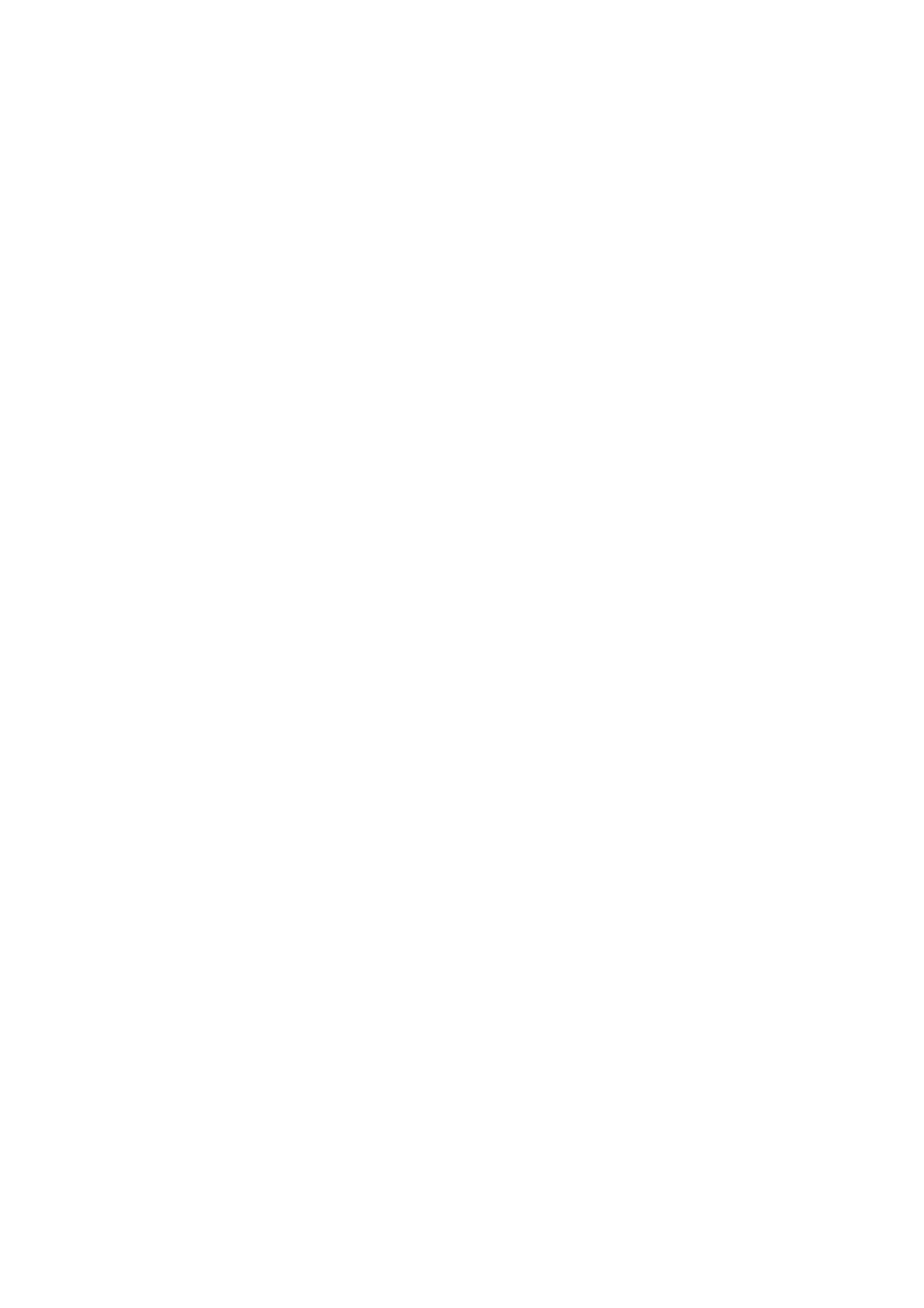# 4. Women and the Vote in Western Europe

Nina Seppälä

- *Did you know that women in Liechtenstein gained the right to vote only in 1984?*
- *Did you know that, as overall turnout is declining in Western Europe, women have become more likely to exercise their right to vote than men?*

### **The Right to Vote: An 80-Year Battle**

European women first achieved the right to vote in 1906 in Finland, a country that was in the process of becoming independent from tsarist Russia. Women participated in the national struggle against the tsar's decision to reverse the autonomous status the country had enjoyed. This movement culminated in a parliamentary reform that extended the universal right to vote to both sexes. Soon after, before the First World War broke out, women were given the right to vote in other Nordic countries, with the exception of Sweden. The right to vote in municipal elections had often preceded the suffrage in parliamentary elections.

Figure 4.1 shows that in many countries female suffrage was achieved in the aftermath of the First World War so that by the end of 1919 women were able to vote in the majority of West European countries. In Germany, two social democratic parties formed the first post-war government and introduced the equal voting right that had been one of the issues on their political agendas. In a number of countries the right to vote was gained in two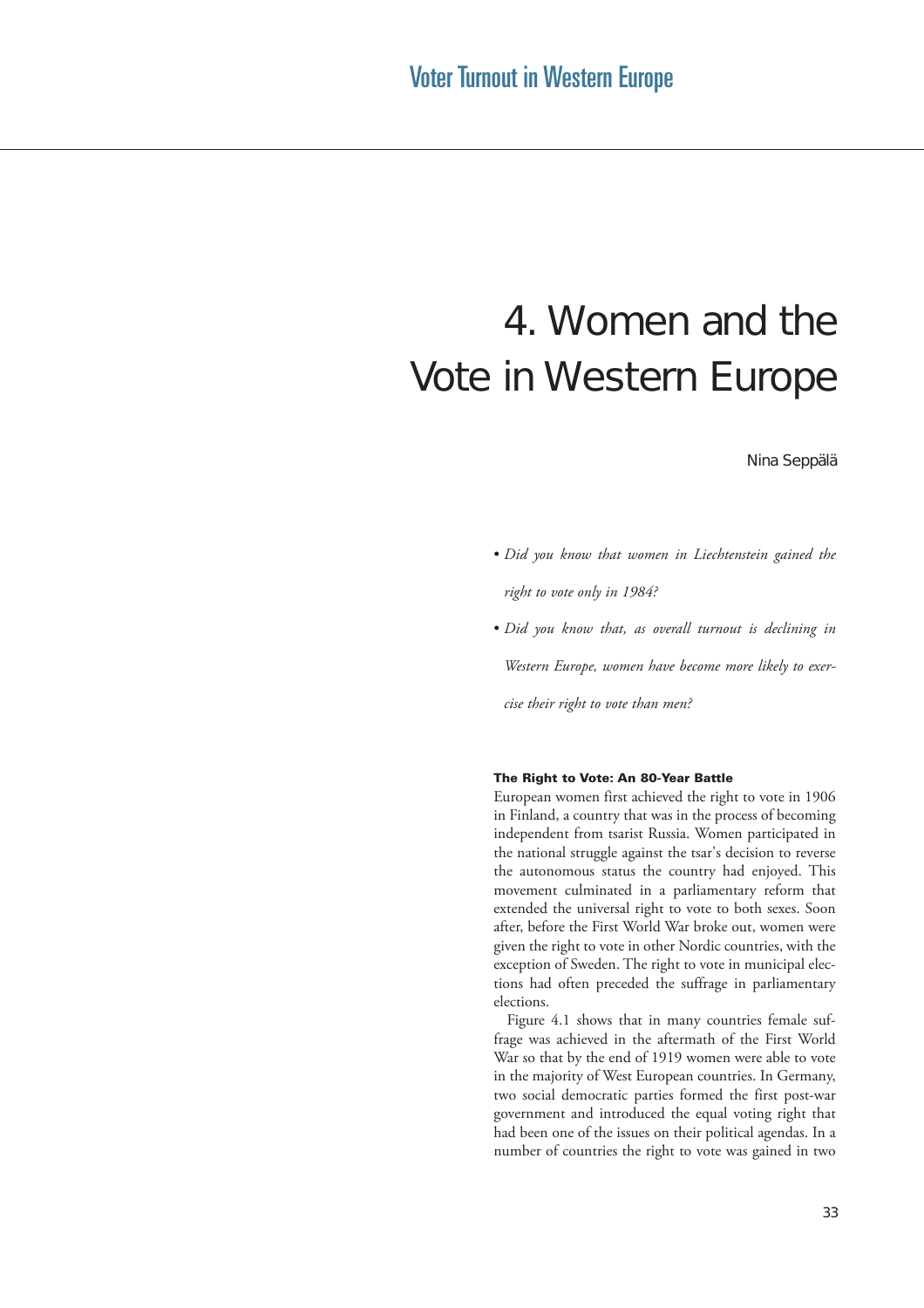### **Figure 4.1: When Women Gained the Suffrage**

| <b>Country</b>        |              | The right to vote The right to stand for election |
|-----------------------|--------------|---------------------------------------------------|
|                       |              |                                                   |
| Finland               | 1906         | 1906                                              |
| Norway                | 1913         | 1907                                              |
| Denmark               | 1915         | 1915                                              |
| Iceland               | 1915         | 1915                                              |
| Austria               | 1918         | 1918                                              |
| Germany               | 1918         | 1918                                              |
| Ireland               | 1918 (1928*) | 1918                                              |
| <b>United Kingdom</b> | 1918 (1928*) | 1918                                              |
| Belgium               | 1919 (1948*) | 1921                                              |
| Luxembourg            | 1919         | 1919                                              |
| <b>Netherlands</b>    | 1919         | 1917                                              |
| Sweden                | 1919         | 1919                                              |
| Portugal              | 1931 (1976*) | 1931                                              |
| Spain                 | 1931         | 1931                                              |
| France                | 1944         | 1944                                              |
| Italy                 | 1945         | 1945                                              |
| Malta                 | 1947         | 1947                                              |
| Greece                | 1952         | 1952                                              |
| San Marino            | 1959         | 1973                                              |
| Monaco                | 1962         | 1962                                              |
| Andorra               | 1970         | 1973                                              |
| Switzerland           | 1971         | 1971                                              |
| Liechtenstein         | 1984         | 1984                                              |

\* All restrictions lifted.

**Source:** <http://www.ipu.org, www.db-decision.de/CoRe>.

stages. Belgium, Ireland and the United Kingdom initially placed restrictions on the women's vote. For example, in the UK the franchise was initially only given to married women, women householders and women university graduates aged 30 years or over.

The next countries to extend the right to vote to women were Portugal and Spain in 1931. A female doctor and a widow, Carolina Beatriz Ângelo, had already voted 20 years earlier in Portugal as the law gave the right to vote to the head of the family without defining the sex of this person. In France, women were given the right to vote in 1944 by decree of General Charles de Gaulle after the Senate had repeatedly blocked proposals aimed at enfranchising French women. Italian women acquired the right to vote in 1945 after the fall of fascism, having participated in the liberation movement.

The last West European countries to grant the vote for women were the micro-states of San Marino, Monaco, Andorra and, finally, Liechtenstein−−the latter in 1984. It had taken nearly 80 years for all European women to gain a right to vote. Some of them will soon be celebrating the centenary of women's suffrage, while others have had the vote for less than 20 years.

### **Gender Differences in Turnout**

Only limited information is available on the differences between men and women where voter turnout is concerned because most countries do not break down figures by gender. Only Finland, Germany, Iceland, Norway and Sweden do so. The available data is thus not representative of West European countries as it is mostly provided by small Nordic countries.

The data shows that the levels of turnout between men and women differ, producing a 'gender gap'. The size of the difference varies across time and countries, but, as figure 4.2 shows, more men than women turned out to vote until the 1980s in most of the countries under comparison. However, the difference between men and women has been modest since the 1960s. Overall, the gender gap has shrunk in the post-war era and reversed since the mid-1980s so that more women than men now turn out to vote.

### **Possible Explanations**

Many factors have been offered to explain gender differences in voter turnout. However, some researchers suggest that there is in fact no gender difference when the fact that women are over-represented in groups with lower levels of participation is taken into consideration (Newman and Sheth 1984). Similarly, some argue that focusing on the gender gap prevents us from understanding that it is certain groups of women, as opposed to all women, that account for the gender gap (Greenberg 1998). Nevertheless, national election surveys conducted in 19 countries worldwide show that level of education has a strong impact on the different voting behaviour as between men and women. Women at lower levels of education are considerably less likely to vote than men with the same level of education (Norris 2002). It can therefore be assumed that an improvement in women's educational level during the post-Second World War era is an important factor in explaining why women's turnout has improved. Work and socio-economic status, among other factors, are weaker explanatory factors in explaining differences in voter turnout between men and women (Norris 2002).

### **The Future and Implications of Women's Higher Turnout**

Women in older age groups are less likely to vote than the men of their age. However, the trend is the reverse in younger age groups (Norris 2002). From this it follows that women's turnout can be expected to rise in the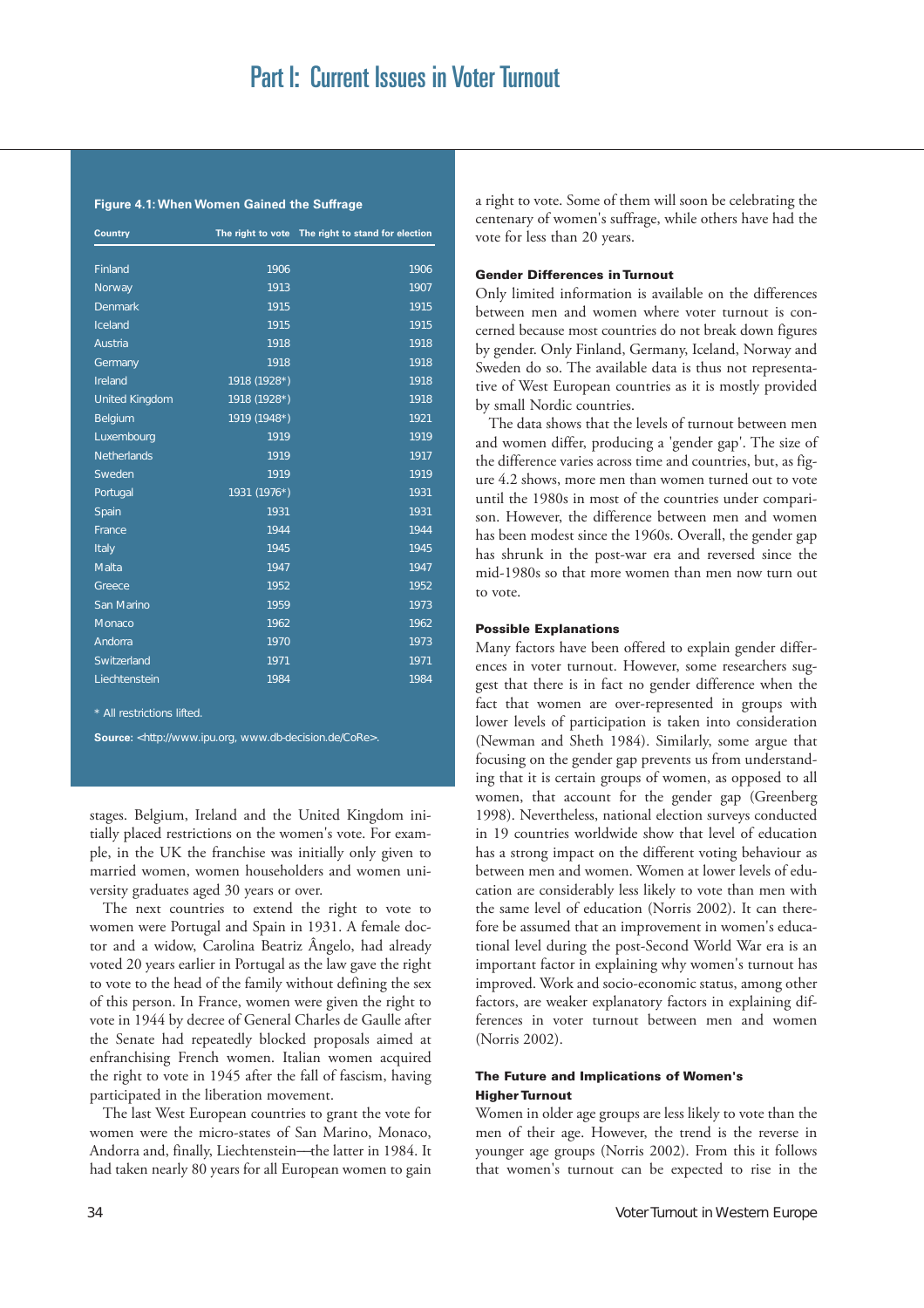# Voter Turnout in Western Europe

**Figure 4.2:** The Gender Gap\* in Voter Turnout 15 10 л 5 Nomen/Men Women/Men -5 -10 **9716** 1949 1965 1969 1973 1989 1993 1953 1961 1985 97. 1981 1997 2001 95 Finland  $\cdot$  Iceland  $\cdot$  Sweden  $\hskip1cm$  Norway  $\hskip1cm$   $\hskip1cm$   $\hskip1cm$  Germany **\* The gender gap is the difference between men and women in voter turnout.** 

future as well as a younger generation replaces the older.

Some political parties have recognized women as a critical electoral force. For example, in the 1997 British electoral campaign, female voters were targeted by all the major parties (Hayes and McAllister 2001).

Much attention has been paid recently to the question *who* women vote for. Traditionally, women tended to vote more than men for the centre−right (Duverger 1955; and Lipset 1960). By the 1980s this tendency had weakened or reversed in many West European countries. In the Netherlands, Denmark and Italy women had become more left-wing than men, and in other West European countries they have become less conservative than they were (Inglehart and Norris 1999). Women's higher turnout, in conjunction with the trend of weakening support for conservative parties and a leaning towards the left, is having an increasing impact on the political map of Western Europe.

### **Call for Countries to Disaggregate Turnout Figures by Gender**

International IDEA invites electoral authorities to help in collecting voter turnout data that is broken down by gender. This is important for the following reasons:

- to confirm or challenge beliefs about differences in voting behaviour between men and women;
- to provide valuable research data making it possible to

identify trends across time and countries; and

• to serve as a basis for the design, targeting and evaluation of campaigns to get people to vote.

### **References and Further Reading**

Duverger, Maurice, *The Political Role of Women* (Paris: UNESCO, 1955)

Greenberg, Anna, 'Deconstructing the Gender Gap', Paper prepared for presentation at the Midwest Political Science Association Annual Meeting, Chicago, Ill., 1998, available at <http://www.ksg.harvard.edu/prg/greenb/gengap.htm>

Hayes, Bernadette and McAllister, Ian, 'Women, Electoral Volatility and Political Outcomes in Britain', *European Journal of Marketing,* 35/9−10 (2001), pp. 971−83

Inglehart, Ronald and Norris, Pippa, 'The Developmental Theory of the Gender Gap: Women and Men's Voting Behaviour in Global Perspective', revised version for the *International Political Science Review,* special issue on Women and Politics, 15 May 1999

Lipset, Seymour Martin, *Political Man: The Social Bases of Politics* (London: Heinemann, 1960)

Newman, Bruce I. and Sheth, Jagdish N., 'The "Gender Gap" in Voter Attitudes and Behaviour: Some Advertising Implications', *Journal of Advertising,* 13/3 (1984), pp. 4−16

Norris, Pippa, 'Women's Power at the Ballot Box', in *Voter Turnout since 1945: A Global Report* (Stockholm: International IDEA, 2002)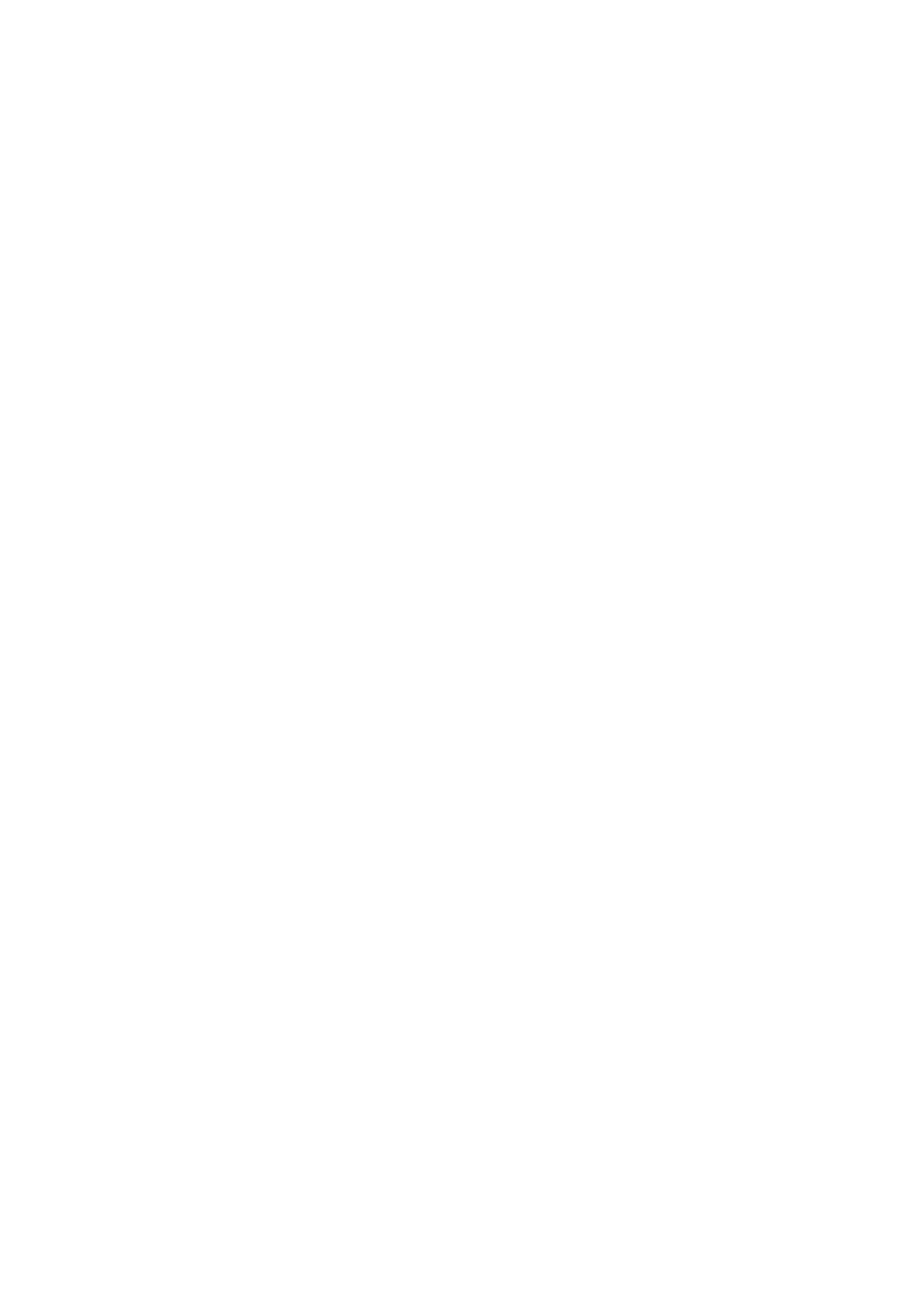# 5. Innovative Technology and its Impact on Electoral Processes

Tim Bittiger

*The application of technology to elections and the complexity of the technology used vary from country to country. They depend on the ability of governments to finance innovations and keep them up to standard given the speed of technological development. While the most complex technology is used in Western countries, countries in transition which have large populations, such as India and Brazil, have been most successful in introducing cost-effective new technologies on an extensive scale.*

A wide range of technology has been developed and introduced in elections in recent years. The Administration and Cost of Elections (ACE) Project provides the most comprehensive overview (http://www.aceproject.org).

Only a limited number of technical innovations are currently being used on a wide scale or have the potential to be introduced in coming years. These are:

- *electronic voting/counting systems, s*pecifically machinereadable (optical scanning) voting/tabulation systems and direct recording electronic (DRE) systems; and
- *remote electronic voting,* for example, via the Internet, text messages or telephone.

Electronic voting/counting has already been introduced in a wide range of elections, while remote electronic voting has so far only been used in some localized experiments and is still being tested.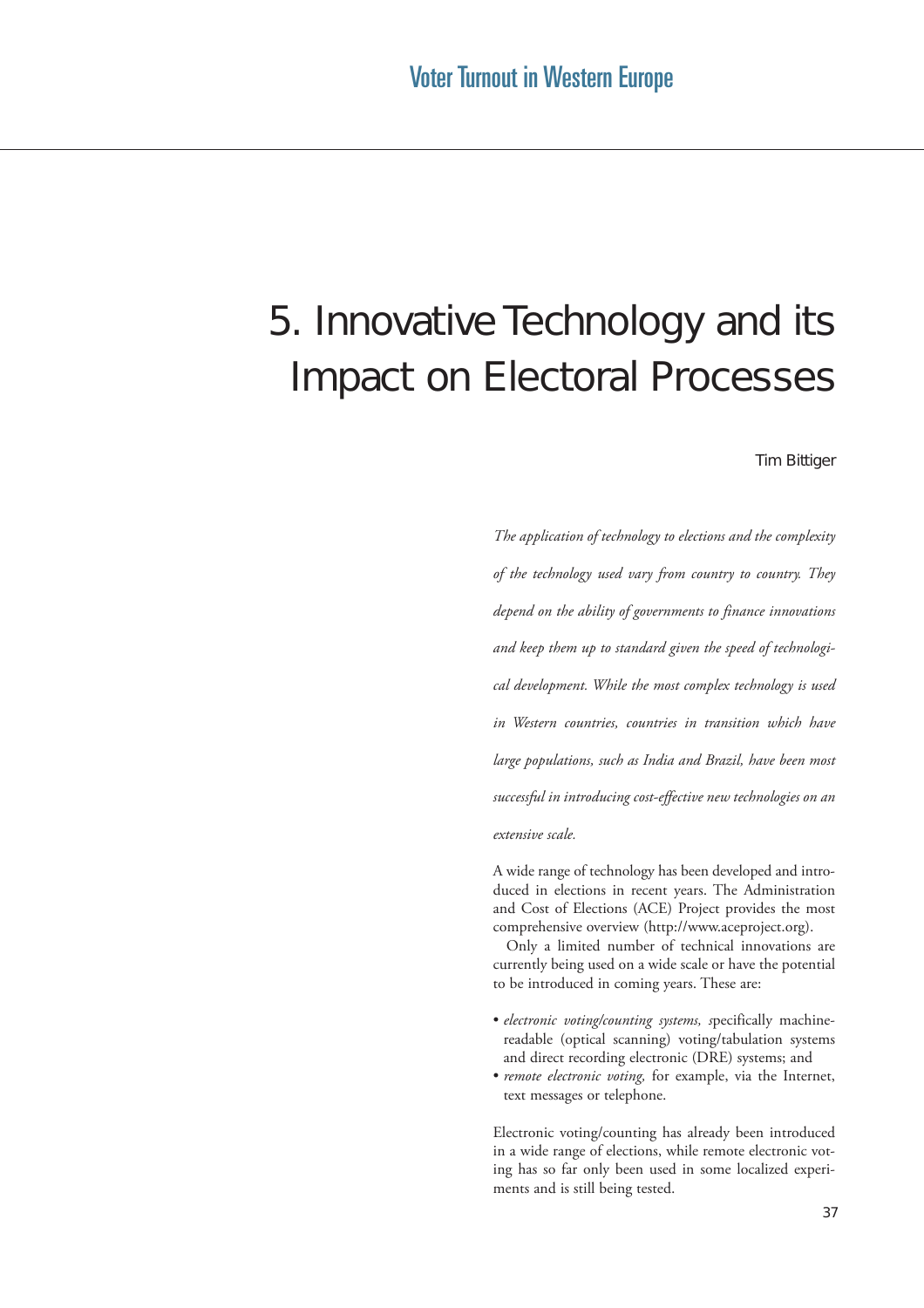### **Electronic Voting and Counting Systems**

Only in Brazil and India have electronic voting machines (EVMs) been introduced nationwide. They are partly used in Belgium, Canada, Germany, the Netherlands and the United States. Electronic vote counting is used everywhere in Brazil and Germany; Belgium, Bosnia and Herzegovina, Canada, India, the Netherlands, Norway, Palau, Switzerland, Turkey, the United Kingdom and the United States use it only partly. (For more information see <http://www.aceproject.org>; and <http://www.idea.int>.) In the UK and other Western countries an increasing number of companies, unions and membership organizations have started to introduce electronic voting for their internal elections.

Electronic voting and counting have worked well in practice and have been generally accepted by voters. The Netherlands was among the first countries to introduce an electronic voting system on a national scale, starting in 1974. By the general election in May 2002, 95 per cent of all Dutch local authorities provided electronic voting machines (see the web site of the Netherlands Ministry of the Interior and Kingdom Relations, <http://www.min bzk.nl>).

Brazil has developed the most modern and sophisticated electronic voting system in the world and has proved that it can work in a country of continental size, using low-cost technology. Introduced in 1996, its electronic voting system covered all 110 million voters in 5,656 municipalities for the first time for the October 2002 elections. The majority of the Brazilian public and politicians support the reform. The United Nations Electoral Assistance Division (UNEAD) is currently examining Brazil's electronic voting system to see if it can be applied in other UN member countries (see the web site of the State Electoral Tribunal, <http://www.tse.gov.br>).

India is another country which faces demanding election logistics. This is mainly due to the size of the population, the number of polling stations and polling staff required, and the large number of candidates in first-pastthe-post districts. India introduced EVMs in November 1998 and extended their use nation-wide in 2004. In the parliamentary elections in 1999, EVMs were used for over 60 million voters. The difficult October 2002 elections in Jammu and Kashmir were held entirely with EVMs. The Indian Election Commission ensured success through massive training and awareness campaigns. The innovations are an 'unqualified success' and have been well received by parties, candidates and staff, according to the Indian Government. More than 95 per cent of the voters welcomed the use of EVMs in 1999 (Centre for the Study of Developing Societies 1999).

Electronic voting and counting systems have now been tried and tested in a number of countries and it can be argued that the advantages of introducing such technology generally outweigh the disadvantages.

Above all, electronic systems can help to overcome logistical challenges in election processes. They leave elections less vulnerable to poor management and ensure correct reporting of the results and prompt returns. This is especially true for countries that are geographically large and have a large voting population. Brazil and India have shown that it is possible to use new technology on a large scale to process election results very fast. In the October 2002 elections in Brazil, some 360,000 kiosk-style electronic machines were operated by 2 million staff, who tallied the results electronically within minutes after the polls closed. Data was transferred on secure diskettes or via satellite telephone to central tallying stations. These in turn transmitted data electronically over secure lines to tabulating machines in the capital, Brasilia, where the results were calculated within hours. During the same elections, only 1 per cent of polling stations had problems with the new technology.

In the United States, recent studies such as the Caltech-MIT Voting Technology Project found that optical scanning had yielded the best results in US elections between 1989 and 2000. The project recommends that the US states replace punch cards, lever machines and older electronic machines with optical scanned ballot systems and tested electronic voting systems (California Institute of Technology and Massachusetts Institute of Technology 2001).

Electronic systems also serve the voter by making the polling process easier and more transparent because they have a number of user-friendly features. In Brazil, for example, the system displays each candidate's photograph, gives voters the possibility to cast their vote in an electoral district other than the assigned one, and is easy for illiterate and visually impaired voters to use.

This said, there is a discussion about the security of electronic voting and counting systems. Critics of the recent Brazilian elections have pointed out the risks for data storage. They argue that machines can fail to produce results at the end of the day and that the fully digitized system is lacking a back-up in the shape of physical records. However, the experiences of most countries have shown that data storage is usually reliable and accurate.

Some doubt also remains about the scope for controlling and protecting electronic systems against fraud. The Caltech-MIT report warns about risks such as a loss of openness, the presence of 'many eyes' observing, the risk that control over an automated process can be abused, the lack of true auditability, and the lack of public control, but it goes on to say that there are technical solutions for such problems.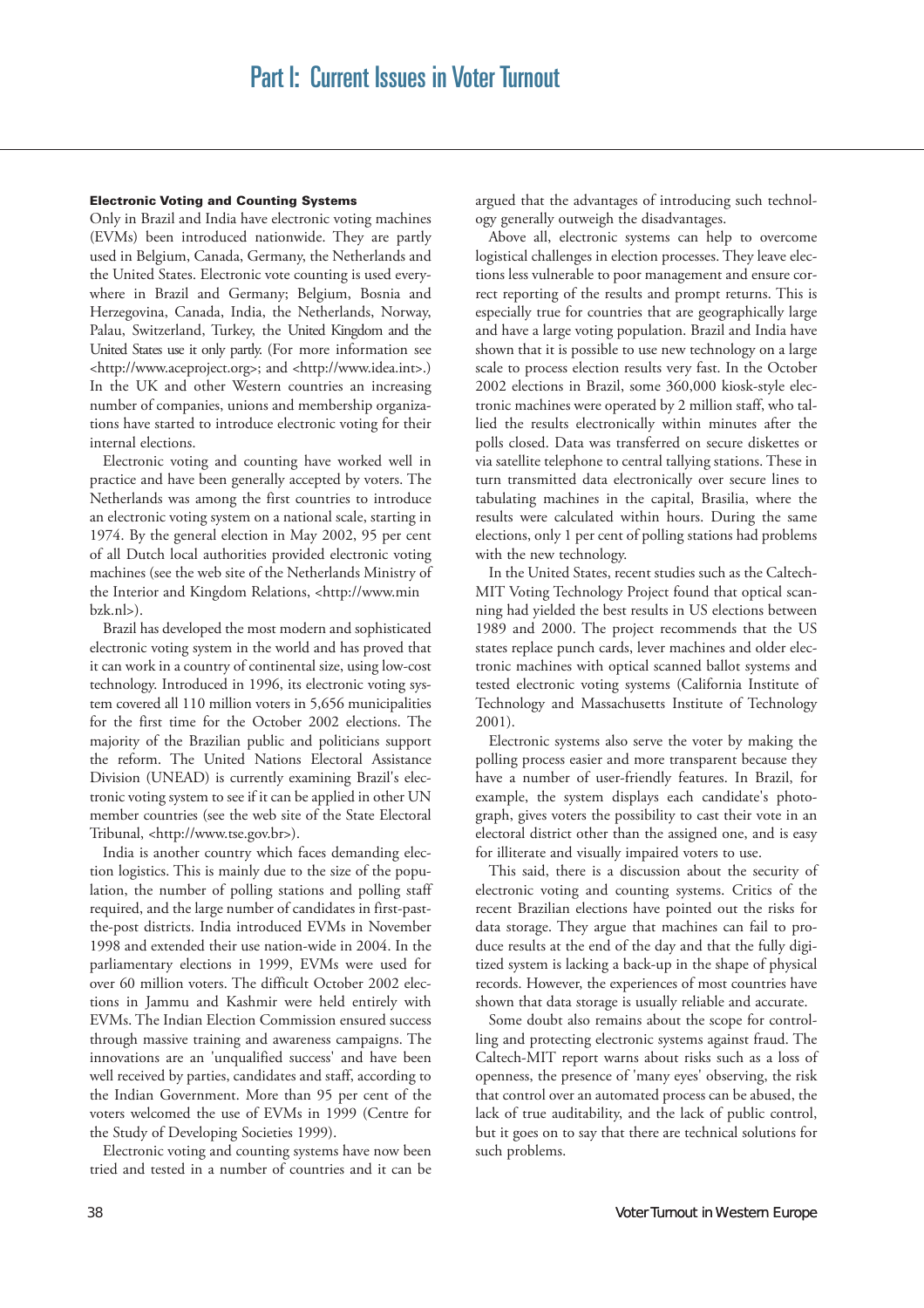There could also be negative implications if an electronic system is not used throughout a whole country or a whole electoral area, or if it is not standardized. In the Netherlands, including Amsterdam, the largest city, some municipalities have not been able to find sufficient funds to automate their elections. This has the effect that results for some electoral districts come in later than others'. Some experts suggest that reform of election technology in the United States can only be successful if state legislation is standardized nationwide, allowing a more streamlined voting system.

### **Remote Electronic Voting**

Remote electronic voting could be the next major innovation in the electoral process but is still in the test phase. This includes voting via the Internet, text messaging (SMS) and the telephone. There is considerable discussion about how to guarantee system security.

A number of research projects are analysing these issues, including:

- *True-Vote,* which is testing public key cryptography as a security feature (<http://www.truevote.net/HTML/project.html>);
- *CyberVote,* which is analysing Internet voting via personal and palm computers and mobile telephones (<http://www.eucybervote.org>);
- *E-Poll,* which is examining the legal and security issues of e-voting

(<http://www.e-poll-project.net/objectives>); and

• *the RTD* (Framework Programme for Research and Technological Development and Demonstration) Project, which is managed by the Information Society Directorate-General of the European Commission and is currently testing web-based voting systems for largescale elections (<http://www.sics.se/arc/evote.html>).

Some countries are already testing remote electronic voting in official elections, including elections for trade unions and other public institutions. Germany aims to introduce Internet voting in 2006 but live tests have already been launched by the University of Osnabrück, where the official election to the student parliament in 2000 was conducted entirely over the Internet (see the project overview at <http://www.internetwahlen.de>).

The United Kingdom implemented the most diverse tests of a wide range of new technologies in electoral pilot schemes at the local elections held in England on 2 May 2002. Several innovations were tested in 30 municipalities. They aimed at increasing voter participation, introducing new voting methods, improving the efficiency of vote counting and providing better voter information.

The technologies included remote electronic voting from any computer, voting via touch-screen kiosks or personal computers in polling stations or other public areas such as libraries and shopping centres, and voting using the Internet, text messaging or the telephone (see the web site of the UK Electoral Commission, <http://www.electoral commission.gov.uk>; and chapter 6).

Another set of substantial tests for remote electronic voting is under way in the Netherlands where the government is conducting a Remote E-voting Project aimed at giving voters several options in order to make voting less dependent on particular locations. The project aims to test and develop digital technology such as electronic identity cards in the June 2004 elections, which would allow voters to vote anywhere in their municipality (for details, see <http://www.minbzb.nl>, and the pre-assessment report by the University of Twente−−Arts, Leenes and Svensson 2001).

Switzerland launched an experiment in Geneva in 2003 and expects to repeat it elsewhere. Australia, Canada, Estonia, Iceland, New Zealand and Romania are considering remote electronic voting as an option in all or some of their elections but not all have made concrete plans (Arts, Leenes and Svensson 2001).

There is a substantial debate about the feasibility of Internet voting. Most experts argue that its introduction will greatly facilitate polling and that its adoption is a matter of course in the face of current technological developments and voter expectations. The UK Electoral Commission reports that the technical innovations in the May 2002 elections were well received by voters, who found electronic voting 'easy, convenient and quick to use' (UK Electoral Commission 2002). The project also had support from election staff and candidates. However, there are serious questions about the security of such a system, and a great deal of research is centring on this issue. The Caltech-MIT report argues that Internet voting 'poses serious security risks' because individuals such as hackers are able to interfere in election processes, with serious implications (California Institute of Technology and Massachusetts Institute of Technology 2001).

Some experts believe that security issues are more a perceived than a real threat and recommend that public confidence be built actively. The True-Vote project named trust in the Internet as the main problem with remote electronic voting, particularly confidence in the protection of personal information and assurance of the identity of the party the voter deals with during the online transaction. Similarly, the UK Electoral Commission argues that for electronic voting in general 'the central issue is not security per se, but voter confidence'. Although the commission has not observed any negative impact of its 2002 Internet voting pilots, it believes that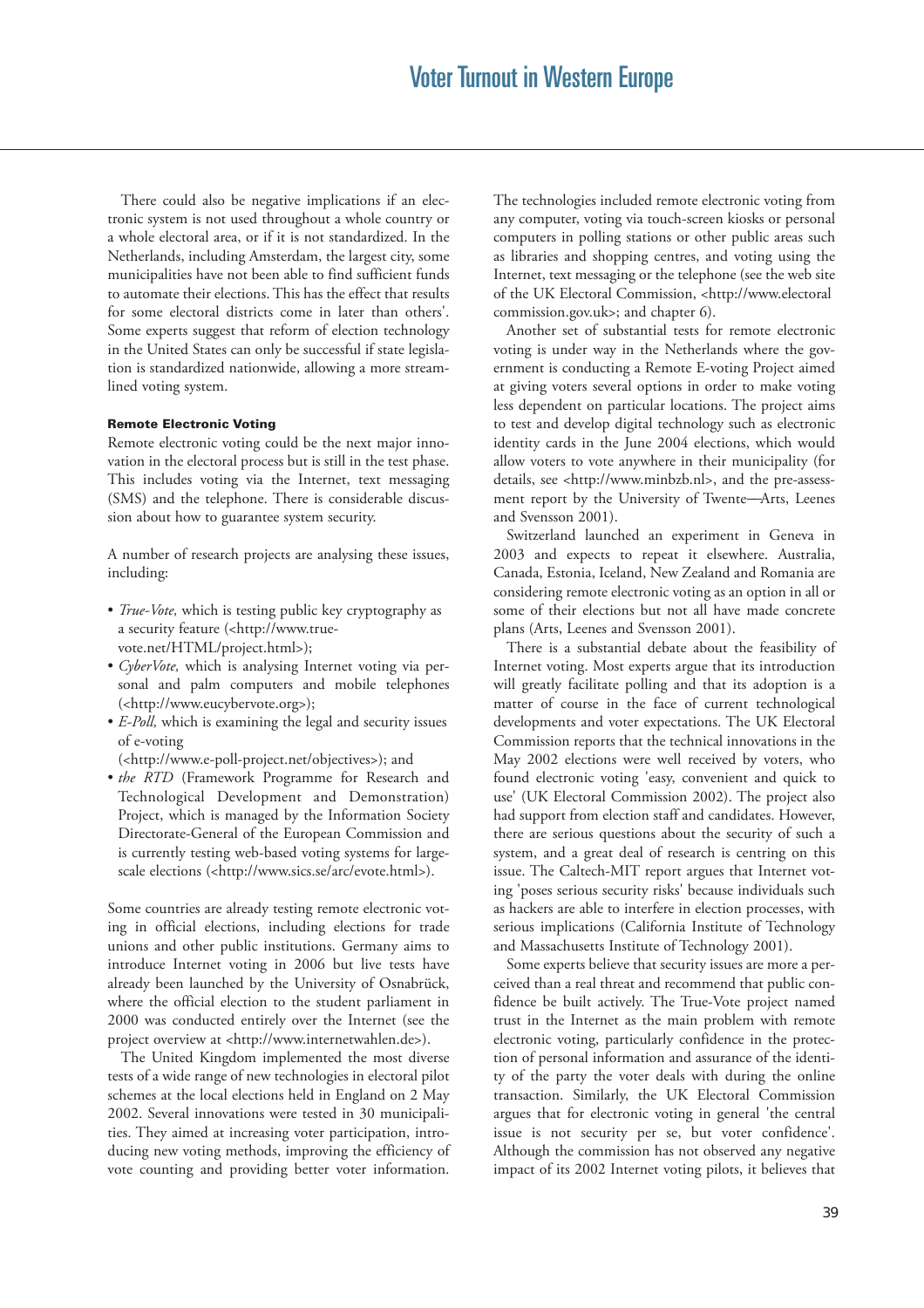### Part I: Current Issues in Voter Turnout

public concern about the possibility of fraud could reduce trust in the process, and argues that it is necessary to develop technical criteria and inform voters in order to provide reassurance. It holds that a remote electronic system could even increase the security of elections (e.g. through voter identification) and enhance accessibility (e.g. by providing online voter information in minority languages).

### **Suppliers of New Innovations**

A number of private firms are involved in inventing, developing, manufacturing, marketing and maintaining voting equipment and election supplies. Most are based in the United States and the UK, and to a lesser extent in Australia, Canada and the European Union countries.

There are several web-based resources with information on vendors and their services. The most comprehensive is the International Foundation for Election Systems' *IFES Buyer's Guide* (<http://www.ifesbuyersguide.org>), which provides up-to-date and impartial information on market developments. The Centre for Voting and Democracy publishes a citizen's guide to voting equipment, including information and analyses (<http://www.fairvote.org>).

### **References and Further Reading**

Administration and Cost of Elections (ACE) Project, <http://www.aceproject.org>

Arts, Kees, Leenes, Ronald and Svensson, Jörgen, *Kiezen op Afstand Monitor. Rapport Vooronderzoek* [Remote voting monitor: pre-assessment report] (Enschede: Twente Research Institute for ICT in the Public Sector, 13 February 2001)

Brazilian State Electoral Tribunal, <http://www1.tse.gov.br>

California Institute of Technology and Massachusetts Institute of Technology, Caltech-MIT/Voting Technology Project, *Voting: What Is, What Could Be* (Boston, Mass. and Pasadena, Calif.: California Institute of Technology and Massachusetts Institute of Technology, July 2001)

Centre for the Study of Developing Societies, New Delhi, 1999, available on the web site of the Election Commission of India, <http://www.eci.gov.in>

Centre for Voting and Democracy, *Citizen's Guide to Voting Equipment,* <http://www.fairvote.org>

CyberVote project, <http://www.eucybervote.org>

E-Poll project, <http://www.e-poll-project.net/objectives>

Election Reform Information Project, *Election Reform since November 2001: What's Changed, What Hasn't, and Why* (Washington, DC, October 2002)

Indian Election Commission, 'Schedule for General Election to the Legislative Assembly of Jammu and Kashmir', Press Note no. ECI/PN/32/MCPS/2002, 2 August 2002

Indian Embassy, Washington DC, 'The Use of Electronic Voting Machines during General Elections, 1999', Press Release, 25 June 1999

International Foundation for Election Systems (IFES), *IFES Buyer's Guide,* <http://www.ifesbuyersguide.org>

International IDEA, <http://www.idea.int>

Netherlands Ministry of the Interior and Kingdom Relations, <http://www.minbzk.nl>

RTD project, <http://www.sics.se/cna/projects.html>

True-Vote project, http://www.true-vote.net/HTML/project.html

Forschungsgruppe Internetwahlen (Research Group Internet Voting), 'i-Vote Report: Chancen, Möglichkeiten und Gefahren der Internetwahl' [Opportunities, possibilities and challenges of Internet voting], Osnabrück, 2002, <http://www.internet wahlen.de>

UK Electoral Commission, *Modernising Elections: A Strategic Evaluation of the 2002 Electoral Pilot Schemes* (London, 2002), <http://www.electoralcommission.gov.uk>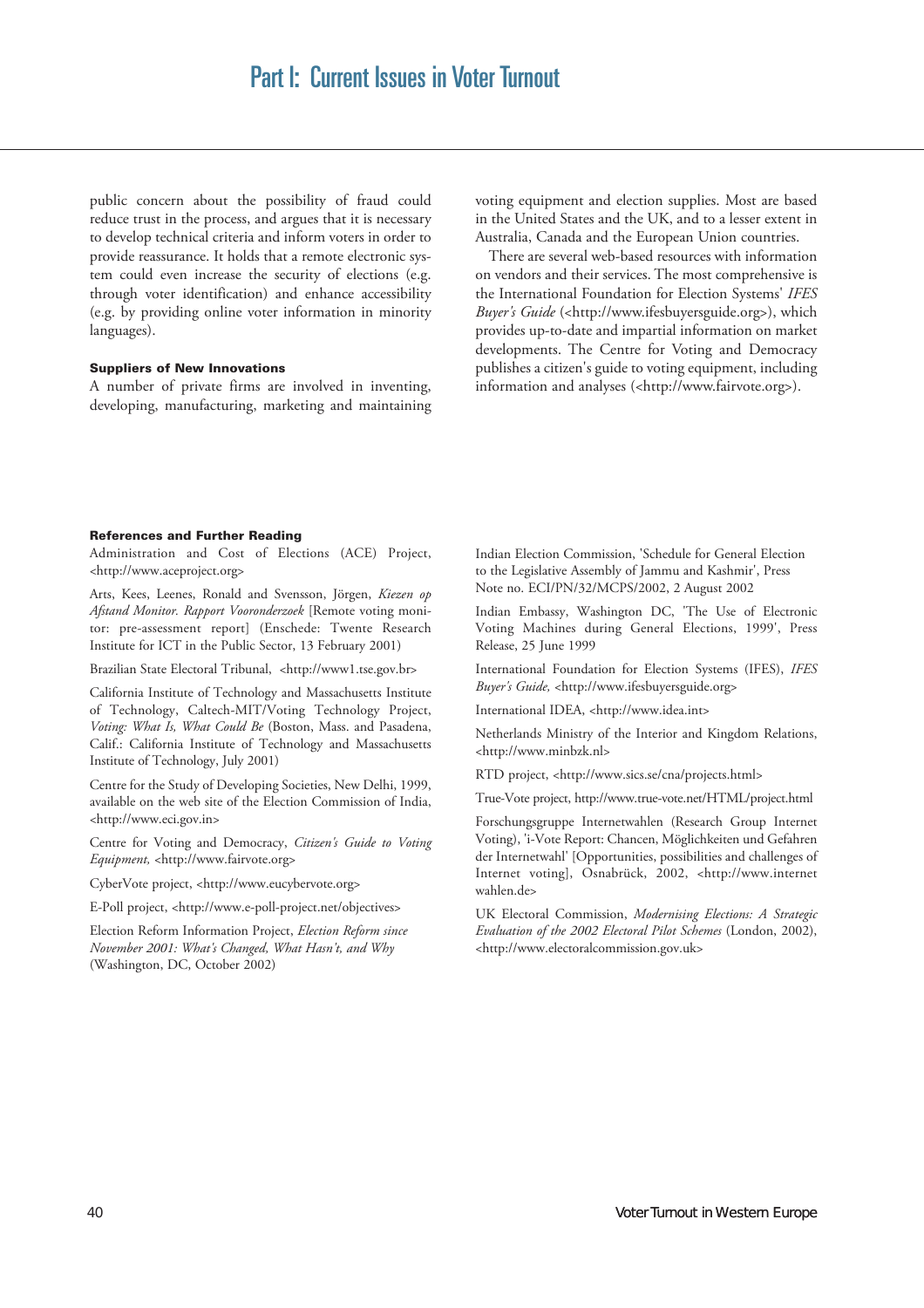# 6. Will New Technology Boost Turnout? Experiments in e-Voting and All-Postal Voting in British Local Elections

Pippa Norris**\***

*Proponents argue that the use of remote electronic voting (evoting) could boost electoral participation, particularly among the young. Pilot schemes carried out among over 6 million people in local elections in the UK suggest that these claims should be regarded with considerable scepticism. Remote e-voting only slightly strengthened turnout among the young*−−*the group least interested in participating. By contrast, all-postal voting boosted turnout among older citizens*−−*the group who are least able to get out to polling stations and the most motivated to take advantage of this reform*−−*by an estimated 18 per cent.* 

As access to the new communication and information technologies has diffused throughout post-industrial societies, the idea of using electronic tools to modernize the administration of elections has been widely debated. The potential benefits are greater efficiency, speed and accuracy (Norris 2001; Norris 2002 (b); and Norris 2004). Perhaps the most important and influential argument concerns the claim that remote electronic voting will make the process more convenient and thereby strengthen electoral turnout and civic engagement, especially for the 'wired' younger generation (Stratford and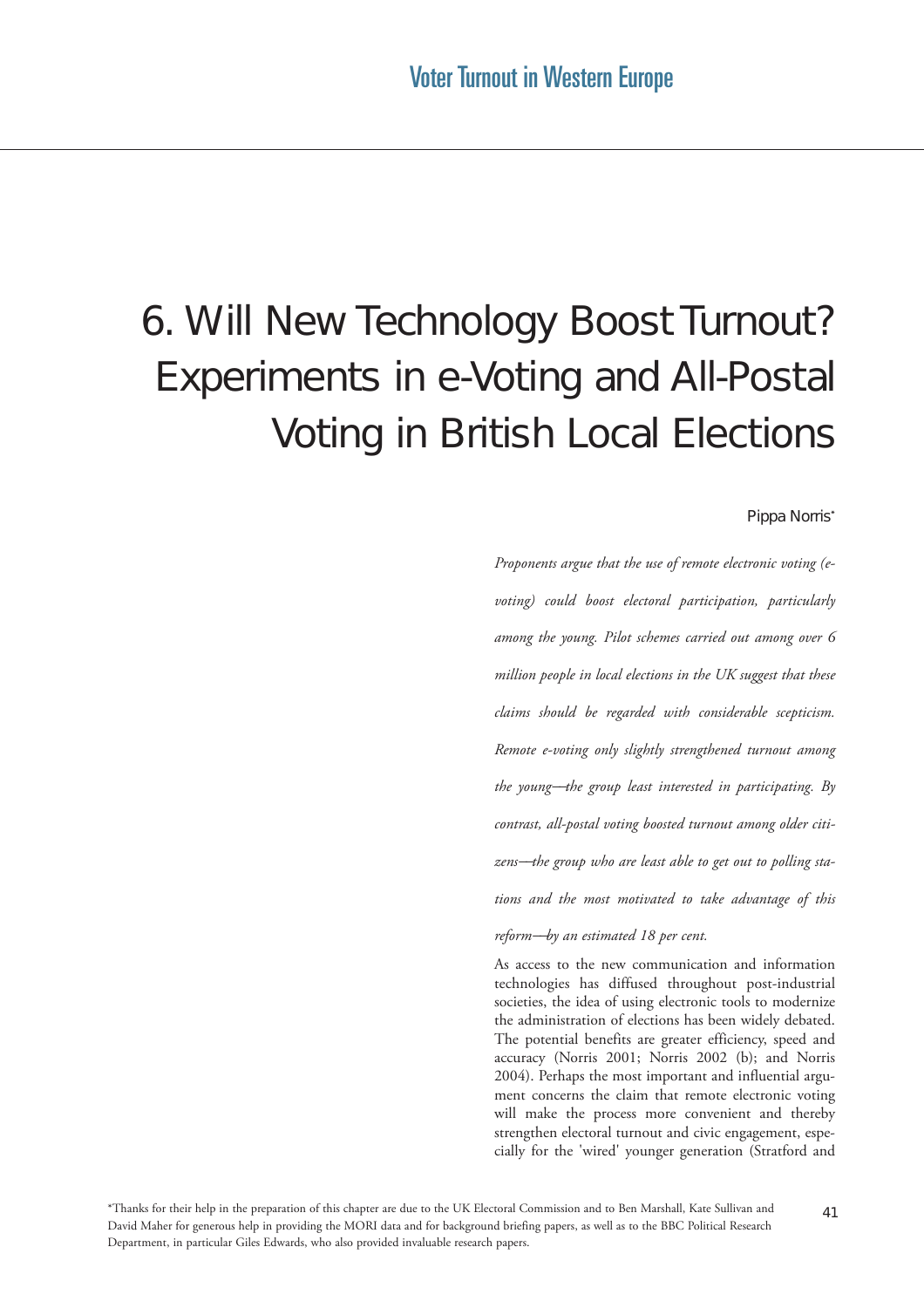Stratford 2001; and Borgers 2002). If citizens will not come to the polls, it is argued, why not bring the polls closer to citizens?

Until recently almost no systematic evidence derived from actual elections was available to allow us to examine this issue. Evidence is, however, available from pilot schemes conducted in local government elections in England in 2000 and 2002, and most recently on 1 May 2003. These contests are characteristically low-salience events where only a third of the electorate usually vote. In constituencies that offered all-postal voting facilities (where the electoral authorities automatically send out ballot papers for postal voting to all those on the electoral register during an extended period before election day, and there is no alternative) turnout was about 50 per cent while, in constituencies in which the pilot schemes used remote e-voting combined with traditional polling stations, remote e-voting proved ineffective in improving overall turnout. There are therefore good reasons to be sceptical about claims that electronic technologies can automatically resuscitate electoral participation. Remote e-voting may expand citizen choice, but it proved far less effective in improving turnout than the use of the oldfashioned post.

In its July 2003 report, *The Shape of Elections to Come*, the Electoral Commission in the UK recommended allpostal votes as standard practice for all local elections, with further evaluation before the practice is extended to other types of election (UK Electoral Commission 2003). With regard to e-voting it was more cautious, suggesting that it should continue to be tested, but with the overall aim of using it as a way of providing citizens with more choice of ways of casting their votes rather than of improving turnout.

Electronic voting can be subdivided into two categories.

- remote e-voting−−the transmission of a secure and secret official ballot to electoral officials via various electronic information and communication technologies from a site located away from the polling station, whether from home, the workplace or a public access point. It is sometimes taken to mean only voting by the Internet, but here includes the use of many different electronic devices which are capable of transmitting an electronic ballot, including computers, touch-tone terrestrial telephones, cell (mobile) phones, text messaging devices and digital television; and
- on-site electronic voting used within the traditional polling station, exemplified by touch-activated screens, dedicated computer terminals or electronic counting devices.

### **The Pros and Cons of e-Voting**

Its proponents suggest many advantages that may come from implementing e-voting.

- The most important is the added convenience for the voter. Allowing citizens to cast a ballot from home or the workplace could reduce the time and effort required to participate in person at the polling station. It may also help overcome problems of social exclusion, especially for those with limited mobility, such as the elderly, carers confined to the home by dependent relatives, or employees and shift workers with little flexibility in their work hours, as well as for those who are travelling away from home and for overseas residents. The use of remote e-voting can be regarded in many respects as an extension of the use of other familiar and well tested facilities already widely available in many countries, including postal, absentee, overseas or advance voting. (For the best discussion of the administrative arrangements for registration and voting found around the world see the web site of the Administration and Cost of Elections project at <http://www.aceproject.org>. For further detail see Maley 2000; Blais 2000; Massicotte 2000; Blais and Dobrzynska 1998; Lijphart 1997; Jackman and Miller 1995; Jackman 1987; Powell 1986; and Crewe 1981.)
- Both remote and on-site electronic voting could potentially reduce the 'information costs' of participation by providing relevant information at the time people are actually casting their vote, for example, by incorporating an optional web page display of standardized biographies of candidates or providing a briefing synopsis explaining each side of a referendum issue.
- For officials, well designed and effective electronic technologies, either remote or on-site, could potentially improve and streamline the process of electoral administration, by increasing the efficiency, speed and accuracy of recording and counting votes (see e.g. Barber 1998; Rash 1997; Schwartz 1996; Budge 1996; Rheingold 1993; and Arterton 1987).

Against these arguments, sceptics counter that many current limitations−−technological, socio-economic and practical−−combine to create substantial barriers to the effective implementation of e-voting.

### *Technological Barriers*

Democratic electoral systems must meet certain stringent standards of security, data protection, secrecy, reliability, accuracy, efficiency, integrity and equality, and public confidence in the integrity of the electoral system must be maintained to ensure the legitimacy of the outcome. Electronic votes cast in a general election could be a high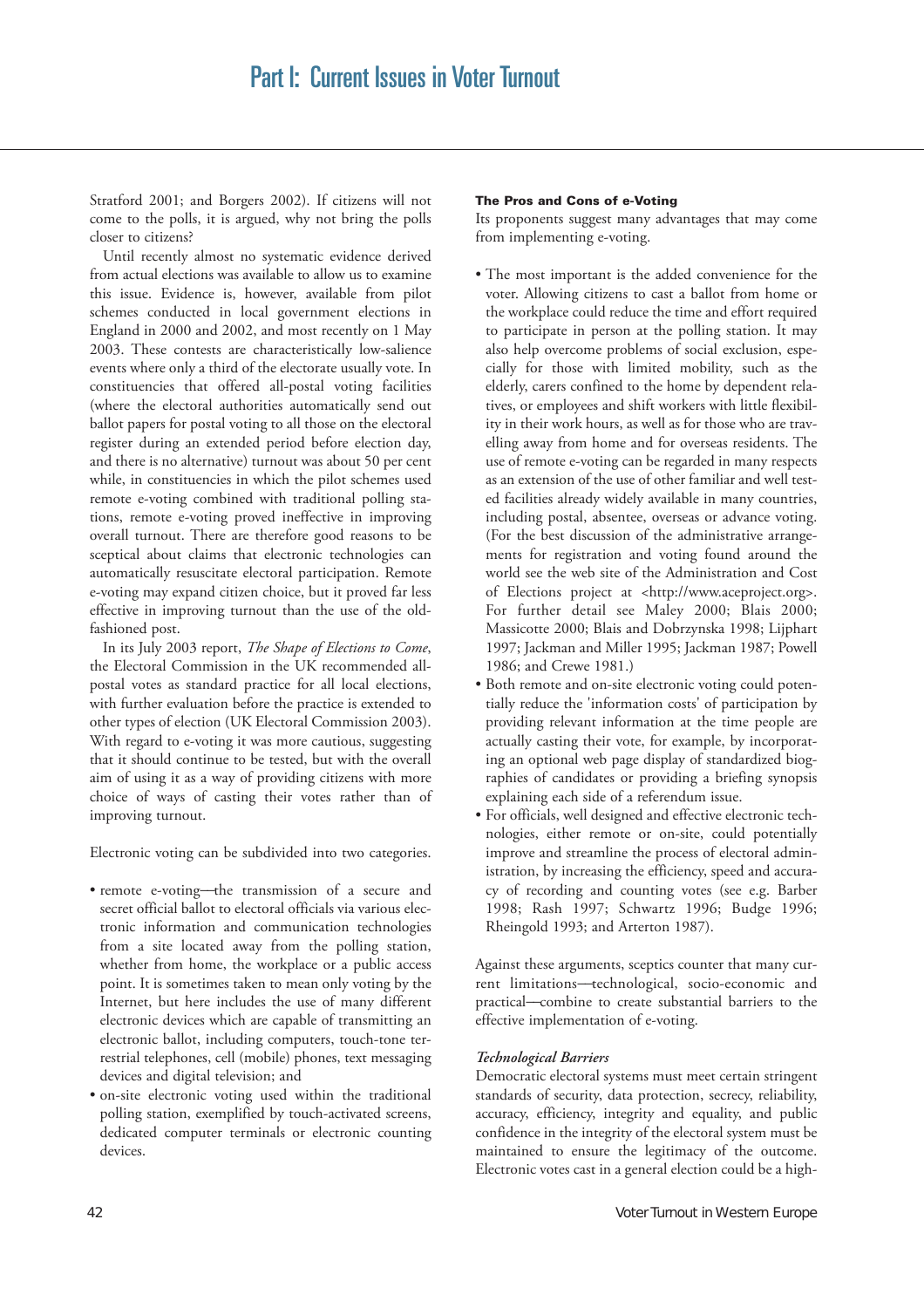profile target for malicious publicity-seeking hackers. Various high-profile cases, the recent spate of disruptive viruses and the volume of e-mail 'spam' may have reduced public confidence in the security of the Internet. Critics claim that the technology required to authenticate voters and to ensure the accuracy and integrity of the election system either does not exist at present or is not sufficiently widely available to be assessed. Task forces reviewing the evidence, such as those of the US National Science Foundation and the British Electoral Reform Society, are doubtful about the technological, security and legal issues surrounding e-voting, suggesting that further exploratory pilot studies are required before it is adopted (Internet Policy Institute 2001; and Independent Commission on Alternative Voting Methods 2002).

When remote e-voting has been tried in small-scale pilot studies, the security and technological issues involved in casting even hundreds of votes electronically have often proved problematic. In October 2001, for example, the residents of the Dutch towns of Leidschendam and Voorburg were given the chance to vote via the Internet on the choices for the merged towns' new name. The vote was abandoned when it became obvious that more votes had been cast than there were electors (British Broadcasting Corporation 7 January 2002). The Arizona Democratic primary election of 2000, which also experienced many technical glitches, has been widely quoted, although it remains difficult to assess how far it is possible to generalize from it given the particular circumstances of this unique contest (Gibson 2002; and Solop 2001).

It remains unclear whether the purely administrative problems that currently surround the practical issues of security, secrecy and integrity might eventually be resolved by technological and scientific innovations. Potential problems of voter fraud might be overcome by advances in biometric voice recognition, retina scanning and fingerprint recognition, for example, or by the widespread use of 'smart cards' as identifiers with a computer chip and unique digital certificates.

### *Social Barriers*

Setting aside these important technical and security matters for the moment, another fundamental issue is the problems that could arise if remote e-voting serves to exacerbate existing structural inequalities in electoral participation. In democracies the electoral process should be equally available to every citizen, without discriminating against any particular group. This important principle is widely recognized in the practices of locating traditional polling stations throughout local communities and of translating the instructions for registration and voting

**Figure 6.1: Social Profile of the Online Community, European Union Member Countries, 1996**−**2000** 

|                        | % online<br>spring 1996 | % online<br>spring 2000 | Change<br>1996-2000 |
|------------------------|-------------------------|-------------------------|---------------------|
|                        |                         |                         |                     |
| Age group              |                         |                         |                     |
| $15 - 25$              | 9                       | 28                      | $+ 19$              |
| $26 - 44$              | $\overline{7}$          | 28                      | $+21$               |
| $45 - 64$              | 5                       | 21                      | $+16$               |
| $65+$                  | $\overline{1}$          | 6                       | $+5$                |
| HH income category     |                         |                         |                     |
| ÷.                     | $\overline{4}$          | 12                      | $+8$                |
|                        | 3                       | 15                      | $+ 12$              |
| $+$                    | 5                       | 24                      | $+ 19$              |
| $+ +$                  | 10                      | 44                      | $+34$               |
| Age finished education |                         |                         |                     |
| Up to 15               | $\mathbf{1}$            | $\overline{7}$          | $+6$                |
| $16 - 19$ years        | $\overline{4}$          | 19                      | $+15$               |
| $20+$                  | 9                       | 38                      | $+29$               |
| Gender                 |                         |                         |                     |
| Men                    | 6                       | 25                      | $+ 19$              |
| Women                  | $\overline{4}$          | 21                      | $+ 17$              |
| Occupational status    |                         |                         |                     |
| Managers               | 14                      | 44                      | $+30$               |
| Other white collar     | 8                       | 29                      | $+21$               |
| Manual worker          | $\overline{3}$          | 15                      | $+ 12$              |
| Home worker            | $\overline{2}$          | 8                       | $+6$                |
| Unemployed             | 3                       | 10                      | $+7$                |
| Student                | 13                      | 44                      | $+31$               |
| All                    | 5                       | 22                      | $+ 17$              |

**Note:** HH = Head of household.

**Sources:** Eurobarometer 44.2 (spring 1996) and 53.0 (spring 2000).

into the languages spoken by minority populations. Critics charge that the use of remote e-voting from home or work could violate the principle of equitable access, given the existence of the familiar 'digital divide' between the information 'haves' and the 'have-nots'−−between rich and poor, between graduates and those with minimal educational qualifications, and between the younger and older generations (Norris 2001; and Norris 2002 (b), chapter 5). Making remote voting easier for those with access to electronic technologies could further skew participation, and therefore political influence, towards more affluent and wired socio-economic groups. Surveys by Eurobarometer show the European digital divide in 1996: access to online technologies was concentrated among the younger generations, more affluent households, university graduates, managers and white-collar workers, students and, to a lesser extent, men; and by spring 2000 the social profile had not changed much (see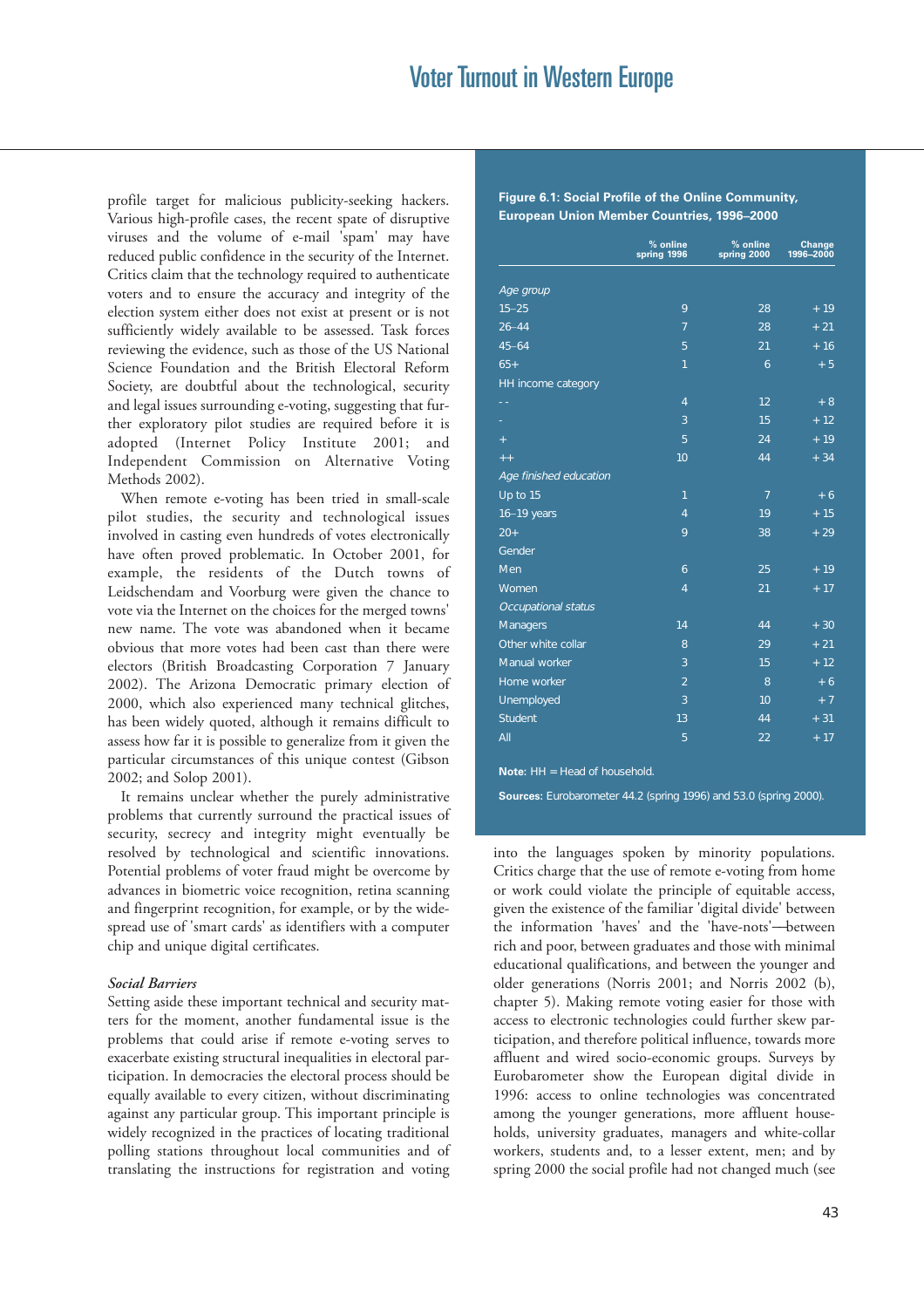figure 6.1). The strongest rise in access had been among the most affluent households, the well educated, and managerial professionals, although use had spread rapidly among the early-middle-aged as well as the youngest age group. In 2000 the digital divide by age, gender, education, income and class remained significant, as did the marked contrasts in Internet access between the countries of Northern and Southern Europe (Eurobarometer spring 1996, spring 2000). Age is very important for turnout, as is discussed later.

This familiar pattern suggests that the digital divide would probably reinforce, or even widen, many of the familiar socio-economic disparities in electoral participation that already exist, including those of social class, education, gender and income. Yet there is one important qualification to this conclusion: remote e-voting could encourage younger people to take advantage of this opportunity.

This argument does not, of course, apply to other forms of remote e-voting from public kiosks at traditional polling stations or in public places such as libraries, town halls, schools and community centres, where principles similar to those that determine the location of traditional polling stations would apply. But it becomes relevant if remote e-voting is available from any home or workplace computer terminal, which is the most radical and exciting application of this principle. Moreover, poor design could discourage some citizens from voting using new technologies, for example, the disabled, those with low literacy skills or the elderly. On the other hand, the real advantages of e-voting are reduced because people would still have to travel to a public location, while the security problems would remain.

### *Practical Barriers*

The theory that we can use to understand electoral participation, developed more fully elsewhere, suggests that the incentives that motivate citizens to vote represent a product of three factors (see also Norris 2002 (b); and Norris 2004):

- the electoral costs involved in registering to vote, sorting out relevant information, deciding how to vote, and then actually casting a ballot;
- electoral choices, determined largely by the range of political parties, candidates and issues listed on the ballot paper; and
- electoral decisiveness, influenced by how far votes cast for each party, candidate or issue are thought to determine the outcome.

### *Electoral Costs*

The theory assumes that rational citizens will be less likely to vote if they face major costs in participating. This includes registering as electors, becoming informed about the issues, parties and candidates, and finally casting a ballot to express their voting choice. Standard rational choice theories suggest that, all other things being equal, the deterrent of higher costs reduces electoral participation.

Holding elections on a weekend or holiday, or over a series of days, rather than on a workday can reduce costs (Franklin 2004).

Registration procedures are often believed to be an important hurdle. In many countries, including the UK, Sweden and Canada, registration is the responsibility of the government, conducted via a door-to-door canvas or annual census, so most eligible citizens are automatically enrolled to vote. In others, including the United States, France and Brazil, citizens have to apply to register, often well ahead of the election, and complicated procedures and time-consuming or restrictive practices can depress participation levels (Katz 1997, table 13.2).

In this regard, remote e-voting can be seen as essentially similar in principle to other remote voting facilities that are in common use, exemplified by the widely available special arrangements for mobile populations, including the use of mail, proxy, absentee or overseas votes, as well as polling facilities for the elderly and disabled in nursing homes and hospitals.

### *Electoral Choices*

Electoral choices are determined by broader characteristics of the political system, including the options available on the ballot paper (notably the range of parties and candidates) and the policy alternatives listed for referendum issues. In turn, these options can be related to the type of electoral system, the party system, and other basic political institutions such as a parliamentary or presidential system.

Rational voter theories suggest that in general, all other things being equal, the greater the range of choices available on the ballot, the more easily the voter will find an option (a party, candidate or referendum issue) that reflects his or her own viewpoint, preferences and interests, and therefore the stronger the incentive to vote. Remote e-voting is unlikely to have an impact on any of these factors.

### *Electoral Decisiveness*

Electoral decisiveness, meaning the political benefits anticipated from voting in determining the composition of parliament and government, and the public policy agenda, is also important. In elections that are expected to be close, citizens are likely to feel a greater incentive to get to the polls than they do in those where the outcome appears to be a foregone conclusion. Studies in the UK, for example, have found that, since the Second World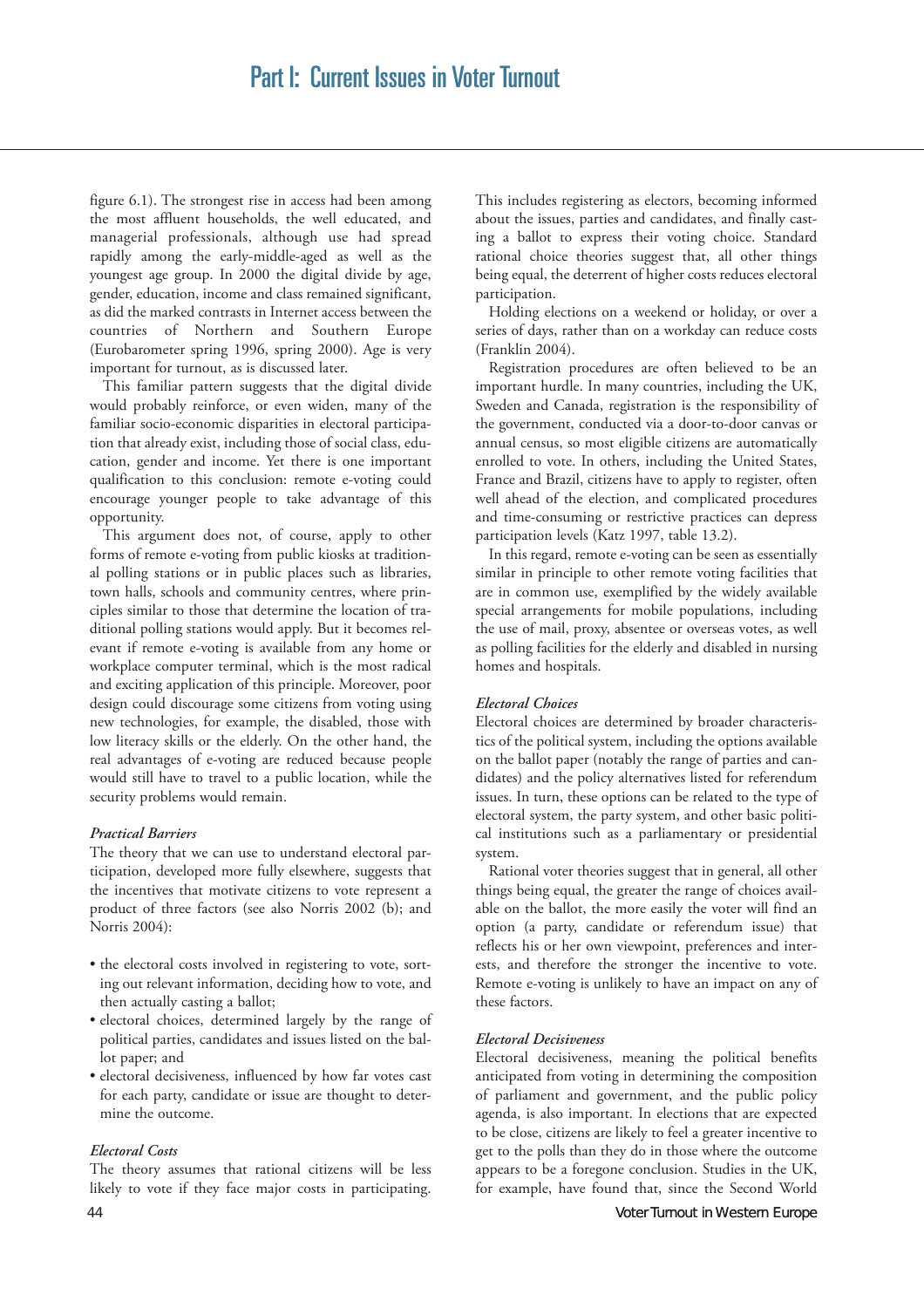War, the smaller the difference between the national shares of the vote for the two major parties, the higher the level of electoral participation (Heath and Taylor 1999). Of course the actual benefits of casting a single vote may, on purely rational grounds, be illusory, because one vote is unlikely to decide the outcome of an election, but this is not to deny the psychological belief that in close elections each vote counts for more than it does in safe contests.

There are trade-offs between electoral choice and electoral decisiveness. Widening the range of choice on the ballot paper may allow citizens to find a closer match to their interests. But if the party system becomes too fragmented with multiple choices, then casting a vote for a smaller party will be even less likely to influence the outcome. Moreover a wider range of choices increases the costs of becoming informed about alternative candidates, parties and issues.

The introduction of remote e-voting from the home or workplace would probably marginally reduce the costs to the elector of casting a vote at a polling station but it would be unlikely to affect other important costs, such as the significant cognitive demands required to sort out the relevant information in deciding how to vote, nor would it influence electoral choices and electoral decisiveness. The Internet as such cannot be regarded as a panacea for all the ills of electoral participation, which are the result of many deep-seated forces. In particular, it cannot affect how far citizens feel that they have a genuine choice that matches their prior preferences and that their vote counts.

### **Evidence for Evaluating Remote e-Voting**

What evidence would allow us to evaluate these issues? Here we can turn to the UK, which has gone further than any other country in testing the impact of a wide variety of remote e-voting technologies during actual elections.

Concern about electoral participation has risen in the UK. The 2001 general election saw turnout plummet, from 71.5 per cent to 59.4 per cent of the electorate−−the lowest since 1918. Moreover, this followed historically low levels of turnout at successive local elections from 1998 to 2000 and in the European Parliament elections of 1999 when only 27 per cent of the electorate bothered to vote. (For details, see the tables in Part III.) This pattern is worrying for democracy as the legitimacy of the electoral process, and the mandate of the government, might eventually be undermined. The Labour government has proposed modernizing electoral administration in the attempt to re-engage the electorate. Recent changes enabled by the Representation of the People Acts 2000 and 2001 include universal postal voting (available on request without a reason having to be given), an extension of the traditional polling hours, and more modern

methods of voting, including the use of telephone and Internet-based voting.

Innovations in polling places, polling hours and allpostal ballots were tested in 38 pilot schemes used among 3.5 million eligible electors in the May 2000 local elections and 30 more pilot schemes tried among 2.5 million eligible electors in the May 2002 local elections. The Electoral Commission concluded that these generated interesting preliminary results, with significant increases in turnout (particularly from all-postal voting schemes), no significant technical problems of implementation or electoral management, and no evidence of fraud. Following evaluation, the government signalled its desire to use e-voting by the next general election after 2006, and substantial resources were allocated to fund further pilot studies at local government level. Nevertheless many significant questions remained. The commission concluded that the initial conclusions needed to be tested more extensively, especially facilities for remote e-voting using multiple technologies (UK Electoral Commission 2002).

Accordingly a further series of 59 pilot schemes were conducted in the May 2003 local elections. In all 17 of them explored innovative ways of using remote e-voting. For comparison, the Electoral Commission also continued to examine the use of all-postal ballots in over half of the pilot schemes,**<sup>1</sup>** and in the remaining constituencies the public cast a traditional in-person vote by marking crosses on standard ballot papers in local polling stations. Examples of the May 2003 initiatives included:

- all-postal voting, Internet and telephone voting throughout, and electronic counting;
- voting via the Internet, by telephone and by SNS text messaging;
- all-postal voting, voting by the Internet, telephone and digital television, and electronic counting;
- voting from terminals in local libraries;
- voting via public kiosks, the Internet, telephone and mobile phone text messaging; and
- extended voting hours.

Other pilot schemes used electronic counting, mobile polling stations and extended polling hours.

The political context in May 2003 was a low-key one, with a strong government in Parliament, the news dominated by events in Iraq, and a degree of 'election overload'. Not surprisingly, overall turnout was down 9 per cent in Scotland (from 1999, the inaugural election for the Scottish Parliament), and 8 per cent in Wales. In England, however, despite expectations, turnout was 37 per cent, a rise of 5 per cent from 1999 and of 3 per cent from 2002.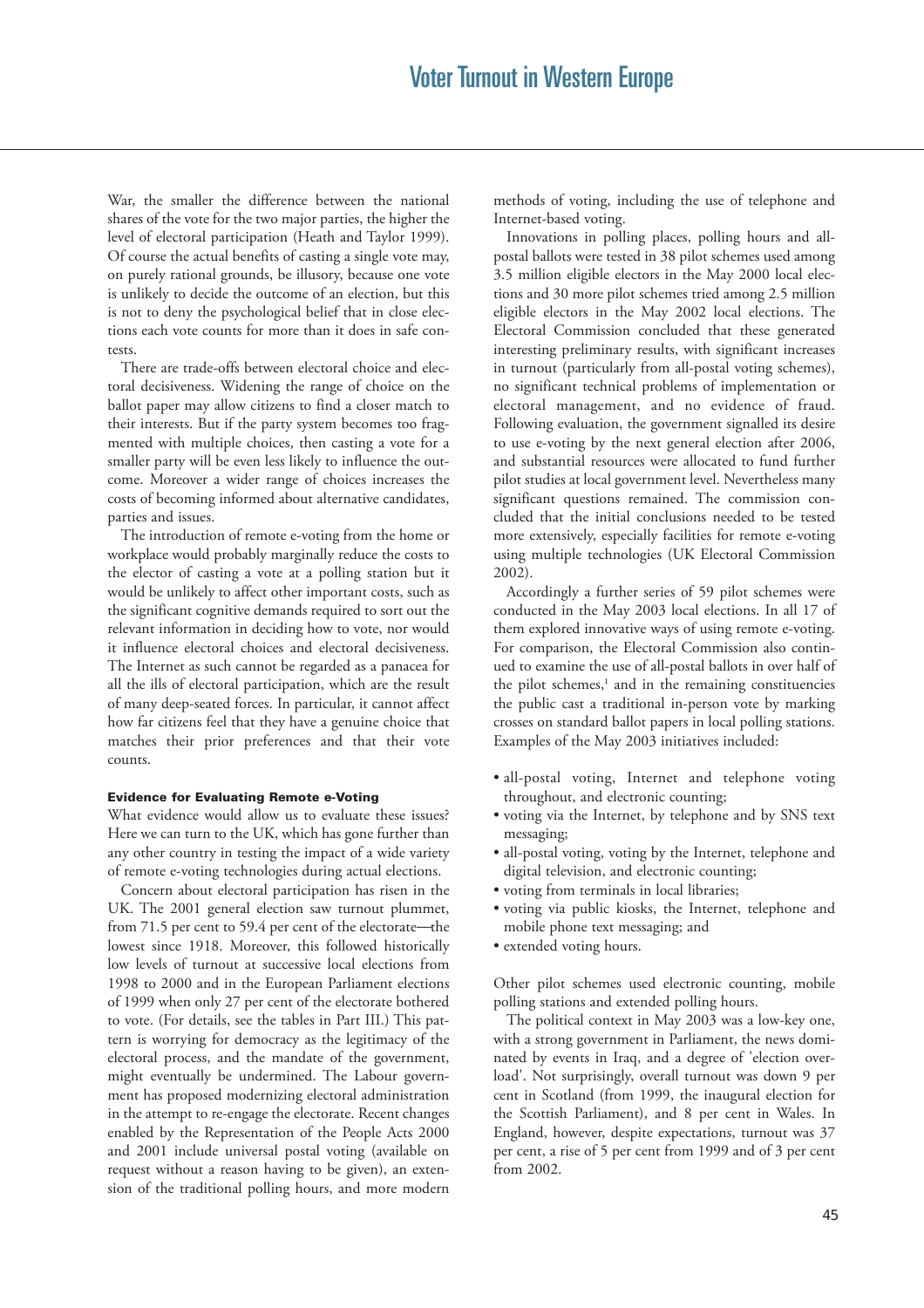# Part I: Current Issues in Voter Turnout



**Figure 6.2: Percentage Change in Turnout in the May 2003 UK Local Election Pilot Schemes**

How far was the increase in the English local elections due to the pilot initiatives?

Two sources of evidence are available to analyse the patterns of turnout. First, we can examine the change in the macro levels of turnout in the local authority districts using the pilot schemes in May 2003 compared against the level of turnout in the last benchmark election in these same areas. Second, to understand the micro-level behaviour of voters and the reasons behind patterns of electoral participation, we can analyse the post-election survey conducted by the opinion poll organization MORI on behalf of the Electoral Commission. MORI interviewed a representative sample of approximately 200 adults aged over 18 years in 29 of the 59 authorities which were piloting new voting arrangements at the May 2003 elections. A total of 6,185 interviews were conducted between 2 and 12 May 2003.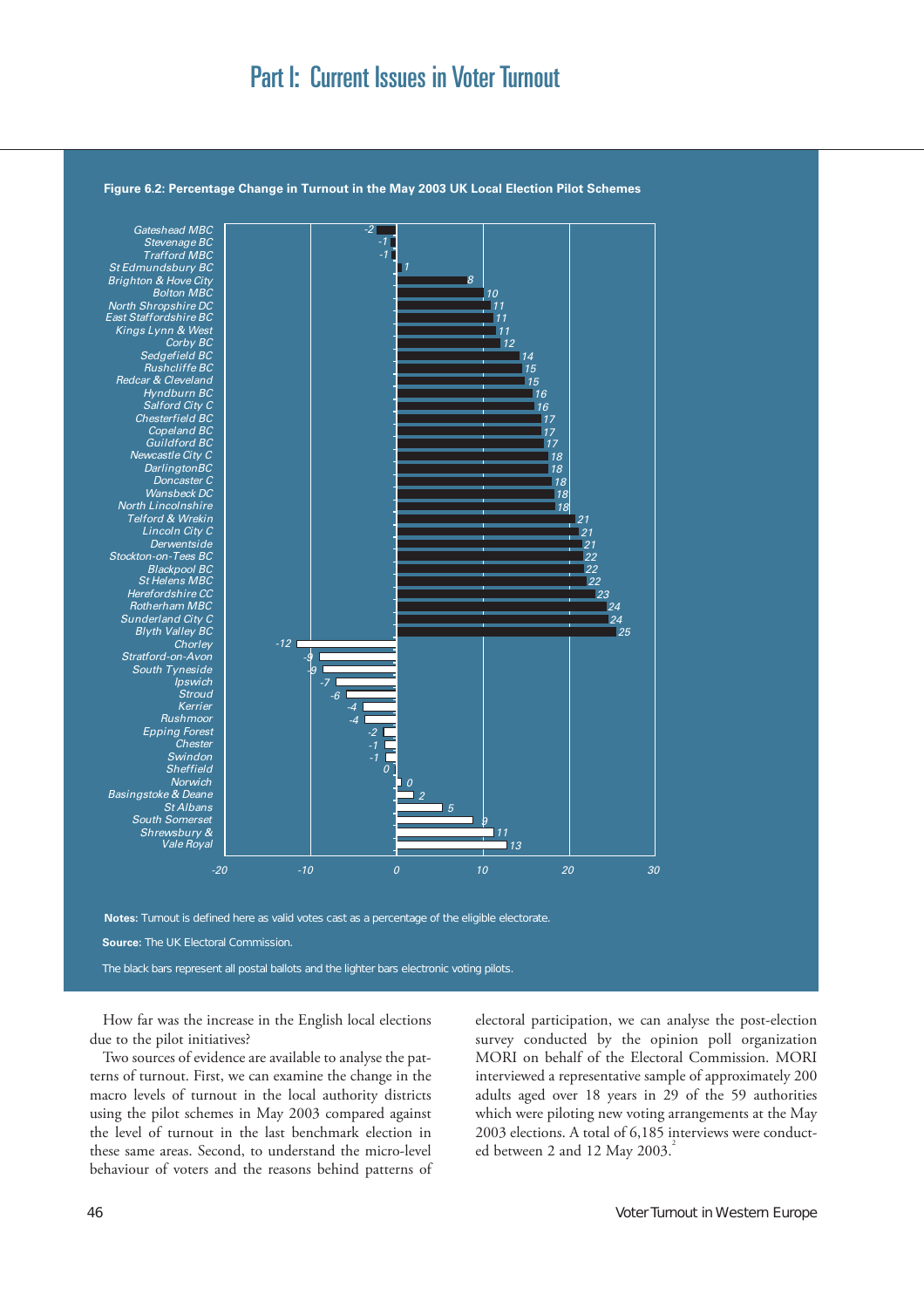### **The Impact of e-Voting**

In districts where all-postal voting was used, the results illustrate its outstanding success. On average turnout increased from one-third (34 per cent) to almost half (49.3 per cent) of the electorate in these districts. The increase was even more remarkable in some northern areas where turnout had been lowest. Only three saw any slight fall. A 15 per cent average increase in turnout was also found in the 2002 all-postal pilot schemes, and this confirms the consistency and robustness of these results. The Electoral Commission found very limited evidence that the use of all-postal voting led to any increase in fraud or electoral offences. Of course, part of the rise in turnout could be a one-off effect of publicity and novelty value; but the fact that the rise in turnout was fairly substantial and reasonably consistent across many different types of urban and rural areas, as well as different parts of England, suggests that at least some of the benefits of postal voting are likely to persist if it is used more widely in future local elections.

By contrast, the districts using e-voting showed a far more mixed picture of turnout, as illustrated in figure 6.2. Overall only about 9 per cent of the electorate in these districts used the electronic technologies to cast a ballot, with most of the public opting for traditional methods of voting. Three districts using e-voting did experience a rise in turnout of 9−13 per cent, but two of these offered the option of postal voting as well. Overall, two-thirds of the areas experimenting with e-voting registered a modest fall in turnout, disappointing the hopes of the reformers.

All-postal voting and remote e-voting share certain important features. Both offer voters additional convenience over traditional in-person visits to the polling station. So why should areas using these facilities generate such different patterns of macro-level turnout? Here we need to turn to the micro-level survey data to understand more fully how the public responded to these opportunities, and which social groups used the all-postal and evoting facilities. In particular, even if the electronic facilities generated no positive effects in aggregate turnout that were evident at district level, there could still be differential patterns in which certain social groups took more advantage of the new voting facilities than others. In particular it is important to monitor whether younger people−−who are both the most wired generation and also the group least likely to turn out to vote using conventional methods−−might prove more likely to vote using evoting facilities. The MORI post-election survey showed the familiar curvilinear pattern of reported voting by age: as a multitude of studies have found, younger people are persistently less likely to participate, with voting rising to a peak in late middle age, until there is a fall among the over-70s, who often have difficulty in getting out to the polls.

Respondents in the MORI survey can be divided into three major categories according to whether the type of pilot scheme used in their district was (a) combined, (b) any electronic, or (c) all-postal. Figure 6.3 shows the breakdown of reported voting by the type of pilot area and by major age groups.

Figure 6.3: Reported Voting Participation by Age Group in the May 2003 British Local Election Pilot Schemes Figures are percentages.

| Type of pilot     | Age group   | Did not vote | <b>Reported voting</b><br>at a polling station | electronically | by post      | <b>Total</b> |
|-------------------|-------------|--------------|------------------------------------------------|----------------|--------------|--------------|
|                   |             |              |                                                |                |              |              |
| Combined pilots   | Younger     | 84           | N/a                                            | 8              | 8            | 100          |
|                   | Middle-aged | 61           | N/a                                            | 9              | 30           | 100          |
|                   | Older       | 25           | N/a                                            | $\overline{7}$ | 68           | 100          |
|                   |             |              |                                                |                |              |              |
| Electronic pilots | Younger     | 84           | 10                                             | 5              | $\mathbf{1}$ | 100          |
|                   | Middle-aged | 70           | 20                                             | 8              | 3            | 100          |
|                   | Older       | 47           | 38                                             | 8              | 8            | 100          |
|                   |             |              |                                                |                |              |              |
| All-postal pilots | Younger     | 81           | N/a                                            | N/a            | 19           | 100          |
|                   | Middle-aged | 58           | N/a                                            | N/a            | 42           | 100          |
|                   | Older       | 29           | N/a                                            | N/a            | 71           | 100          |

**Note:** Younger = 18−29 years old; middle-aged = 30−59; older = 60+ years old. N/a = not applicable in pilot area.

**Source:** MORI post-election survey of 6,185 electors 2−12 May 2003 in 29 local authorities piloting new voting arrangement. The survey results were weighted by wtfinal. For further details see <http://www.mori.com/polls/2003/electoralcommission.shtml>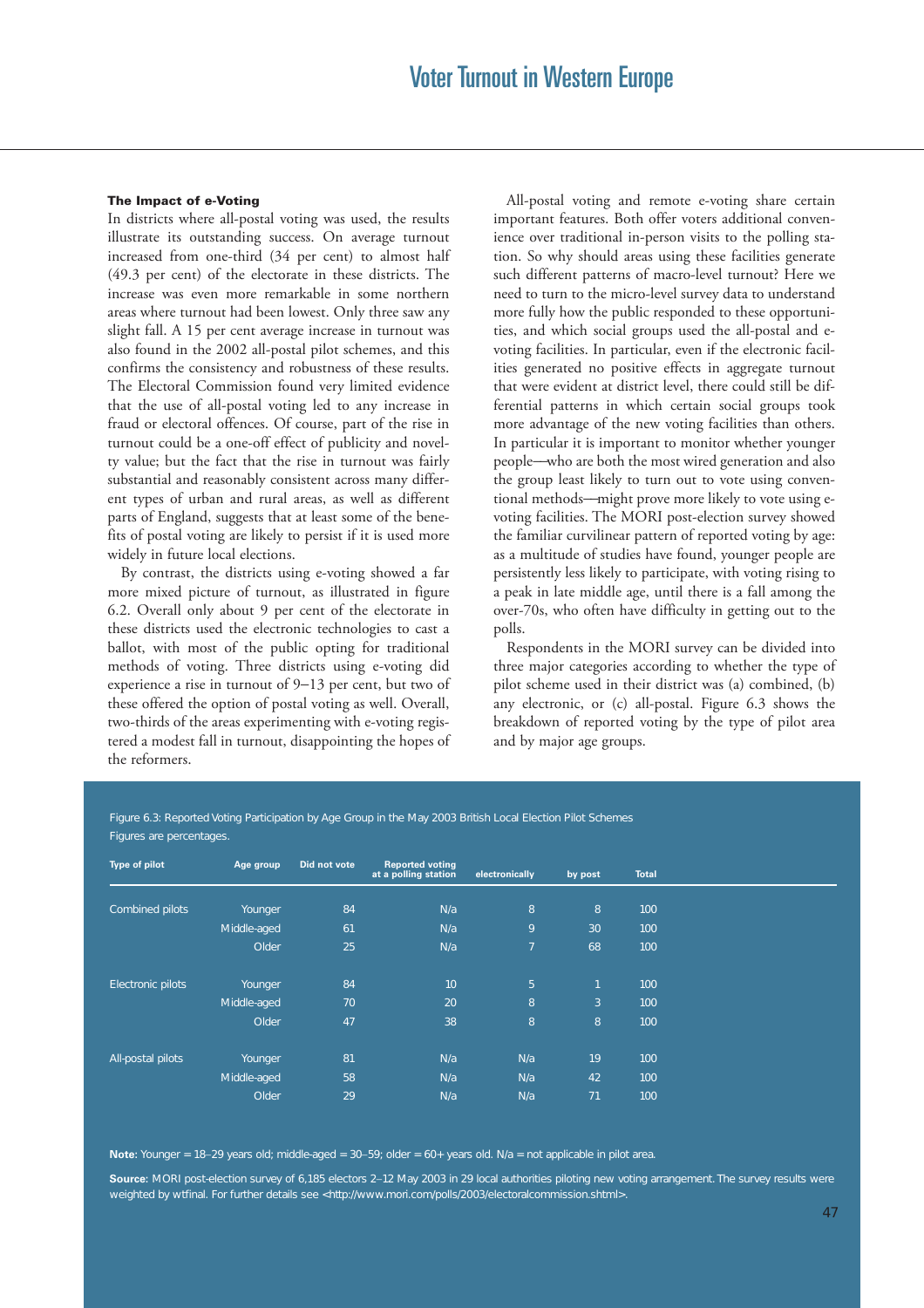In the combined pilot areas there were huge disparities in reported voting participation by age group: 84 per cent of young people said that they did not vote, compared with only one-quarter of the over-60s. Just fewer than one in ten in each of the age groups used the electronic means of voting, and this pattern was fairly similar among young and old. But postal voting proved by far the most popular among the older group, who often have limited mobility.

The all-postal ballot pilots generated similar age differentials to the combined pilot areas: only one-fifth of the younger group reported voting compared with almost three-quarters of the elderly.

The last category of pilot schemes allowed people to cast a ballot either electronically or in the traditional way in person at the polling station. In these areas, electors could also opt for postal vote by application, but did not receive the option automatically. This category saw an intriguing pattern: as we have seen, aggregate levels of turnout actually fell in some of these areas, and overall across all these pilot schemes turnout did not increase. One of the main reasons uncovered by this analysis is that without all-postal voting the elderly are less likely to vote either in person at polling stations or electronically. And in these areas, while younger people do use the new e-voting means, nevertheless they remain less likely to vote than the older generation. Compared with other pilots, the strength of the age regression coefficient is reduced in the electronic pilot schemes, but this effect occurs mainly by depressing the participation of the elderly, rather than by boosting the participation of the young.

Multivariate analysis, introducing controls for gender, race and class into logistic regression models of voting participation in each category of pilot schemes, confirmed that the effect of age remained consistently significant even after applying controls, and that the age effect diminished most under the electronic pilot schemes. This suggests that the use of electronic voting technologies combined with in-person voting in traditional polling stations alone, if not supplemented by the simultaneous use of automatic postal ballots, would not bolster turnout. Quite simply, the older generation remain the least comfortable using new technologies. They are also the social sector with the strongest habit of voting, and yet the least physical mobility, who are therefore most motivated to take advantage of opportunities to cast their ballot by post.

The theory developed earlier suggests that reducing the costs of voting helps, but in order to participate citizens also need to feel that they have genuine electoral choices and that casting a vote will have an important impact through electoral decisiveness. Convenience in casting a ballot therefore only facilitates action if citizens are already motivated by broader political considerations.

### **Conclusions**

The evidence presented in this study suggests that at present, even if the technical and social equality issues could be overcome, there are few grounds to believe that remote e-voting from home or from work on a large scale would radically improve turnout. It would probably have a modest impact on the younger generation, judging by the available evidence from the British pilot studies. And automatic postal ballots are far more effective in improving participation among the older generation, as well as being cheaper and more efficient to administer. Technological quick fixes, while superficially attractive, cannot solve long-term and deep-rooted civic ills. Yet this does not mean that we should abandon all hope of modernizing elections. The impact of all-postal voting proved positive and highly significant.

This is not to argue that the Internet fails to serve many other important functions during election campaigns, including for civic engagement. Content analysis of party web sites suggests that the Internet provides a more level playing field for party competition, serving information and communication functions that are particularly important for minor and fringe parties (Norris 2003). US surveys show that online communities can serve both 'bridging' and 'bonding' functions, strengthening social capital (Norris 2002 (a)). Experimental evidence shows that parties' web sites do indeed promote civic learning, and in this regard information on the Internet is analogous to campaign information from newspapers or television news (Norris and Sanders 2004). But survey evidence from the USA suggests strongly that e-voting would be used primarily by the people who are already most likely to participate, thereby still failing to reach the apathetic and disengaged (Norris 2002 (c)).

Perhaps the main impact of the Internet on democratic life will derive from its ability to strengthen the public sphere by expanding the information resources, channels of electronic communication, and networking capacity for organized interest groups, social movements, non-governmental organizations (NGOs), transnational policy networks, and political parties and candidates (Norris 2001). The debate about remote e-voting may in fact fail to identify the principal impact of the new information and communication technologies on democracy.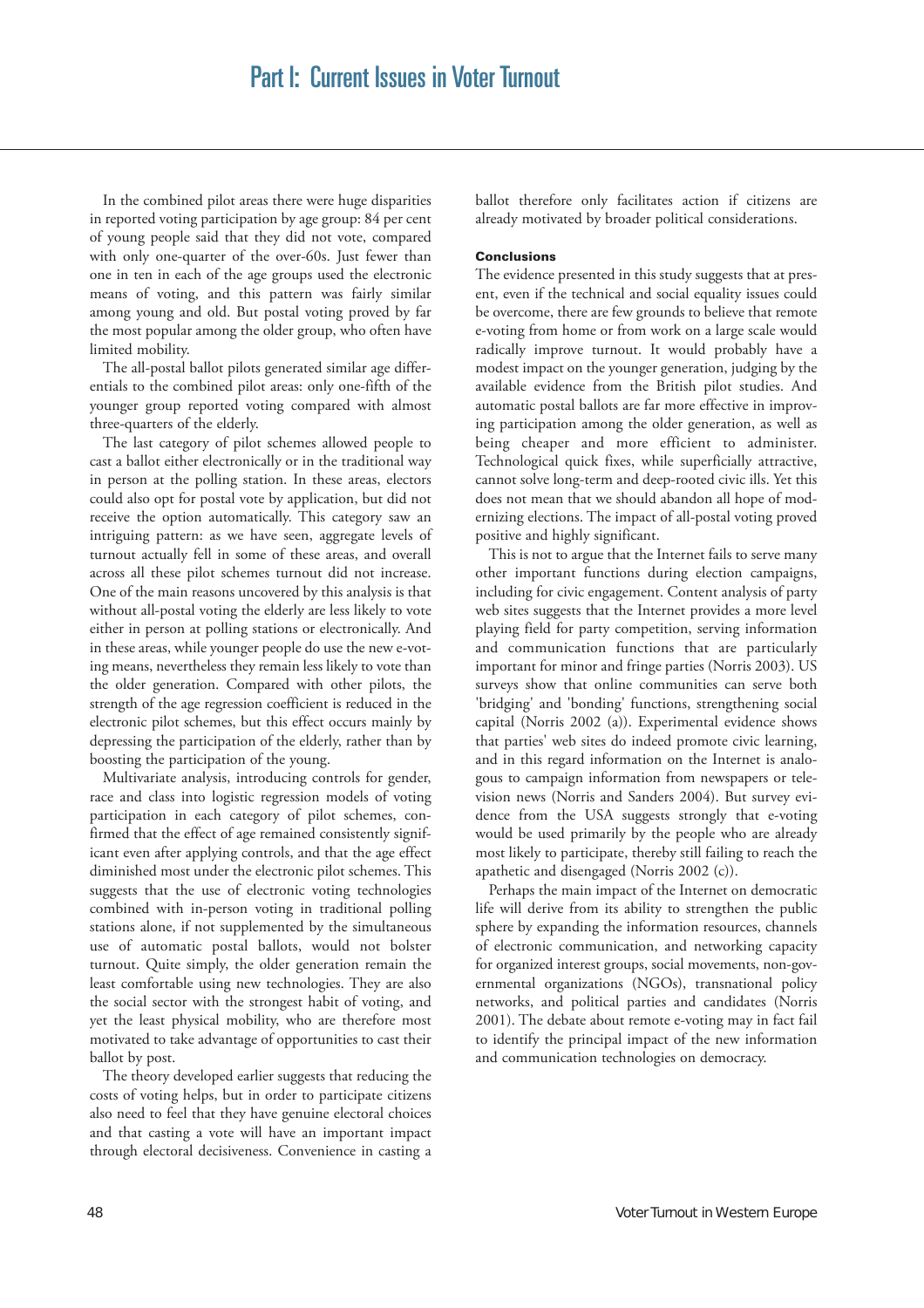### Voter Turnout in Western Europe

### **Endnotes**

<sup>1</sup> One evaluation of the experience of all-postal ballots in Oregon found that this had a modest effect on electoral turnout, particularly in low-salience contests, but the main impact was to increase voter participation among the groups already most likely to vote, thereby increasing socio-economic inequalities in turnout (Karp and Banducci, 2000).

**<sup>2</sup>**There are limitations in what can be analysed using the MORI survey data. In particular, there was no 'control' sample of voters in non-pilot districts. None of the standard attitudinal measures used for analysing turnout, such as political efficacy and partisanship, were used. Many of the questions were filtered so that they were only asked of sub-samples in different pilot areas, thus making comparison across areas impossible. Moreover, the method of classifying 'pensioners' into the DE socio-economic class skewed the age profile in this category, thus making class analysis unreliable. There were also too few representatives of ethnic minorities to allow reliable analysis by racial group.

### **References and Further Reading**

Administration and Cost of Elections (ACE) project, developed by International IDEA and the International Foundation for Election Systems (IFES), <http://www.aceproject.org>

Arterton, Christopher F., *Teledemocracy* (Newbury Park, Calif.: Sage, 1987)

Barber, Benjamin R., 'Three Scenarios for the Future of Technology and Strong Democracy', *Political Science Quarterly,* 113/4 (1998), pp. 573−90

Blais, André, 'Day of Election', in Richard Rose (ed.), *International Encyclopedia of Elections* (Washington, DC: CQ Press, 2000)

−− and Dobrzynska, Agnieszka, 'Turnout in Electoral Democracies', *European Journal of Political Research,* 33/2 (1998), pp. 239−61

Borgers, T., 'Is Internet Voting a Good Thing?', *Journal of Institutional and Theoretical Economics,* 156/4 (2002), pp. 531−47

British Broadcasting Corporation (BBC), 'E-voting: A Load of Old Ballots?', 7 January 2002, <http://news.bbc.co.uk/hi/eng lish/in\_depth/sci\_tech/2000/dot\_life/newsid\_1746000/17469  $02$ .stm>

British Government, Office of the e-Envoy, *In the Service of Democracy,* July 2002*,* <http://www.edemocracy.gov.uk>

Budge, Ian, *The New Challenge of Direct Democracy* (Oxford: Polity Press, 1996)

Crewe, Ivor, 'Electoral Participation', in Austin Ranney and David Butler (eds), *Democracy at the Polls* (Washington, DC: American Enterprise Institute for Public Policy Research, 1981)

Dictson, Derek and Ray, Dan, 'The Modern Democratic Revolution: An Objective Survey of Internet-Based Elections', 2000, <http://www.Securepoll.com>

Eurobarometer, 44.2 (spring 1996) and 53.0 (spring 2000)

Franklin, Mark N., 'The Dynamic of Electoral Participation', in Lawrence leDuc, Richard G. Niemi and Pippa Norris (eds), *Comparing Democracies 2: New Challenges in the Study of Elections and Voting* (London and Thousand Oaks, Calif.: Sage, 2002)

−−*The Dynamics of Voter Turnout in Established Democracies since 1945* (New York: Cambridge University Press, forthcoming 2004)

Gibson, Rachel, 'Elections Online: Assessing Internet Voting in Light of the Arizona Democratic Primary', *Political Science Quarterly,* 116/4 (2002), pp. 561−83

Heath, Anthony and Taylor, Bridget, 'New Sources of Abstention?', in Geoffrey Evans and Pippa Norris (eds), *Critical Elections: British Parties and Voters in Long-term Perspective* (London: Sage, 1999)

Independent Commission on Alternative Voting Methods, *Elections in the 21st Century: From Paper-Ballot to e-Voting* (London: Electoral Reform Society, February 2002), <http://www.electoralreform.org.uk/

topstories/elecvoting.htm>

Internet Policy Institute for the National Science Foundation, *Report of the National Workshop on Internet Voting,* Mar. 2001, <http://www.electionline.org/site/docs/html/internet\_policy\_ institute\_report\_summary.htm>

Jackman, Robert W., 'Political Institutions and Voter Turnout in Industrialized Democracies', *American Political Science Review*, 81 (1987), pp. 405−23

−− and Miller, Ross A., 'Voter Turnout in Industrial Democracies during the 1980s', *Comparative Political Studies*, 27 (1995), pp. 467−92

Karp, Jeffrey A. and Banducci, Susan, 'Going Postal: How All-Mail Elections Influence Turnout', *Political Behavior*, 22/3 (2000), pp. 223−39

Katz, Richard S., *Democracy and Elections* (New York: Oxford University Press, 1997)

Lijphart, Arend, 'Unequal Participation: Democracy's Unresolved Dilemma', *American Political Science Review*, 91/1 (March 1997), pp. 1−14

Maley, Michael, 'Absentee Voting', in Richard Rose (ed.), *International Encyclopedia of Elections* (Washington, DC: CQ Press, 2000)

Massicotte, Louis, 'Day of Election', in Richard Rose (ed.), *International Encyclopedia of Elections* (Washington, DC: CQ Press, 2000)

MORI, 'New Ways to Vote', 1 August 2003, <http://www.mori.com/polls/2003/electoralcommission.shtml>

Norris, Pippa, 'The Bridging and Bonding Role of Online Communities', *Harvard International Journal of Press Politics,* 7/3 (2002), pp. 3−8 (2002 a)

−−*Democratic Phoenix: Political Activism Worldwide* (New York: Cambridge University Press, 2002) (2002 b)

−−*Digital Divide: Civic Engagement, Information Poverty and the Internet Worldwide* (New York: Cambridge University Press, 2001)

−−*Electoral Engineering: Electoral Rules and Voting Choices* (New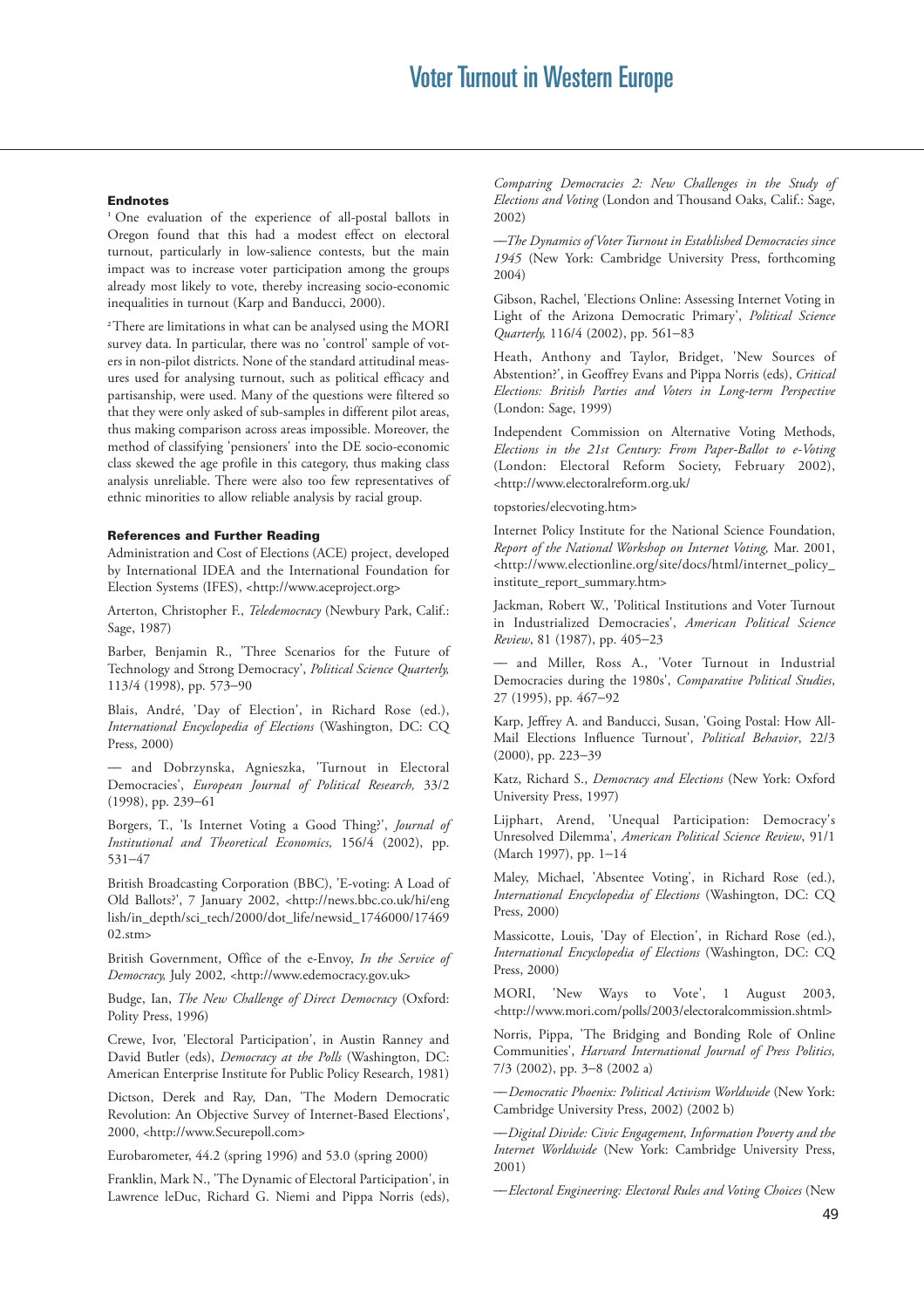York: Cambridge University Press, forthcoming spring 2004)

−− 'Preaching to the Converted? Pluralism, Participation and Party Websites', *Party Politics,* 9/1 (2003), pp. 21−45 (2003)

−− 'Who Surfs? New Technology, Old Voters and Virtual Democracy in US Elections 1992−2000', in Elaine Kamarck and Joseph S. Nye (Jr), *Governance.com? Democracy in the Information Age,* revised edn (Washington, DC: Brookings Institution Press, 2002) (2002 c)

−− and Sanders, David, 'Medium or Message? Campaign Learning during the 2001 British General Election', *Political Communications* (forthcoming 2004)

Powell, G. Bingham (Jr), 'American Voter Turnout in Comparative Perspective', *American Political Science Review, 80/1* (1986), pp. 17−43

Rash, Wayne (Jr), *Politics on the Net: Wiring the Political Process* (New York: W. H. Freeman, 1997)

Rheingold, Howard, *The Virtual Community: Homesteading on the Electronic Frontier* (Reading, Mass.: Addison Wesley, 1993)

Schwartz, Edward, *Netactivism: How Citizens Use the Internet* (Sebastapol, Calif.: Songline Studios, 1996)

Solop, F. I., 'Digital Democracy Comes of Age: Internet Voting and the 2000 Arizona Democratic Primary Election', *PS-Political Science and Politics,* 34/2 (2001), pp. 289−93

Stratford, J. S. and Stratford, J., 'Computerized and Networked Government Information', *Journal of Government Information,* 28/3 (2001), pp. 297−301

UK Electoral Commission, *The Shape of Elections to Come* (London: Electoral Commission, 31 July 2003), <http://www.electoralcommission.gov.uk>

−− *Modernising Elections: A Strategic Evaluation of the 2002 Electoral Pilot Schemes* (London, 2002), <http://www.electoral commission.gov.uk>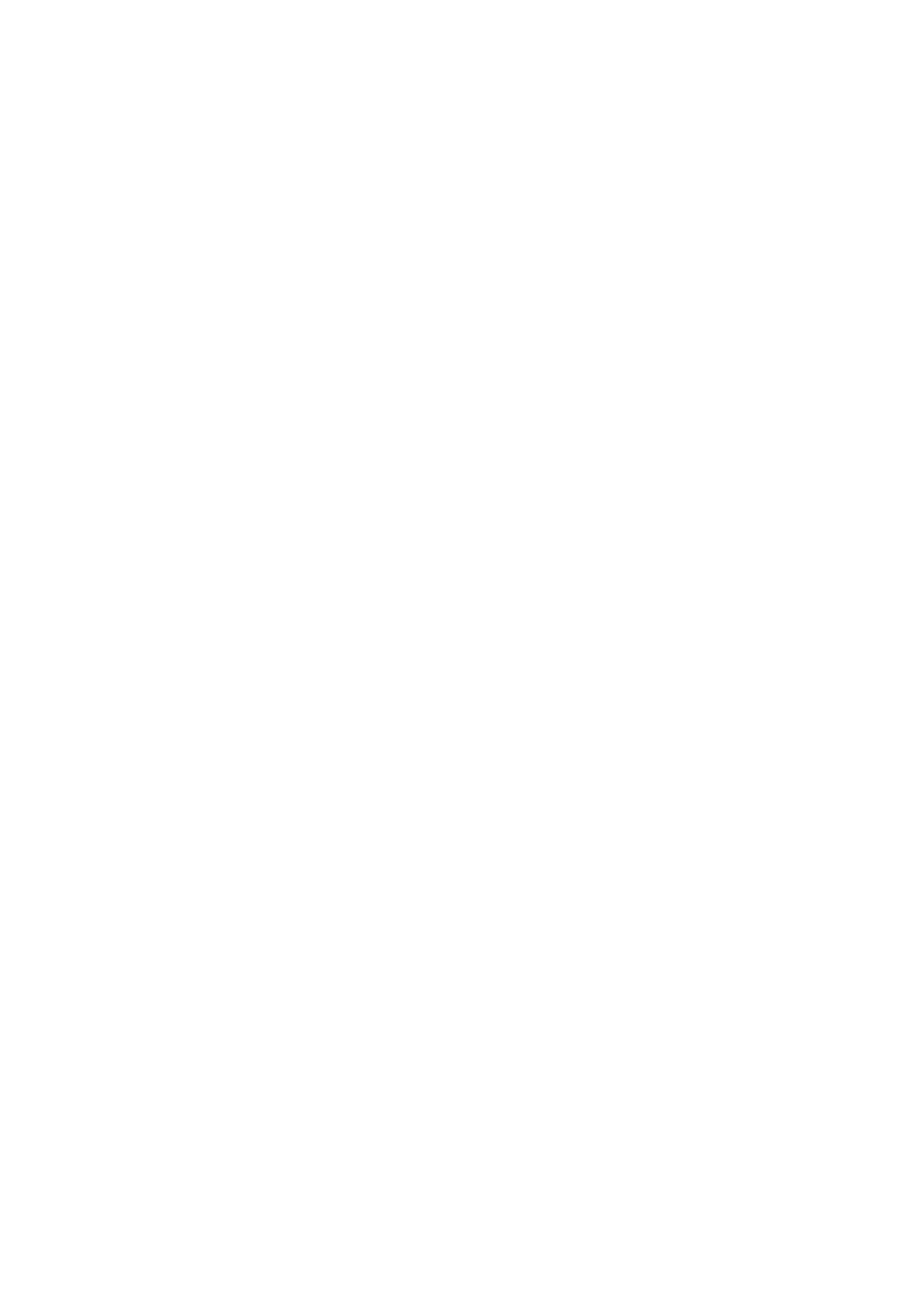# **2**<br>**2** Part II:<br>**2** Country by Country **Country by Country**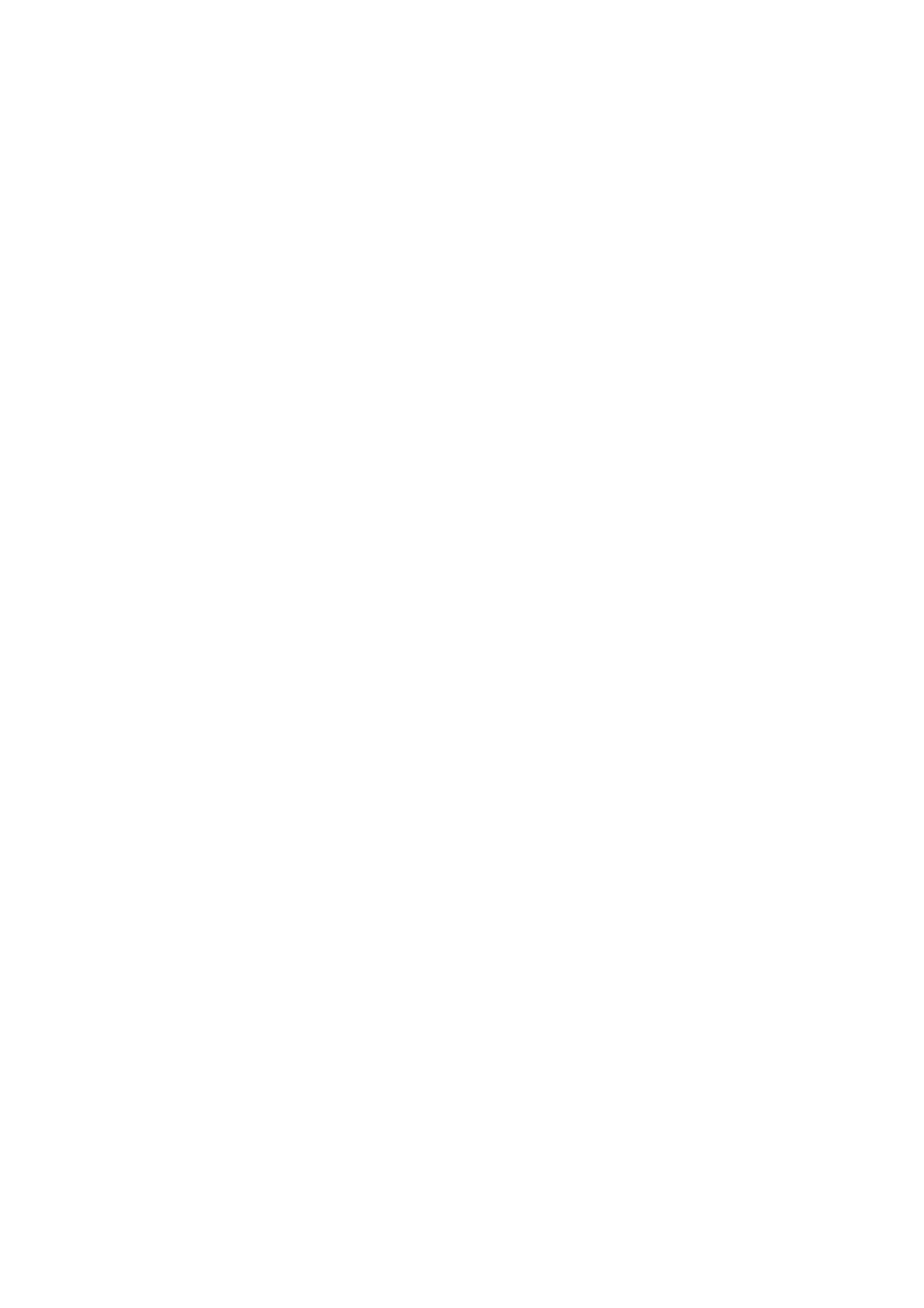# Voter Turnout Country by Country

This section should be read in conjunction with the tables in Part III, which summarize voter turnout in all types of elections country by country, and the ranking tables which follow them.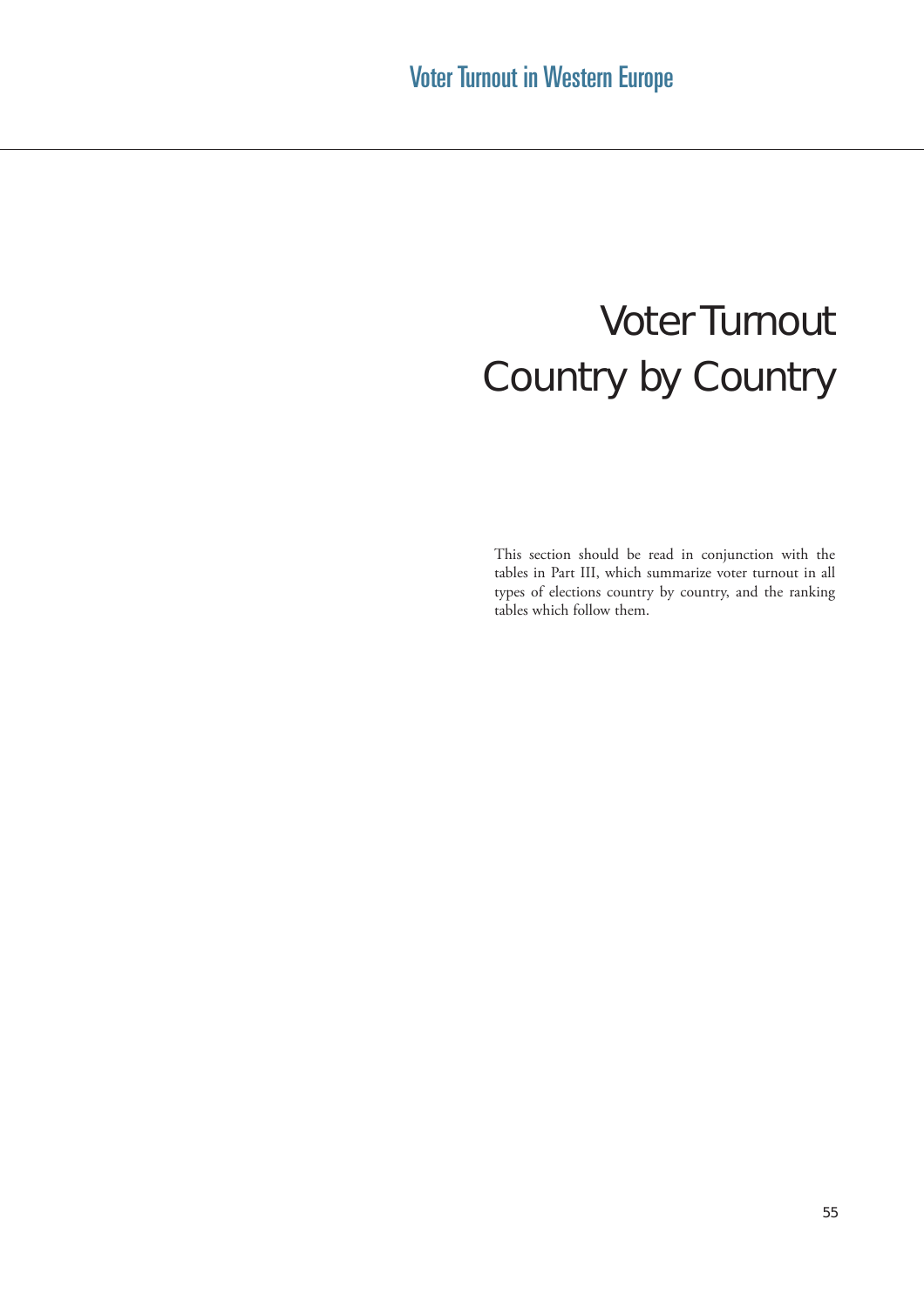# Austria

| Electoral system for the national Parliament (lower house) | List proportional representation     |
|------------------------------------------------------------|--------------------------------------|
| The national legislature is                                | <b>Bicameral</b>                     |
| Number of seats in the national Parliament                 | 183                                  |
| Number of women in the national Parliament                 | 62 of 183 (33.9%) as of January 2004 |
| Presidential elections                                     | Yes                                  |
| Accession to the European Union                            | 1995                                 |
|                                                            |                                      |

AUSTRIA HAS HAD A VERY HIGH voter turnout in the period since the Second World War. The average turnout for parliamentary elections since 1945 is almost 91 per cent, which is higher than those of most other countries in Europe, or elsewhere in the world. On a global ranking list of voter turnout Austria ranks tenth, and on a regional ranking list of voter turnout in Western Europe it ranks second. Most of the countries in the world that have higher levels of voter turnout than Austria have compulsory voting, which was formerly practised in Austria for national elections but was abolished in most regions of the country in 1979. Only two, Vorarlberg and Tirol, retained compulsory voting until 2004. These two regions have usually shown a higher voter turnout than the rest of the country in recent years.

Looking at the turnout trend in Austria since 1945, there are some exceptions to the trend of high turnout. The most recent parliamentary elections show some decline in turnout, which started in the 1980s. Over the 1990s, the average declined by approximately 7 per cent. A similar trend can be found for presidential elections, where turnout has also declined, by 15 per cent since 1980 and by several percentage points even before then.

Parliamentary elections were due to be held in late 2003, but were called when the governing coalition between the Freedom Party and the Austrian People's Party broke up in September 2002. The elections that followed gave the People's Party 43 per cent of the seats in Parliament−−its biggest electoral success in two decades.

Austria has taken part in two elections to the European Parliament, in 1996 and 1999, and these have seen a significantly lower turnout than the national parliamentary or presidential elections. Austria is around the middle on a ranking table of member countries' turnout in European Parliament elections. The Austrian average turnout in both kinds of election is almost 59 per cent−−just below the European average of 60.6 per cent.

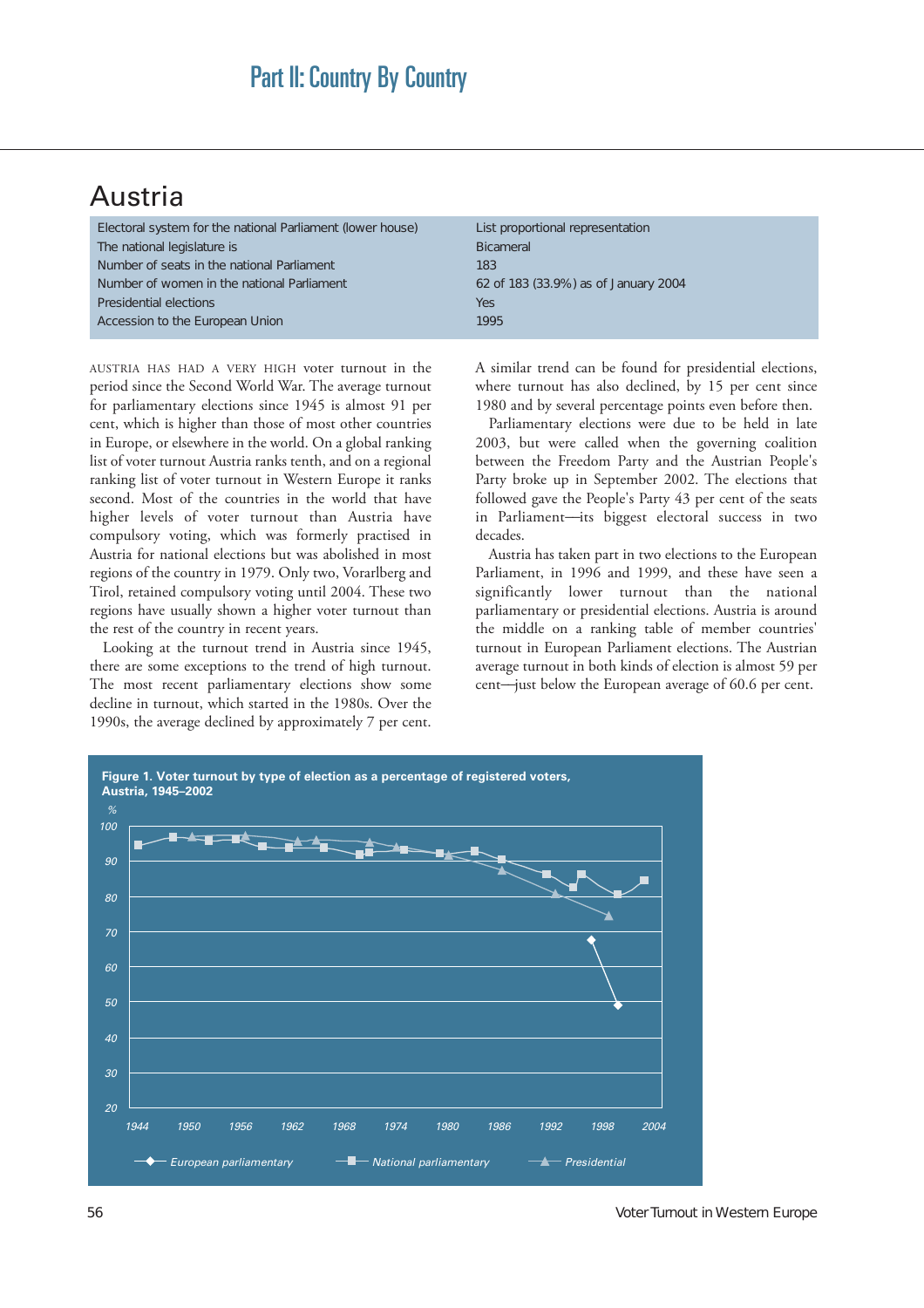### Belgium

| Electoral system for the national Parliament (lower house) | List proportional representation     |
|------------------------------------------------------------|--------------------------------------|
| The national legislature is                                | <b>Bicameral</b>                     |
| Number of seats in the national Parliament                 | 150                                  |
| Number of women in the national Parliament                 | 53 of 150 (35.3%) as of January 2004 |
| Presidential elections                                     | No.                                  |
| Accession to the European Union                            | Founder                              |
|                                                            |                                      |

AVERAGE VOTER TURNOUT IN national elections in Belgium has been the highest in Western Europe since 1945: it has never been below 90 per cent. Only Liechtenstein (which is not covered in the statistical summaries in this report) has a higher average turnout in national elections. Belgium also ranks fifth on a global ranking list of average turnout. The main reason for the high turnout would appear to be the practice of compulsory voting. Belgium was one of the first countries in the world to introduce compulsory voting, doing so as early as 1893, and any unjustified abstention is punishable by fines or by removal from the electoral register. This high turnout is, however, accompanied by a relatively high proportion of invalid and blank votes,

among the largest in Western Europe. Nineteen parliamentary elections have been held in Belgium since 1945.

The 1999 parliamentary election in Belgium took place at the same time as the election to the European Parliament. One of the main issues during the campaign focused on the dioxin-in-food crisis resulting from polluted animal feed. The outgoing government had had a certain success, for example, in reducing unemployment and the public debt, and the country joined the European single currency in 2002. After the 1999 election the Liberal Party became the leading force in the House of Representatives for the first time since the Second World War, but formed a coalition government with five other parties. The electoral campaign leading up to the most recent election, in 2003, was mainly focused on tax issues and tax cuts. During its four years in government the coalition had also introduced some very progressive legislation. The Liberal Party and the Socialist Party renewed their agreement and formed a new coalition.

Belgium is a founding member of the European Union. It has experienced five elections to the European Parliament and turnout for these elections is the highest among all the member states−−above 91 per cent, which is only one one percentage point lower than the average turnout in national elections in Belgium (a little over 92 per cent).

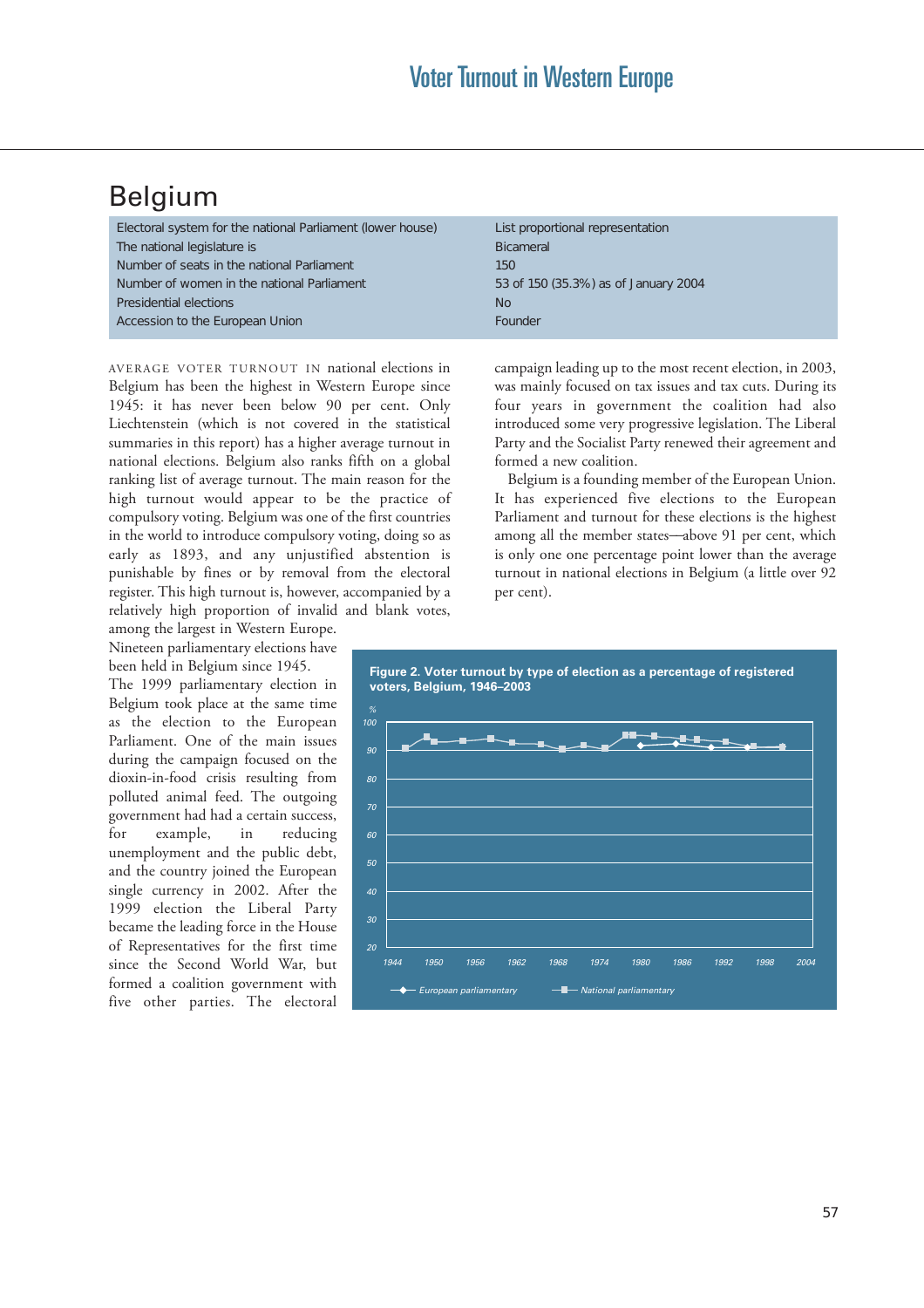# Denmark

| Electoral system for the national Parliament | List proportional representation     |
|----------------------------------------------|--------------------------------------|
| The national legislature is                  | Unicameral                           |
| Number of seats in the national Parliament   | 179                                  |
| Number of women in the national Parliament   | 68 of 179 (38.0%) as of January 2004 |
| Presidential elections                       | <b>No</b>                            |
| Accession to the European Union              | 1973                                 |

DENMARK HAS HAD STABLE VOTER TURNOUT during the post-Second World War period. Average turnout for parliamentary elections has been approximately 86 per cent with a variation of not more than 7 per cent throughout the years. This consistently high average turnout is an achievement for a country which does not practise compulsory voting, especially since Denmark has held more parliamentary elections since 1945 than any other EU member state (23 elections). The highest turnout ever measured in Denmark was in 1968 when 89 per cent of the voters turned out to vote.

On a global ranking list of average voter turnout Denmark ranks 32, but on a similar list for Western Europe it ranks eighth. Only very few of the countries that rank higher than Denmark in Western Europe do not practise compulsory voting.

The most recent parliamentary election was that of 2001. Turnout was relatively high at over 87 per cent. This was the first time county and municipal elections were held at the same time as the parliamentary elections. The nineyear-long rule of the Social Democrats ended with this election. Issues regarding immigration and the issue of family reunification as a basis for permitting immigration to Denmark dominated the campaign. A minority rightwing coalition government was formed after the election. As a monarchy, Denmark does not have presidential elections.

Women voters in Denmark turn out to vote to the same extent as men, but young Danish voters tend to start voting earlier than they did in the 1940s and 1950s. Turnout at municipal elections, however, is much lower than in national elections. The difference is approximately 15 per cent, and the groups that turn out to vote to a lesser extent at municipal elections include the unmarried, those on low incomes and those who have taken early retirement.

The proportion of invalid and blank votes cast is very low in Denmark−−usually well below 1 per cent. Postal voting is allowed, but is not used to the same extent as in other Nordic countries.

Denmark joined the EU in 1973 and has so far experienced five elections to the European Parliament-the same number as the founding member states. As in most other member states, turnout in these elections has been much lower than that for elections to the national

> Parliament: the average for the five elections to the European Parliament is barely 50 per cent. This places Denmark tenth on a ranking list of average turnout at elections to the European Parliament.



58 Voter Turnout in Western Europe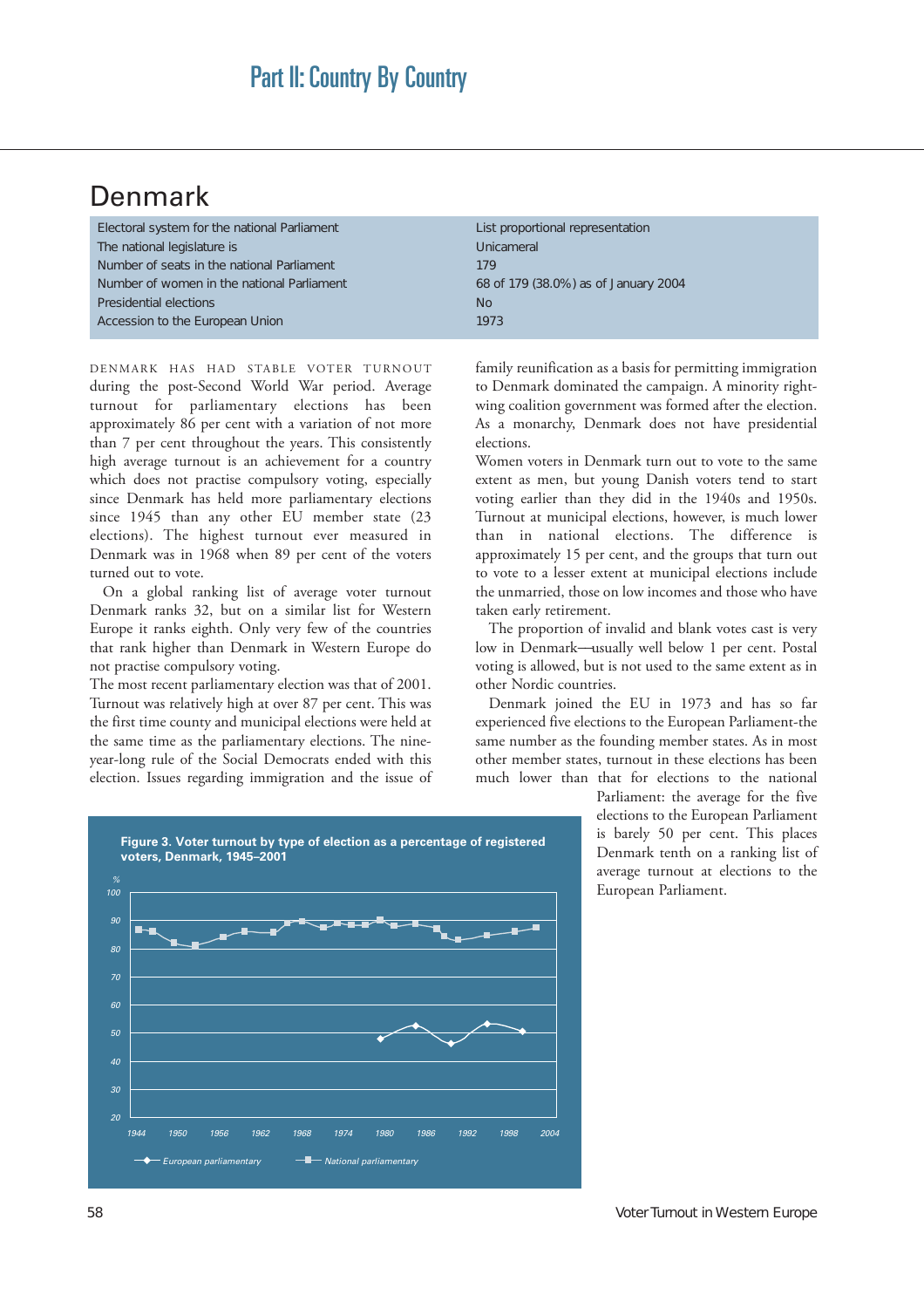# Finland

| Electoral system for the national Parliament | List proportional representation     |  |
|----------------------------------------------|--------------------------------------|--|
| The national legislature is                  | Unicameral                           |  |
| Number of seats in the national Parliament   | 200                                  |  |
| Number of women in the national Parliament   | 75 of 200 (37.5%) as of January 2004 |  |
| Presidential elections                       | Yes                                  |  |
| Accession to the European Union              | 1995                                 |  |
|                                              |                                      |  |

TURNOUT IN THE FINNISH PARLIAMENTARY election of March 2003 was almost 70 per cent, which is a few percentage points higher than turnout at the three preceding elections held during the 1990s. Turnout declined somewhat during the 1990s, having been slightly higher in the 1960s and the early 1970s in particular. In the 17 parliamentary elections held since 1945, average turnout has been approximately 76 per cent. The highest turnout ever measured in Finland was 85.1 per cent at the parliamentary election in 1962. On a global ranking list Finland ranks 71. Average turnout at presidential elections is somewhat lower at around 74 per cent.

At the most recent election, in March 2003, the Center Party increased the number of its seats in Parliament by eight. The National Coalition Party lost a number of seats and other parties received approximately the same number of seats as at the last election.

The region of Åland- a number of islands which formally belong to Finland but as an autonomous region−−has one reserved seat in the Parliament. The candidate for this seat is elected by the first-past-the-post the countries in the world, only Denmark, Sweden and lately also Rwanda have a higher proportion of women MPs than Finland. The first woman president in Finland was elected in 2000 and as a result of the 2003 parliamentary election the country had its first woman prime minister as well, although she was obliged to step down shortly afterwards.

Another similarity with the other Nordic countries is the widespread practice of postal voting. All five Nordic countries have allowed postal voting (today abolished in Norway) for national elections, and in most cases for local and regional elections as well. At the most recent parliamentary election in Finland this option was used by almost 30 per cent of voters−−quite a high percentage.

Elections to the European Parliament show quite an interesting pattern of turnout in Finland. The country has held elections to the European Parliament twice since joining the EU in 1995. At the first, in 1996, a turnout of almost 58 per cent was recorded. This fell dramatically in 1999, to only 30 per cent.

system, although the electoral system used for national elections is a list proportional system.

Finland, like the other Nordic countries, has a very high proportion of women members of Parliament (MPs). Of all

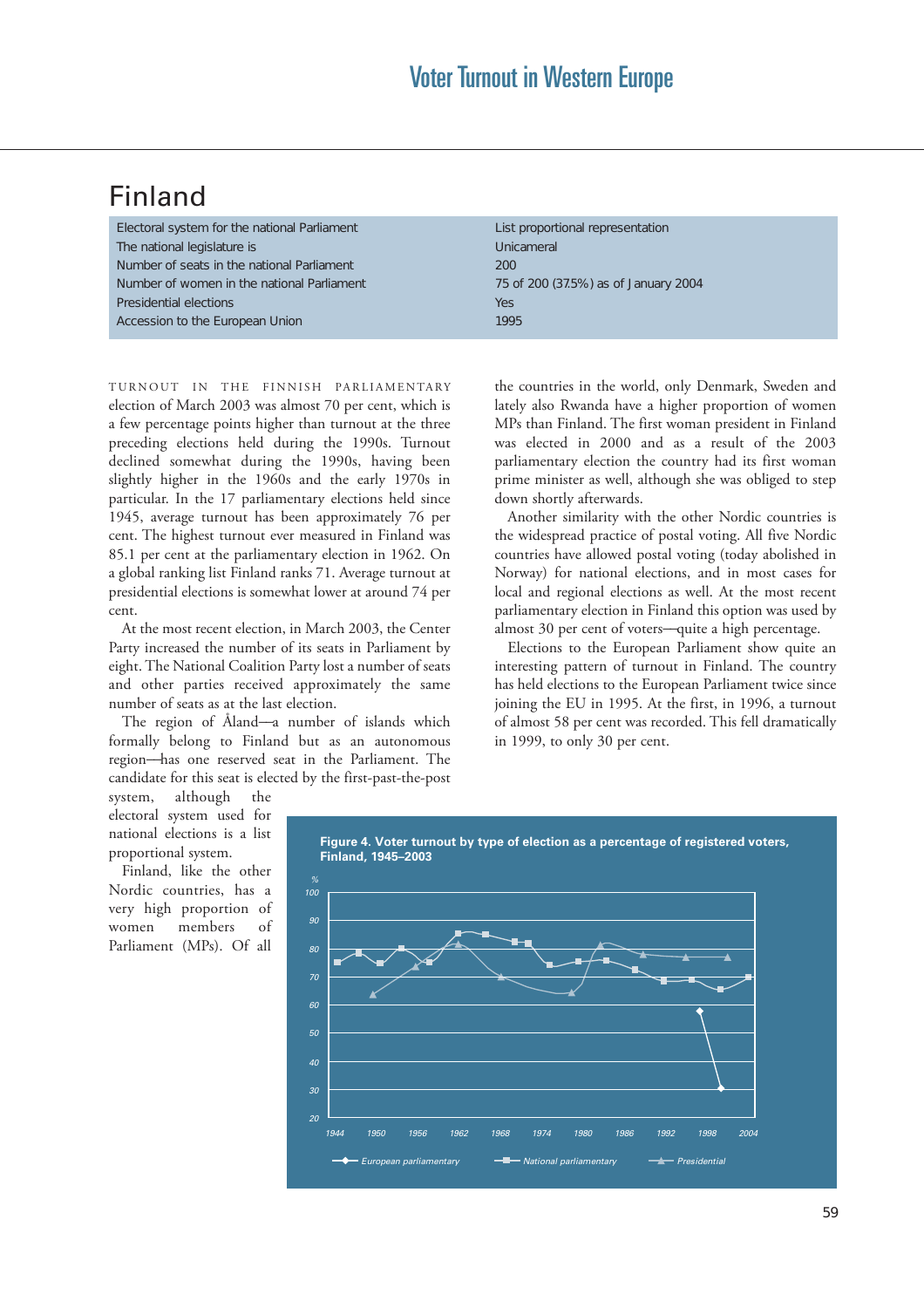# France

| Electoral system for the national Parliament (lower house) | Two-round system                     |
|------------------------------------------------------------|--------------------------------------|
| The national legislature is                                | <b>Bicameral</b>                     |
| Number of seats in the national Parliament                 | 574                                  |
| Number of women in the national Parliament                 | 70 of 574 (12.2%) as of January 2004 |
| Presidential elections                                     | Yes                                  |
| Accession to the European Union                            | Founder                              |
|                                                            |                                      |

THE MOST RECENT PARLIAMENTARY ELECTION in France took place in 2002. It was held shortly after the presidential election, where sixteen candidates competed in its first round and the leader of the National Front competed against the leader of the Rally for the Republic in the second round. Turnout at that parliamentary election was just above 60 per cent, which is relatively low for a West European country. Turnout for parliamentary elections in France has traditionally been higher−−on average approximately 75 per cent since 1945. Only three other West European countries examined in this report show a lower average turnout than France. Turnout has declined throughout the years in France, but the average is still higher than that of many countries in, for example, Latin America and Africa.

France is one of the few West European countries that have presidential elections. These are held every five years. Interestingly, turnout is usually higher for presidential elections than for other types of election in France: the average is approximately 82 per cent. In the second round of the latest presidential election, in 2002, it was almost 80 per cent, because of intense voter interest in the contest between the incumbent president, Jacques Chirac, and the far right candidate Jean-Marie le Pen.

France is a founding member of the EU and has experienced five elections to the European Parliament. Here, as in almost all member countries, turnout is relatively low−−on average around 53 per cent−−and showing a declining trend at the most recent election.

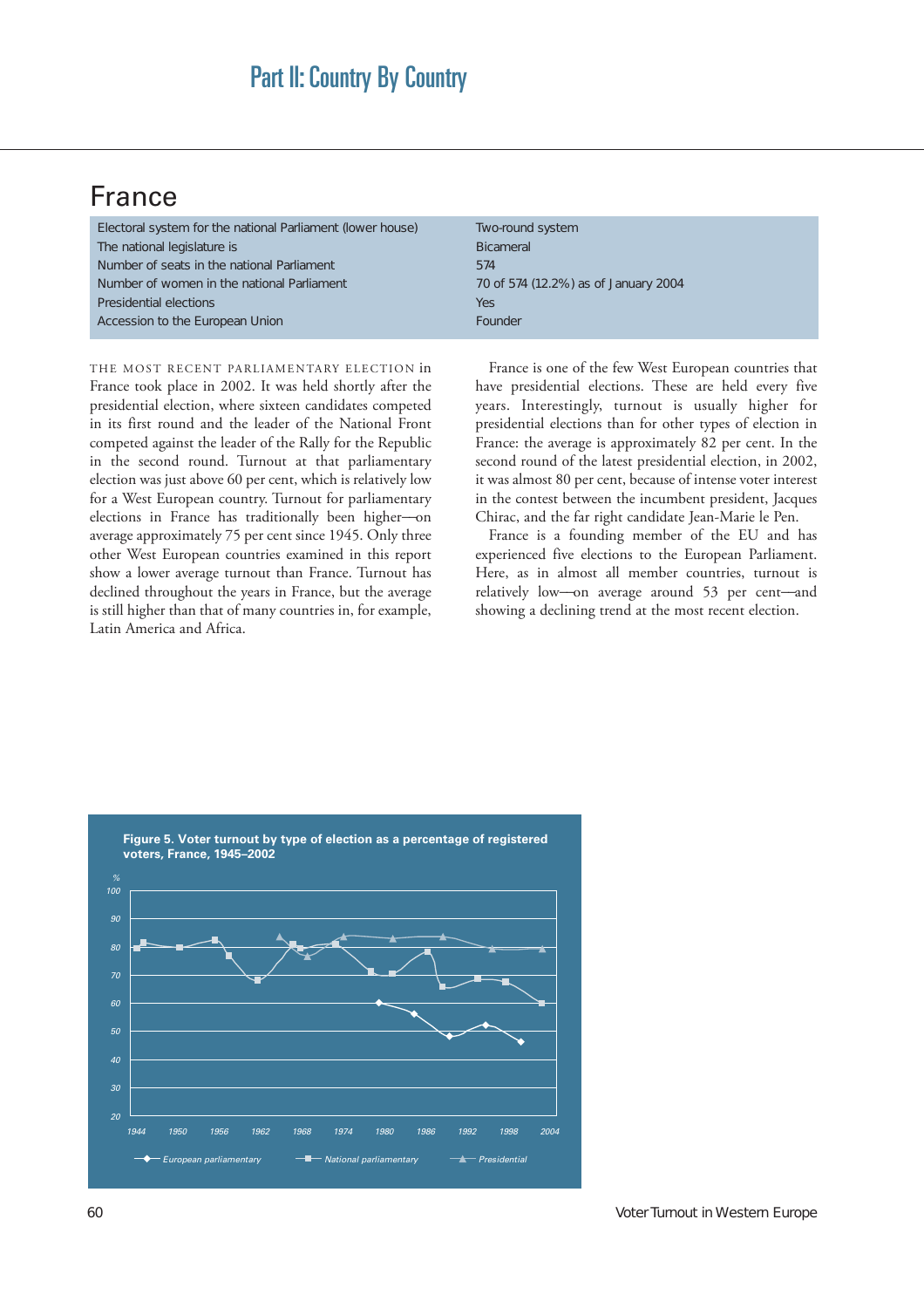### Germany

| Electoral system for the national Parliament (lower house) | Mixed member proportional             |
|------------------------------------------------------------|---------------------------------------|
| The national legislature is                                | <b>Bicameral</b>                      |
| Number of seats in the national Parliament                 | at least 600. Currently 603           |
| Number of women in the national Parliament                 | 194 of 603 (32.2%) as of January 2004 |
| Presidential elections                                     | No.                                   |
| Accession to the European Union                            | Founder                               |
|                                                            |                                       |

IN GERMANY SINCE 1945 turnout for national parliamentary elections has varied between 77 per cent and 91 per cent. Fifteen national elections have been held during this time; the highest turnout was that of 1972, at 91.1 per cent. The most recent election in 2002 saw a turnout of 79 per cent. Germany's average turnout of 85 per cent places it tenth in Western Europe and just above the European average. Almost half of the European countries that have a higher average turnout have compulsory voting.

Germany has Western Europe's largest electorate−−a little over 61 million voters. In 2002 German voters went to the polls after a debate which focused on the disastrous floods that had hit the country in the same year, and unemployment and the country's economy were also on the agenda. For the first time in German history, television showed a debate between the two main candidates for the post of chancellor. The Social Democratic Party and the Green Party formed a new coalition after the election.

As a founding member state of the EU, Germany has experienced five elections to the European Parliament. Average turnout is 58 per cent but turnout has declined at almost every election. It started at 65 per cent in 1979 but in 1999 turnout had declined by 20 percentage points compared with 1979, to 45 per cent.

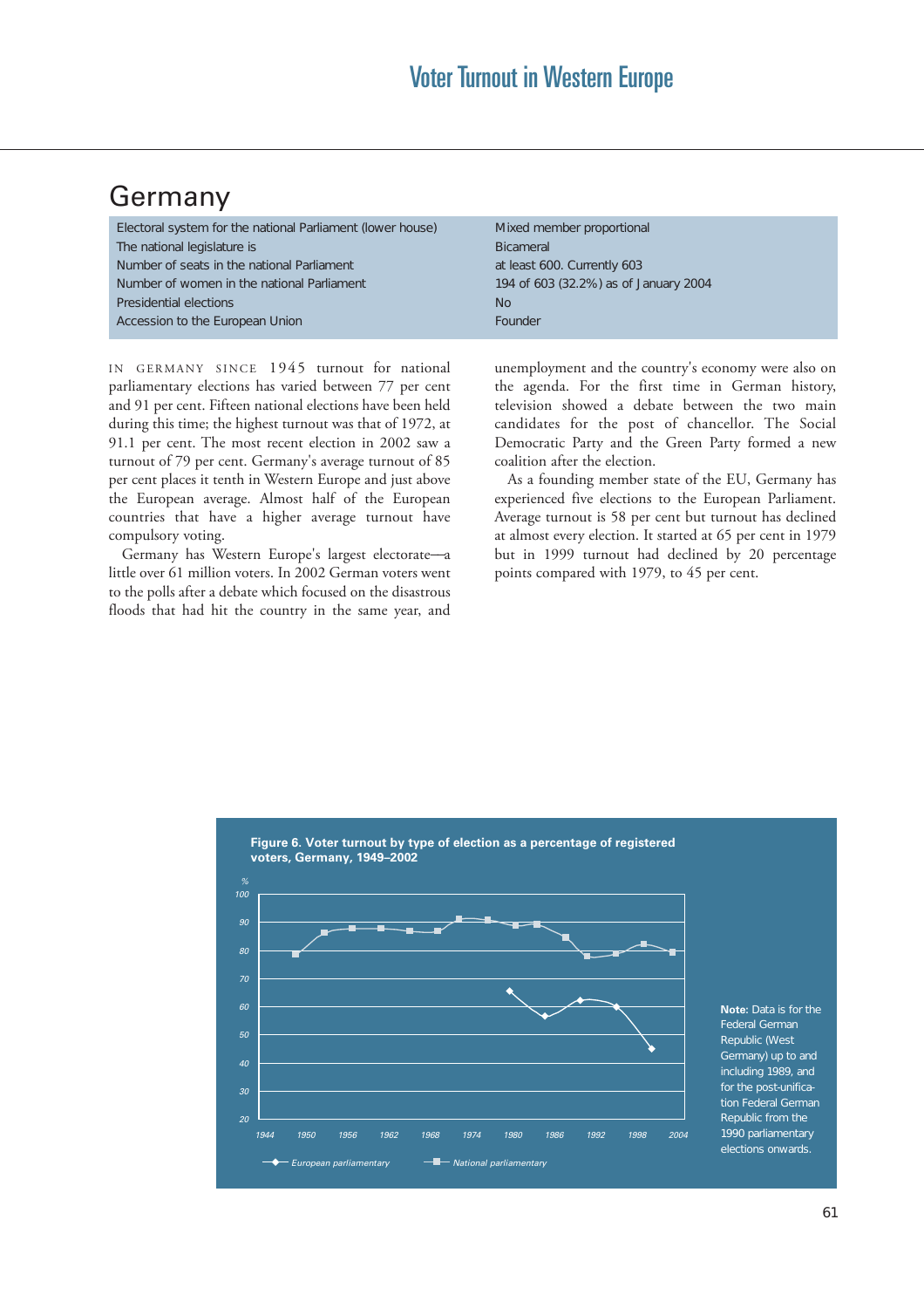### **Greece**

| Electoral system for the national Parliament | List proportional representation     |
|----------------------------------------------|--------------------------------------|
| The national legislature is                  | Unicameral                           |
| Number of seats in the national Parliament   | 300                                  |
| Number of women in the national Parliament   | 26 of 300 (8.67%) as of January 2004 |
| Presidential elections                       | No.                                  |
| Accession to the European Union              | 1981                                 |
|                                              |                                      |

GREECE SHOWS A FAIRLY HIGH TURNOUT at parliamentary elections. One reason for this may be the practice of compulsory voting. Sanctions are imposed on non-voters, although currently they are not strictly enforced in practice. The most recent national parliamentary election took place in 2000, and turnout−−75 per cent−−was the lowest since the 1950s. Turnout was very high in the 1980s but has declined by several percentage points since then. Average turnout in Greece since the first election in 1946 is 80 per cent, which is relatively high compared to the rest of the world. Sixteen elections have been held since 1946.

The outcome of the 2000 parliamentary election was a victory for the Panhellenic Socialist Movement (PASOK) which won almost 44 per cent of the seats. Four different parties are represented in Parliament, out of 26 that contested the election. In 2004, PASOK came out as the second largest party as it lost a few seats in Parliament and 4 per cent of the votes. New Democracy, the second largest party from 2000, won 45 per cent of the votes and the largest number of seats in Parliament.

Greece has the lowest proportion of women MPs among the countries included in this report. Between 8 and 9 per cent of the Greek MPs are women−−26 out of a total of 300 MPs.

Greece joined the EU in 1981, and held its first elections to the European Parliament the same year, two years later than those in the other member states. Greece has thus experienced the same number of elections to the European Parliament as the founding members of the EU. It is one of the few member states that show a fairly stable trend in turnout for European Parliament elections−−on average 78 per cent, which is among the highest averages among the member states. Greece ranks fourth on a ranking list of average turnout at elections to the European Parliament.

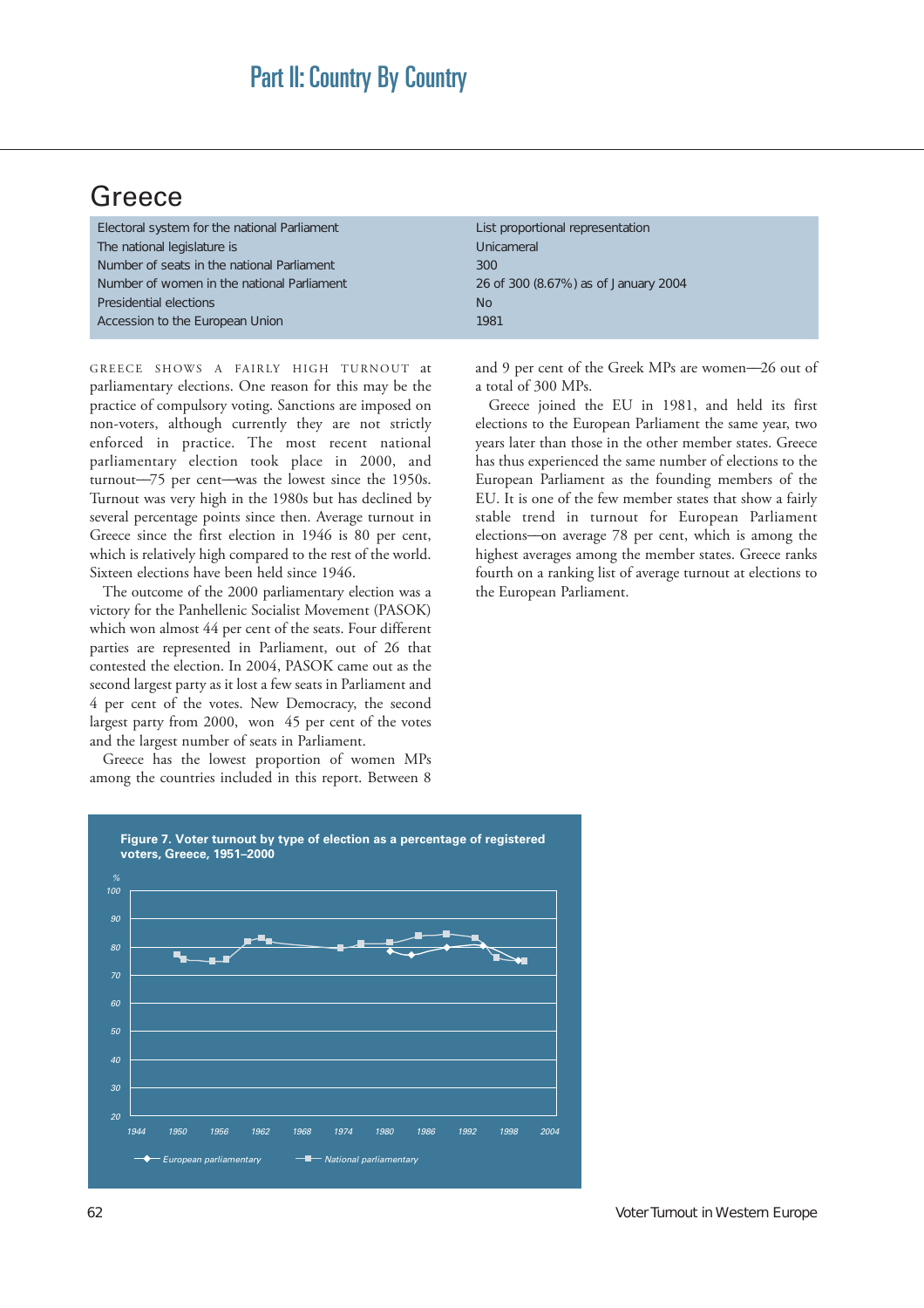### Iceland

| Electoral system for the national Parliament | List proportional representation    |
|----------------------------------------------|-------------------------------------|
| The national legislature is                  | Unicameral                          |
| Number of seats in the national Parliament   | 63                                  |
| Number of women in the national Parliament   | 19 of 63 (30.2%) as of January 2004 |
| Presidential elections                       | Yes                                 |
| Accession to the European Union              | Not a member                        |
|                                              |                                     |

THIS ISLAND NATION IS ONE out of four countries covered in this report that are not members of the EU. It is one of the smaller European countries in terms of both geographical size and population. Iceland became independent from Denmark in 1944 and, with an electorate of only 200,000 voters, has held 18 parliamentary elections since 1946.

Parliamentary elections take place every four years, as do presidential elections in principle. However, presidential elections have only taken place five times since 1952, usually because there have not been enough candidates standing. This was the case, for example, in 2000, the most recent occasion when the presidential term expired.

At the parliamentary election in 1999, some new groupings of parties emerged. The ruling centre−right coalition was challenged by the newly founded left bloc. The main issues during the campaign were related to domestic economic issues. In 2003 the campaign was focused on mainly EU membership and taxes. Iceland's economy had grown, and inflation and taxes were low compared to other European countries. The coalition formed in 1999 continued in government also after the

2004 elections. Turnout in 1999 was 84 per cent, the lowest ever recorded at a parliamentary election in Iceland, although this should not be considered low in comparative terms. In 2003, turnout increased to 87 per cent which is closer to average Icelandic standard. Historically, voter turnout in Iceland has been high. Although it has fallen a little in recent years, average turnout since 1946 is almost 90 per cent, and the highest voter turnout ever recorded in a Nordic country was that at the parliamentary election in Iceland in 1956. At 92.1 per cent, this must be considered very high in a country where compulsory voting has never been practised, and it places Iceland fifth on a European ranking list of average turnout. It should be noted that all countries that show higher average turnout have or have had some element of compulsory voting.

Most of the electoral management bodies in Western Europe are located in a government department. In Iceland the elections are run by the Ministry of Justice and Ecclesiastical Affairs which, apart from elections, handles judicial issues and issues concerning religion. The electoral administration works very well and runs elections at low cost. Iceland was one of the first countries in the world to introduce voting by mail. Voting by mail, or 'voting by letter', as it was first called, was introduced as early as 1914 for fishermen, sailors and similar groups who were temporarily away from their electoral district. The right to vote by mail was extended to the disabled, the elderly and others in 1923, and today it is possible for all voters to opt to vote in this way. Voting by mail has become a popular alternative among Icelandic voters and is used by approximately 20 per cent of voters.

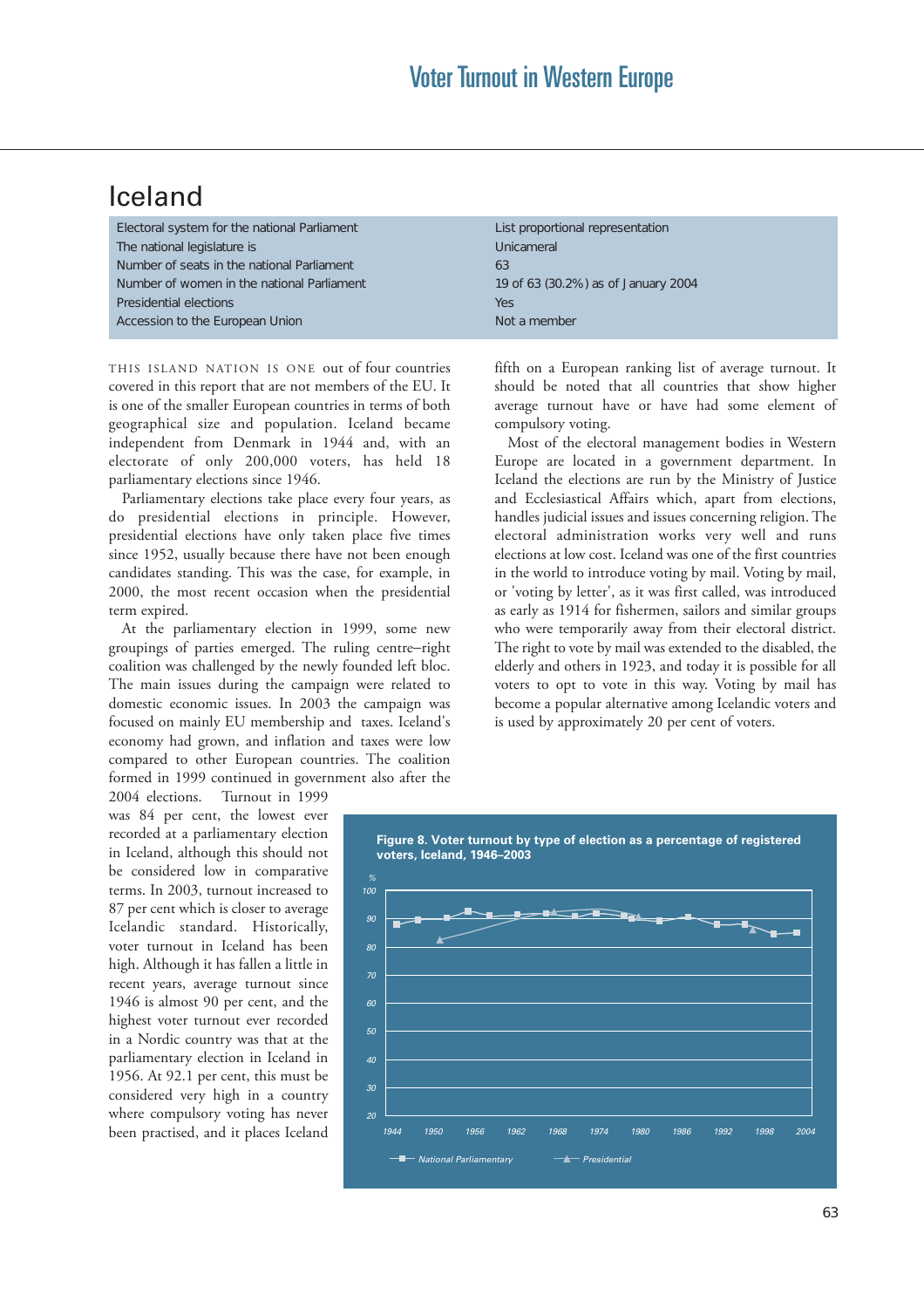# Ireland

| Electoral system for the national Parliament (lower house) | Single transferable vote             |
|------------------------------------------------------------|--------------------------------------|
| The national legislature is                                | <b>Bicameral</b>                     |
| Number of seats in the national Parliament                 | 166                                  |
| Number of women in the national Parliament                 | 22 of 166 (13.3%) as of January 2004 |
| Presidential elections                                     | Yes                                  |
| Accession to the European Union                            | 1973                                 |

THE MOST RECENT PARLIAMENTARY ELECTION in Ireland is that of 2002. Voter turnout then was 62 per cent. Although Ireland has showed great variation in turnout as between different kinds of election, this was the lowest ever recorded at a parliamentary election in Ireland. On a European ranking list of average turnout only Switzerland shows a lower average turnout than Ireland. Ireland does far better on a global ranking list where it ranks around the middle.

On the other hand, the turnout trend at national parliamentary elections is fairly stable. It was above 70 per cent at all elections from 1948 up to and including the 1987 election, and since the 1989 election it has been below 70 per cent. However, the differences are not extreme and the average turnout over the past half-decade is 72.6 per cent.

Ireland has had six presidential elections since 1945. Turnout is usually much lower for presidential elections than it is for parliamentary elections: the average is around 57 per cent, which is roughly 15 per cent less than that for parliamentary elections and the lowest average for presidential elections in Western Europe. This may be because the president enjoys less power in Ireland than in most European countries.

Ireland is the only EU member state to use the single transferable vote (STV) system for both national elections and elections to the European Parliament. Compared to the other European countries covered in this report, it also has very low numbers of invalid or blank votes−−usually well below 1 per cent.

Interestingly, at some elections to the European Parliament Ireland has shown a higher turnout than many other member states. However, its turnout at elections to the European Parliament has been the most unpredictable of all the member countries. For some elections it has been well below the European average.

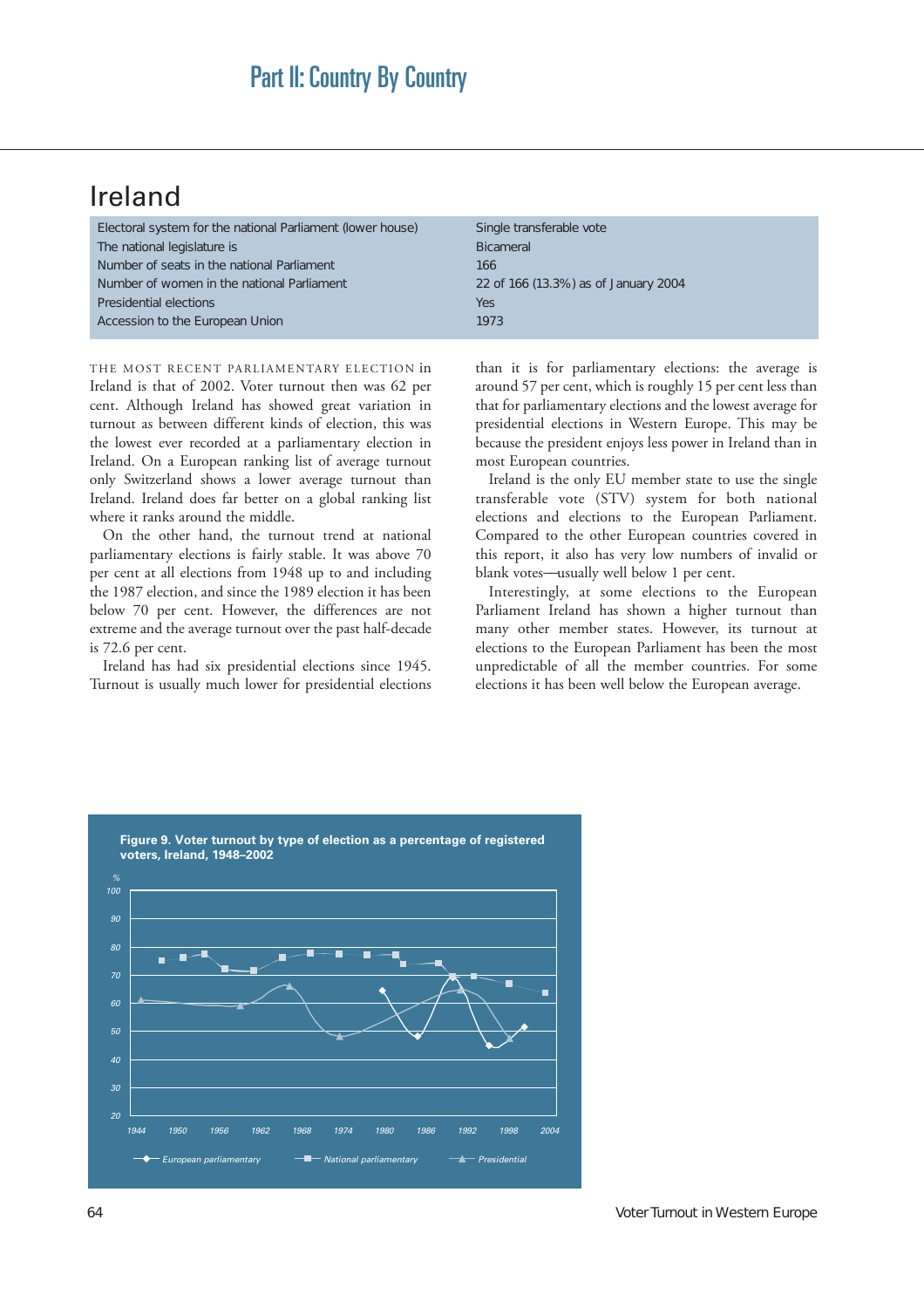### Italy

| Electoral system for the national Parliament (lower house) | Mixed member proportional            |
|------------------------------------------------------------|--------------------------------------|
| The national legislature is                                | <b>Bicameral</b>                     |
| Number of seats in the national Parliament                 | 630                                  |
| Number of women in the national Parliament                 | 71 of 630 (11.5%) as of January 2004 |
| Presidential elections                                     | No.                                  |
| Accession to the European Union                            | Founder                              |

ITALY SHOWS A FAIRLY STABLE TREND in voter turnout since 1946. The average turnout at parliamentary elections is almost 90 per cent. This is one of the highest in Western Europe and in the world. A slight decline in turnout has been seen recently, at parliamentary elections and at elections to the European Parliament.

The most recent parliamentary election in Italy took place in 2001. The outgoing Parliament was only the fifth to complete its five-year term since the Second World War. Fifteen parliamentary elections have been held in Italy since 1945. In the 2001 election the parties of the far right under the leadership of Silvio Berlusconi won an absolute majority of seats in the Chamber of Deputies and a simple majority in the Senate as a newly formed group under the name the House of Freedoms. After the EU imposed sanctions on Austria after the election there in 2000, when the country included a party of the far right in the government, concern increased within the EU about Italy as well.

The proportion of women MPs in the new Parliament in Italy is quite low compared to other European countries.

In recent years Italy has greatly reduced the number of polling stations as a result of changes in the electoral system and the system of electoral administration during the 1990s. This has resulted in crowds of voters queuing up to vote, not all of whom have been given the chance to cast their ballot, although voting hours have been extended. This was noted mainly at the 2000 regional elections.

Compulsory voting was practised in Italy previously but today voting is only considered a duty and no sanctions are imposed on non-voters.

Elections to the European Parliament also show a high turnout in Italy−−on average almost 80 per cent, which places Italy third on a ranking list of EU member states.

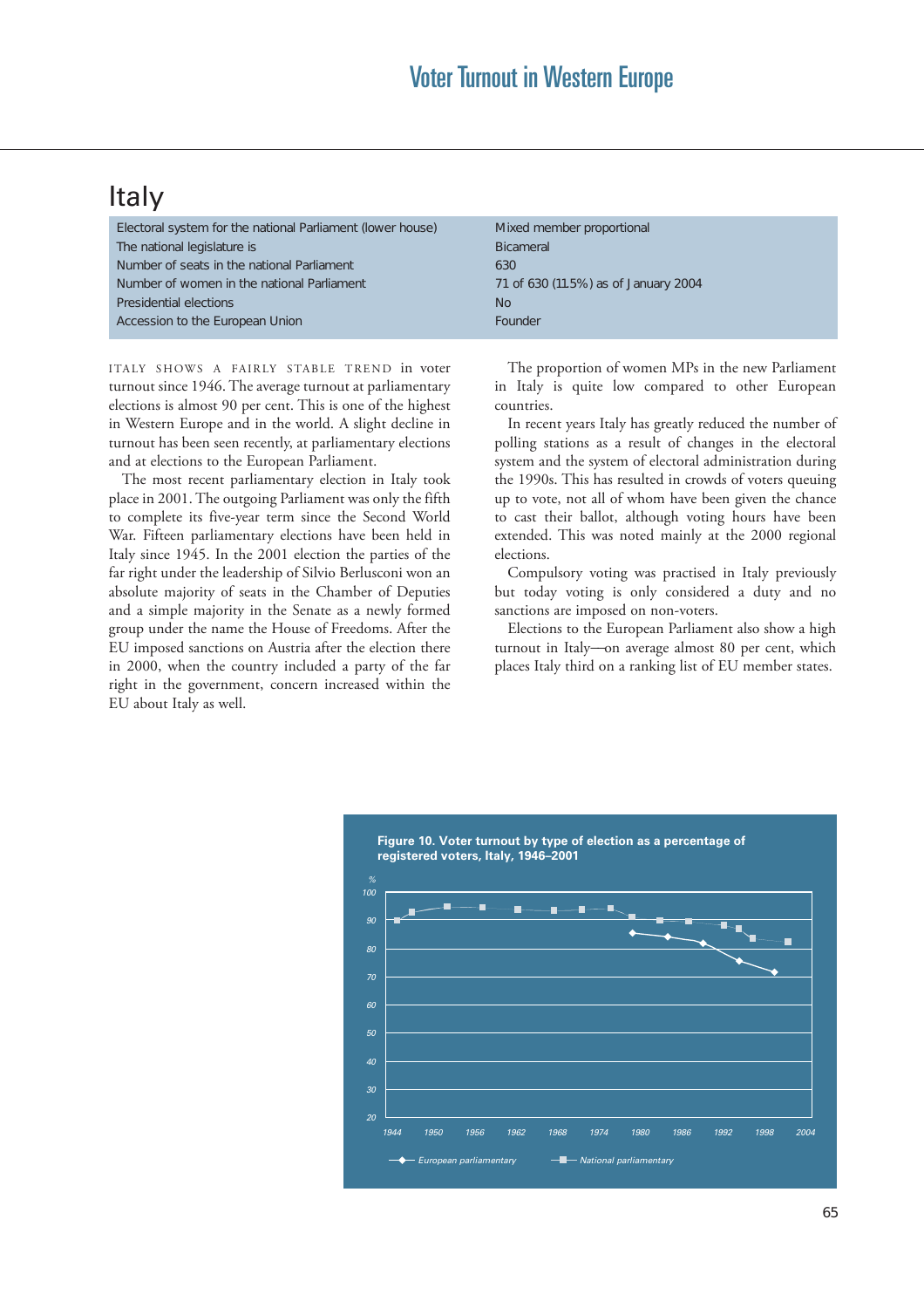### Luxembourg

| Electoral system for the national Parliament | List proportional representation    |
|----------------------------------------------|-------------------------------------|
| The national legislature is                  | Unicameral                          |
| Number of seats in the national Parliament   | 60                                  |
| Number of women in the national Parliament   | 10 of 60 (16.7%) as of January 2004 |
| Presidential elections                       | No.                                 |
| Accession to the European Union              | Founder                             |
|                                              |                                     |

OF THE COUNTRIES EXAMINED in this report, Luxembourg has the smallest parliament and the secondsmallest electorate. The Parliament consists of 60 seats, of which 10 are held by women. The electorate is just above 200,000, which is approximately the same size as those of Iceland and Malta.

Turnout in Luxembourg has remained very stable and high during the past decade in both parliamentary elections and elections to the European Parliament. Average turnout in parliamentary elections is almost 90 per cent. It has declined during recent years but only very little.

The most recent parliamentary election in Luxembourg took place in 1999. It led to some minor changes in government. The Christian Social Party held on to power as the largest party in Parliament, but the liberal Democratic Party overtook the Socialist Workers' Party as the second-largest party. Except for the two largest parties, which formed a new coalition government, four others are currently represented in the Parliament.

Luxembourg has had compulsory voting since 1919.

After Belgium, Luxembourg has the highest average turnout at elections to the European Parliament−−almost 88 per cent on average since 1979 and never less than 85 per cent. All five elections to the European Parliament in which Luxembourg, a founding member state of the EU, has taken part have taken place on the same day as elections to the national Parliament.

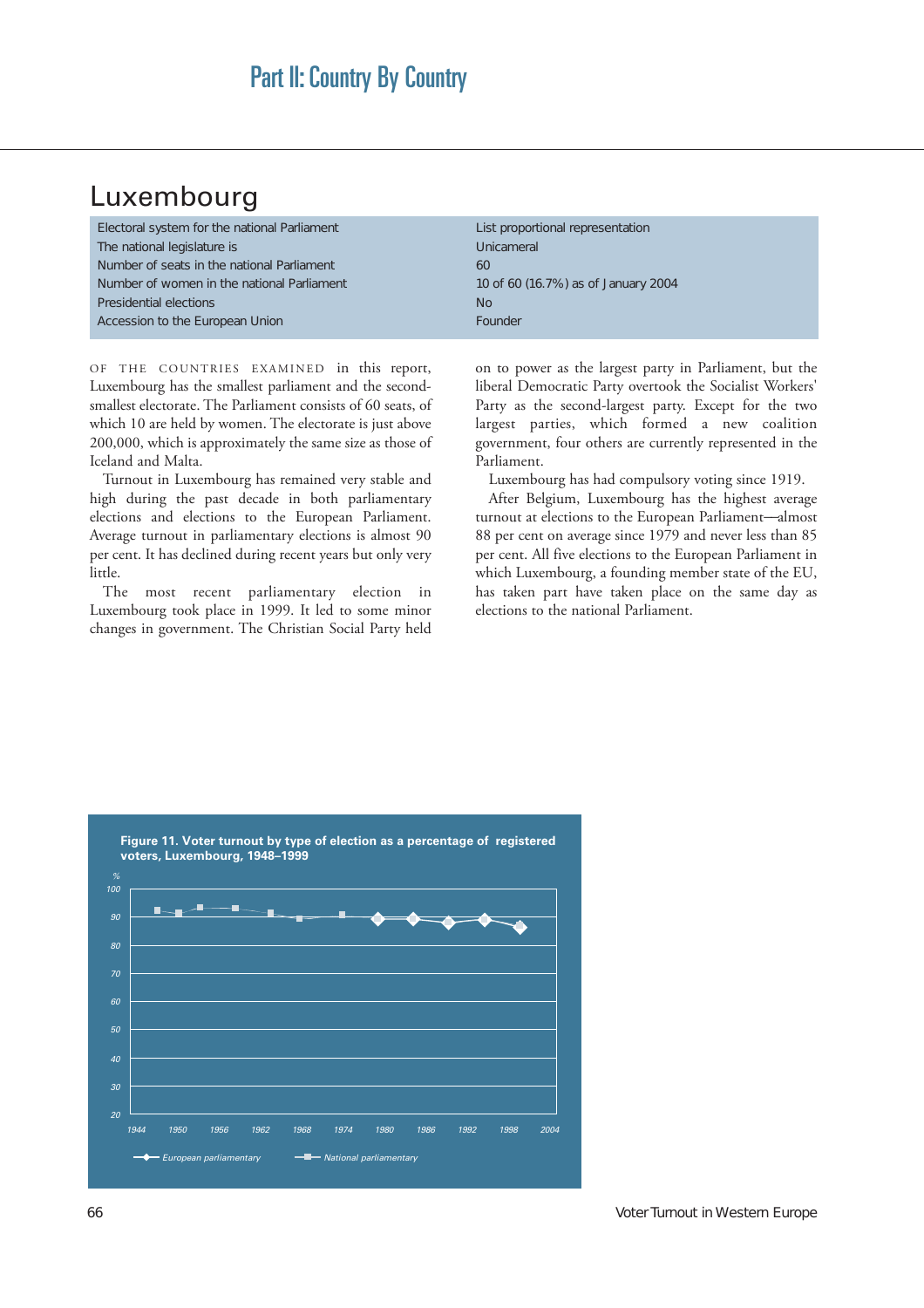### Malta

| Electoral system for the national Parliament                              | Single transferable vote          |
|---------------------------------------------------------------------------|-----------------------------------|
| The national legislature is<br>Number of seats in the national Parliament | Unicameral<br>65                  |
| Number of women in the national Parliament                                | 6 of 65 (9.2%) as of January 2004 |
| Presidential elections                                                    | No.                               |
| Accession to the European Union                                           | Not a member                      |

MALTA HAS BEEN CITED MANY TIMES by academics as an example of a country that has a very high voter turnout without having compulsory voting. Among the countries included in this report, of those that do not have compulsory voting, only Iceland shows a higher average turnout than Malta.

Fifteen parliamentary elections have been held since 1947. Turnout was much lower in the 1940s and 1950s than it is today: the first few elections after the Second World War showed turnouts of around 75 per cent, which is not regarded as low but is almost 20 per cent lower than turnout at the most recent election in 1998. The highest turnout ever measured was in 1996, when more than 97 per cent of registered voters turned out to vote in the parliamentary election. Except for the first few elections after the Second World War, turnout in Malta has remained very stable over the years.

The 1998 election followed the premature dissolution of the Parliament less than two years after the previous election. There was only a one-month campaign and it focused mainly on possible membership of the EU and economic issues. Malta joined the EU on 1 May 2004.

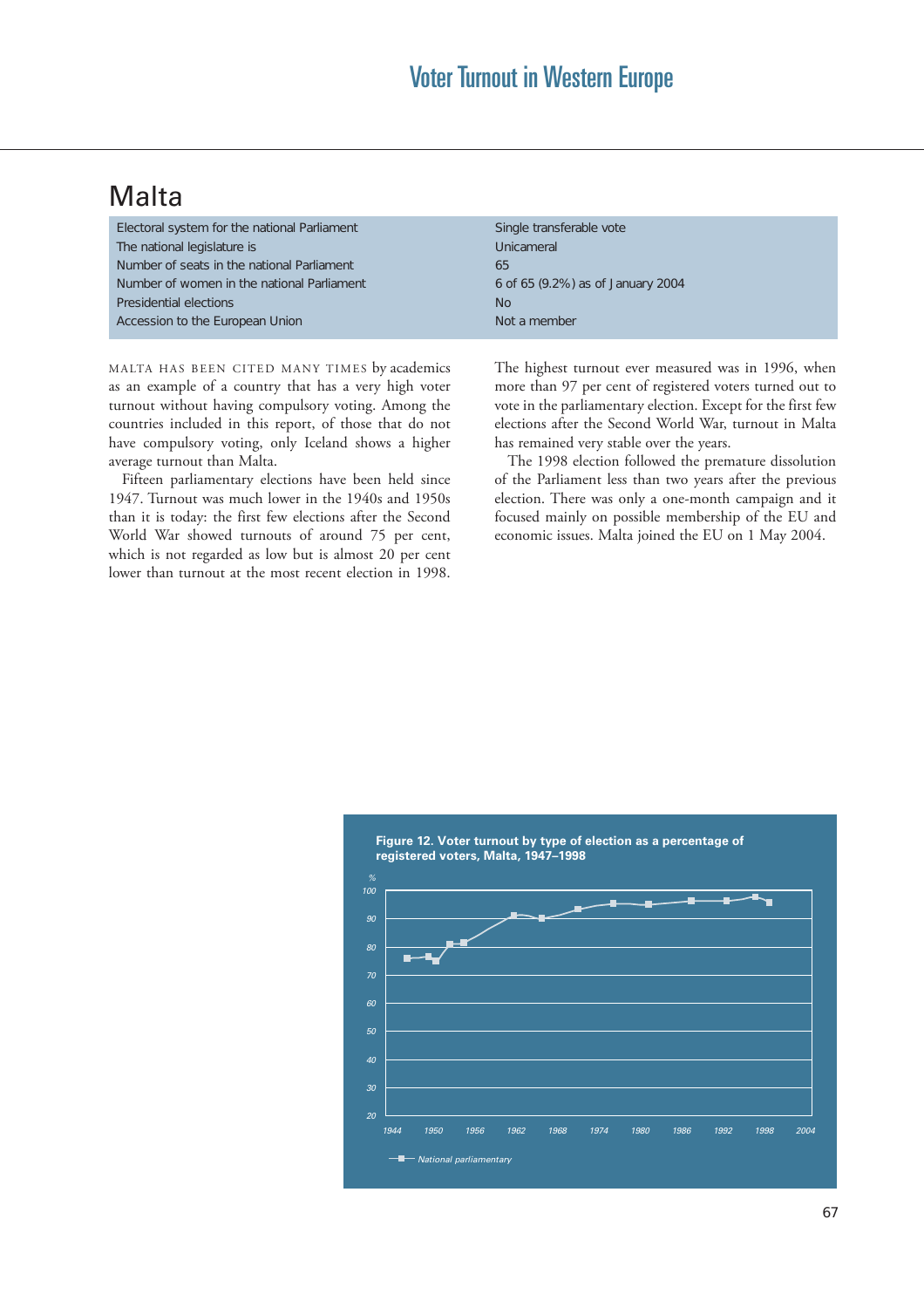# **Netherlands**

| Electoral system for the national Parliament (lower house)<br>The national legislature is | List proportional representation<br><b>Bicameral</b> |
|-------------------------------------------------------------------------------------------|------------------------------------------------------|
| Number of seats in the national Parliament                                                | 150                                                  |
| Number of women in the national Parliament                                                | 55 of 150 (36.7%) as of January 2004                 |
| Presidential elections                                                                    | No.                                                  |
| Accession to the European Union                                                           | Founder                                              |

IT WAS COMPULSORY FOR CITIZENS to vote in national parliamentary elections until 1967 in the Netherlands, and this has left clear traces in the history of the country's voter turnout. Before 1970 the average turnout was 95 per cent, but after voting was made voluntary, starting with the next election in 1971, a clear decline in turnout is apparent. The average fell to 82 per cent. Still, the overall average turnout in the Netherlands since 1946 is almost 87 per cent, which places it fairly high up on a global ranking list of voter turnout and seventh on a ranking list of West European countries.

The Netherlands is one of the countries that have introduced new technology in their electoral processes and one of the first to introduce it on a national basis. It is possible today to vote using voting machines at the polling stations in most regions of the country.

The most recent parliamentary election in the Netherlands (in 2003) and the one before (in 2002) attracted international attention since the leader of one anti-immigration political party was shot dead a few days before the 2002 election. The 2003 election was called because of the premature dissolution of Parliament. This time the Labour Party increased the number of its seats in the Parliament, one less party is represented, and the party whose leader was assassinated, the List Pim Fortuyn, also lost a large share of its voters compared with the 2002 election.

A large proportion of Dutch MPs are women−−almost 37 per cent, which is the fifth-largest share in the world. Only the Scandinavian countries Sweden, Denmark and Finland have a higher proportion of women MPs (as well as the African country Rwanda, after the recent introduction of quotas).

At elections to the European Parliament the Netherlands also shows a declining trend, but it has never been compulsory to vote at these elections. Turnout has fallen at each election to the European Parliament since the first took place in 1979. At 58 per cent in 1979 and 30 per cent in 1999, it has fallen by 5−10 per cent at each election.

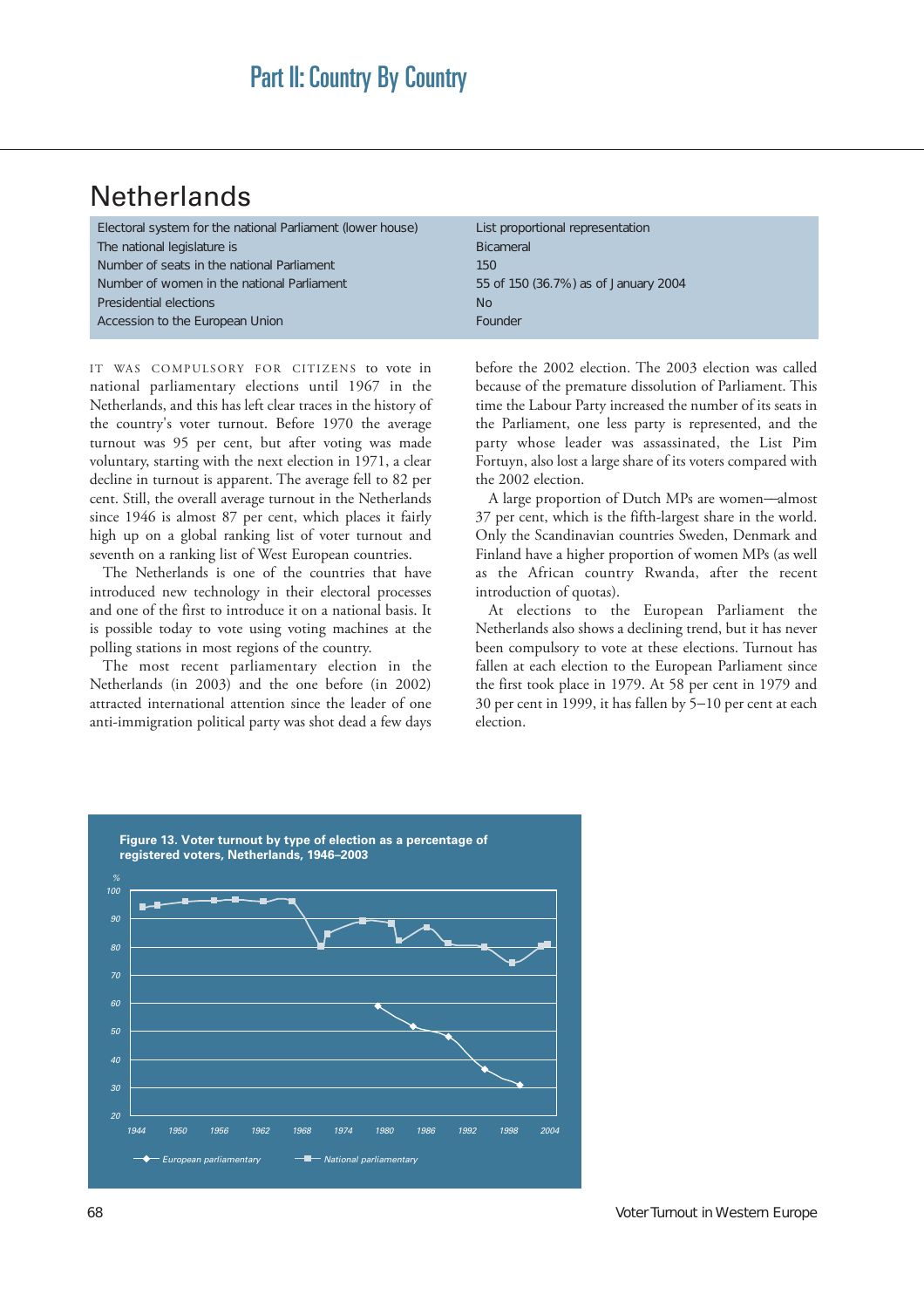### Norway

| Electoral system for national Parliament   | List proportional representation     |
|--------------------------------------------|--------------------------------------|
| The national legislature is                | Unicameral                           |
| Number of seats in the national Parliament | 165                                  |
| Number of women in the national Parliament | 60 of 165 (36.4%) as of January 2004 |
| Presidential elections                     | No.                                  |
| Accession to the European Union            | Not a member                         |
|                                            |                                      |

AT THE MOST RECENT parliamentary election in Norway, in 2001, turnout was 75 per cent. This was the lowest ever recorded in a Norwegian parliamentary election since 1927 and it follows a trend of declining turnout in Norway since the beginning of the 1990s. Elections are held every four years and since 1945 there have been 15 elections. Average turnout, at around 80 per cent for parliamentary elections since 1945, is relatively high, at least compared to the rest of the world, although it is somewhat lower than the average in the other Nordic countries. On a ranking list of average turnout in Western Europe, Norway is just below the European average.

The campaign for the 2001 parliamentary election focused on two main issues, taxes and the state of the public services. Norwegian citizens pay some of the highest taxes in the world and, despite the fact that the UN has proclaimed Norway to have the highest standard of living in the world, the opposition parties argued that the income from oil exports should be used, among other things, to reduce taxes. The results of the election produced no absolute majority in the Parliament. A coalition was formed between the Conservatives, the Christian People's Party and the Liberal Left. The prime minister tendered his resignation. In the new Norwegian Parliament, which had its first sitting in October 2001, over 36 per cent of the MPs were women−−comparatively a very high proportion.

Norway, like Ireland, has one of the lowest shares of invalid and blank votes in Europe: these usually account for well below 1 per cent of votes cast. At the last election 20 per cent of Norwegian voters voted before election day by mail or by other means. Postal voting was introduced only in 1997, although it was widely discussed during the 1970s and 1980s. However, postal voting had a short life in Norway. Following the restructuring of the public mail company and the new electoral law that was passed in 2002, it is no longer practised.

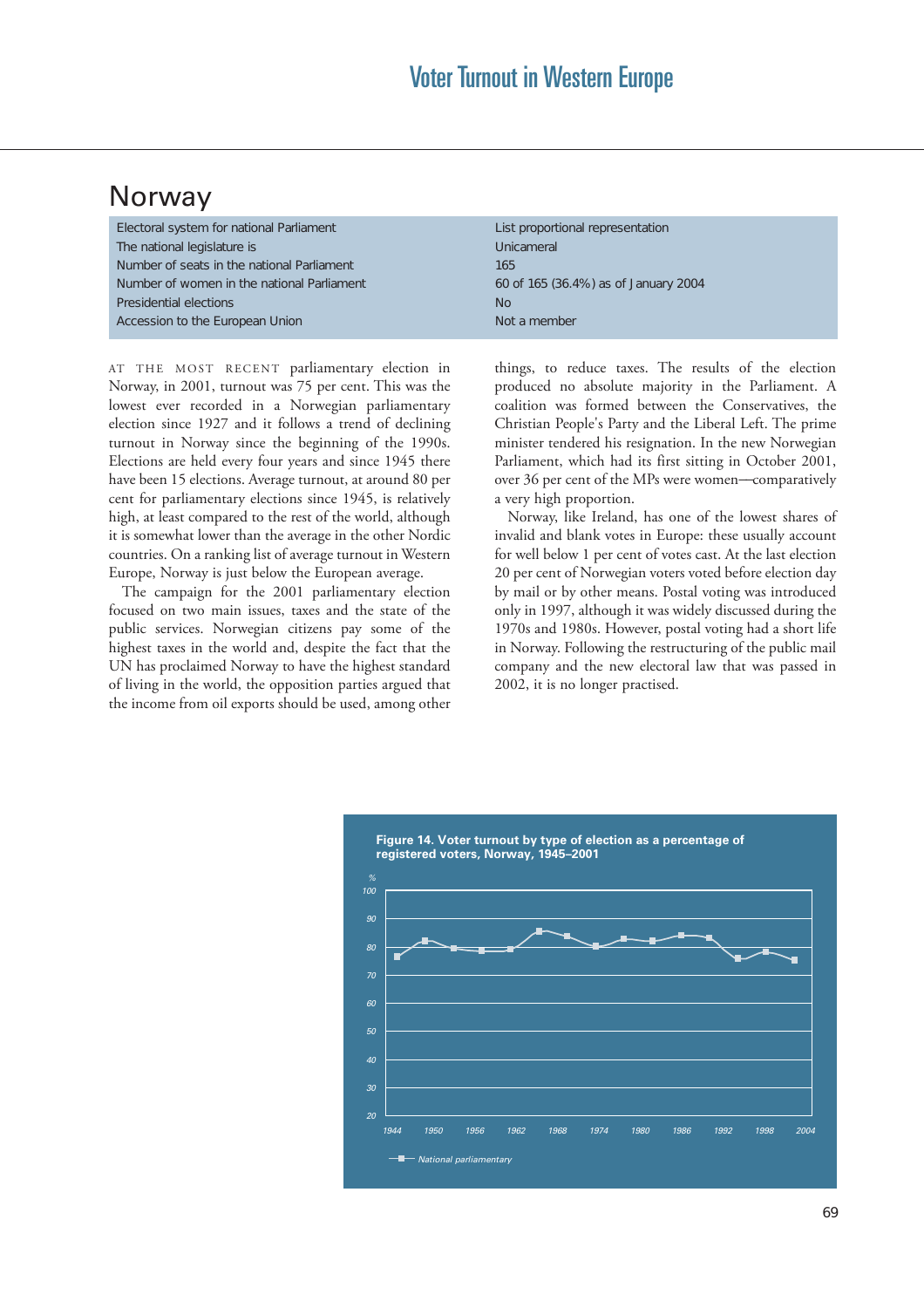### Portugal

| Electoral system for the national Parliament | List proportional representation     |
|----------------------------------------------|--------------------------------------|
| The national legislature is                  | Unicameral                           |
| Number of seats in the national Parliament   | 230                                  |
| Number of women in the national Parliament   | 44 of 230 (19.1%) as of January 2004 |
| Presidential elections                       | Yes                                  |
| Accession to the European Union              | 1986                                 |
|                                              |                                      |

PORTUGAL ACHIEVED A VERY HIGH voter turnout at its first election following the restoration of democracy in 1975. At 92 per cent it was among the highest levels in Europe since 1945. Since then, however, turnout has declined at almost every national election. The most obvious decline took place during the 1990s. At the most recent election, in 2002, turnout was 62 per cent. The average turnout at parliamentary elections since 1975 is almost 74 per cent.

Presidential elections in Portugal show lower turnouts than parliamentary elections. In the most recent presidential election in 2001 turnout was only 50 per cent. The average is approximately 69 per cent.

The most recent parliamentary election in 2002 was held following the premature dissolution of the Parliament in 2001. The prime minister had suddenly resigned in 2001 after his party was defeated in local elections the same year. During the campaign, perhaps not surprisingly, the focus was on economic issues: Portugal is still one of the poorest countries in the EU. The Social Democrats together with the People's Party formed a coalition as a result of the election.

Portugal has held four elections to the European Parliament since joining the EU in 1986. The average turnout at these elections is lower than that at national elections, at 50 per cent, but Portugal is one the few countries where turnout actually increased at the most recent election to the European Parliament, in 1999.

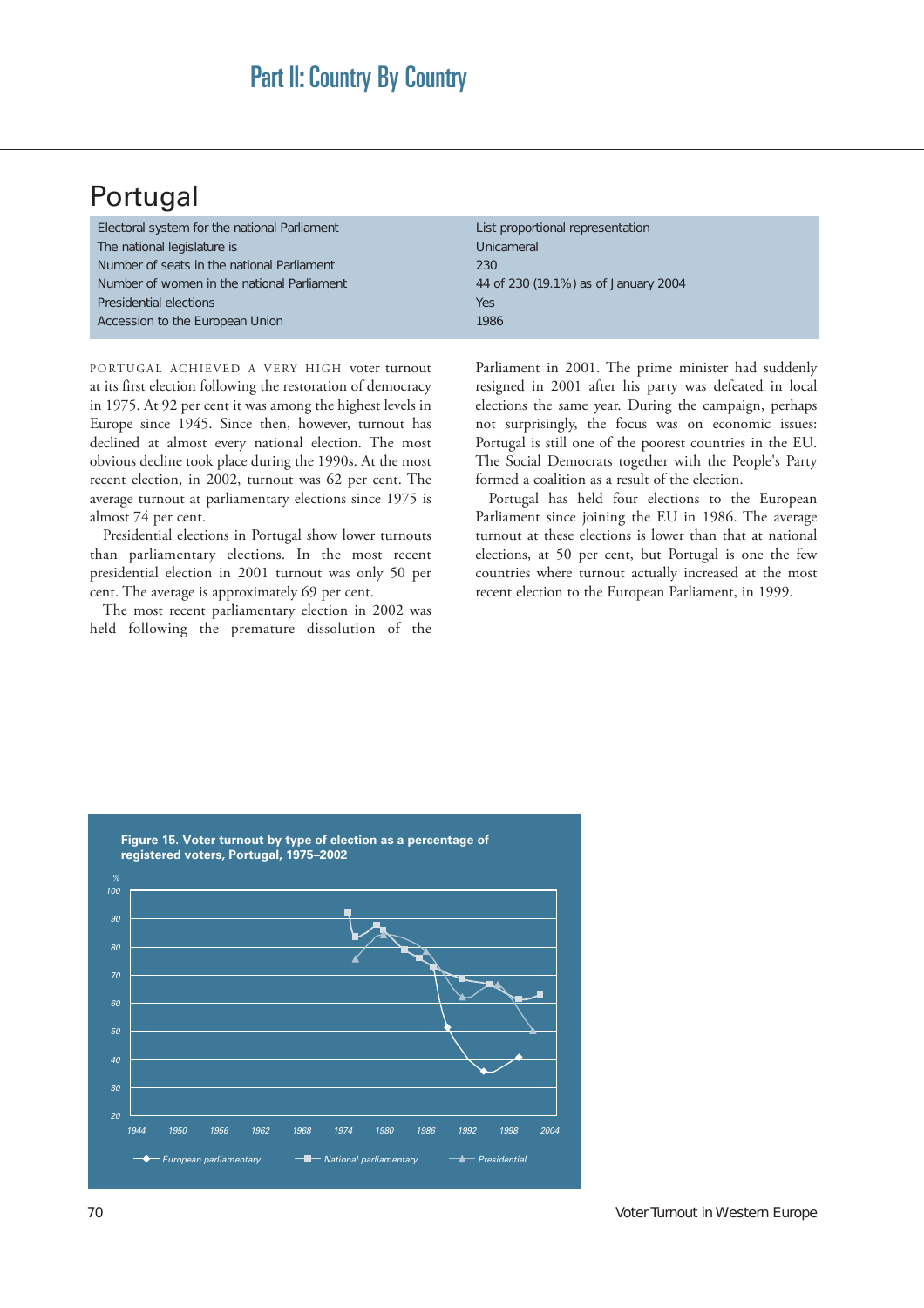# Spain

| Electoral system for the national Parliament (lower house) | List proportional representation     |
|------------------------------------------------------------|--------------------------------------|
| The national legislature is                                | <b>Bicameral</b>                     |
| Number of seats in the national Parliament                 | 350                                  |
| Number of women in the national Parliament                 | 99 of 350 (28.3%) as of January 2004 |
| Presidential elections                                     | No.                                  |
| Accession to the European Union                            | 1986                                 |

SPAIN HAS ONE OF THE LOWER LEVELS of turnout for parliamentary elections among the member states of the EU. The eight elections to the national Parliament held since 1977 have produced an average turnout of 75 per cent−−still not very low compared to the rest of the world. As figure 16 shows, turnout at national elections declined at the most recent election, in 2000, to 68.7 per cent. Only once since 1977—at the second election held in Spain, in 1979−−has turnout at a parliamentary election been so low.

The campaign leading up to the parliamentary election of 2000 was marked by bombings carried out by the Basque separatist movement Homeland and Liberty (Euzkadi Ta Azkatasuna, ETA). The car bombing during this campaign was the third since 1999.

The average turnout at the four elections to the European Parliament since 1986, when Spain joined the EU, is lower than that for national elections, at approximately 62 per cent, but still places Spain fifth on a ranking list of average turnout among the member states.

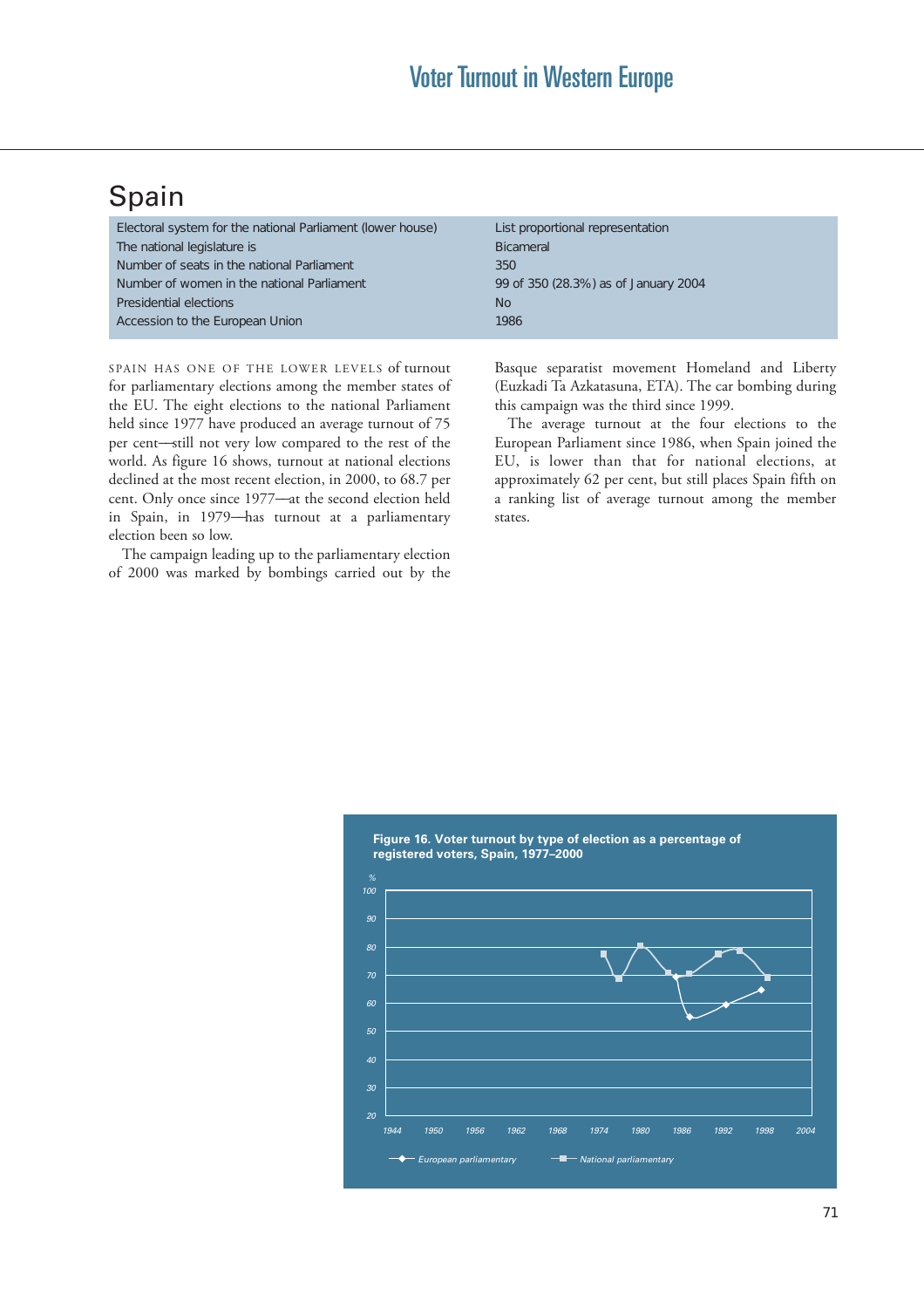### Sweden

| Electoral system for the national Parliament | List proportional representation      |
|----------------------------------------------|---------------------------------------|
| The national legislature is                  | Unicameral                            |
| Number of seats in the national Parliament   | 349                                   |
| Number of women in the national Parliament   | 158 of 349 (45.3%) as of January 2004 |
| Presidential elections                       | No                                    |
| Accession to the European Union              | 1995                                  |
|                                              |                                       |

VOTER TURNOUT HAS BEEN FAIRLY HIGH IN SWEDEN since 1945. Eighteen parliamentary elections have been held since then and the average turnout is almost 86 per cent. The pattern of high turnout held until the most recent parliamentary elections in 1998 and 2002, when turnout decreased to 81.4 and 80.1 per cent, respectively. The highest turnout ever in Sweden was in 1976, when a conservative government came to power for the first time in 40 years. At almost 92 per cent, this was the second-highest ever recorded in the Nordic countries, after the election in Iceland in 1963. For national elections Sweden ranks ninth on a European ranking list of average turnout. The declining turnout at parliamentary elections, as well as elections to the European Parliament, has generated much debate among politicians and academics and in the media about low participation and how to increase turnout.

The number of women represented in Parliament has been high over recent decades, and Sweden is at the top of a ranking list showing the proportion of women in parliament. The most recent election, in 2002, resulted in a slight increase in the proportion of women MPs, which is now 45 per cent. In 1999 Sweden was the first country in the world to have more women ministers than men.

The parliamentary election in 2002 resulted in a third term for the prime minister, who is also the leader of the Social Democratic Party. The party formed a minority government as agreement with the smaller parties on a coalition was not possible. The conservative opposition party faced its worst election since the 1970s, while the Liberals did better than before.

Postal voting has been practised in Sweden since 1942 and 30 per cent of the voters voted by mail at the post office in the most recent (2002) parliamentary election. In the referendum on adopting the euro in 2003, it was almost 32 per cent.

Since joining the EU, Sweden has held only two elections to the European Parliament. In contrast to the parliamentary elections, these elections show a very low turnout−−on average 40 per cent, which is the secondlowest turnout in Europe (the United Kingdom having the lowest). The last election to the European Parliament in Sweden, in 1999, produced a turnout of only 38 per cent, which is one of the lowest ever for these elections.

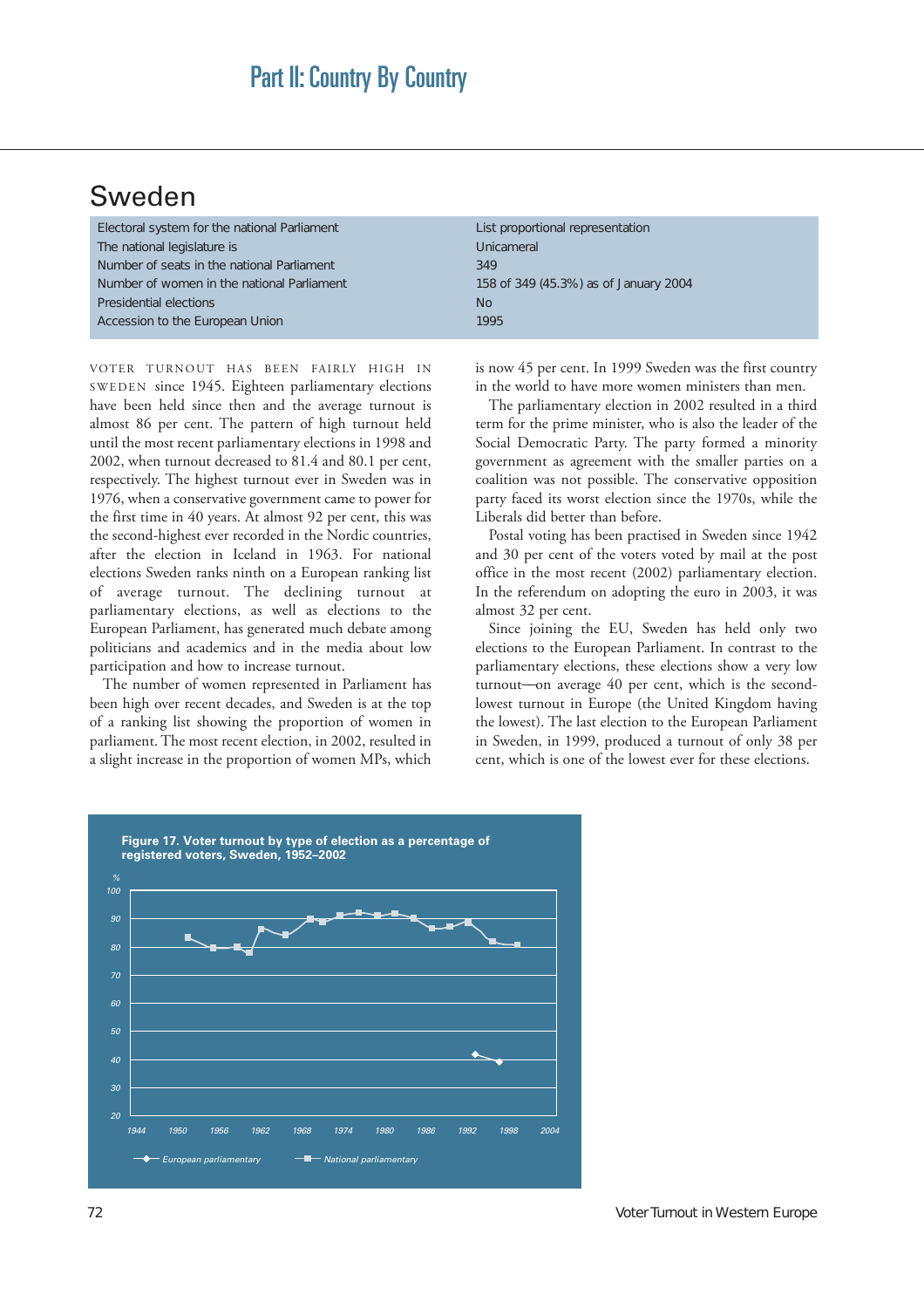### Switzerland

| Electoral system for the national Parliament (lower house) | List proportional representation     |
|------------------------------------------------------------|--------------------------------------|
| The national legislature is                                | <b>Bicameral</b>                     |
| Number of seats in the national parliament                 | 200                                  |
| Number of women in the national parliament                 | 46 of 200 (23.0%) as of January 2004 |
| Presidential elections                                     | No                                   |
| Accession to the European Union                            | Not a member                         |
|                                                            |                                      |

SWITZERLAND IS FAMOUS for its many referendums and for this form of direct democracy, but its voter turnout is the lowest in Western Europe and one of the lowest in the world. The average turnout at parliamentary elections in Switzerland has been almost 57 per cent since 1947. From a turnout of almost 72 per cent in 1947, the lowest ever−−42 per cent−−was recorded in 1995, and at the most recent parliamentary election, in 1999, it was approximately 45 per cent. The trend is clearly declining: every decade since the 1940s, turnout has fallen by a few percentage points.

Compulsory voting was formerly practised in Switzerland. Once it was abolished, a few cantons decided to continue this practice but today only the canton of Schaffhausen has compulsory voting (as it has had since 1904).

Postal voting is used extensively at most elections in Switzerland, and is a growing practice in towns and suburbs. On average in the country, a little more than 50 per cent of the voters choose to vote by mail. There are, however, differences between the cantons. In Geneva and Basle, for example, more than 95 per cent of voters voted by mail in the most recent election, while in places such as Valais or Ticino only a small percentage chose to do so. In several of regions where access to postal voting was simplified ten years ago, turnout has increased.

Switzerland has recently completed pilot projects trying out e-voting. This includes voting on the Internet, by using the telephone, by SMS/text messages and so on. This has mainly been tried at elections in Geneva, but other regions such as Zurich and Neuchatel have also started to test new technology in the electoral process.

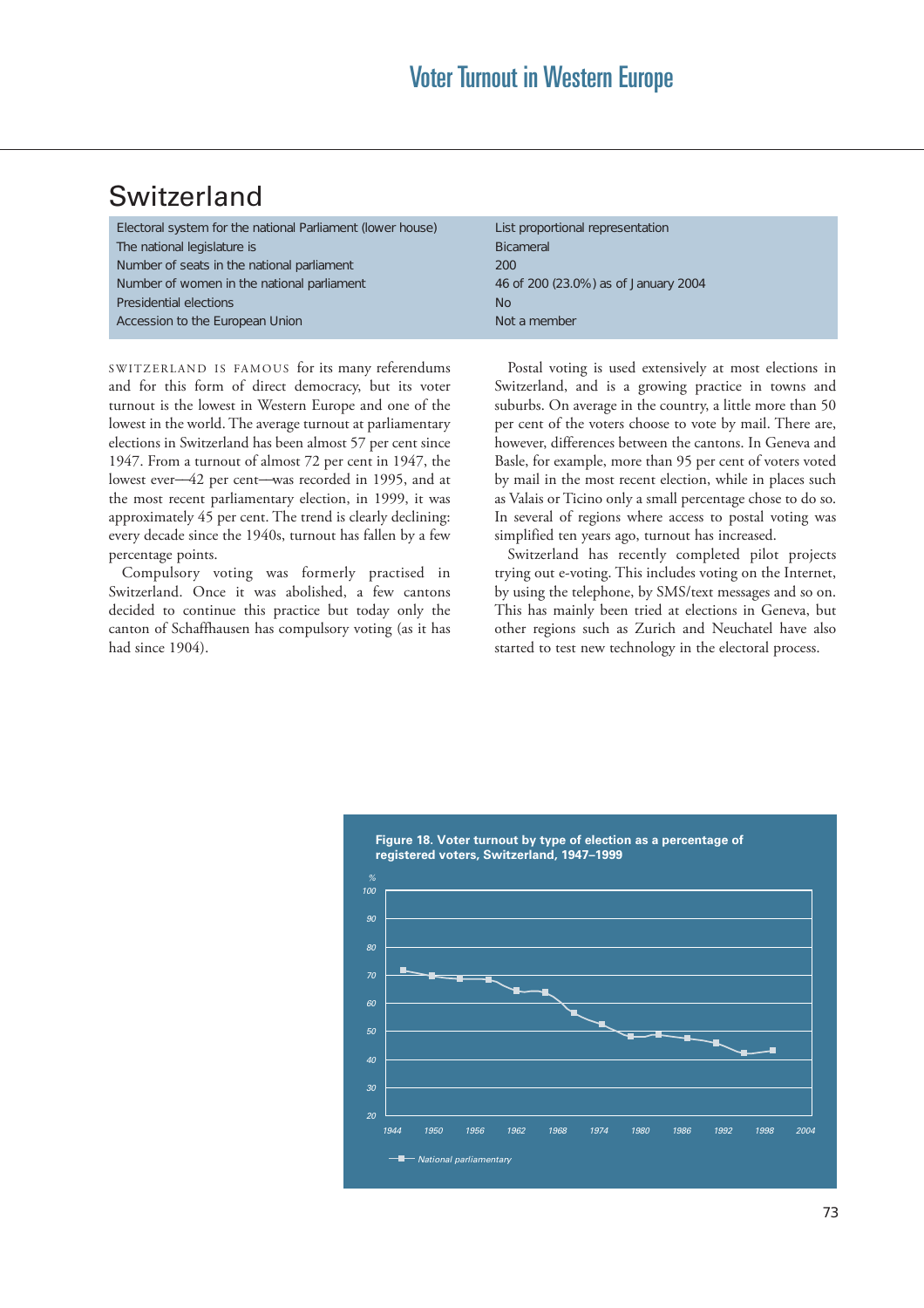## United Kingdom

| Electoral system for the national Parliament (lower house) | First past the post                   |
|------------------------------------------------------------|---------------------------------------|
| The national legislature is                                | Bicameral                             |
| Number of seats in the national parliament                 | 659                                   |
| Number of women in the national parliament                 | 118 of 659 (17.9%) as of January 2004 |
| Presidential elections                                     | No                                    |
| Accession to the European Union                            | 1973                                  |
|                                                            |                                       |

At the most recent election in the United Kingdom, in 2001, turnout declined by several percentage points, to 59 per cent−−the lowest ever since the introduction of universal suffrage. It has declined at each of the two latest elections in the UK. The highest levels of turnout were measured in the 1950s.

The UK has a maximum parliamentary term of five years, not a fixed term. The most recent parliamentary election in 2001 was called before the end of the parliamentary term, as is common practice. In addition, local elections in England and Northern Ireland had been postponed the month before because of the outbreak of foot-and-mouth disease. This was the first time since the Second World War that the British Government had decided to postpone elections. One of the main issues in the election campaign was the euro and whether the UK should at some point introduce the single European currency. Foot-and-mouth disease was also a major subject, as well as more traditional issues such as the improvement of schools, hospitals and other public services. The Labour Party won an absolute majority in Parliament.

The UK has experimented with introducing new technologies in the voting process. During the local elections in May 2002 pilot projects were run to try out new, innovative techniques such as remote electronic voting from any computer, touch-screen kiosks, voting by phone or text message, and voting at different public institutions such as libraries. One of the purposes was to increase participation in elections.

The parliamentary elections of 2001 were not the only elections in the British to produce a declining turnout. Turnout is low also at elections to the European Parliament. Although it is not a founding member of the EU, the British voters have voted at all five elections to the European Parliament. At the most recent election, in 1999, turnout was down at the record level of 24 per cent−−the lowest ever for elections to the European Parliament in any of the member states. The average turnout in elections to the European Parliament in the UK is 32 per cent, while the average for national parliamentary elections is 75 per cent.

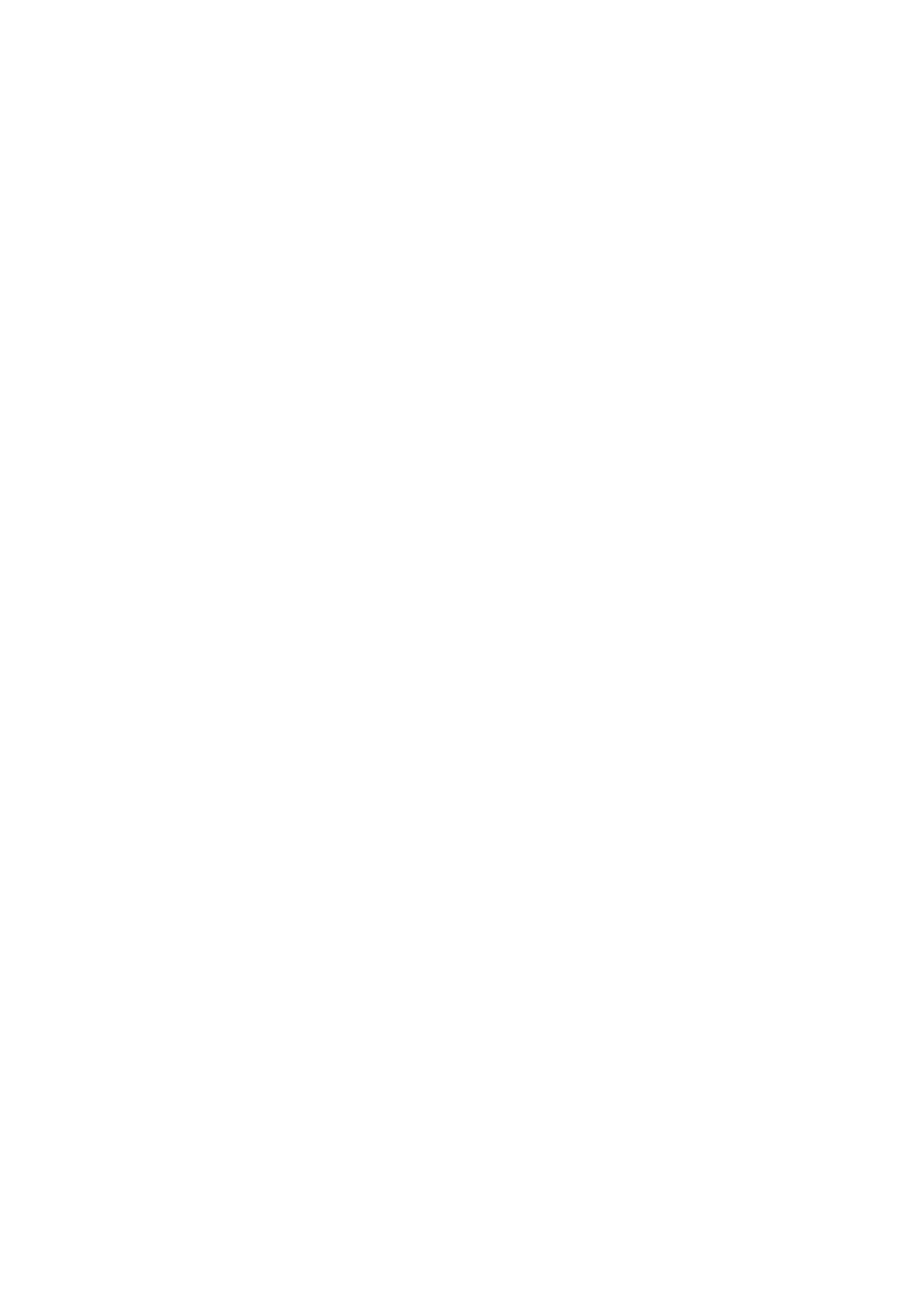Part III:<br>
The International IDEA<br>
Database: Voter Turnout from<br>
1945 to 2003 The International IDEA Database: Voter Turnout from 1945 to 2003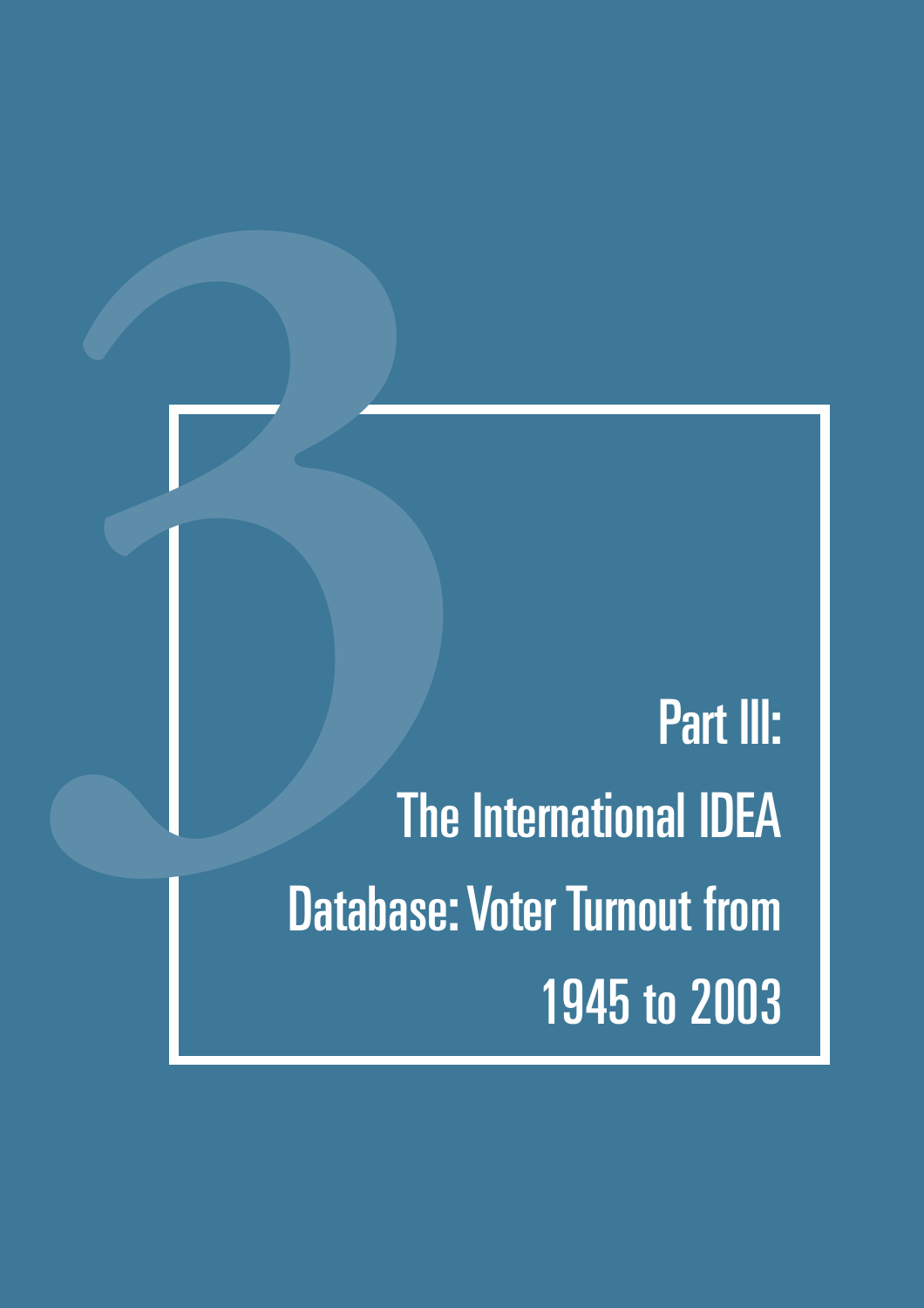## **Definitions**

### **Electoral System**

The electoral system currently used by each country is shown in the table. This information is taken from the International IDEA Handbook of *Electoral System Design* (Stockholm: International IDEA, 1997).

### **Invalid**

The number of invalid (and blank where applicable) votes, as reported by each country. More information on invalid and blank votes can be found at <http://www.ace project.org>.

### **Population**

The total population as described below under Voting Age Population.

### **Registration**

The number of registered voters. The figure represents the number of names on the voters' register at the time the registration process closes, as reported by the electoral management body.

### **Total Vote**

The total number of votes cast in the relevant election. More information on valid, invalid and blank votes can be found at the web site of the Administration and Cost of Elections (ACE) Project, http://www.aceproject.org.

### **Vote/Registration**

The number of votes divided by the number of names on the voters' register, expressed as a percentage.

### **Vote/VAP**

The number of votes divided by the Voting Age Population figure, expressed as a percentage.

### **Voter Turnout**

Voter turnout is one measure of electoral participation. It is usually expressed as the percentage of eligible voters who cast a vote or 'turn out' at an election. The number of those who cast their vote includes those who cast blank or invalid votes, as they still participate.

The pool of eligible voters can be defined in different ways. International IDEA uses two measures: (a) the number of registered voters; and (b) the estimated voting age population (VAP). Information on the number of registered voters is compiled from information received from electoral management bodies around the world and estimates of voting age population are made using population statistics from the United Nations. There are advantages and disadvantages in both these calculations

as the basis of turnout statistics. Registration is useful in that in many countries it is a prerequisite for voting, so that the number of registered voters reflects the number of those who may actually be able to cast a vote. However, in some countries there may be no system of registration or the register itself may be inaccurate.

The use of voting age population allows for an estimate of the potential number of voters if all systemic and administrative barriers were to be removed. However, as an estimate, it is not able to exclude those within a population who may not be eligible to register or to vote because of factors such as non-citizenship, mental competence or imprisonment.

For the purposes of this regional report all turnout statistics are presented as a percentage of registered voters.

### **Voting Age**

The lowest age at which the right to vote is obtained in the country concerned.

### **Voting Age Population (VAP)**

The estimated voting age population is based on the number of citizens in a country over the age of 18. It is not intended to be an exact measure of the VAP as it does not take into account legal or systemic barriers to the exercise of the franchise or account for non-eligible members of the population, such as resident non-citizens. It is intended as indicative only.

The VAPs shown here have been calculated from statistics produced by the Population Division of the UN Department of Economic and Social Affairs. Most estimates are based on the latest census data report in the UN *Demographic Yearbook 1998.*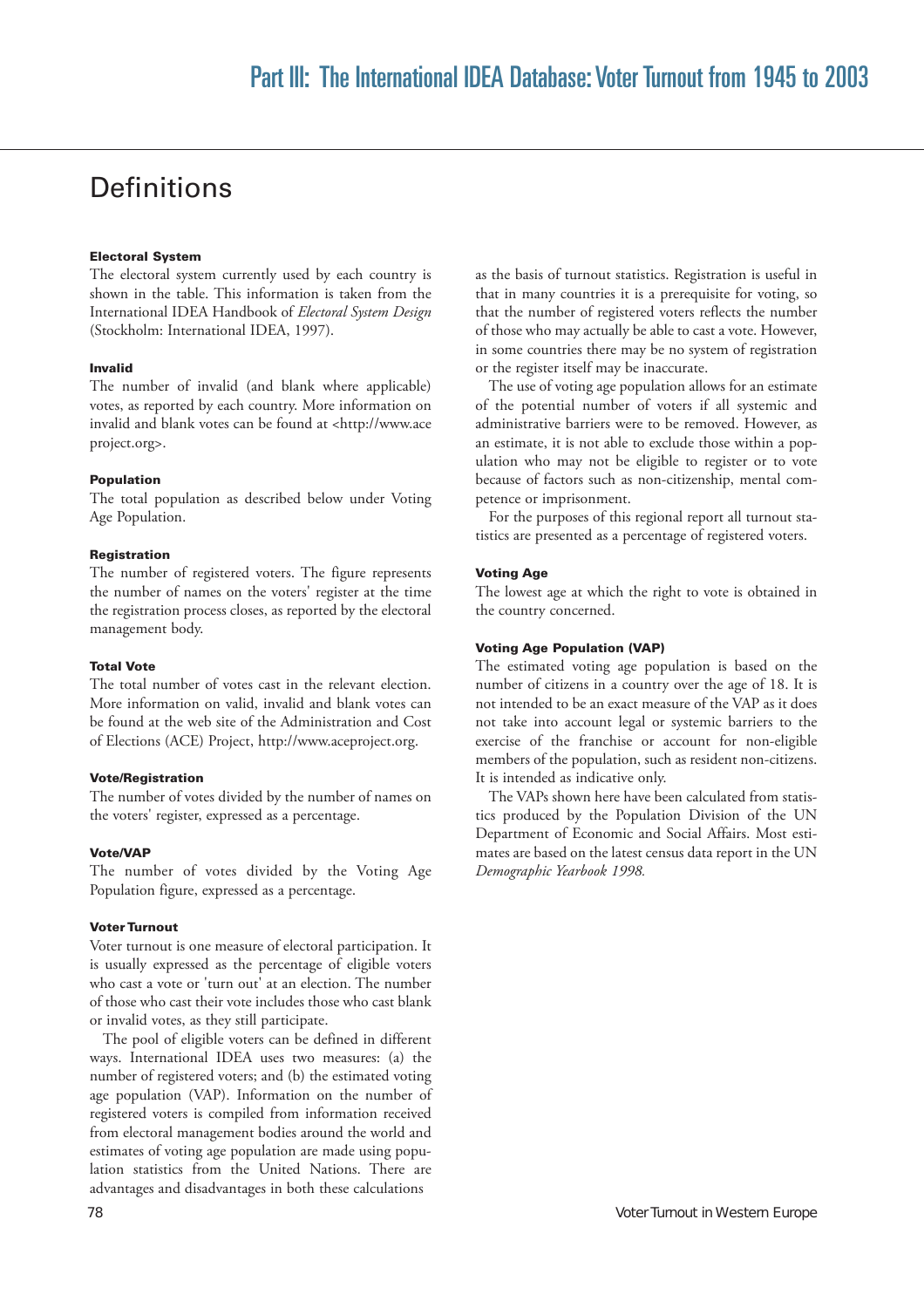# PARLIAMENTARY ELECTIONS

1945−2003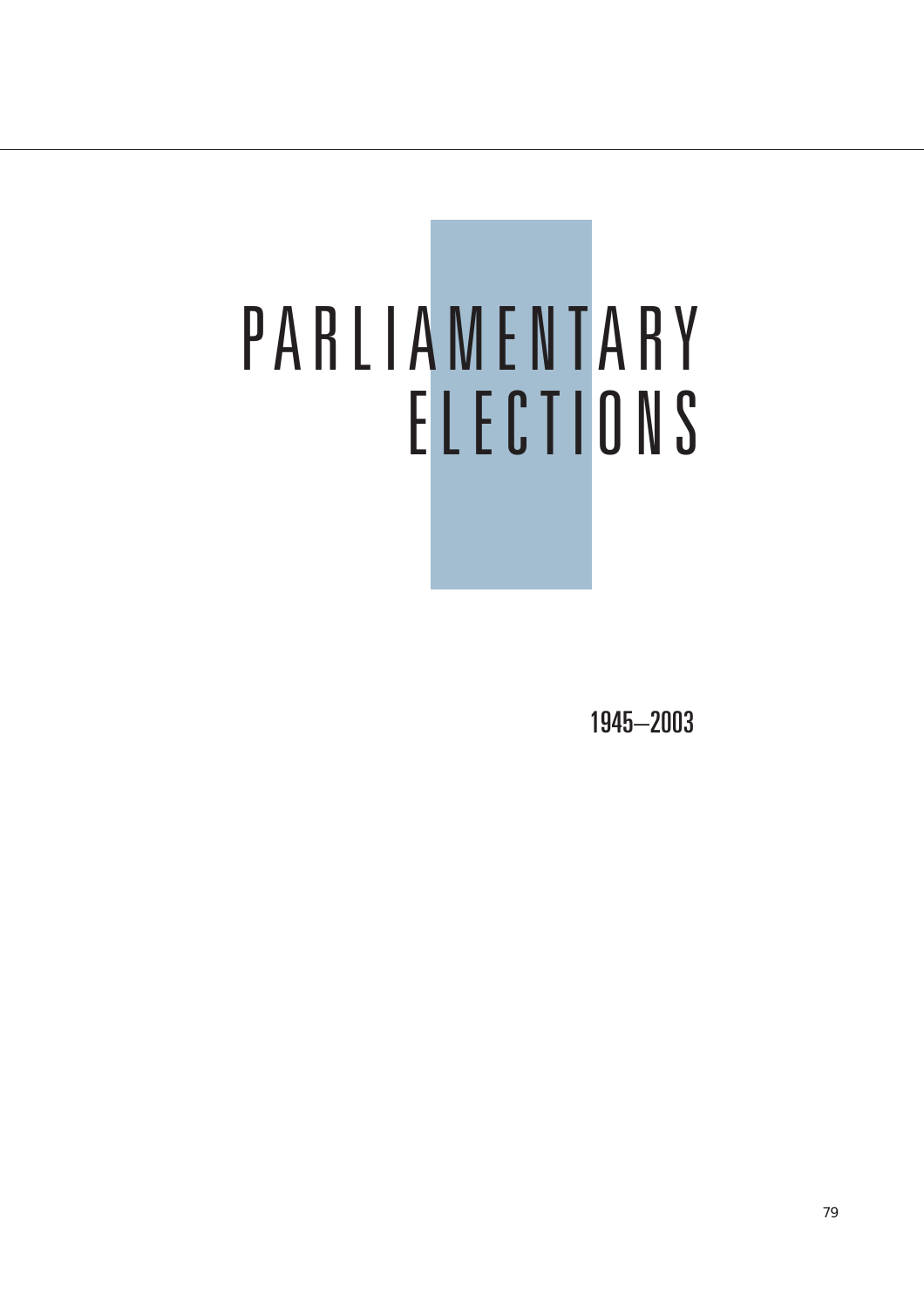| ٧ | <b>STEP</b> | e s |
|---|-------------|-----|

| YEAR           | TOTAL VOTE    | REGISTRATION        | VOTE/REG | YEAR           | TOTAL VOTE   | <b>REGISTRATION</b> | VOTE/REG |
|----------------|---------------|---------------------|----------|----------------|--------------|---------------------|----------|
| 1945           | 3 253 329     | 3 449 605           | 94.3%    | 1999           | 6 652 005    | 7 343 464           | 90.6%    |
| 1949           | 4 250 616     | 4 391 815           | 96.8%    | 2003           | 6 936 801    | 7 570 637           | 91.6%    |
| 1953           | 4 395 519     | 4 586 870           | 95.8%    |                |              |                     |          |
| 1956           | 4 427 711     | 4 614 464           | 96.0%    | <b>Denmark</b> |              |                     |          |
| 1959           | 4 4 2 4 6 5 8 | 4 696 603           | 94.2%    | YEAR           | TOTAL VOTE   | <b>REGISTRATION</b> | VOTE/REG |
| 1962           | 4 506 007     | 4 805 351           | 93.8%    | 1945           | 2 055 315    | 2 381 983           | 86.3%    |
| 1966           | 4 583 970     | 4 886 818           | 93.8%    | 1947           | 2 089 015    | 2 435 306           | 85.8%    |
| 1970           | 4 630 851     | 5 045 841           | 91.8%    | 1950           | 2 059 944    | 2 516 118           | 81.9%    |
| 1971           | 4 607 616     | 4 984 448           | 92.4%    | 1953           | 2 172 036    | 2 695 554           | 80.6%    |
| 1975           | 4 662 684     | 5 019 277           | 92.9%    | 1953           | 2 077 615    | 2 571 311           | 80.8%    |
| 1979           | 4 784 173     | 5 186 735           | 92.2%    | 1957           | 2 321 097    | 2 772 159           | 83.7%    |
| 1983           | 4 922 454     | 5 316 436           | 92.6%    | 1960           | 2 439 936    | 2 842 336           | 85.8%    |
| 1986           | 4 940 298     | 5 461 414           | 90.5%    | 1964           | 2 640 856    | 3 088 269           | 85.5%    |
| 1991           | 4 848 741     | 5 628 912           | 86.1%    | 1966           | 2 802 304    | 3 162 352           | 88.6%    |
| 1994           | 4 760 987     | 5 774 000           | 82.5%    | 1968           | 2 864 805    | 3 208 646           | 89.3%    |
| 1995           | 4 959 539     | 5 768 009           | 86.0%    | 1971           | 2 904 096    | 3 3 3 2 0 4 4       | 87.2%    |
| 1999           | 4 695 192     | 5 838 373           | 80.4%    | 1973           | 3 070 253    | 3 460 737           | 88.7%    |
| 2002           | 4 982 261     | 5 912 592           | 84.3%    | 1975           | 3 068 302    | 3 477 621           | 88.2%    |
|                |               |                     |          | 1977           | 3 124 967    | 3 552 904           | 88.0%    |
| <b>Belgium</b> |               |                     |          | 1979           | 3 194 967    | 3 730 650           | 85.6%    |
| YEAR           | TOTAL VOTE    | <b>REGISTRATION</b> | VOTE/REG | 1981           | 3 3 14 4 2 4 | 3 776 333           | 87.8%    |
| 1946           | 2 460 796     | 2 724 796           | 90.3%    | 1984           | 3 386 733    | 3 829 600           | 88.4%    |
| 1949           | 5 320 263     | 5 635 452           | 94.4%    | 1987           | 3 389 201    | 3 907 454           | 86.7%    |
| 1950           | 5 219 276     | 5 635 452           | 92.6%    | 1988           | 3 352 651    | 3 991 897           | 84.0%    |
| 1954           | 5 463 130     | 5 863 092           | 93.2%    | 1990           | 3 265 420    | 3 941 499           | 82.8%    |
| 1958           | 5 575 127     | 5 954 858           | 93.6%    | 1994           | 3 360 637    | 3 988 787           | 84.3%    |
| 1961           | 5 573 861     | 6 036 165           | 92.3%    | 1998           | 3 431 926    | 3 993 009           | 85.9%    |
| 1965           | 5 578 876     | 6 091 534           | 91.6%    | 2001           | 3 484 957    | 3 998 957           | 87.1%    |
| 1968           | 5 5 5 4 6 5 2 | 6 170 167           | 90.0%    |                |              |                     |          |
| 1971           | 5 741 270     | 6 271 240           | 91.5%    | Finland        |              |                     |          |
| 1974           | 5 711 996     | 6 322 227           | 90.3%    | YEAR           | TOTAL VOTE   | <b>REGISTRATION</b> | VOTE/REG |
| 1977           | 6 005 195     | 6 316 292           | 95.1%    | 1945           | 1 710 251    | 2 2 8 4 2 4 9       | 74.9%    |
| 1978           | 6 0 39 9 16   | 6 366 652           | 94.9%    | 1948           | 1893837      | 2 420 287           | 78.2%    |
| 1981           | 6 504 056     | 6 878 141           | 94.6%    | 1951           | 1 825 779    | 2 448 239           | 74.6%    |
| 1985           | 6 552 234     | 7 001 297           | 93.6%    | 1954           | 2 019 042    | 2 526 969           | 79.9%    |
| 1987           | 6 573 045     | 7 039 250           | 93.4%    | 1958           | 1 954 397    | 2 606 258           | 75.0%    |
| 1991           | 6 623 897     | 7 144 884           | 92.7%    | 1962           | 2 310 090    | 2 714 838           | 85.1%    |
| 1995           | 6 5 6 2 1 4 9 | 7 199 440           | 91.1%    |                |              |                     |          |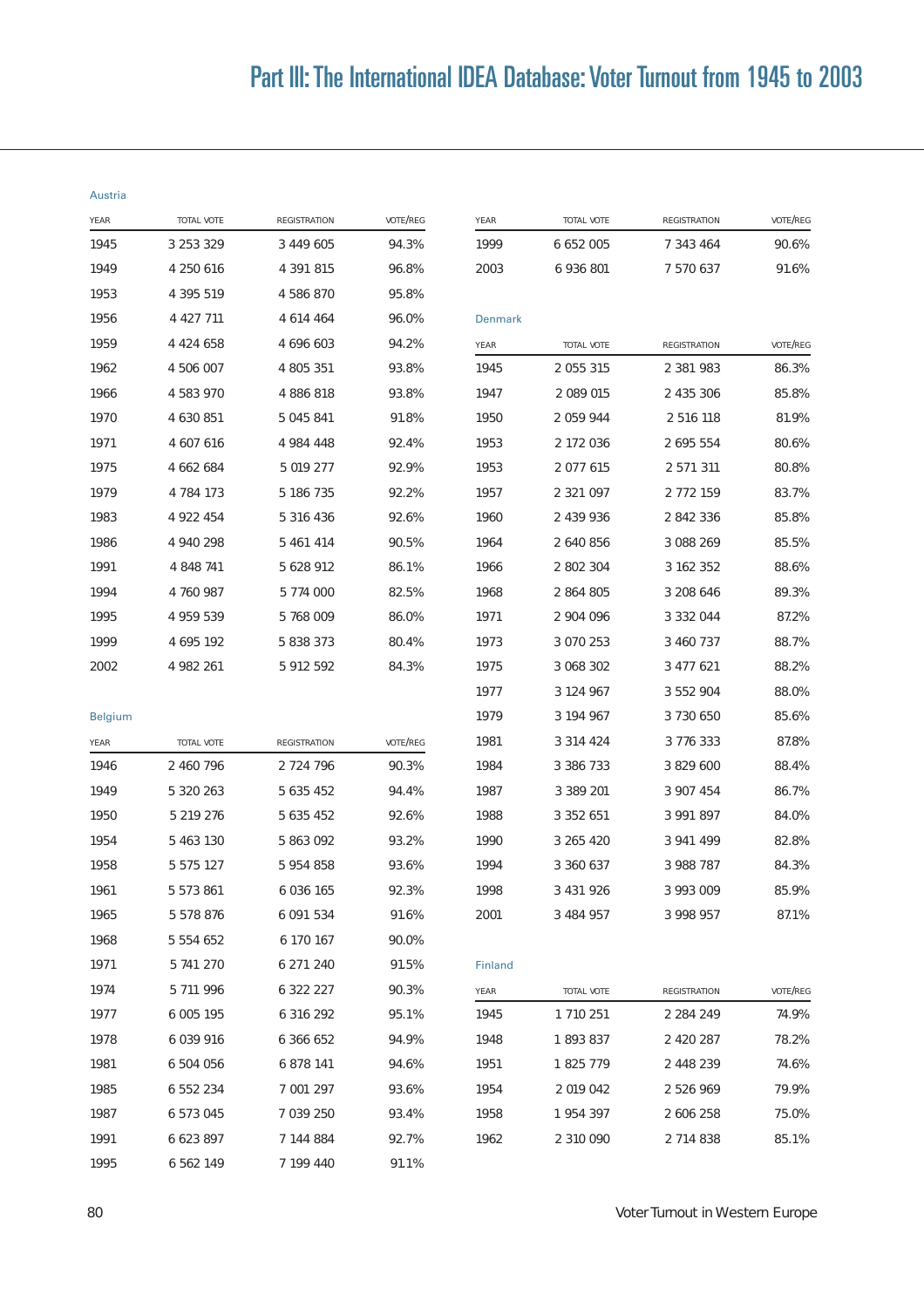## Voter Turnout in Western Europe

| YEAR    | TOTAL VOTE | <b>REGISTRATION</b> | VOTE/REG | YEAR    | TOTAL VOTE | REGISTRATION        | VOTE/REG |
|---------|------------|---------------------|----------|---------|------------|---------------------|----------|
| 1966    | 2 378 583  | 2 800 461           | 84.9%    | 1972    | 37 761 589 | 41 446 302          | 91.1%    |
| 1970    | 2 544 510  | 3 0 9 4 3 5 9       | 82.2%    | 1976    | 38 165 753 | 42 058 015          | 90.7%    |
| 1972    | 2 587 060  | 3 178 169           | 81.4%    | 1980    | 38 292 176 | 43 231 741          | 88.6%    |
| 1975    | 2 761 223  | 3 741 460           | 73.8%    | 1983    | 39 279 529 | 44 088 935          | 89.1%    |
| 1979    | 2 906 066  | 3 858 553           | 75.3%    | 1987    | 38 225 294 | 45 327 982          | 84.3%    |
| 1983    | 2 992 970  | 3 951 932           | 75.7%    | 1990    | 46 995 915 | 60 436 560          | 77.8%    |
| 1987    | 2 895 488  | 4 018 248           | 72.1%    | 1994    | 47 737 999 | 60 452 009          | 79.0%    |
| 1991    | 2 776 984  | 4 060 778           | 68.4%    | 1998    | 49 947 087 | 60 762 751          | 82.2%    |
| 1995    | 2 803 602  | 4 088 358           | 68.6%    | 2002    | 48 582 761 | 61 432 868          | 79.1%    |
| 1999    | 2 710 095  | 4 152 430           | 65.3%    |         |            |                     |          |
| 2003    | 2 797 596  | 4 015 552           | 69.7%    | Greece  |            |                     |          |
|         |            |                     |          | YEAR    | TOTAL VOTE | <b>REGISTRATION</b> | VOTE/REG |
| France  |            |                     |          | 1951    | 1 717 012  | 2 2 2 4 2 4 6       | 77.2%    |
| YEAR    | TOTAL VOTE | <b>REGISTRATION</b> | VOTE/REG | 1952    | 1 600 172  | 2 123 150           | 75.4%    |
| 1945    | 19 657 603 | 24 622 862          | 79.8%    | 1956    | 3 379 445  | 4 507 907           | 75.0%    |
| 1946    | 20 215 200 | 24 696 949          | 81.9%    | 1958    | 3 863 982  | 5 119 148           | 75.5%    |
| 1951    | 19 670 655 | 24 530 523          | 80.2%    | 1961    | 4 640 512  | 5 668 298           | 81.9%    |
| 1956    | 22 138 046 | 26 772 255          | 82.7%    | 1963    | 4 702 791  | 5 662 965           | 83.0%    |
| 1958    | 21 026 543 | 27 244 992          | 77.2%    | 1964    | 4 626 290  | 5 662 965           | 81.7%    |
| 1962    | 18 918 154 | 27 540 358          | 68.7%    | 1974    | 4 966 558  | 6 241 066           | 79.6%    |
| 1967    | 22 910 839 | 28 242 549          | 81.1%    | 1977    | 5 193 891  | 6 403 738           | 81.1%    |
| 1968    | 22 500 524 | 28 178 087          | 79.9%    | 1981    | 5 753 478  | 7 059 778           | 81.5%    |
| 1973    | 24 299 210 | 29 883 738          | 81.3%    | 1985    | 6 421 466  | 7 661 588           | 83.8%    |
| 1978    | 24 658 645 | 34 424 388          | 71.6%    | 1989    | 6 799 485  | 8 0 6 1 8 0 3       | 84.3%    |
| 1981    | 25 182 623 | 35 536 041          | 70.9%    | 1989    | 6 669 228  | 7892904             | 84.5%    |
| 1986    | 28 736 080 | 36 614 738          | 78.5%    | 1993    | 7 019 925  | 8 462 636           | 83.0%    |
| 1988    | 24 472 329 | 36 977 321          | 66.2%    | 1996    | 6 952 938  | 9 107 766           | 76.3%    |
| 1993    | 26 860 177 | 38 968 660          | 68.9%    | 2000    | 7 027 007  | 9 373 439           | 75.0%    |
| 1997    | 26 649 818 | 39 215 743          | 68.0%    |         |            |                     |          |
| 2002    | 22 186 165 | 36 783 746          | 60.3%    | Iceland |            |                     |          |
|         |            |                     |          | YEAR    | TOTAL VOTE | <b>REGISTRATION</b> | VOTE/REG |
| Germany |            |                     |          | 1946    | 67895      | 77 670              | 87.4%    |
| YEAR    | TOTAL VOTE | <b>REGISTRATION</b> | VOTE/REG | 1949    | 73 432     | 82 481              | 89.0%    |
| 1949    | 24 495 614 | 31 207 620          | 78.5%    | 1953    | 78 754     | 87 601              | 89.9%    |
| 1953    | 28 479 550 | 33 120 940          | 86.0%    | 1956    | 84 355     | 91 618              | 92.1%    |
| 1957    | 31 072 894 | 35 400 923          | 87.8%    | 1959    | 86 147     | 95 050              | 90.6%    |
| 1961    | 32 849 624 | 37 440 715          | 87.7%    | 1959    | 86 426     | 95 637              | 90.4%    |
| 1965    | 33 416 207 | 38 510 395          | 86.8%    | 1963    | 90 958     | 99 798              | 91.1%    |
| 1969    | 33 523 064 | 38 677 235          | 86.7%    | 1967    | 97 855     | 107 101             | 91.4%    |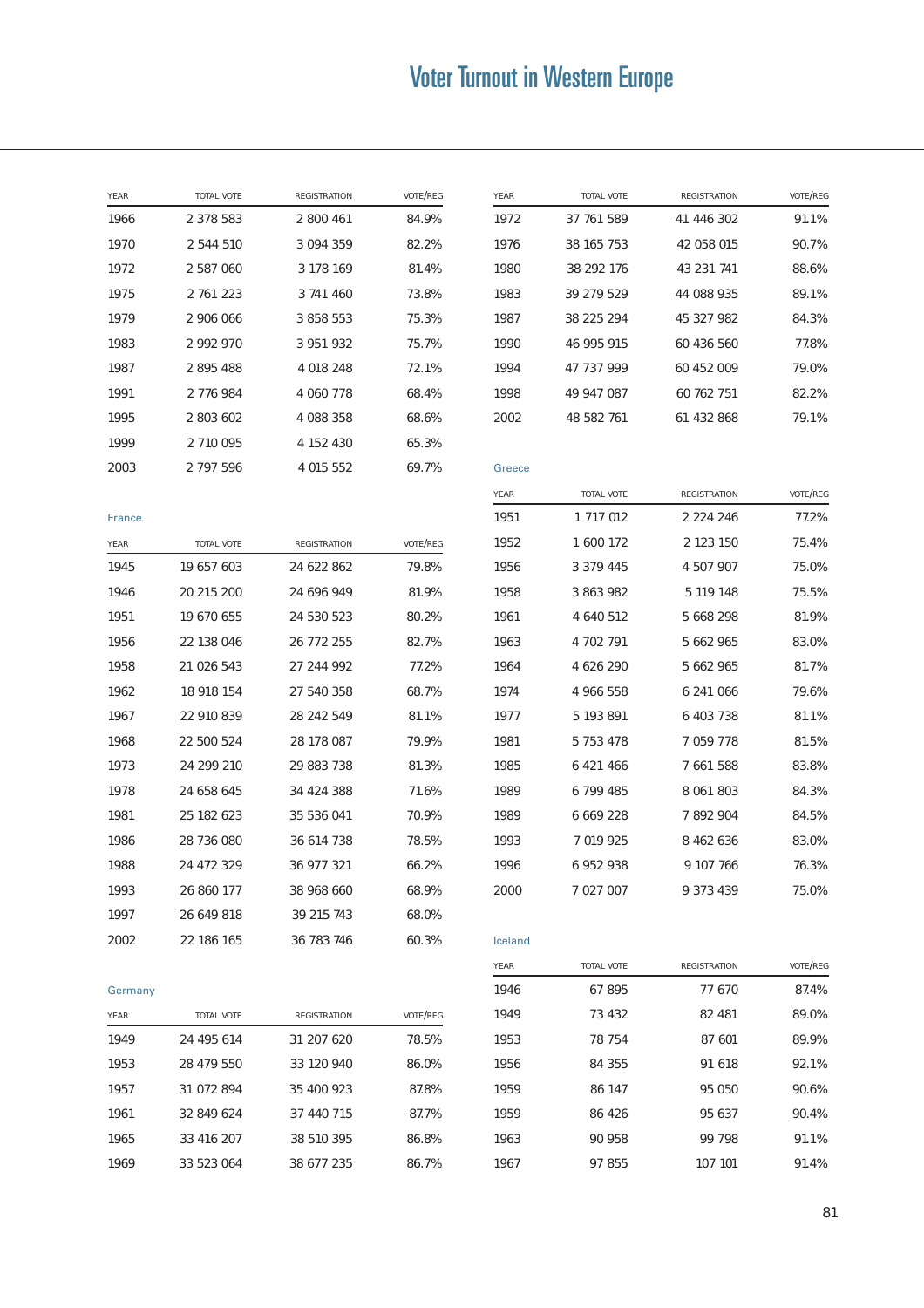| YEAR    | TOTAL VOTE | REGISTRATION        | VOTE/REG | YEAR       | TOTAL VOTE | REGISTRATION                    | VOTE/REG |
|---------|------------|---------------------|----------|------------|------------|---------------------------------|----------|
| 1971    | 106 975    | 118 289             | 90.4%    | 1979       | 38 112 228 | 42 181 664                      | 90.4%    |
| 1974    | 115 575    | 126 388             | 91.4%    | 1983       | 39 114 321 | 43 936 534                      | 89.0%    |
| 1978    | 124 377    | 137 782             | 90.3%    | 1987       | 40 599 490 | 45 689 829                      | 88.9%    |
| 1979    | 126 929    | 142 073             | 89.3%    | 1992       | 41 479 764 | 47 435 964                      | 87.4%    |
| 1983    | 133 764    | 150 977             | 88.6%    | 1994       | 41 461 260 | 48 135 041                      | 86.1%    |
| 1987    | 154 438    | 171 402             | 90.1%    | 1996       | 40 496 438 | 48 846 238                      | 82.9%    |
| 1991    | 160 142    | 182 768             | 87.6%    | 2001       | 40 195 500 | 49 358 947                      | 81.4%    |
| 1995    | 167 751    | 191 973             | 87.4%    |            |            |                                 |          |
| 1999    | 169 431    | 201 525             | 84.1%    | Luxembourg |            |                                 |          |
| 2003    | 184 813    | 211 289             | 87.5%    | YEAR       | TOTAL VOTE | REGISTRATION                    | VOTE/REG |
|         |            |                     |          | 1948       | 77 865     | 84 724                          | 91.9%    |
| Ireland |            |                     |          | 1951       | 83 613     | 92 110                          | 90.8%    |
| YEAR    | TOTAL VOTE | <b>REGISTRATION</b> | VOTE/REG | 1954       | 170 092    | 183 590                         | 92.6%    |
| 1948    | 1 336 628  | 1 800 210           | 74.2%    | 1959       | 173 836    | 188 286                         | 92.3%    |
| 1951    | 1 343 616  | 1 785 144           | 75.3%    | 1964       | 173 702    | 191 788                         | 90.6%    |
| 1954    | 1 347 932  | 1763209             | 76.4%    | 1968       | 170 566    | 192 601                         | 88.6%    |
| 1957    | 1 238 559  | 1 738 278           | 71.3%    | 1974       | 185 527    | 205 817                         | 90.1%    |
| 1961    | 1 179 738  | 1 670 860           | 70.6%    | 1979       | 188 909    | 212 614                         | 88.9%    |
| 1965    | 1 264 666  | 1 683 019           | 75.1%    | 1984       | 191 651    | 215 792                         | 88.8%    |
| 1969    | 1 334 963  | 1 735 388           | 76.9%    | 1989       | 191 332    | 218 940                         | 87.4%    |
| 1973    | 1 366 474  | 1 783 604           | 76.6%    | 1994       | 191 724    | 217 131                         | 88.3%    |
| 1977    | 1 616 770  | 2 118 606           | 76.3%    | 1999       | 191 267    | 221 103                         | 86.5%    |
| 1981    | 1 734 379  | 2 275 450           | 76.2%    |            |            |                                 |          |
| 1982    | 1 701 385  | 2 335 153           | 72.9%    | Malta      |            |                                 |          |
| 1987    | 1 793 406  | 2 445 515           | 73.3%    | YEAR       | TOTAL VOTE | REGISTRATION                    | VOTE/REG |
| 1989    | 1 677 592  | 2 448 810           | 68.5%    | 1947       | 106 141    | 140 703                         | 75.4%    |
| 1992    | 1 751 351  | 2 557 036           | 68.5%    | 1950       | 106 820    | 140 516                         | 76.0%    |
| 1997    | 1788 997   | 2 707 498           | 66.1%    | 1951       | 113 366    | 151 977                         | 74.6%    |
| 2002    | 1878 609   | 3 002 173           | 62.6%    | 1953       | 119 333    | 148 478                         | 80.4%    |
|         |            |                     |          | 1955       | 121 243    | 149 380                         | 81.2%    |
| Italy   |            |                     |          | 1962       | 151 533    | 166 936                         | 90.8%    |
| YEAR    | TOTAL VOTE | REGISTRATION        | VOTE/REG | 1966       | 144 873    | 161 490                         | 89.7%    |
| 1946    | 24 947 187 | 28 005 449          | 89.1%    | 1971       | 168 913    | 181 768                         | 92.9%    |
| 1948    | 26 854 203 | 29 117 554          | 92.2%    | 1976       | 206 843    | 217 724                         | 95.0%    |
| 1953    | 28 410 851 | 30 267 080          | 93.9%    | 1981       | 225 466    | 238 237                         | 94.6%    |
| 1958    | 30 399 708 | 32 436 022          | 93.7%    | 1987       | 236 719    | 246 292                         | 96.1%    |
| 1963    | 31 766 058 | 34 201 660          | 92.9%    | 1992       | 249 145    | 259 423                         | 96.0%    |
| 1968    | 33 003 249 | 35 566 681          | 92.8%    | 1996       | 264 037    | 271 746                         | 97.2%    |
| 1972    | 34 524 106 | 37 049 654          | 93.2%    | 1998       | 268 150    | 281 078                         | 95.4%    |
| 1976    | 37 741 404 | 40 423 131          | 93.4%    | 2003       | 285 122    | 297 390                         | 95.7%    |
| 82      |            |                     |          |            |            | Voter Turnout in Western Europe |          |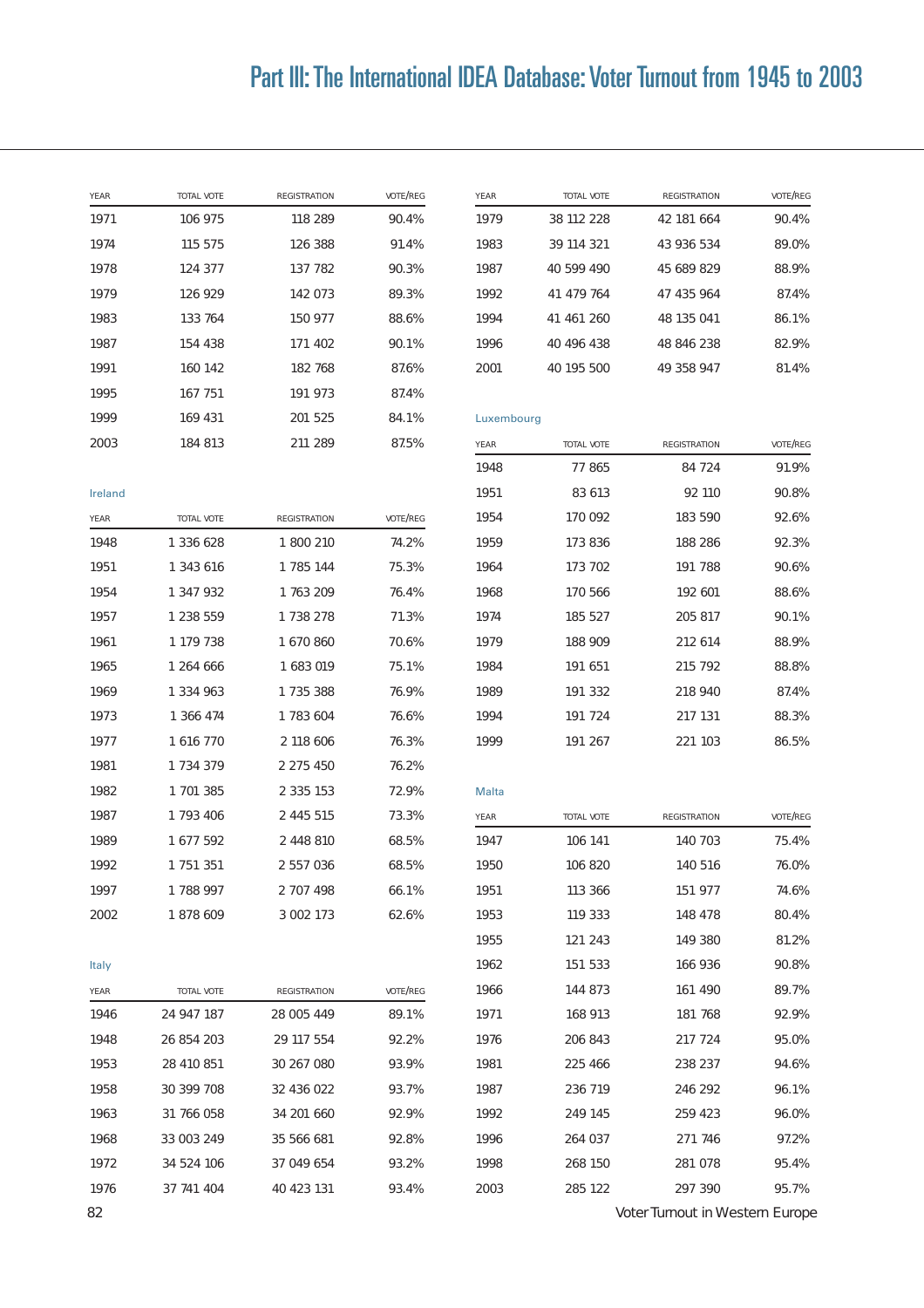## Voter Turnout in Western Europe

| <b>Netherlands</b> |               |                     |          | Portugal    |               |                     |
|--------------------|---------------|---------------------|----------|-------------|---------------|---------------------|
| YEAR               | TOTAL VOTE    | <b>REGISTRATION</b> | VOTE/REG | <b>YEAR</b> | TOTAL VOTE    | <b>REGISTRATION</b> |
| 1946               | 4 913 015     | 5 275 888           | 93.1%    | 1975        | 5 666 696     | 6 177 698           |
| 1948               | 5 089 582     | 5 433 633           | 93.7%    | 1976        | 5 393 853     | 6 477 619           |
| 1952               | 5 501 728     | 5 792 679           | 95.0%    | 1979        | 5 915 168     | 6 757 152           |
| 1956               | 5 849 652     | 6 125 210           | 95.5%    | 1980        | 5 917 355     | 6 925 243           |
| 1959               | 6 143 409     | 6 427 864           | 95.6%    | 1983        | 5 629 996     | 7 159 349           |
| 1963               | 6 419 964     | 6 748 611           | 95.1%    | 1985        | 5 744 321     | 7 621 504           |
| 1967               | 7 076 328     | 7 452 776           | 94.9%    | 1987        | 5 623 128     | 7 741 149           |
| 1971               | 6 364 719     | 8 048 726           | 79.1%    | 1991        | 5 674 332     | 8 322 481           |
| 1972               | 7 445 287     | 8 9 16 9 4 7        | 83.5%    | 1995        | 5 904 854     | 8 906 608           |
| 1977               | 8 365 829     | 9 506 318           | 88.0%    | 1999        | 5 406 946     | 8 8 5 7 1 7 3       |
| 1981               | 8 738 238     | 10 040 121          | 87.0%    | 2002        | 5 5 8 2 1 4 6 | 8 8 8 2 5 6 1       |
| 1982               | 8 273 631     | 10 216 634          | 81.0%    |             |               |                     |
| 1986               | 9 199 621     | 10 727 701          | 85.8%    | Spain       |               |                     |
| 1989               | 8 9 19 7 8 7  | 11 112 189          | 80.3%    | YEAR        | TOTAL VOTE    | REGISTRATION        |
| 1994               | 9 0 21 144    | 11 455 924          | 78.7%    | 1977        | 18 175 327    | 23 616 421          |
| 1998               | 8 607 787     | 11 755 132          | 73.2%    | 1979        | 18 284 948    | 26 836 500          |
| 2002               | 9 5 1 5 2 2 6 | 12 035 935          | 79.1%    | 1982        | 21 439 152    | 26 855 301          |
| 2003               | 9 666 602     | 12 076 711          | 80.0%    | 1986        | 20 489 651    | 29 117 613          |
|                    |               |                     |          | 1989        | 20 788 160    | 29 694 055          |
| Norway             |               |                     |          | 1993        | 23 907 495    | 31 030 511          |
| YEAR               | TOTAL VOTE    | <b>REGISTRATION</b> | VOTE/REG | 1996        | 24 985 097    | 32 007 554          |
| 1945               | 1 498 194     | 1 961 977           | 76.4%    | 2000        | 23 339 490    | 33 969 640          |
| 1949               | 1 770 897     | 2 159 005           | 82.0%    |             |               |                     |
| 1953               | 1 790 331     | 2 2 5 6 7 9 9       | 79.3%    | Sweden      |               |                     |
| 1957               | 1 800 155     | 2 2 9 3 3 7 6       | 78.3%    | YEAR        | TOTAL VOTE    | <b>REGISTRATION</b> |
| 1961               | 1850548       | 2 340 495           | 79.1%    | 1948        | 3 895 161     | 4 707 783           |
| 1965               | 2 056 091     | 2 406 866           | 85.4%    | 1952        | 3 801 284     | 4 805 216           |
| 1969               | 2 162 596     | 2 579 566           | 83.8%    | 1956        | 3 902 114     | 4 902 114           |
| 1973               | 2 155 734     | 2 686 676           | 80.2%    | 1958        | 3 864 963     | 4 992 421           |
| 1977               | 2 304 496     | 2 780 190           | 82.9%    | 1960        | 4 271 610     | 4 972 177           |
| 1981               | 2 462 142     | 3 003 093           | 82.0%    | 1964        | 4 273 595     | 5 0 9 5 8 5 0       |
| 1985               | 2 605 436     | 3 100 479           | 84.0%    | 1968        | 4 861 901     | 5 445 333           |
| 1989               | 2 653 173     | 3 190 311           | 83.2%    | 1970        | 4 984 207     | 5 645 804           |
| 1993               | 2 472 551     | 3 259 957           | 75.8%    | 1973        | 5 168 996     | 5 690 333           |
| 1997               | 2 583 809     | 3 3 1 2 1 5         | 78.0%    | 1976        | 5 457 043     | 5 947 077           |
| 2001               | 2 517 497     | 3 3 5 8 8 5 6       | 75.0%    | 1979        | 5 480 126     | 6 040 461           |
|                    |               |                     |          | 1982        | 5 606 603     | 6 130 993           |

1985 5 615 242 6 249 445 89.9%

VOTE/REG 91.7% 83.3% 87.5% 85.4% 78.6% 75.4% 72.6% 68.2% 66.3% 61.0% 62.8%

VOTE/REG 77.0% 68.1% 79.8% 70.4% 70.0% 77.0% 78.1% 68.7%

VOTE/REG 82.7% 79.1% 79.6% 77.4% 85.9% 83.9% 89.3% 88.3% 90.8% 91.8% 90.7% 91.4%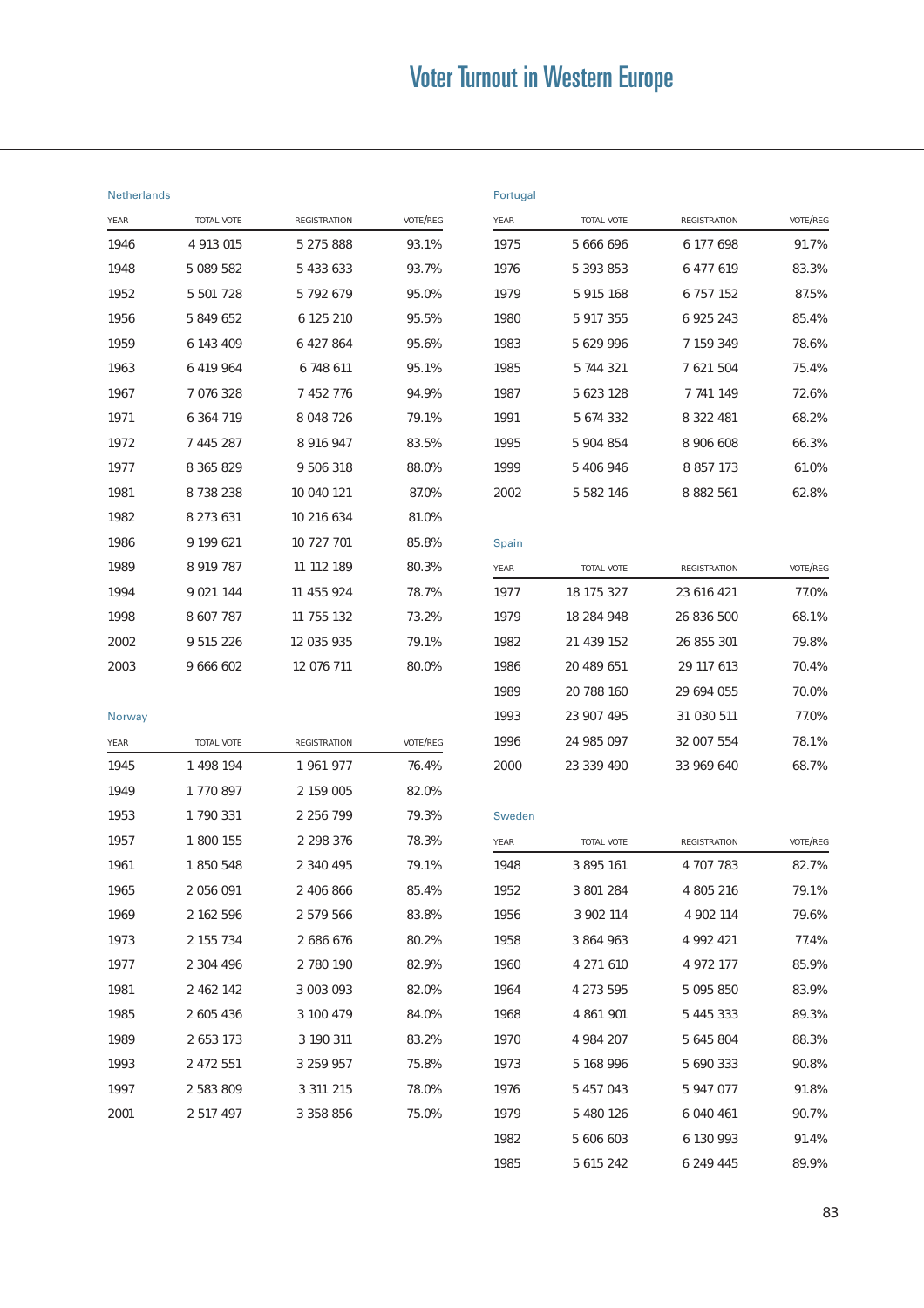| YFAR | <b>TOTAL VOTE</b> | <b>REGISTRATION</b> | <b>VOTE/REG</b> |
|------|-------------------|---------------------|-----------------|
| 1988 | 5 441 050         | 6 330 023           | 86.0%           |
| 1991 | 5 562 920         | 6 413 172           | 86.7%           |
| 1994 | 5725246           | 6 496 365           | 88.1%           |
| 1998 | 5 374 588         | 6 603 129           | 81.4%           |
| 2002 | 5 385 430         | 6 722 152           | 80.1%           |

### Switzerland

| YFAR | <b>TOTAL VOTE</b> | <b>REGISTRATION</b> | VOTE/REG |
|------|-------------------|---------------------|----------|
| 1947 | 985 499           | 1 374 740           | 71.7%    |
| 1951 | 986 937           | 1 414 308           | 69.8%    |
| 1955 | 998 881           | 1 453 807           | 68.7%    |
| 1959 | 1 008 563         | 1 473 155           | 68.5%    |
| 1963 | 986 997           | 1 531 164           | 64.5%    |
| 1967 | 1 019 907         | 1 559 479           | 63.8%    |
| 1971 | 2 000 135         | 3 548 860           | 56.4%    |
| 1975 | 1 955 752         | 3 7 3 3 1 1 3       | 52.4%    |
| 1979 | 1856689           | 3 863 169           | 48.1%    |
| 1983 | 1 990 012         | 4 068 532           | 48.9%    |
| 1987 | 1958469           | 4 125 078           | 47.5%    |
| 1991 | 2 076 886         | 4 510 784           | 46.0%    |
| 1995 | 1 940 646         | 4 593 772           | 42.2%    |
| 1999 | 2 004 540         | 4 638 284           | 43.2%    |

|      | <b>United Kingdom</b> |                     |          |  |  |
|------|-----------------------|---------------------|----------|--|--|
| YEAR | TOTAL VOTE            | <b>REGISTRATION</b> | VOTE/REG |  |  |
| 1945 | 24 117 191            | 33 240 391          | 72.6%    |  |  |
| 1950 | 28 771 124            | 34 412 255          | 83.6%    |  |  |
| 1951 | 28 596 594            | 34 919 331          | 81.9%    |  |  |
| 1955 | 26 759 729            | 34 852 179          | 76.8%    |  |  |
| 1959 | 27 862 652            | 35 397 304          | 78.7%    |  |  |
| 1964 | 27 698 221            | 35 894 054          | 77.2%    |  |  |
| 1966 | 27 314 646            | 35 957 245          | 76.0%    |  |  |
| 1970 | 28 386 145            | 39 342 013          | 72.2%    |  |  |
| 1974 | 29 226 810            | 40 072 970          | 72.9%    |  |  |
| 1974 | 31 382 414            | 39 753 863          | 78.9%    |  |  |
| 1979 | 31 233 208            | 41 095 490          | 76.0%    |  |  |
| 1983 | 30 722 241            | 42 192 999          | 72.8%    |  |  |
| 1987 | 32 566 523            | 43 180 573          | 75.4%    |  |  |
| 1992 | 33 653 800            | 43 240 084          | 77.8%    |  |  |
| 1997 | 31 289 097            | 43 784 559          | 71.5%    |  |  |
| 2001 | 26 365 192            | 44 403 238          | 59.4%    |  |  |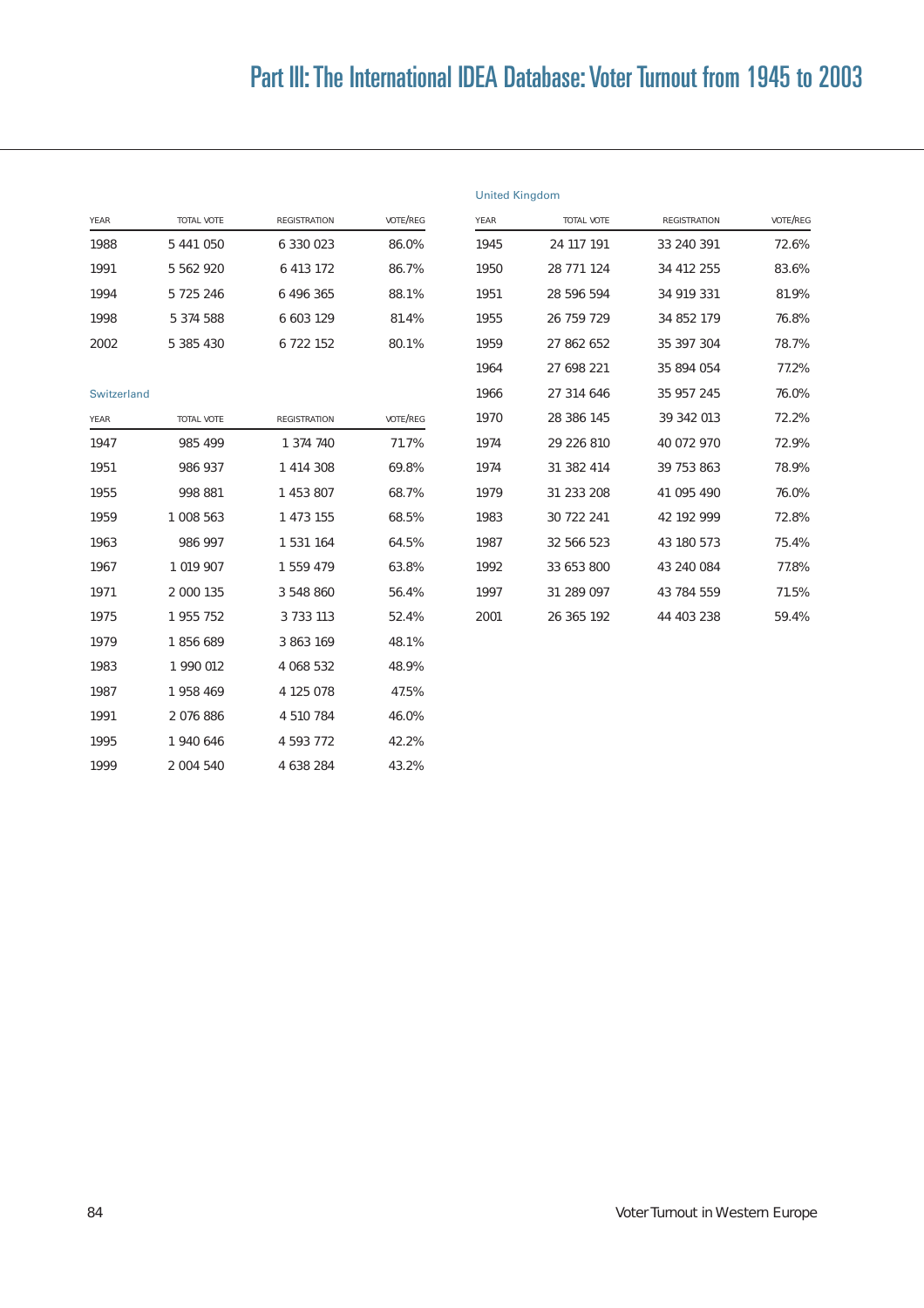## PRESIDENTIAL ELECTIONS

1945−2003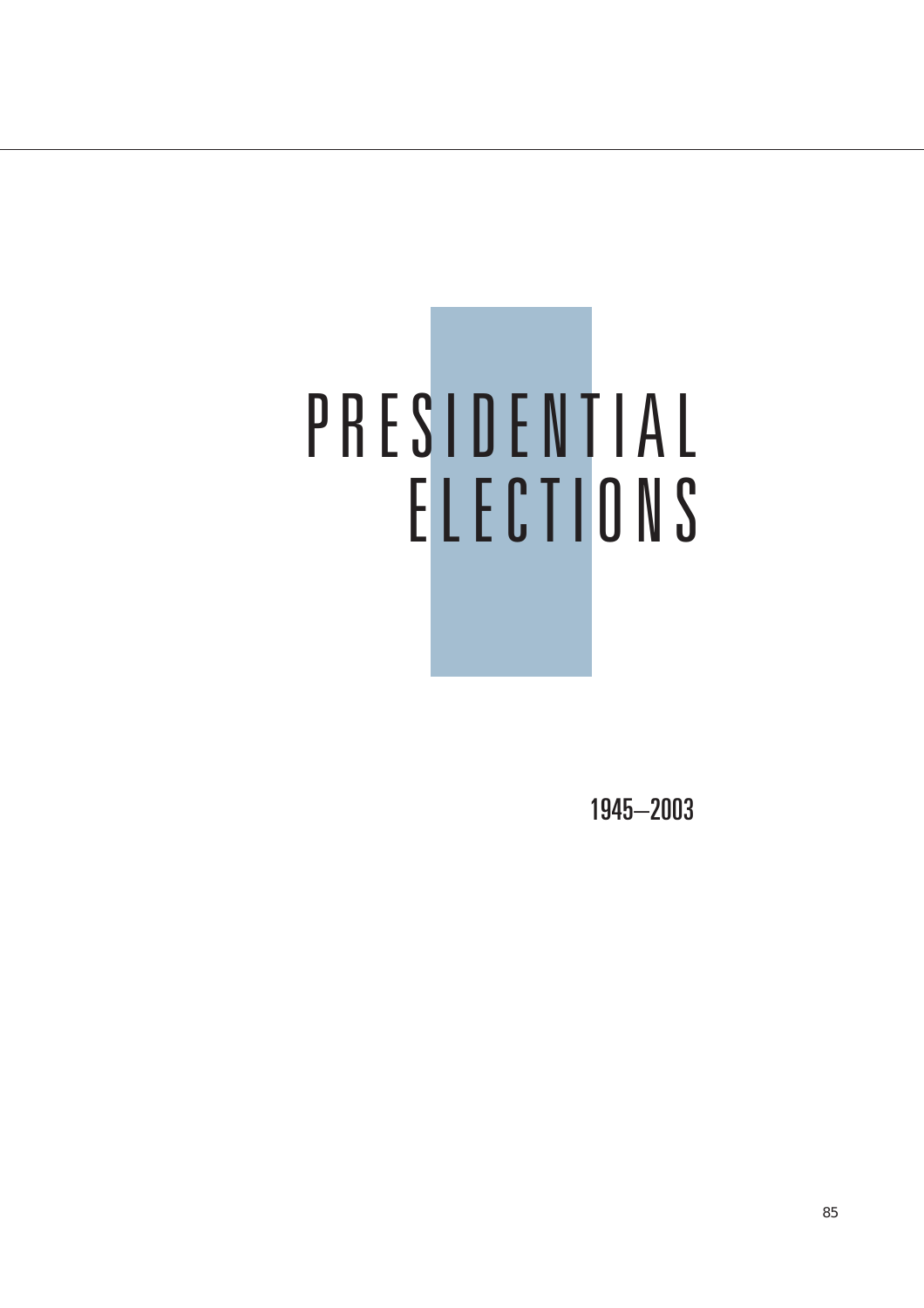### Austria

| <b>YEAR</b> | <b>TOTAL VOTE</b> | <b>REGISTRATION</b> | <b>VOTE/REG</b> |
|-------------|-------------------|---------------------|-----------------|
| 1951        | 4 513 597         | 4 373 194           | 96.9%           |
| 1957        | 4 630 997         | 4 499 565           | 97.2%           |
| 1963        | 4 869 928         | 4 654 657           | 95.6%           |
| 1965        | 4 874 928         | 4 679 427           | 96.0%           |
| 1971        | 5 024 324         | 4 787 706           | 95.3%           |
| 1974        | 5 031 772         | 4 733 016           | 94.1%           |
| 1980        | 5 215 875         | 4 779 054           | 91.6%           |
| 1986        | 5436846           | 4 745 849           | 87.3%           |
| 1992        | 5 676 903         | 4 592 927           | 80.9%           |
| 1998        | 5 848 584         | 4 351 272           | 74.4%           |

| YFAR | TOTAL VOTE | <b>REGISTRATION</b> | VOTE/REG |
|------|------------|---------------------|----------|
| 1988 | 173 800    | 126 535             | 72.8%    |
| 1996 | 194 784    | 167 319             | 85.9%    |

| Ireland |                   |                     |          |
|---------|-------------------|---------------------|----------|
| YEAR    | <b>TOTAL VOTE</b> | <b>REGISTRATION</b> | VOTE/REG |
| 1945    | 1 803 463         | 1 086 338           | 60.2%    |
| 1959    | 1 678 450         | 980 168             | 58.4%    |
| 1966    | 1 709 161         | 1 116 915           | 65.3%    |
| 1973    | 2688316           | 1 279 688           | 47.6%    |
| 1990    | 2 471 308         | 1 584 095           | 64.1%    |
| 1997    | 2 739 529         | 1 279 688           | 46.7%    |

### Finland

| <b>YEAR</b> | <b>TOTAL VOTE</b> | <b>REGISTRATION</b> | VOTE/REG |
|-------------|-------------------|---------------------|----------|
| 1950        | 2 487 230         | 1 585 835           | 63.8%    |
| 1956        | 2 597 738         | 1 905 449           | 73.4%    |
| 1962        | 2 714 883         | 2 2 11 4 4 1        | 81.5%    |
| 1968        | 2 930 635         | 2048784             | 69.9%    |
| 1978        | 3 844 279         | 2 470 339           | 64.3%    |
| 1982        | 3 921 005         | 3 188 056           | 81.3%    |
| 1988        | 4 036 169         | 3 141 360           | 77.8%    |
| 1994        | 4 150 000         | 3 193 825           | 77.0%    |
| 2000        | 4 167 204         | 3 200 580           | 76.8%    |
|             |                   |                     |          |

### Portugal

| YFAR | <b>TOTAL VOTE</b> | <b>REGISTRATION</b> | VOTE/REG |
|------|-------------------|---------------------|----------|
| 1976 | 6 477 484         | 4 885 624           | 75.4%    |
| 1980 | 6 931 641         | 5834789             | 84.2%    |
| 1986 | 7 600 001         | 5 939 311           | 78.1%    |
| 1991 | 8 2 3 5 1 5 1     | 5 099 092           | 61.9%    |
| 1996 | 8 693 636         | 5762978             | 66.3%    |
| 2001 | 8 932 106         | 4 468 442           | 50.0%    |

### France

| <b>YEAR</b> | <b>TOTAL VOTE</b> | <b>REGISTRATION</b> | VOTE/REG |
|-------------|-------------------|---------------------|----------|
| 1965        | 28 200 000        | 23 744 400          | 84.2%    |
| 1969        | 28 800 000        | 22 200 000          | 771%     |
| 1974        | 29 800 000        | 25 100 000          | 84 2%    |
| 1981        | 36 398 762        | 30 350 568          | 834%     |
| 1988        | 38 200 000        | 32 164 400          | 84 2%    |
| 1995        | 39 976 944        | 31 852 695          | 79.7%    |
| 2002        | 41 191 169        | 32 832 295          | 79.7%    |

### Iceland

| <b>YEAR</b> | TOTAL VOTE | <b>REGISTRATION</b> | <b>VOTE/REG</b> |
|-------------|------------|---------------------|-----------------|
| 1952        | 85 887     | 70457               | 82.0%           |
| 1968        | 112 737    | 103 900             | 92.2%           |
| 1980        | 143 196    | 129 595             | 90.5%           |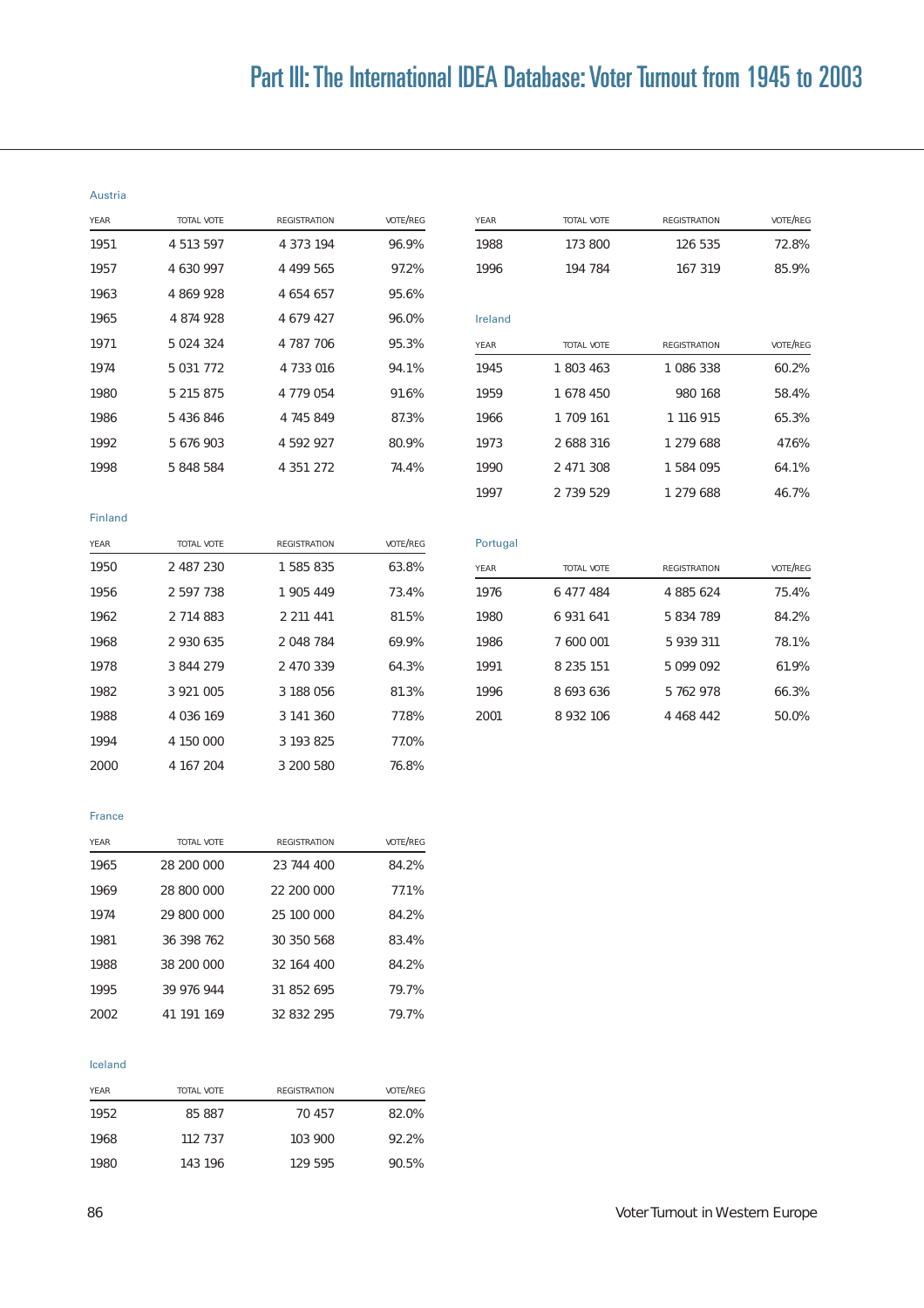## EUROPEAN PARLIAMENT ELECTIONS

1979−1999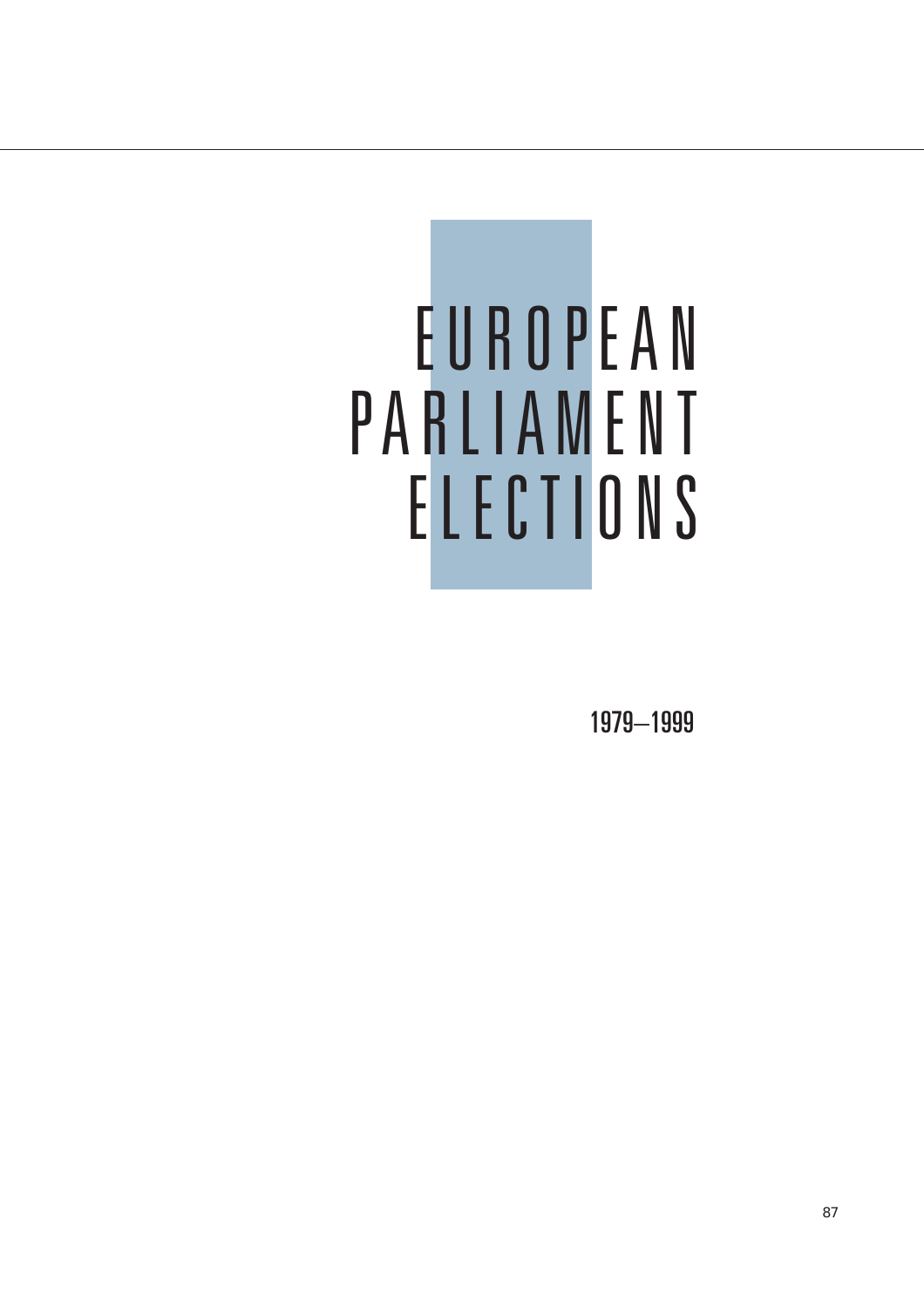### Austria

| YEAR           | <b>TOTAL VOTE</b> | <b>REGISTRATION</b> | VOTE/REG | YEAR               | TOTAL VOTE | <b>REGISTRATION</b> | VOTE/REG |
|----------------|-------------------|---------------------|----------|--------------------|------------|---------------------|----------|
| 1996           | 3 928 538         | 5 800 377           | 67.7%    | 1999               | 27 472 760 | 60 766 241          | 45.2%    |
| 1999           | 2 865 977         | 5 847 605           | 49.0%    |                    |            |                     |          |
|                |                   |                     |          | Greece             |            |                     |          |
| <b>Belgium</b> |                   |                     |          | YEAR               | TOTAL VOTE | REGISTRATION        | VOTE/REG |
| YEAR           | TOTAL VOTE        | <b>REGISTRATION</b> | VOTE/REG | 1981               | 5 752 789  | 7 319 070           | 78.6%    |
| 1979           | 6 485 994         | 7 096 273           | 91.4%    | 1984               | 6 014 119  | 7 790 309           | 77.2%    |
| 1984           | 6 431 574         | 6 975 677           | 92.2%    | 1989               | 6 669 562  | 8 347 387           | 79.9%    |
| 1989           | 6 168 130         | 6 800 584           | 90.7%    | 1994               | 6 803 884  | 8 459 636           | 80.4%    |
| 1994           | 6 537 968         | 7 211 311           | 90.7%    | 1999               | 6 712 684  | 8 912 901           | 75.3%    |
| 1999           | 6 686 222         | 7 343 466           | 91.0%    |                    |            |                     |          |
|                |                   |                     |          | Ireland            |            |                     |          |
| <b>Denmark</b> |                   |                     |          | YEAR               | TOTAL VOTE | <b>REGISTRATION</b> | VOTE/REG |
| YEAR           | TOTAL VOTE        | <b>REGISTRATION</b> | VOTE/REG | 1979               | 5 752 789  | 7 319 070           | 63.6%    |
| 1979           | 1 794 614         | 3 754 423           | 47.8%    | 1984               | 6 014 119  | 7 790 309           | 47.6%    |
| 1984           | 2 0 3 2 3 8 6     | 3 878 600           | 52.4%    | 1989               | 6 669 562  | 8 347 387           | 68.3%    |
| 1989           | 1 812 680         | 3 923 549           | 46.2%    | 1994               | 6 803 884  | 8 459 636           | 44.0%    |
| 1994           | 2 113 780         | 3 994 200           | 52.9%    | 1999               | 6 712 684  | 8 912 901           | 50.7%    |
| 1999           | 2 021 922         | 4 012 440           | 50.4%    |                    |            |                     |          |
|                |                   |                     |          | Italy              |            |                     |          |
| <b>Finland</b> |                   |                     |          | YEAR               | TOTAL VOTE | REGISTRATION        | VOTE/REG |
| YEAR           | TOTAL VOTE        | <b>REGISTRATION</b> | VOTE/REG | 1979               | 35 822 170 | 42 193 369          | 84.9%    |
| 1996           | 2 366 504         | 4 108 703           | 57.6%    | 1984               | 37 061 545 | 44 438 303          | 83.4%    |
| 1999           | 1 247 685         | 4 141 098           | 30.1%    | 1989               | 37 719 017 | 46 566 688          | 81.0%    |
|                |                   |                     |          | 1994               | 35 505 023 | 47 489 843          | 74.8%    |
| <b>France</b>  |                   |                     |          | 1999               | 34 910 815 | 49 309 064          | 70.8%    |
| YEAR           | TOTAL VOTE        | REGISTRATION        | VOTE/REG |                    |            |                     |          |
| 1979           | 21 354 582        | 35 180 531          | 60.7%    |                    |            |                     |          |
| 1984           | 20 911 350        | 36 880 688          | 56.7%    | Luxembourg         |            |                     |          |
| 1989           | 18 675 569        | 38 348 191          | 48.7%    | YEAR               | TOTAL VOTE | REGISTRATION        | VOTE/REG |
| 1994           | 20 590 577        | 39 044 441          | 52.7%    | 1979               | 189 126    | 212 740             | 88.9%    |
| 1999           | 18 765 259        | 40 129 780          | 46.8%    | 1984               | 191 623    | 215 792             | 88.8%    |
|                |                   |                     |          | 1989               | 191 354    | 218 940             | 87.4%    |
| Germany        |                   |                     |          | 1994               | 198 370    | 224 031             | 88.5%    |
| YEAR           | TOTAL VOTE        | <b>REGISTRATION</b> | VOTE/REG | 1999               | 185 768    | 216 512             | 85.8%    |
| 1979           | 28 088 025        | 42 751 940          | 65.7%    |                    |            |                     |          |
| 1984           | 25 248 725        | 44 451 981          | 56.8%    | <b>Netherlands</b> |            |                     |          |
| 1989           | 28 516 691        | 45 773 179          | 62.3%    | YEAR               | TOTAL VOTE | REGISTRATION        | VOTE/REG |
| 1994           | 36 295 529        | 60 473 927          | 60.0%    | 1979               | 5 698 550  | 9 808 176           | 58.1%    |

88 Voter Turnout in Western Europe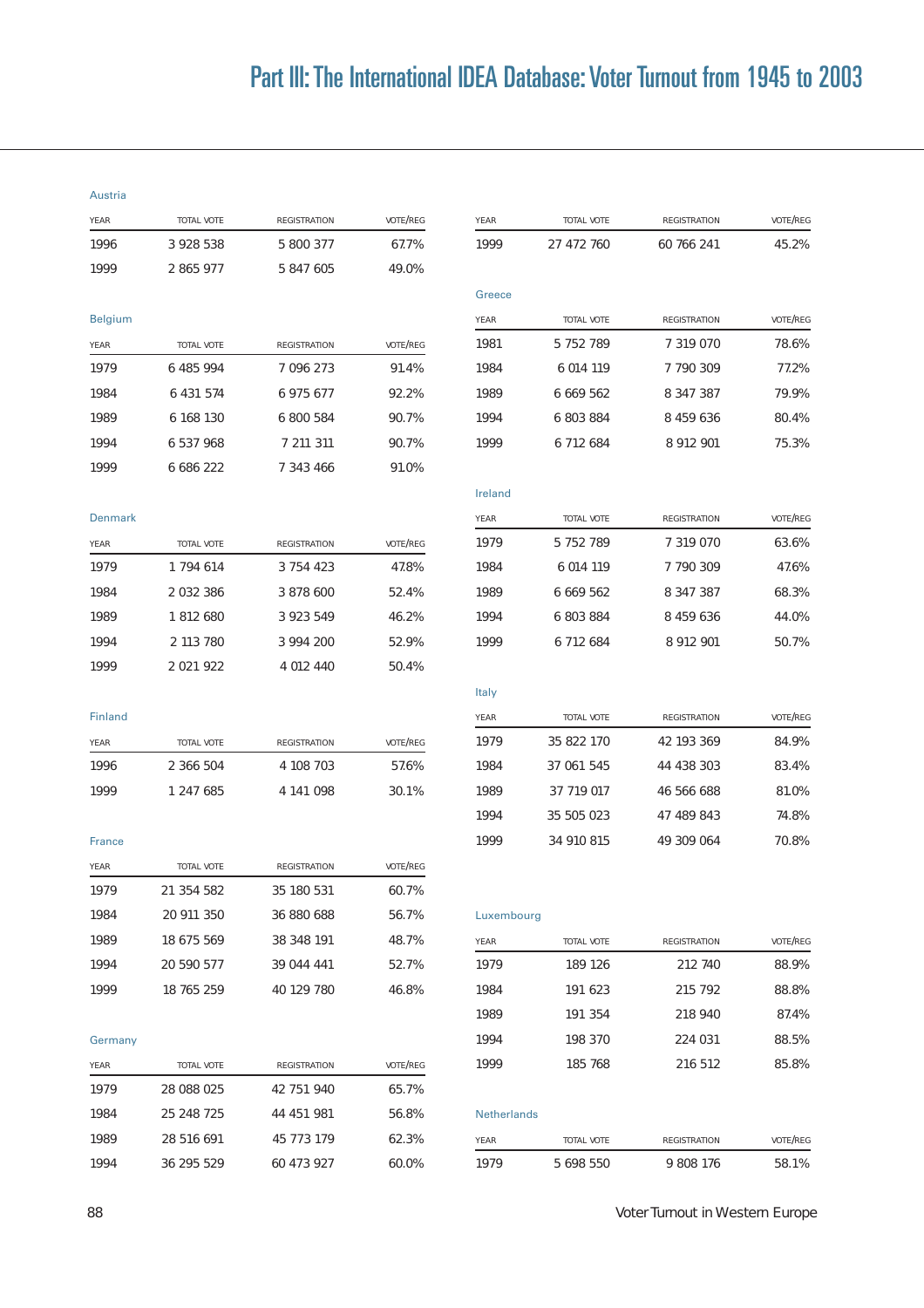## Voter Turnout in Western Europe

| <b>TOTAL VOTE</b> | <b>REGISTRATION</b> | <b>VOTE/REG</b> |
|-------------------|---------------------|-----------------|
| 5 300 856         | 10 476 000          | 50.6%           |
| 5 249 337         | 11 121 477          | 47.2%           |
| 4 133 309         | 11 620 300          | 35.6%           |
| 3 544 408         | 11 855 000          | 29.9%           |
|                   |                     |                 |

### Portugal

| <b>YEAR</b> | <b>TOTAL VOTE</b> | <b>REGISTRATION</b> | <b>VOTE/REG</b> |
|-------------|-------------------|---------------------|-----------------|
| 1987        | 5 638 225         | 7 787 603           | 72.4%           |
| 1989        | 4 151 139         | 8 107 694           | 51.2%           |
| 1994        | 3 044 001         | 8 565 822           | 35.5%           |
| 1999        | 3 460 777         | 8 572 953           | 40.4%           |

### Spain

| <b>YEAR</b> | TOTAL VOTE | <b>REGISTRATION</b> | <b>VOTE/REG</b> |
|-------------|------------|---------------------|-----------------|
| 1987        | 19 593 304 | 28 437 306          | 68.9%           |
| 1989        | 15 989 054 | 29 283 982          | 54.6%           |
| 1994        | 18 664 055 | 31 558 724          | 59.1%           |
| 1999        | 21 209 685 | 32 944 451          | 64.4%           |
|             |            |                     |                 |

### Sweden

| <b>YEAR</b> | TOTAI VOTE | <b>REGISTRATION</b> | VOTE/REG |
|-------------|------------|---------------------|----------|
| 1995        | 2 683 151  | 6449882             | 41.6%    |
| 1999        | 2 588 514  | 6 664 205           | 38.8%    |

### United Kingdom

| <b>YEAR</b> | <b>TOTAL VOTE</b> | <b>REGISTRATION</b> | VOTE/REG |
|-------------|-------------------|---------------------|----------|
| 1979        | 13 446 091        | 41 573 897          | 32.3%    |
| 1984        | 13 998 190        | 42 984 998          | 32.6%    |
| 1989        | 15 829 054        | 43 710 568          | 36.2%    |
| 1994        | 15 827 417        | 43 443 944          | 36.4%    |
| 1999        | 10 689 847        | 44 499 329          | 24.0%    |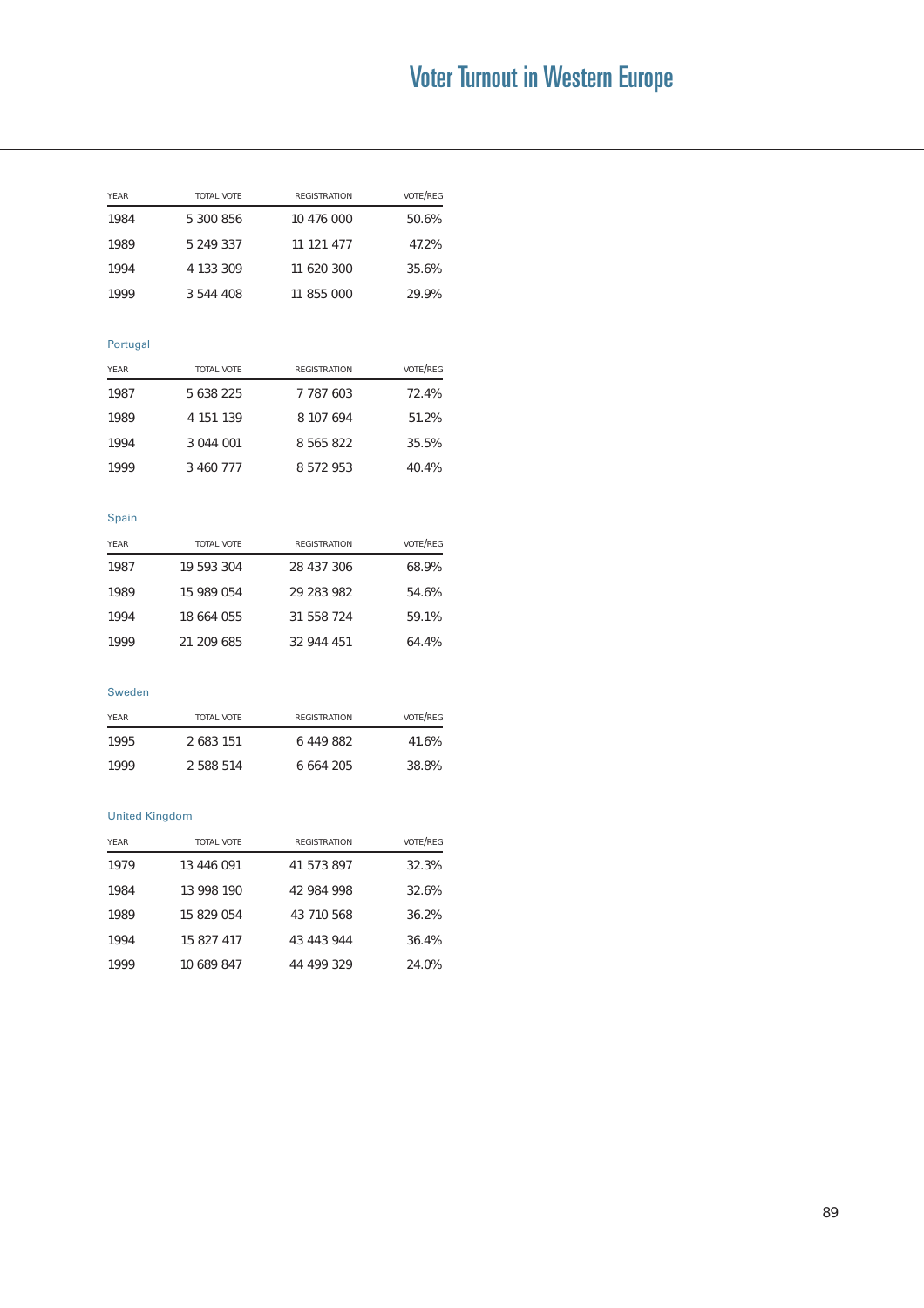### **Ranking table of vote to registration ratio by country, 1945-2003**

### A. National Parliamentary Elections

| Country (no. of elections)     | vote/reg % |
|--------------------------------|------------|
| Belgium (18)                   | 92.5       |
| Austria (18)                   | 90.9       |
| Italy (15)                     | 89.8       |
| Luxembourg (12)                | 89.7       |
| Iceland (17)                   | 89.5       |
| Malta (14)                     | 88.2       |
| Netherlands (18)               | 86.6       |
| Denmark (23)                   | 86.0       |
| Sweden (18)                    | 85.7       |
| Germany (15)                   | 85.0       |
| Western Europe - Overall (297) | 82.1       |
| Norway (15)                    | 80.4       |
| Greece (16)                    | 79.9       |
| Spain (8)                      | 75.7       |
| Finland (17)                   | 75.6       |
| United Kingdom (16)            | 75.2       |
| France (16)                    | 74.8       |
| Portugal (11)                  | 73.6       |
| Ireland (16)                   | 72.6       |
| Switzerland (14)               | 56.6       |

### B. European Parliament Elections

| Country (no. of elections)    | vote/reg % |
|-------------------------------|------------|
| Belgium (5)                   | 91.2       |
| Luxembourg (5)                | 87.9       |
| Italy $(5)$                   | 79.0       |
| Greece (5)                    | 78.3       |
| Spain (4)                     | 61.8       |
| European Union - Overall (64) | 60.6       |
| Austria (2)                   | 58.4       |
| Germany (5)                   | 58.0       |
| Ireland (5)                   | 54.8       |
| France (5)                    | 53.1       |
| Denmark (5)                   | 49.9       |
| Portugal (4)                  | 49.9       |
| Netherlands (5)               | 44.3       |
| Finland (2)                   | 43.9       |
| Sweden (2)                    | 40.2       |
| United Kingdom (5)            | 32.3       |

### C. Presidential Elections

| Country (no. of elections)    | vote/reg % |
|-------------------------------|------------|
| Austria (10)                  | 90.9       |
| Iceland (5)                   | 84.7       |
| France (7)                    | 81.8       |
| Western Europe - Overall (43) | 77.4       |
| Finland (9)                   | 74.0       |
| Portugal (6)                  | 69.3       |
| Ireland (6)                   | 57.1       |

Source: International IDEA. Key: no.=number of elections.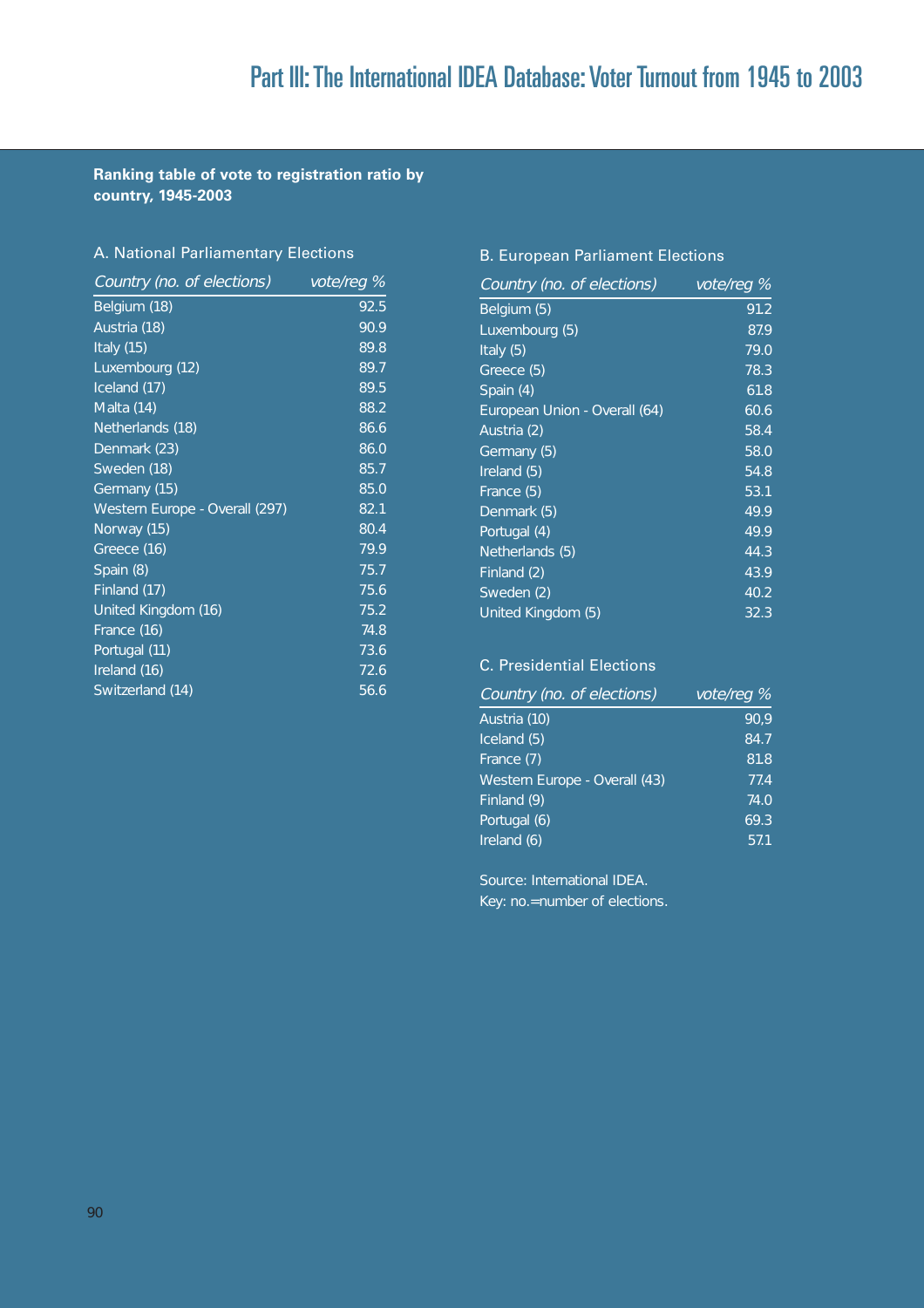### Sources

### **General Sources**

The Administration and Cost of Elections (ACE) Project, 1999, a joint project between International IDEA, the United Nations and the International Foundation for Election Systems (IFES), <http://www.aceproject.org>

The Election Process Information Collection Project (EPIC Project), a joint project between International IDEA, the United Nations Development Programme (UNDP) and the IFES, <http://www.epicproject.org>

European Union official web site for elections to the European Parliament, <http://www.europarl.eu.int/home/default\_en.htm>

#### **Country-Specific Sources**

**AUSTRIA** Ministry of Interior, Electoral Office, <www.bmi.gv.at>

BELGIUM Ministry of Interior, <http://www.belgium.fgov.be>

**CYPRUS** Central Election Service, <http://www.cyprus.gov.cy>

DENMARK Ministry of Interior and Health, <http://www.im.dk>

FINLAND Ministry of Justice, <http://www.om.fi>

### FRANCE

Constitutional Council, <http://www.conseil constitutionnel.fr>, and Ministry of Interior, <http://www.interieur.gouv.fr>

GERMANY Federal Returning Officer, <http://www.destatis.de/wahlen>

GREECE Embassy of the Hellenic Republic in Sweden, and Ministry of Interior, <http://www.ypes.gr>

ICELAND Ministry of Justice and Ecclesiastical Affairs, <http://www.government.is>

### IRELAND

Ministry of the Environment, Heritage and Local Government at <http://www.irlgov.ie>

### **ITALY**

Ministry of the Interior, <http://www.interno.it> and

International Foundation for Election Systems (IFES), Washington, DC, <http://www.ifes.org>

International IDEA, *Voter Turnout from 1945 to 1997: A Global Report on Political Participation,* 2nd edn (Stockholm: International IDEA, 1997), <http://www.idea.int/vt/index.cfm>

Inter-Parliamentary Union (IPU), Geneva, Switzerland, <http://www.ipu.org>

Reynolds, A. and Reilly, B., *The International IDEA Handbook on Electoral System Design* (Stockholm: International IDEA, 1997), <http://www.idea.int/esd>

University of Florence, Department for Political Science and Sociology, <http://www.unifi.it>

LUXEMBOURG Chamber of Deputies, <http://www.chd.lu/default.jsp>

**MALTA** Electoral Office, <http://www.opm.gov.mt>

### NETHERLANDS

Ministry of Interior and Kingdom Relations, National Election Board, <http://www.minbzk.nl>

### **NORWAY**

Ministry of Local Government and Regional Development, <http://odin.dep.no/krd/>

### PORTUGAL

Ministry of Internal Administration, Secretariado Tecnico para Assuntos para o Processo Eleitoral (STAPE), <http://www.stape.pt>

### **SPAIN** Ministry of Interior, <http://www.mir.es>

SWEDEN Swedish Election Authority, <http://www.val.se>

### SWITZERLAND

Swiss Federal Chancellery, Section of Political Rights, <http://www.admin.ch/ch/d/pore/index>

UNITED KINGDOM Electoral Commission, <http://www.electoralcommission.gov.uk>